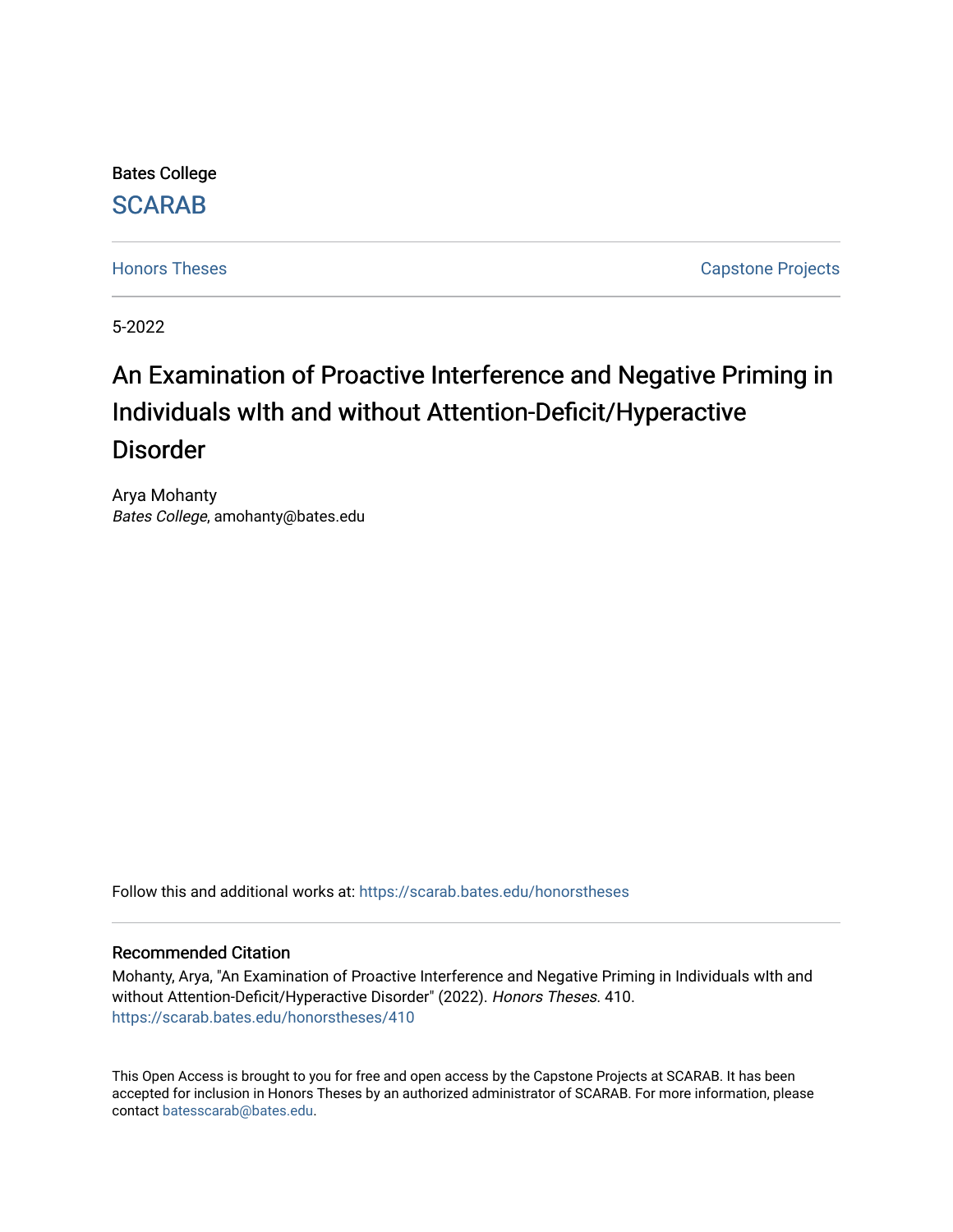# **An Examination of Proactive Interference and Negative Priming in Individuals with and without Attention-Deficit/Hyperactive Disorder**

Honors Empirical Thesis

Presented to the Faculty of the

Department of Psychology and Honors Panel

by

Arya Mohanty

Lewiston, Maine

March 30, 2022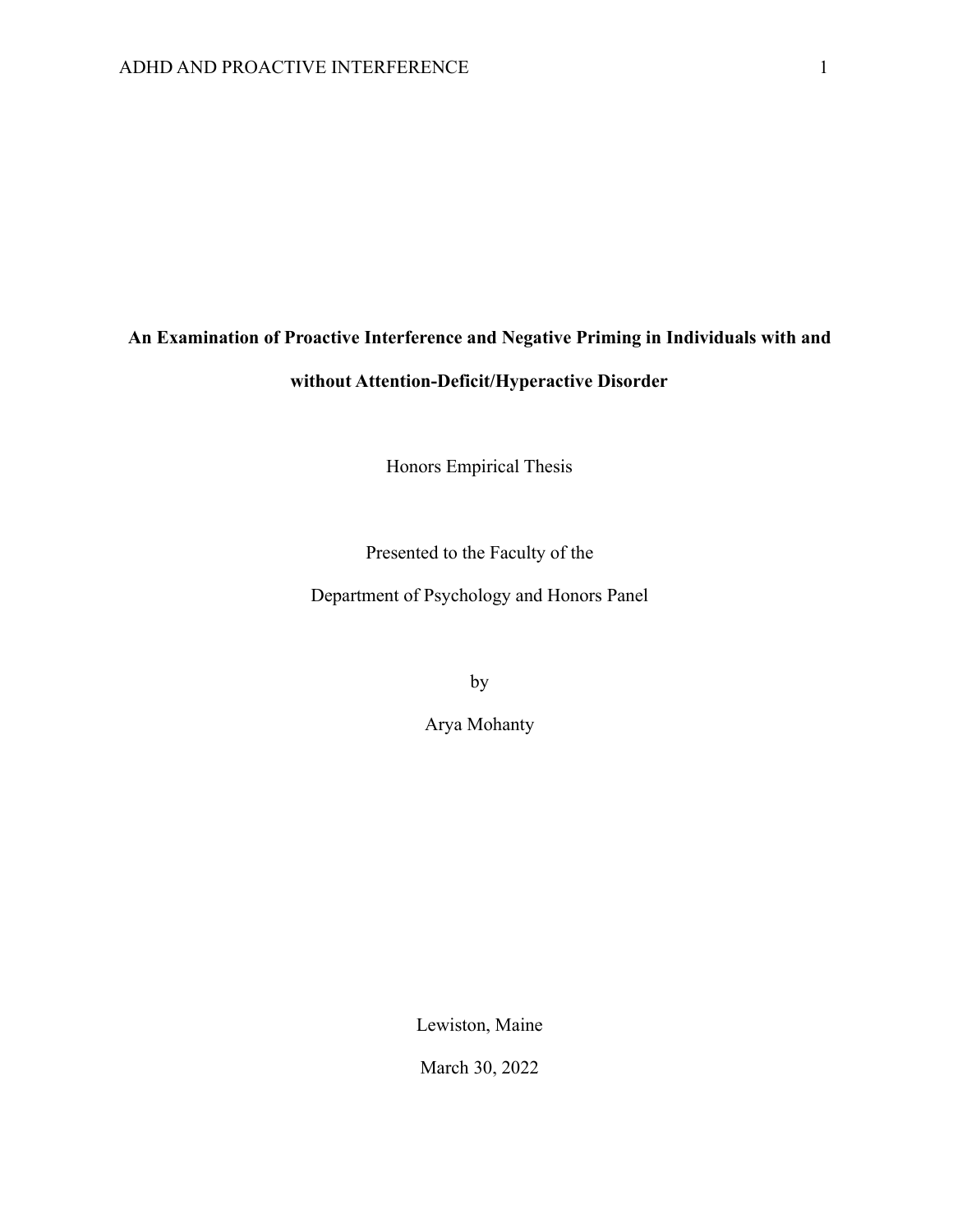#### **Abstract**

Attention-deficit/hyperactivity-disorder (ADHD) is a disorder classified by behaviors of inattention, hyperactivity, and impulsivity. When put in a task that requires selective attention, many neurotypical individuals are slower to respond to previously ignored information–a phenomenon called negative priming–wherein that pattern is not always apparent in individuals with ADHD. One explanation for negative priming is that it is rooted in memory retrieval, which proposes that individuals with ADHD are less likely to retrieve information about items that they have previously ignored. If individuals with ADHD exhibit less negative priming because they are less likely to retrieve prior information, then they may also exhibit reduced proactive interference. Proactive interference is observed in recall tasks when old information interferes with current recall. It was predicted that those with ADHD would be less affected by old information and therefore exhibit atypical proactive interference, as compared to neurotypical individuals. In the current study, ADHD was assessed using the CAARS S:S (in Bates College participants) and ASRS (in Amazon Mechanical Turk participants) scales. Proactive interference, measured using a Brown-Peterson task, was intact among those with ADHD. In a second experiment, negative priming, assessed using a flanker task, suggested that negative priming may be absent in individuals with ADHD, though the findings remain inscrutable. This may be indicative of intact memory retrieval in those with ADHD, and further attribute negative priming effects to underlying mechanisms unassociated with memory retrieval.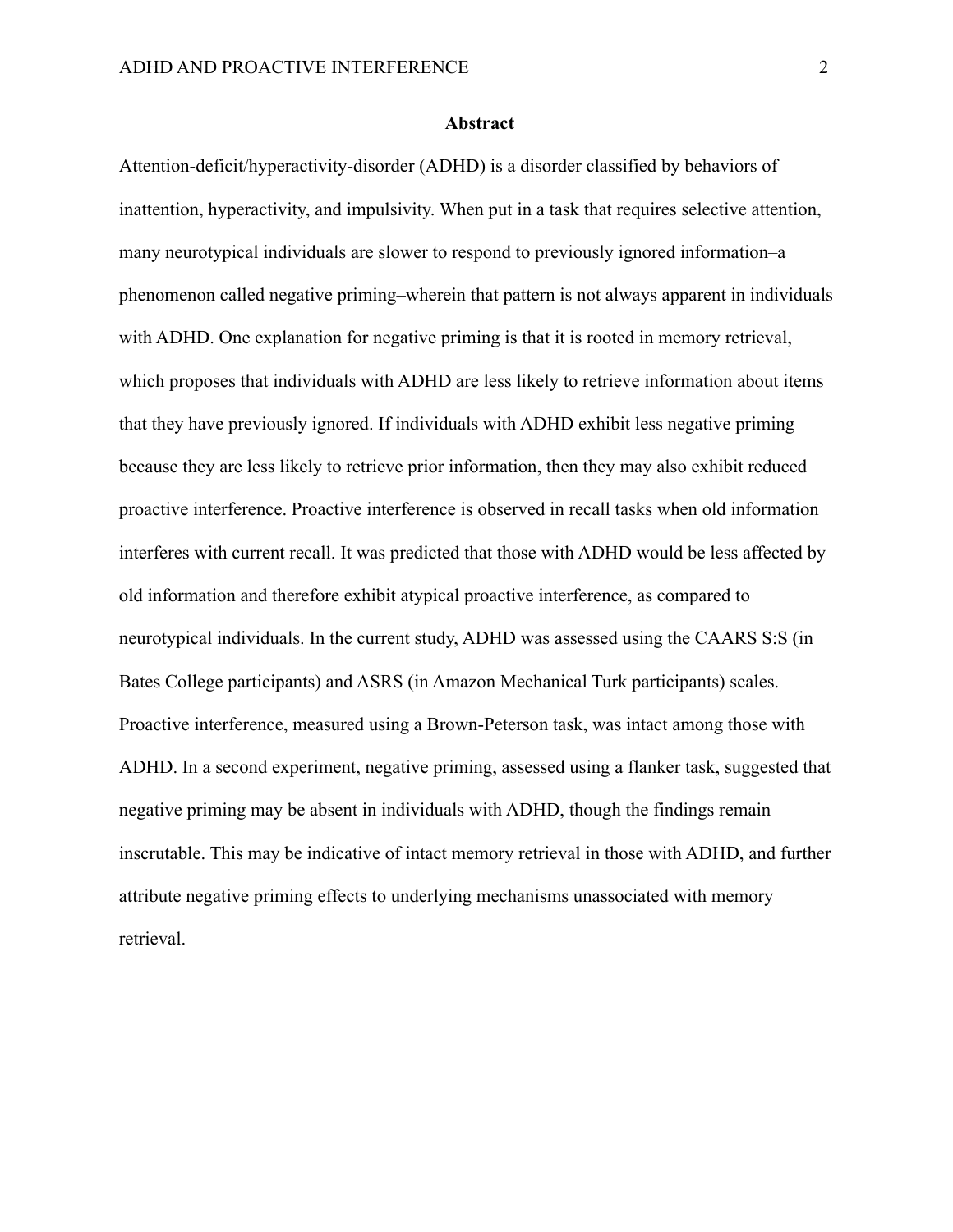## **An Examination of Proactive Interference and Negative Priming in Individuals wIth and without Attention-Deficit/Hyperactive Disorder**

Attention-deficit/hyperactivity disorder (ADHD) has become increasingly prevalent in the media in recent years. Much of the information online, especially in pop psychychology, relay inaccurate or misleading information–wherein it continues to be considered by many as an insignificant and unimportant deficiency despite leading to glaring difficulties and impactful issues in the lives of those diagnosed with ADHD (Low, 2021). The current study examines ADHD over the course of three experiments. I begin by discussing attention-deficit/hyperactivity disorder and its clinical and physiological manifestations. Next, I review negative priming and the prominent theories behind it. Correspondingly, I mention several associated studies examining negative priming effects on those diagnosed with ADHD compared to neurotypical individuals. Of the mentioned proposed theories, I focus my review on the implicit-retrieval memory-based theories and inhibitory theories. Finally, I discuss another memory-based effect: proactive interference. Subsequently, I discuss the features of proactive interference as well as prominent past studies associated with it.

## **Attention-Deficit/Hyperactivity Disorder**

Attention-deficit/hyperactivity disorder, or ADHD, is a disorder that can be classified by behaviors of inattention, hyperactivity, and impulsivity, hindering an individual's ability to function as well as their development. Individuals with ADHD usually have issues with both hyperactivity-impulsivity and inattention, though some individuals primarily display one or the other (Parekh, 2017). Most people experience these behaviors to some degree; however, it becomes a problem when such behaviors interfere with and reduce the quality of an individual's life. According to the National Institute of Mental Health (2019), individuals who struggle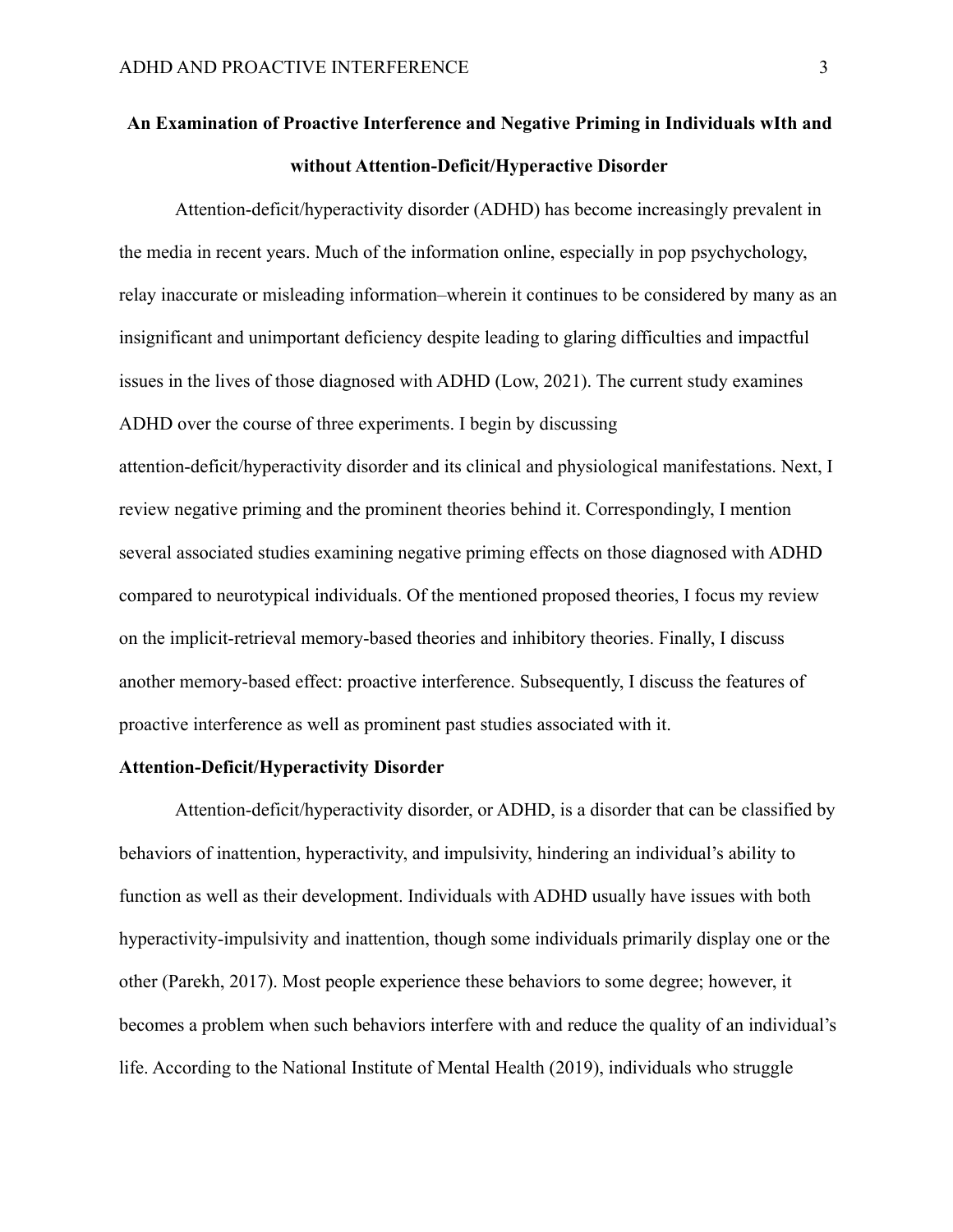primarily with symptoms of inattention, also struggle with actions and feelings such as overlooking details, maintaining attention for tasks and conversations, procrastinating tasks that require mental attention and effort, staying organized, meeting deadlines, distractions, forgetfulness, etc. Individuals who struggle primarily with hyperactivity-impulsivity have issues with actions and tasks such as staying in one place, excessive talking, and interrupting others. These symptoms must be consistent over time and chronic for a physician to diagnose an individual with ADHD, though symptoms are subject to change over time (Meyer & Lasky, 2021).

## *Physiology of ADHD*

Physiologically, the dysfunction in the dopaminergic and noradrenergic neurotransmitters are implicated in adversities presented by ADHD; both of these neurotransmitters are additionally fundamental parts of the frontostriatal and frontoparietal circuits (Arnsten et al., 1996). As such, individuals with ADHD have been seen to display irregular activity in the prefrontal cortex, frontoparietal and frontostriatal circuits (Booth et al., 1995; Castellanos, 1997; Durston et al., 2003; Giedd et al., 2001; Lou et al., 1989; Seidman, 2005). The anterior cingulate cortex (ACC), which is seen to be implicated in cognitive control and attention direction, is therefore of particular interest regarding its dysfunction in individuals with ADHD. This performance discrepancy becomes apparent through the implementation of a Stroop (1935) task to assess inhibitory control in conjunction with magnetic resonance imaging (MRI). A Stroop task is where participants have to identify the color in which the word is written when presented with a color word while ignoring the written word. For instance, the word "red" could be written in the color green, in which case the participants would have to respond with green. Though no significant disparities were able to be identified based on Stroop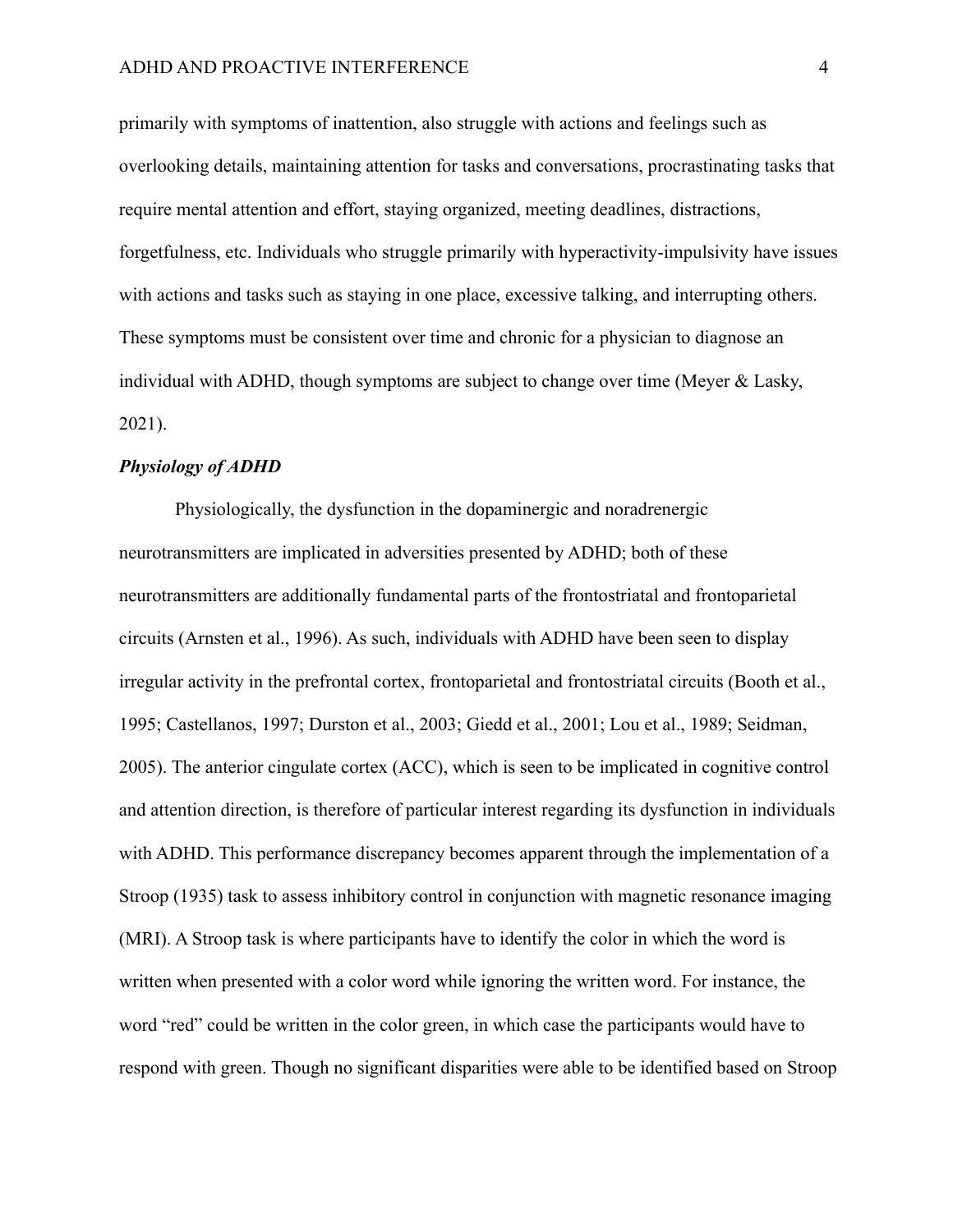task performance, the data showed that those with ADHD presented with significant thinning in the right rostral ACC, which also accounted for a significant amount of the variance found in the symptoms reported by the parents and teachers of the participants; based on this correlation, it was concluded that the ACC plays a role in behaviors of inattention, impulsivity, and hyperactivity (Bledsoe et al., 2013).

Other anatomical regions have been associated with the neurological deficits of ADHD, particularly in the frontostriatal network, involving the lateral prefrontal cortex, dorsal anterior cingulate cortex, and caudal nucleus. Additionally, a substantial decay was present in the total cerebral volume in the prefrontal cortex, basal ganglia (striatum), dorsal anterior cingulate, cortex, corpus callosum, and cerebellum (Emond et al., 2009). Developmental studies conducted on individuals with and without ADHD showed impediments in cortical maturation over the course of three years compared to the neurotypical controls. MRI data has additionally correlated ADHD symptoms with diminished white matter connectivity and volume within the midsagittal corpus callosum areas and further corroborated the findings regarding reduced cortical thickness (Makris et al., 2008). These irregularities in white matter are ubiquitous throughout the brain primarily affecting the inferior parietal, occipitoparietal, inferior frontal, and inferior temporal cortex, regions which constitute a portion of the white matter pathways connecting the prefrontal and parietooccipital regions with the striatum and cerebellum. White matter pathways affected are also seen in prefrontal regions and in pathways proximal to the basal ganglia and cerebellum. This suggests decreased myelin sheathing of axons may lead to less insulation of the neuronal impulses, and ergo elicit inefficient action potentials (Curatolo et al., 2010; D'Agati et al., 2010).

#### *Clinical Diagnosis of ADHD*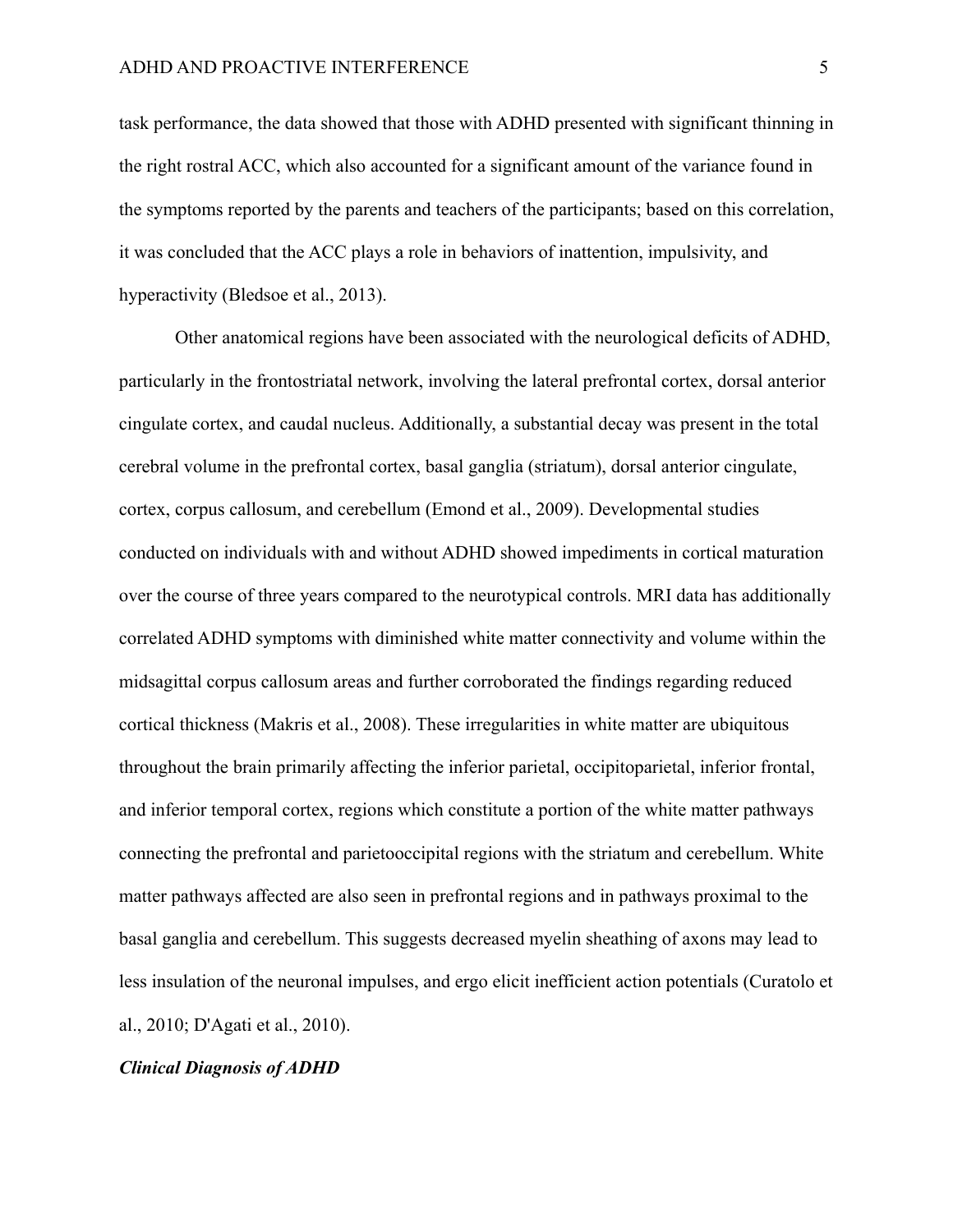Clinically, ADHD is diagnosed on a behavioral rather than biological basis based on the prevalence of symptoms of inattention in comparison to hyperactivity. According to DSM-V criteria, at least five symptoms of either hyperactivity, impulsivity, or both, must persist for six months or more to be recognized as an adult ADHD diagnosis (American Psychiatric Association, 2013). There are three different subtypes of ADHD: inattentive, impulsive-hyperactive, and combined. Though there is no apparent cause for ADHD, there are several contributing factors including genes, alcohol or drug use during pregnancy, smoking during pregnancy, exposure to high amounts of toxins as an infant, being underweight at birth, and brain injuries. Currently, there is no cure for this condition, however, symptoms can be managed using medications, psychotherapy, education, or a combination of any of these (Oh et al., 2018).

ADHD is prevalent in 4.4% of the adult population, though it is chronically underdiagnosed (National Institute of Mental Health); fewer than 20% of adults with ADHD receive a diagnosis or treatment (Hallowell, 2021). It has been shown to be associated with other psychiatric disorders such as mood disorder, anxiety disorder, substance abuse, as well as antisocial and illegal behaviors. As such, ADHD has been shown to incite numerous long-term health and economic consequences–including costs to an individual's mental health, education, social service, and criminal justice. Adults with ADHD were also seen to display significant functional impairments. Despite these ramifications, ADHD continues to be clinically underrepresented (Oh et al., 2018).

## *ADHD and Anxiety*

Individuals with ADHD have been shown in the literature to have a particularly high comorbidity rate with anxiety disorder, being prevalent in 34% to 40% of individuals with an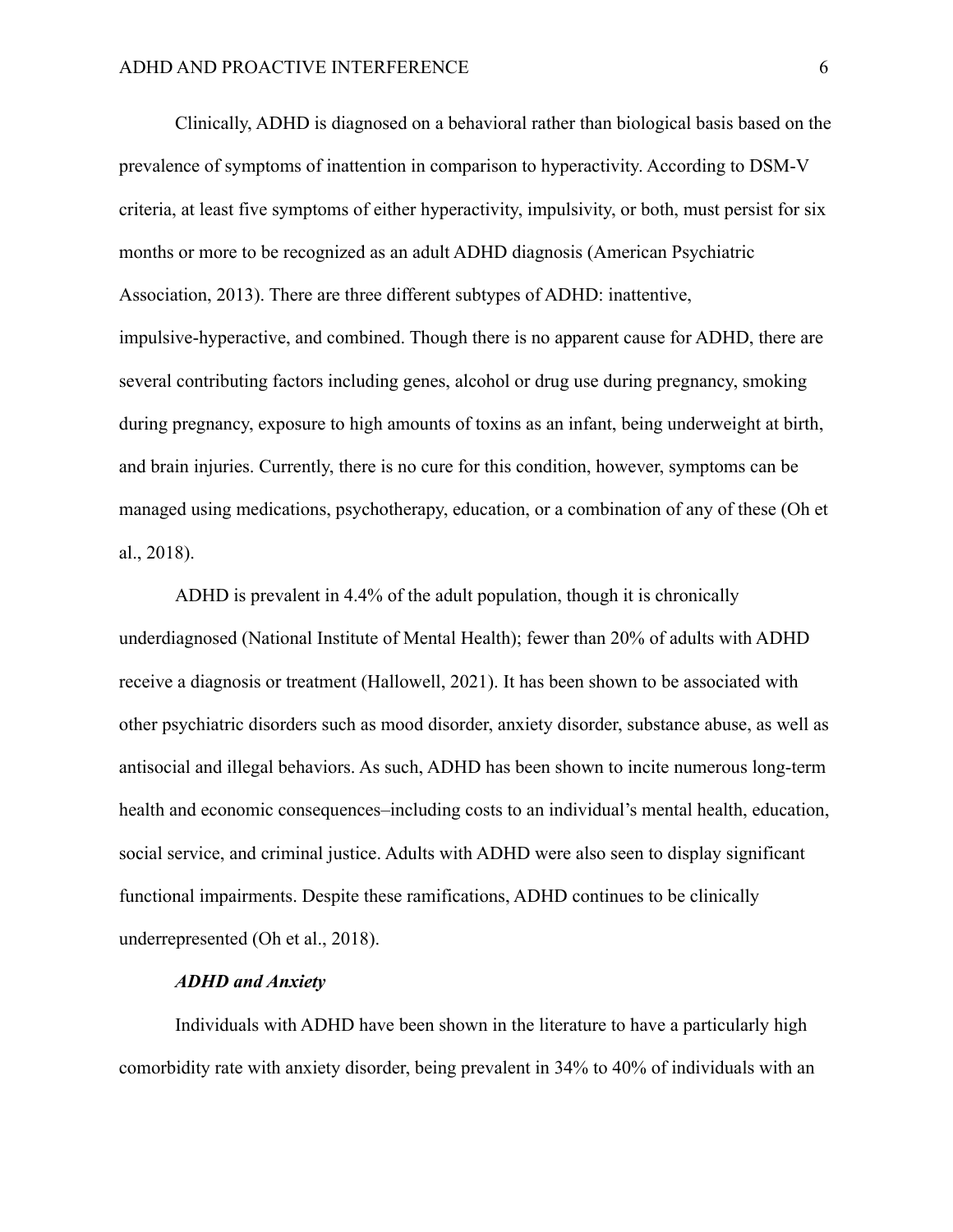ADHD diagnosis (Sobanski 2007; Uchida et al., 2018). It is considered to be among the highest inherited psychiatric disorders with a 76% chance of an individual inheriting symptoms of anxiety (Johnson et al., 2009). Experiencing anxiety is also seen to increase the liability for other psychiatric disorders–such as depression, somatoform disorder, conduct disorder, and substance abuse–and is often a pertinent element in the prognosis and treatment of various psychiatric disorders, including ADHD (Gaynes et al., 1999; Hensley & Varela, 2008; Schmidt et al., 2007). Anxiety can have significant repercussions on one's self-esteem, social relationships, academic performance, and is shown to lead to considerable functional impairments (Nima et al., 2013; Richardson et al., 2012). Further, anxiety has been seen to be a mediator between the severity of ADHD symptoms and functional impairment (Kroenke et al., 2013). High sensitivity to anxiety can provide foresight regarding the severity of an individual's panic disorder, and can increase the risk of a mood disorder, psychosomatic disorder, and post-traumatic stress disorder. Additionally, it can increase the probability of suicidal ideation and poor impulse control, which in combination can be detrimental and even lead to suicidal ideations and attempts (Oh et al., 2018). With ADHD, anxiety has been shown to foreshadow poor behavioral regulation and externalizing issues in ADHD children (Brooker et al., 2020). Furthermore, both conditions have been recently found to share a common genetic pathophysiology. Greater levels of anxiety have been significantly positively correlated with the severity of ADHD symptoms; trait anxiety predominantly moderates elements of impulsivity and emotional liability associated with anxiety (Oh et al., 2018).

#### *Theories of ADHD*

There have been a wide array of theories proposed attempting to describe the differences seen in those with ADHD. One major category of ADHD theories include cognitive dysfunction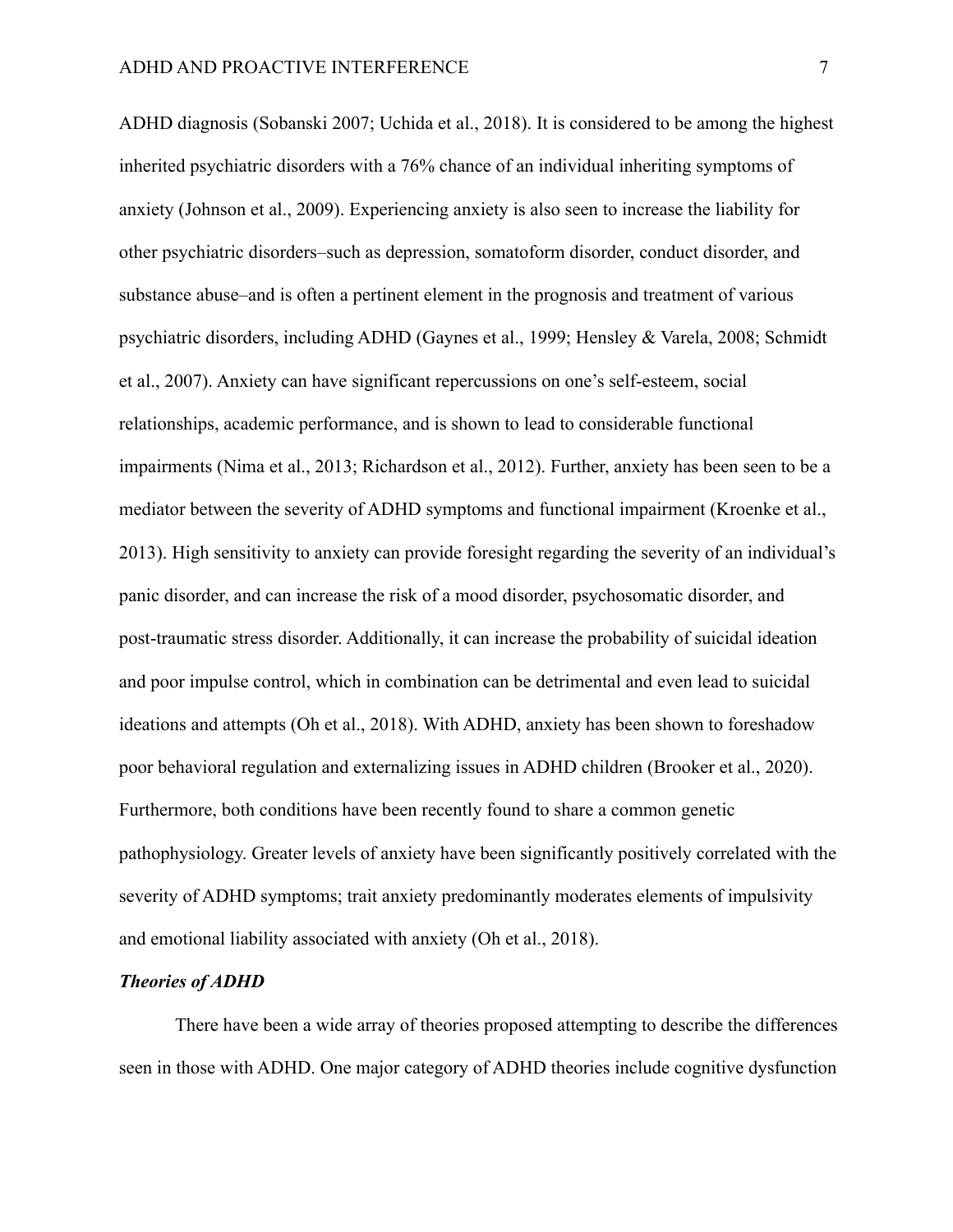theories which attribute ADHD discrepancies to deficits in sustained attention and response inhibition (Barkley, 1997), working memory (Baddeley, 1992), and executive function (i.e., the cognitive mechanisms necessary to sustain the appropriate response) (Willcutt et al., 2005). For example, the Inhibition Model (Barkley et al., 1992; Barkley, 1997) suggests that ADHD core deficits are a consequence of poor behavioral inhibition. Similarly, the Executive Dysfunction Theory postulates ADHD arises from diminished executive control as a consequence of deviations in physiology, function, and chemical processes in frontoparietal and frontostriatal neuronal circuitries (Aman et al., 1998; Barkley et al., 1992; Barnett et al., 2001; Breen, 1989; Cairney et al., 2001; Carter et al., 1995; Willcutt et al., 2005). In contrast, state regulation models of ADHD suggest that such individuals have inadequate allotted supplemental effort causing them to struggle with persistent maintenance of the optimal arousal state. ADHD symptoms may be exacerbated or impeded depending on the current cognitive state of the individual; for instance, inattentive symptoms may be more evident in less cognitively demanding or slower tasks (Johnson et al., 2009). Alternatively, several theories have emphasized the importance of reinforcement processes (Shiels & Hawk, 2010). For instance, one theory posits that inhibition, or executive function, and delay aversion performance demonstrate two independent pathways (Dalen et al., 2004; Sonuga-Barke et al., 2003). In this consolidated paradigm, inattention and hyperactivity in ADHD are credited to efforts in minimizing the delay of experienced gratification in appropriate circumstances where such delay is inevitable. Another major reinforcement theory behind ADHD is the Dynamic Developmental Theory (DDT), which ascribes ADHD deficiencies to inappropriate reinforcement and inadequate extinction of incorrect behavior (Sagvolden et al., 2005) which must occur within a critical time period for neurotypical individuals, and similarly fails to be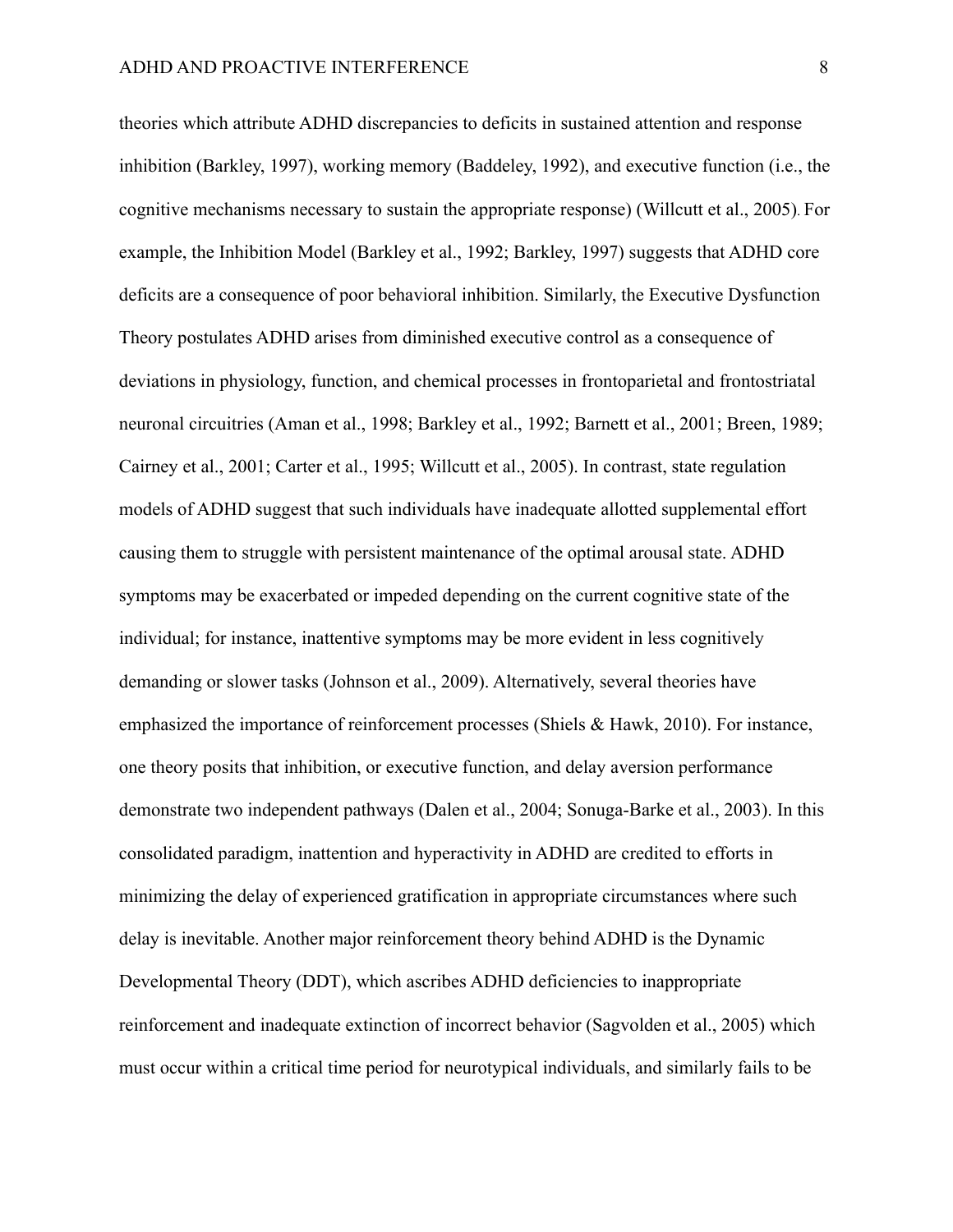impeded due to lower baseline levels of dopamine–as phasic reduction of said dopamine is typically indicative of extinction processes. This consequently suggests impaired anterior cingulate, dorsolateral prefrontal, and motor circuit activity (Johnson et al., 2009; Shiels & Hawk, 2010).

#### **Negative Priming**

There have been many studies done over the years regarding the cognitive differences among individuals with ADHD versus neurotypical individuals (Christiansen & Oades, 2010; Curatolo et al., 2010; Gaultney et al., 1999; Gilden, 2002; Keppel & Underwood, 1962; Marriott, 1998; Mclaughlin, 2003; Ossman & Mulligan, 2003; Pritchard et al., 2006; Pritchard et al., 2008; Shin, 2005; Shin, 2006; Storm & White 2010; White, 2007). One important discovery that has been recurrently deliberated is potential disparities in levels of negative priming presented in those diagnosed with ADHD. Negative priming is a phenomenon in which individuals are slower to respond to previously ignored items, known as the ignored repetition, than items that were not previously ignored, the control (Tipper, 1985). For example, if an individual is asked to say aloud the letter in the middle of "ABA" in the first round and then the letter in the middle of "CAC" in the second round, reaction times in the second round will be slower than situations where they had not just ignored the target letter (A).

### *An Overview of the Proposed Theories Regarding Negative Priming*

A reduction in negative priming in individuals with ADHD indicates that whatever cognitive mechanism is responsible for negative priming may be disrupted with ADHD. There are several theories behind the reasoning for why negative priming occurs, most notably characterized as inhibition theories or retrieval-based accounts. In generally comparing the two major frameworks, inhibition theories involve either activation of the prime target and inhibition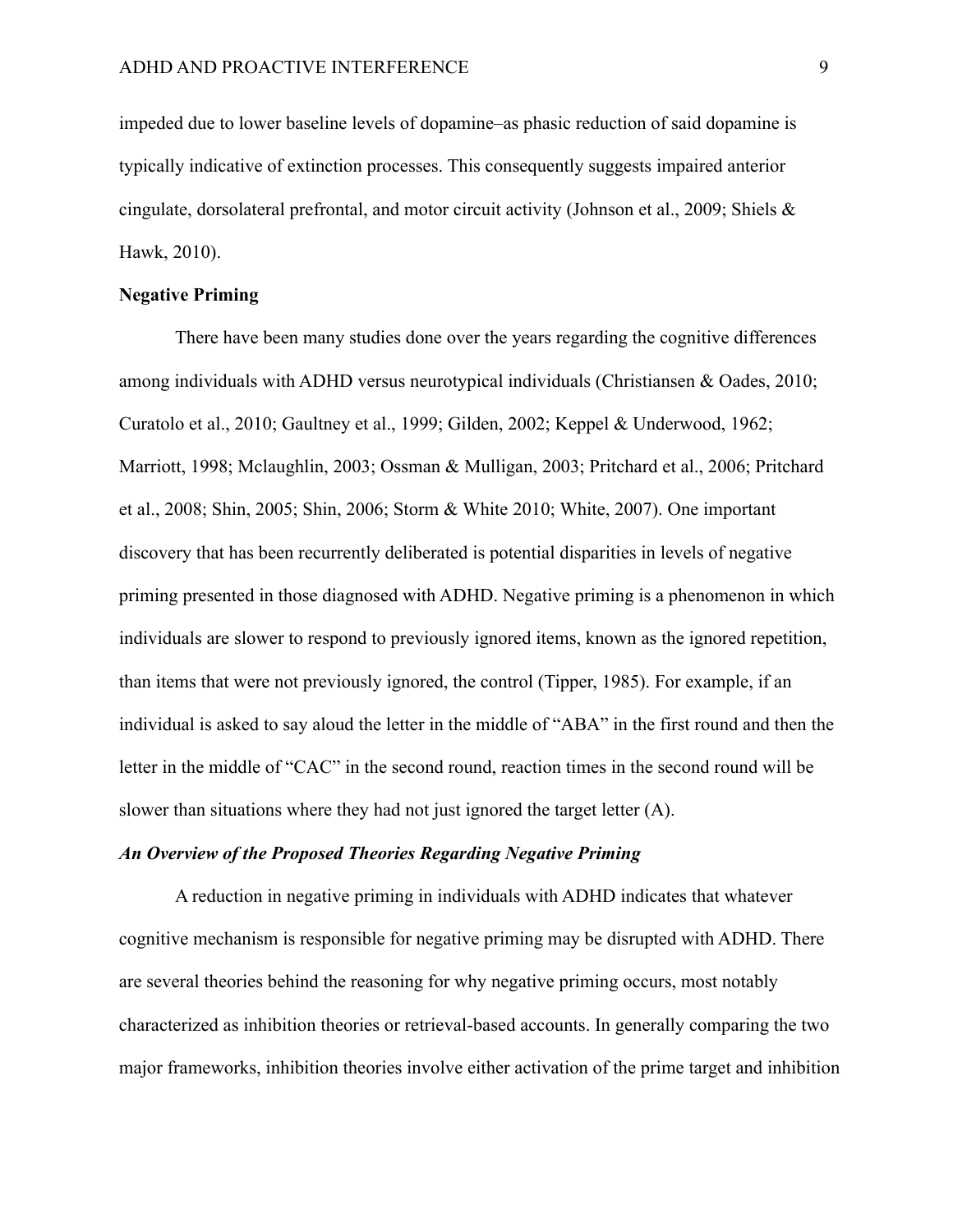of the prime distractor (Frings et al., 2015); however, where inhibition theory involves inhibiting distractors which must subsequently be responded to, retrieval theories attribute slower response times to complications in memory retrieval.

## *Inhibition Theory*

The original explanation for negative priming is the inhibition theory–which, as the name suggests, attributes the phenomenon to inhibitory causes—and claims that negative priming reflects a person's ability to inhibit distracting information. In 1985, Tipper did a study evaluating the processing of ignored objects during the selection of an attended object; he evaluated their stage of internal representation and the fate of said representation. A three-part study was conducted to ascertain the presence of negative priming, the effect on negative priming of a shortened interstimulus interval, and the priming effects experienced by both the selected and ignored objects. Results showed that there was, in fact, an opposite priming effect (i.e., negative priming) on objects that had previously been ignored eliciting longer response times. This is suggestive of the fact that during selection on the probe trial, the internal representation of the ignored item may be affiliated with inhibition. Response times when the selected and ignored objects were semantically related increased by 31 milliseconds, suggesting that ignored objects may be processed at the categorical level, and ergo, inhibition may also be at this level (Tipper, 1985). Rather than progressively diminishing, mental representations of ignored objects are further processed such that their next representations are hindered (Tipper, 1987).

These findings are further reinforced by the finding that if the probe and prime were presented immediately without an interstimulus interval, negative priming did not have time to form and was thereby diminished; that is, negative priming needed time to be developed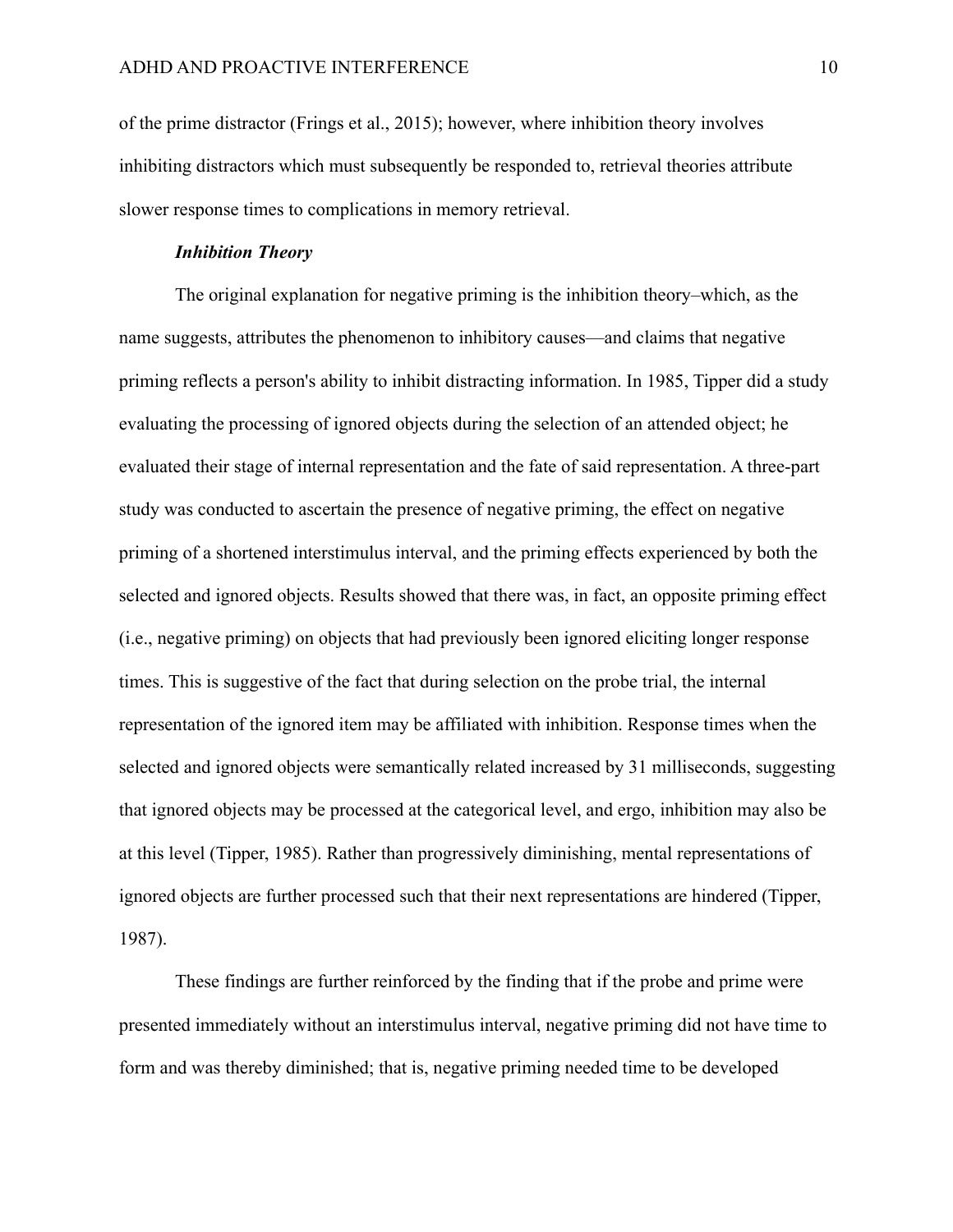(Tipper, 1985). This theory later extrapolated into the Selective Inhibition Account, which additionally proposed that such inhibition may only be implemented if the activated mental representations and the behaviors are consistent; if not, the organism is inclined to inhibit the desired response (Fox, 1995; Tipper et al., 1994). This account differs from the inhibition account as it proposes that an additional step involving the facilitation of relevant information (i.e. amplification) in addition to inhibition of irrelevant information. According to this view, people with ADHD may have more difficulty inhibiting distraction than individuals without ADHD. This view would attribute negative priming to inhibition in attention rather than retrieval in memory.

## *Implicit-Retrieval Based/Selective Attention Theories behind Negative Priming Feature Mismatch Account*

Implicit retrieval-based theories posit that negative priming is due to trace activation in memory of a perceived target mirroring the specific stimulus from a previously processed episode. In the previous trials, the memory trace of the indicated target stimulus was previously appraised to be "ignored" or as "do not respond," thereby interfering with one's ability to rapidly and accurately respond to said item. One such theory is the feature mismatch account, which speculates that negative priming may be attributed to a discrepancy among the features of an ignored item in the prime conditions and subsequent probe targets (Fox, 1995).

This is corroborated by a study done by Lowe (1979) with a Stroop color-naming task whereupon a color-word was presented in the prime stimulus followed by an unanticipated presentation of another color-word or color-patch. This study found significant negative priming was present when the color word was congruent with the probe stimulus, however, when the probe was a color patch, responses were facilitated. He argued that if the color name presented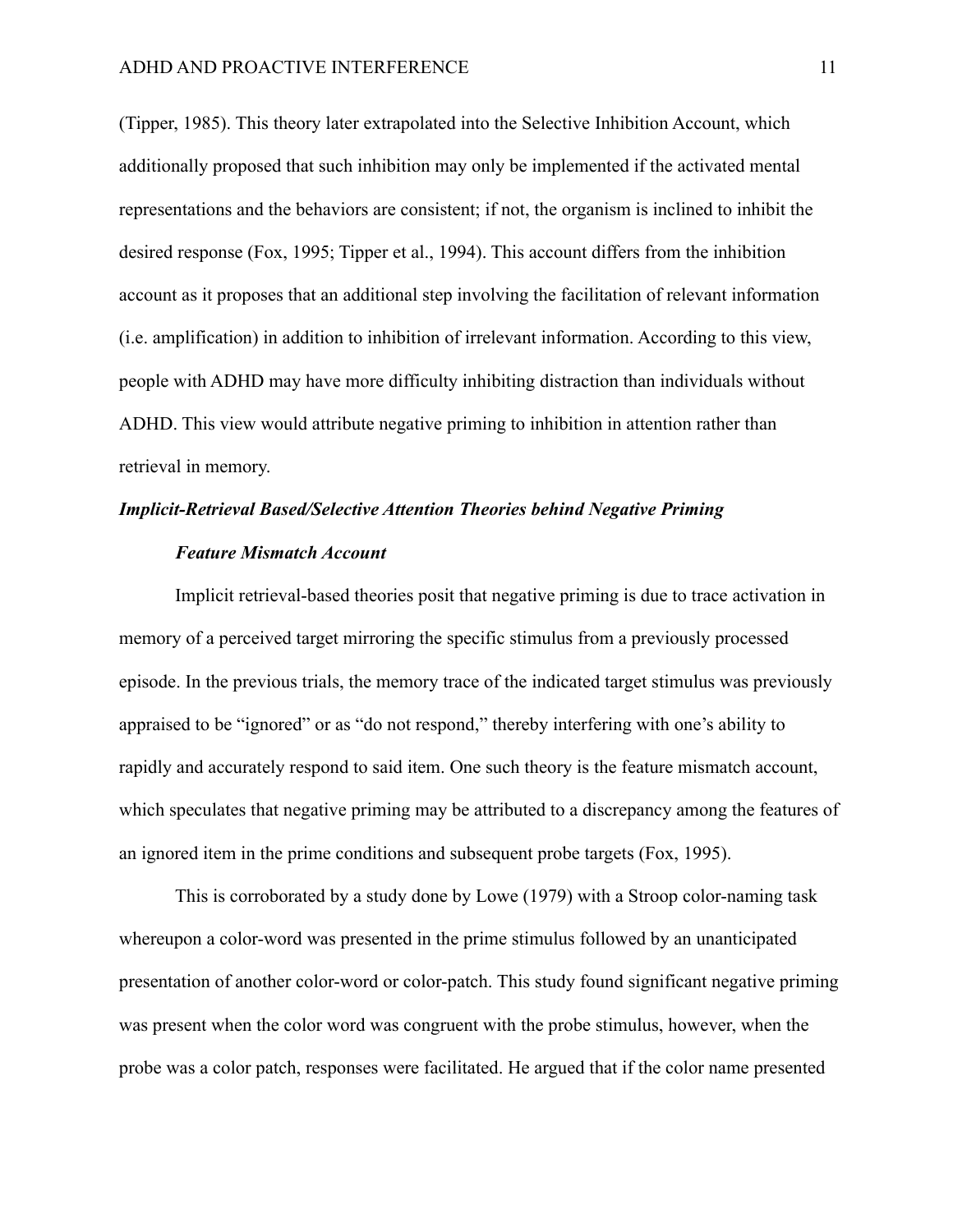in the probe-target is dually displayed as an ignored distractor and the selected target–that is, if participants were presented with the word "blue" written in red, followed by the word "yellow" written in blue–this causes the color name to be highly inscrutable. This incompatibility–or mismatch–among the stimuli elicits further processing of the stimuli to "check," resulting in slower response times, producing negative priming due to the mismatch of features between the ignored distractor and subsequent target (Fox, 1995).

Alternatively, the selective inhibition account would not attribute this finding to the same mechanisms as it ascribes negative priming to the inhibition of an ignored item that then becomes the target. The feature mismatch theory describes negative priming as a feedforward effect from mismatching messages from successional trials rather than the distractor inhibition from the prime trial lingering during the probe display (Fox, 1995).

#### *Episodic Retrieval Theory*

Episodic retrieval theory is another theory behind negative priming which is implicitly based in information retrieval (Neill et al., 1992). It is premised on the idea that information retrieved from the prime display contradicts the current and the correct response; that is, people tag in memory what should and should not be responded to on each trial. This theory highlights the role of the stimulus in the probe display as a memory-retrieval cue. It essentially postulates that in an ignored repetition condition, the probe-target is processed causing the automatic retrieval of the prime display in the preceding processing episode–which may contain information regarding the status of the item (i.e., as relevant/respond or irrelevant/do not respond). That is, in ignored repetition trials, an episodic memory trace encoding a non-response status conflicts with the appropriate response (Fox, 1995). To give an example, if participants were shown ABA and asked to report the middle letter, they will store in memory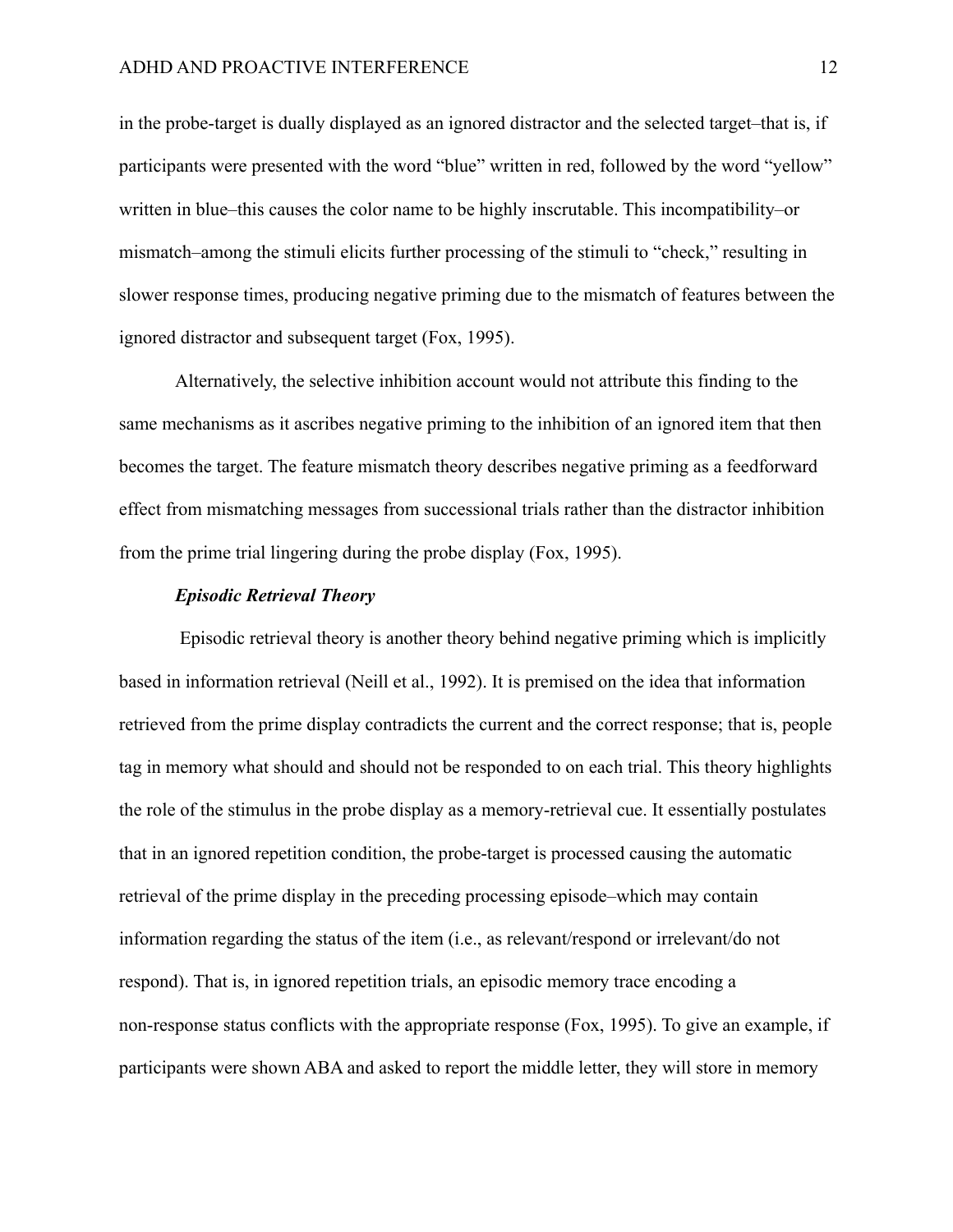"respond B" and "ignore A". If people are later shown CAC and if they recall the prior information, then they will have slow responses because they will recall that the letter A should be ignored (Neill et al., 1992).

Though this is quite similar to the feature mismatch theory, the episodic retrieval theory requires the probe-target to be previously classified as a distractor for negative priming to occur, while the feature mismatch theory stipulates that the current target must simply be present in preceding trials, as either the distractor or the target, for the development of negative priming. In fact, the episodic retrieval theory has been argued to be more closely related to the selective inhibition theory of negative priming, as both presume that the target's previous identity as an ignored distractor is the crucial element for negative priming.

#### *Additional Variants of Retrieval-Based Negative Priming Theories*

There have also been multiple derivatives of the retrieval-based theory of negative priming. For instance, Neill and Mathis (1998) proposed a new modified version of the episodic retrieval theory, applicable to numerous cognitive effects: the transfer-(in)appropriate processing (TIP/TAP) account. Though quite similar to episodic retrieval accounts of negative priming, this model is an extended account of said theory, and thereby able to be implemented to a variety of other cognitive effects beyond negative priming. This essentially states that a stimulus reintroduces processing activities that were previously applied to itself or a corresponding stimulus–observed in both implicit and explicit processing. In other words, the cognitive representation of said distractor may be facilitated in an ignored repetition trial; however, responses encoded for such items are now deemed inappropriate and thus cause interference in evaluating the target response (Fringes et al., 2015; Neill & Mathis, 1998).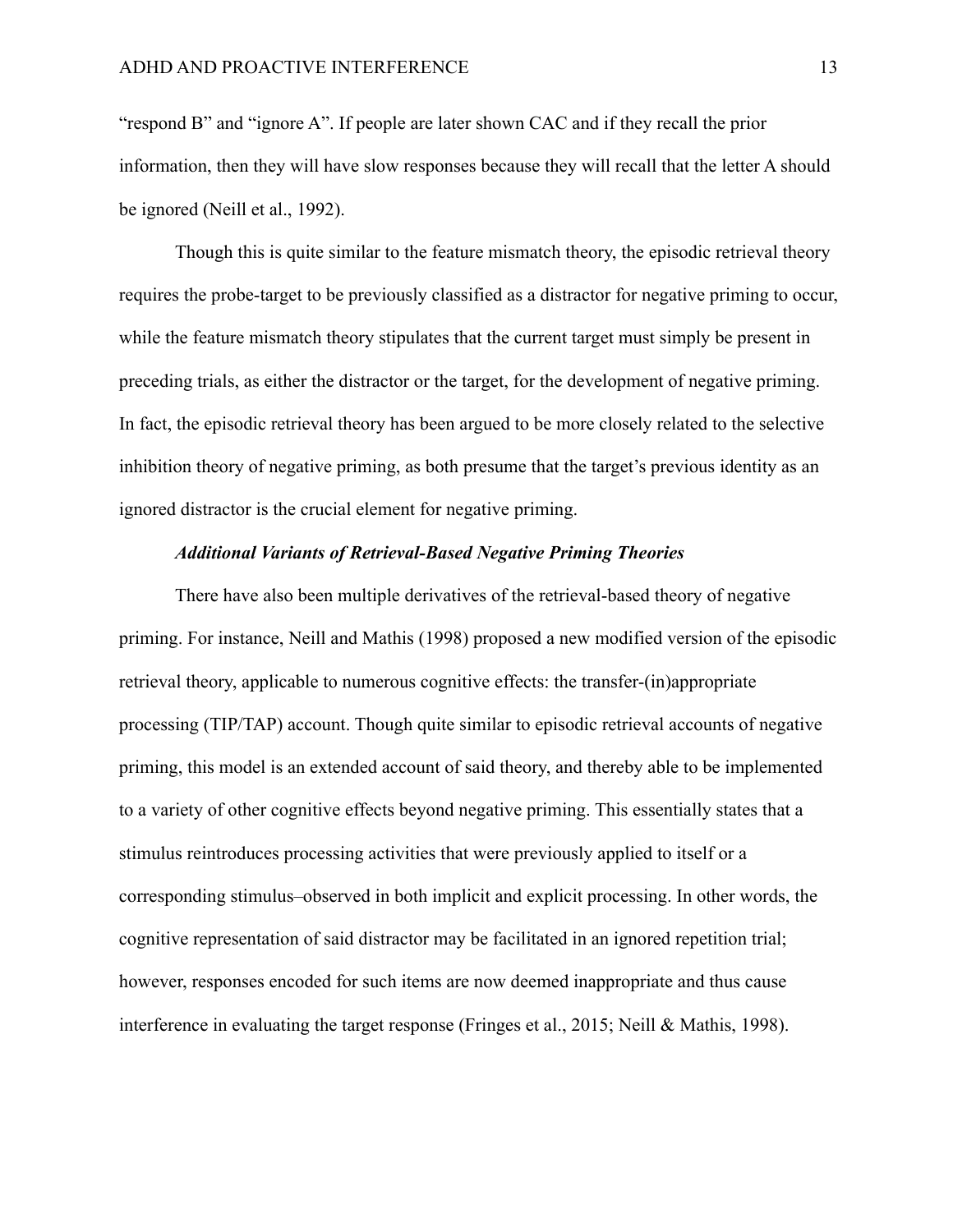Another perspective regarding negative priming is the temporal discrimination theory (Milliken et al., 1998; Milliken & Joordens, 1996). This postulates that the time required for the attentional system to determine whether the display is old (i.e., known) or new (i.e., yet unknown) is a function of the similarities between the prime and probe displays. If the prime distractor is subsequently implemented as the target in the probe, the display then holds both new and old information, slowing response times. This ambiguity may be the source of negative priming in ignored-repetition conditions. As this theory is quite similar to others, Frings et al. (2015) suggest that this account be integrated with others to construct a preferential retrieval account.

The stimulus-response retrieval theory may be seen as another variant of the episodic retrieval theory (Hommel, 1998; Hommel, 2004). This theory states that the entirety of the prime episode is consolidated into an event file in memory–including the prime target, distractors, and reaction to said target, which is then involuntarily retrieved if a formerly seen stimulus reappears. This activates a previously executed response, facilitating performance if the current and encoded responses coincide, and inhibiting it otherwise (i.e., slowing response times) (Frings et al., 2015). Though very similar, the episodic retrieval theory suggests an implicit cognitive selection of the distractor encoded with a do-not-respond tag and the target encoded with a tag indicating a response. Meanwhile, the stimulus retrieval theory makes no indication of any selection occurring in the prime display, but rather, that the entirety of the episode is encoded; this theory is distinct from those earlier theories as it does not assume selective encoding or storing to any degree (Frings et al., 2015).

Lastly, an expansion of the stimulus retrieval theory, named the binding and retrieval in action control (BRAC), is a memory-based theory that can be applied to effects beyond negative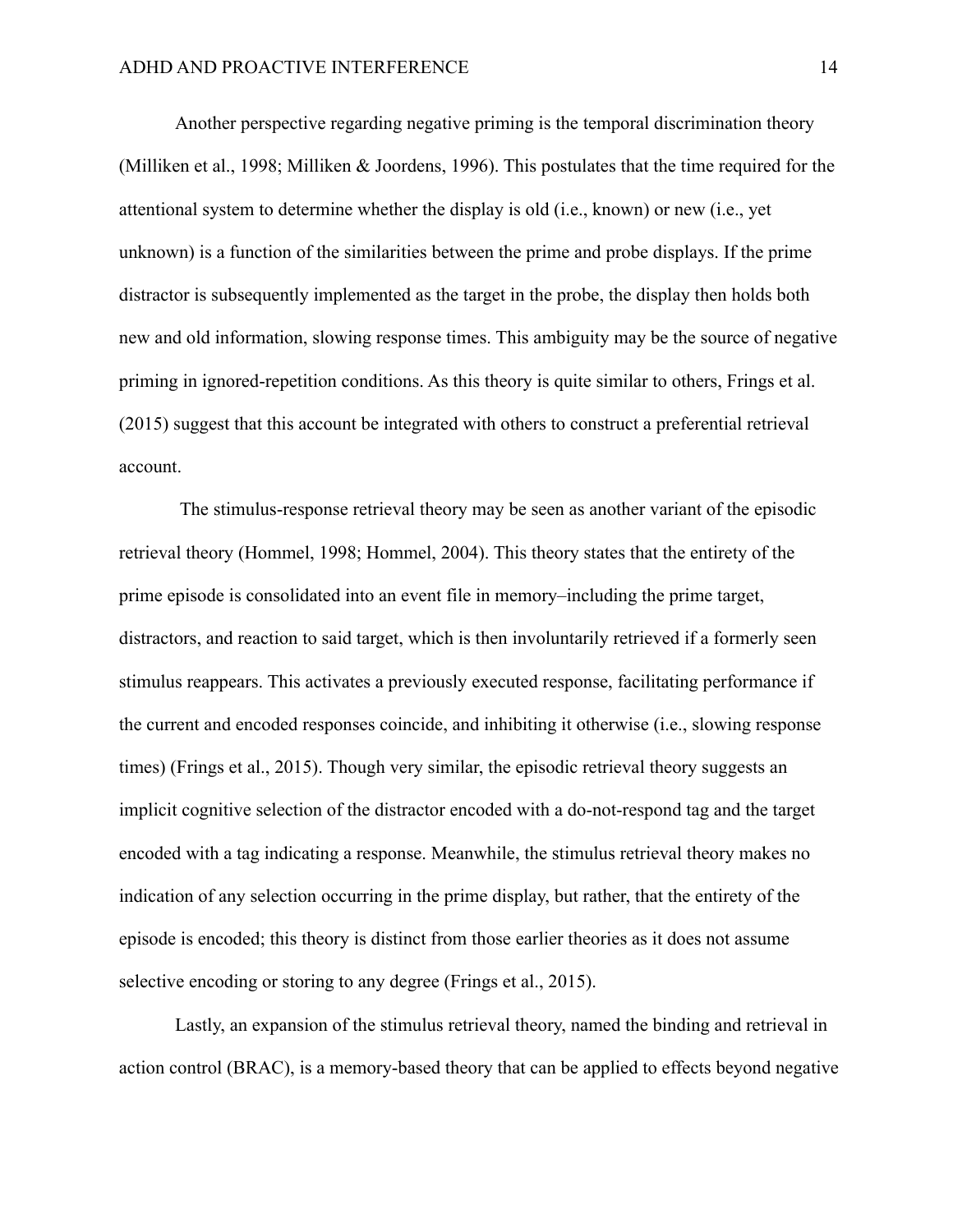priming. It is based on two core processes: feature binding and retrieval, and stipulates that current behaviors are molded by events in the immediate past (Frings et al., 2020). In terms of negative priming, the BRAC account claims that the prime stimuli and affiliated response are stored in an event file, which then upon the reappearance of some distractor, is retrieved along with an incompatible prime response in response to the probe display–thus causing interference (Frings et al., 2020).

## *Discussion of the Theories of Negative Priming*

Essentially the differences in negative priming theories represent distinct predictions regarding the required aspects and processing of the prime display for negative priming to occur. For instance, selection against the distractor is necessary for priming in the distractor inhibition and episodic retrieval accounts but not in feature mismatch or temporal discriminability (Mayr & Buchner, 2007).

The feature mismatch and temporal discriminability theories lack substantial empirical evidence to be considered adequate models for negative priming (Mayr & Buchner, 2007). In terms of distractor inhibition as opposed to the episodic retrieval model, the evidence seems to lean towards the latter (Neill et al., 1992). Though Tipper's (1985) finding of semantic negative priming is better illustrated by the inhibition account, as they typically assume the capacity for neural spread expected to be present in such cognitive effects, the inhibition model fails to justify the presence of increased negative priming as a result of contextual resemblance among the prime and the probe (Fox & de Fockert, 1998; Neill, 1997; Stolz & Neely, 2001; Wong, 2000). By contrast, the episodic retrieval model suggests the representation of certain episodes, or memories, being stored, unassociated with any neural network. Episodic retrieval better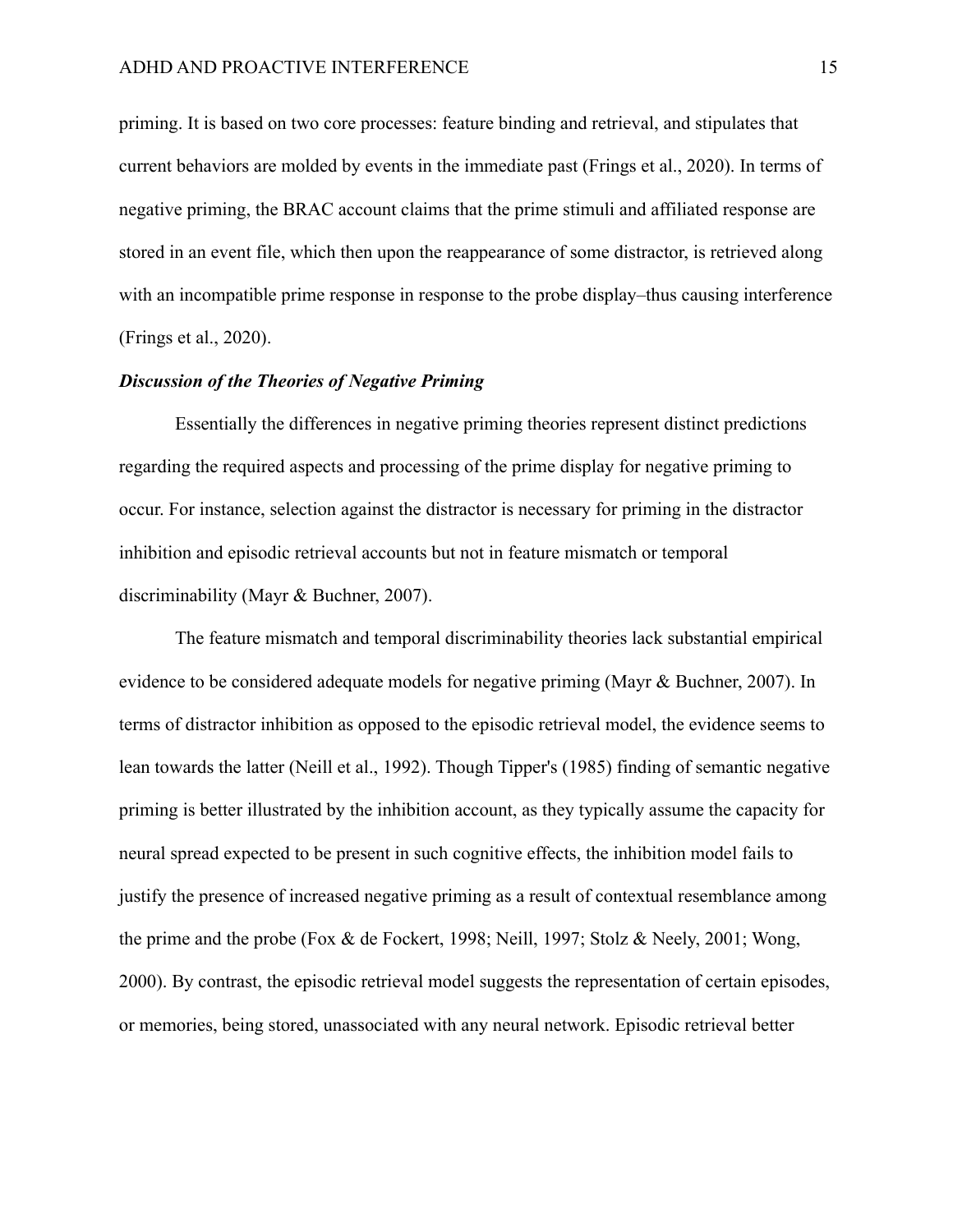explicates the consequence of temporal discriminability in the probe trial as a result of trials prior (Neill et al., 1992).

The assumption made by inhibition accounts suggesting that probe interference is necessary for negative priming has been disproven. The formal connectionist model of inhibition proposed by Tipper et al. (1998) proposed that mental representations of stimuli compete for dominance over the response network according to their activation advantages; the probe shows reduced activation from inhibition in trials prior causing it to take longer to attain the threshold activation necessary for negative priming. This is seen in single probe conditions, where negative priming is absent as no competition is present between the cognitive representations of stimuli (Frings & Wentura, 2007). These findings can rather be rationalized as a consequence of learning strategies. Learning of prime and probe associations is likely facilitated by the absence of interference. This serves as evidence against the response blocking component of distractor inhibition accounts (Mayr & Buchner, 2007).

Inhibition theory also falls short in its rationale with the findings showing positive priming in single probe effects; this facilitation is rather explained by the blocking of the distractor stimuli being forsaken when there is no need for selection (Milliken & Joordens, 1996). Probe stimuli that are presented without interference fail to impose positive priming, disputing the credibility of distractor inhibition theory. Predominantly, the findings of the inhibition model are outdated and need to be reassessed with consideration of more recent developments in the literature (Mayr & Buchner, 2007). Further, studies have shown congruence among features does not play a significant role in the magnitude of observed negative priming, concluding the feature mismatch theory is not seen as a good fit (Mayr & Buchner, 2007).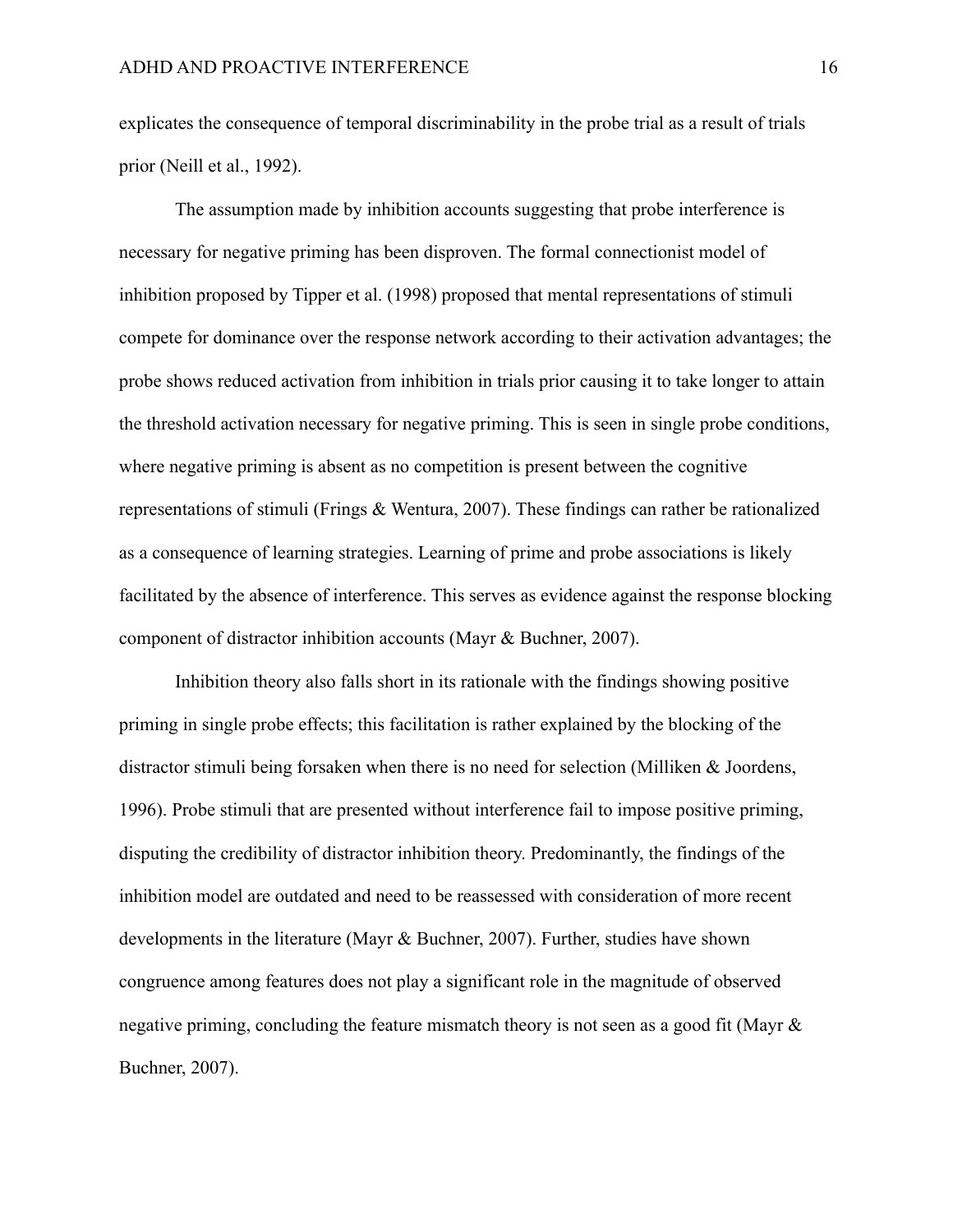## *Negative Priming and Attention-Deficit/Hyperactivity Disorder*

There have been many studies looking at the diminished behavioral negative priming in individuals with ADHD (Christiansen & Oades, 2010; Curatolo et al., 2010; Gaultney et al., 1999; Gilden, 2001; Keppel & Underwood, 1962; Marriott, 1998; Mclaughlin, 2003; Ossman & Mulligan, 2003; Pritchard et al., 2006; Pritchard et al., 2008; Shin, 2005; Shin, 2006; Storm & White 2010; White, 2007). Christiansen and Oades (2010) compared response times of 35 children who were diagnosed with ADHD, 24 of their siblings who were unaffected by ADHD, and 37 other individuals between the ages of six to 17 without ADHD who were the independent controls when completing a Stroop task. They found that with the congruent condition, in children without diagnosed ADHD, there was apparent negative priming upon onset of the test. In comparison, the children with diagnosed ADHD initially displayed reduced levels of negative priming, seen to be independent of age or symptom severity, however, they performed in parallel to the control otherwise. Christiansen and Oades concluded that negative priming was initially reduced in cases of children with ADHD. Further, the negative priming effects were seen to be masked in the incongruent condition. As trials progressed, both groups showed increased facilitation from congruence among subsequent trials as opposed to response suppression from the previous trial (Christiansen & Oades, 2010). Additionally, the overall pattern of negative priming in both groups of participants across trials allowed for the conclusion that priming from the past trials increased accuracy, and that individuals with ADHD presented with abnormalities with respect to negative priming effects (Christiansen & Oades, 2010).

This reasoning is neurologically reinforced as a further indication of impaired negative priming among the experimental group as individuals with ADHD have been seen to display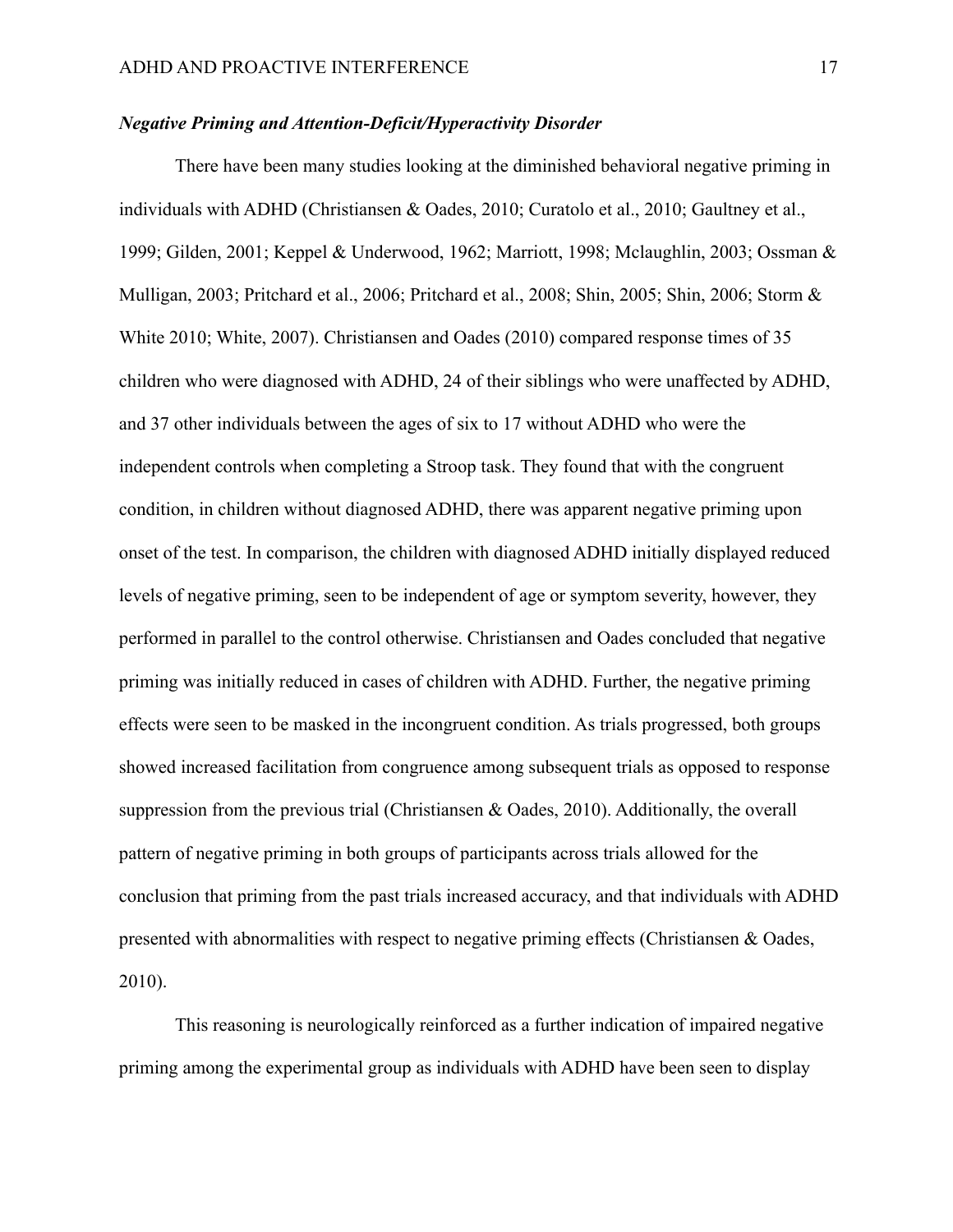impaired frontal lobe activity in regions implicated in attentional processing (Biederman, 2005; Bush, et al., 2005) This is supported by the finding that individuals with fronted lobe damage display similar inhibition of negative priming (i.e., positive priming) (Stuss et al., 1999).

A similar study assessed negative priming in individuals with ADHD over two different conceptual tasks: the Flanker test and the Stroop test. Responses were compared as a function of comorbid versus not-comorbid and type of ADHD as combined ADHD versus inattentive ADHD. Response time regarding identifying a color in an unrelated priming and ignored repetition condition were recorded. In the Flanker task, uniquely shaped color blobs were presented in 11 sets of three composed of a central target blob peripherally accompanied by two distractor blobs; there were 11 different colors for blob presentation (the same colors used in their Stroop task) with the distractor and target never appearing congruently in terms of color. The results of this study indicated that comorbidity in regards to ADHD does seem to have an effect on negative priming in specific tasks. This study showed that the not-comorbid and comorbid ADHD groups had comparable and intact negative priming in the Stroop task. Further, similar and sufficient negative priming was observed in the combined ADHD and inattentive ADHD subtypes. On the other hand, in the Flanker tasks, negative priming was only present in the not-comorbid group and absent in the comorbid ADHD group. In this task, negative priming was equally absent for both subtypes of combined ADHD and inattentive ADHD. This indicated that comorbidity in regards to ADHD does seem to have an effect on negative priming in specific tasks. This may suggest that comorbidity produced a confounding effect on the results of prior studies, potentially clarifying the reason behind the contradictory results presented in the past literature, as a majority of past studies did not control for comorbidity (Pritchard et al., 2008).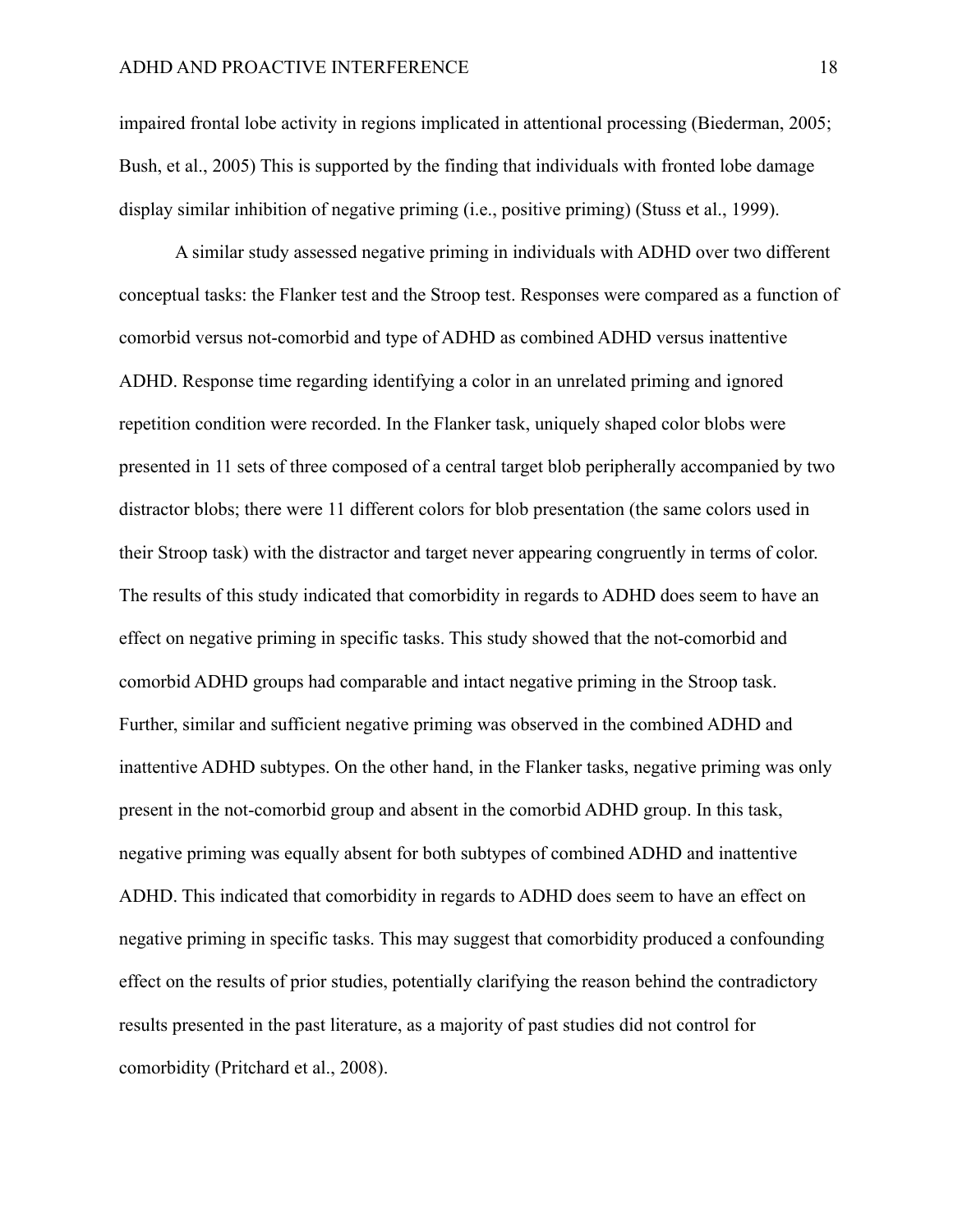The negative priming and ADHD are seen in the literature to be quite ambiguous due to contradictory findings. The findings of Pritchard et al. (2008) may suggest that comorbidity produced a confounding effect on the results of prior studies, potentially clarifying the reason behind the contradictory results presented in the past literature, as a majority of past studies did not control for comorbidity (Pritchard et al., 2008). Previous studies showing no difference in negative priming between the ADHD and non-ADHD groups were performed using the Stroop task (Gaultney et al., 1999; Pritchard et al., 2006), in contrast to the studies which did find reduced negative priming that employed far more simplistic tasks, more like the Flanker task employed in my study (Marriott, 1998; Ossman & Mulligan, 2003). It is possible that tasks involving attentional focus culminate in selective deployment of attention in individuals with ADHD and an additional comorbid diagnosis. Further, it may be the case that the added dimensional congruences among stimuli and the semantically related (rather than based on identity) stimuli in the Stroop task may result in producing a sufficient negative priming effect in those with ADHD (Pritchard et al., 2008). Another possible factor resulting in the inconsistencies in the literature is the variability in conceptualized ADHD. As aforementioned, there are numerous frameworks for ADHD, including Barkley's (1997) Theory of ADHD, which posited that combined ADHD is primarily distinguished by behavioral deficits rather than cognitive. Opposingly, inattentive ADHD is primarily attributed to selective attention independent of behavioral inhibition. As the different subtypes of ADHD have different attributes, it is possible that the inconsistent results present in the literature are a consequence of failing to consider the ADHD subtype (Barkley, 1997).

Shin (2006) further explored this discrepancy in the literature through the use of a letter matching task (two target items were placed between distractors and participants had to identify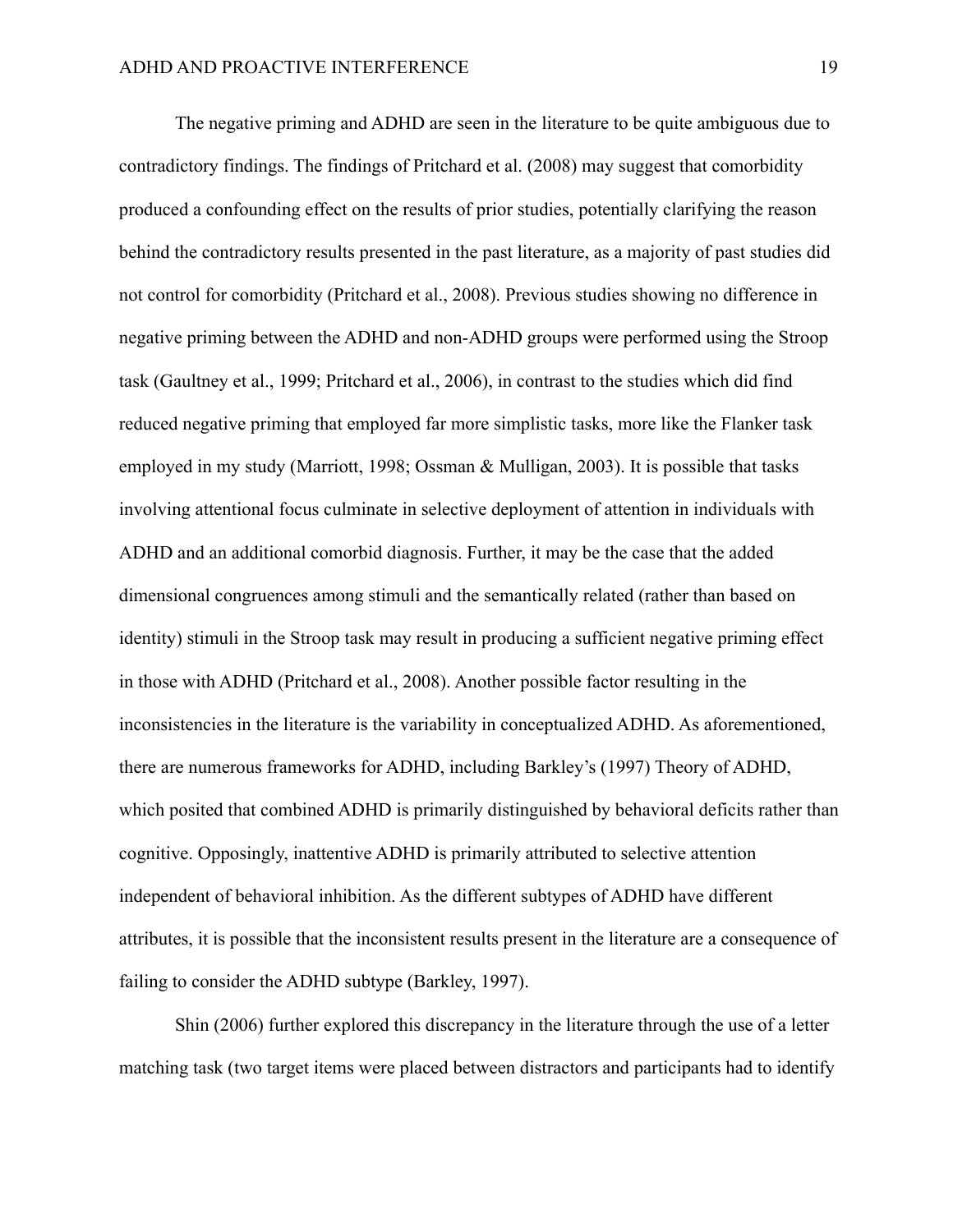whether the targets were the same) and a localization task (where participants had to identify the location of a larger target placed among smaller distractors). Individuals with inattentive-type ADHD presented with higher levels of negative priming relative to the combined ADHD and control groups, in whom inhibition was seen to be additive. Additionally, those with inattentive ADHD showed a sharp release of negative priming around 1000 milliseconds which was not paralleled in the combined or control groups. Specifically, in the letter-matching task, both types of ADHD presented with a stark drop in facilitation between 500 and 1000 milliseconds whereas it remained stable for the control group as a function of the time delay between the response and stimuli interval. Contrarily, the two ADHD groups showed an abrupt build-up of facilitation between the same time interval, and the control again remained plateaued. In terms of inhibition, the data showed inattentive ADHD displayed greater negative priming than the control implying distractor information may be inhibited beyond what is required. Those with combined ADHD evidenced intact negative priming, on par with that seen in the control group. This, along with those with inattentive ADHD being unable to inhibit distractor information persistently as long as the control, can potentially be attributed to insufficient processes of inhibition. Further, equal facilitation was seen between the two ADHD subtypes, which was significantly different than that seen in the control. This may suggest that facilitation is more volatile among individuals with inattentive or combined ADHD relative to neurotypical individuals. The discerning patterns of inhibition and facilitation are congruent with Barkley's claims regarding the framework of inattentive ADHD being based in selective attention (Shin, 2006).

Those findings were established upon a previous study by Shin (2005) where a Stroop task was used to evaluate the mechanism behind cognitive inhibition in individuals with ADHD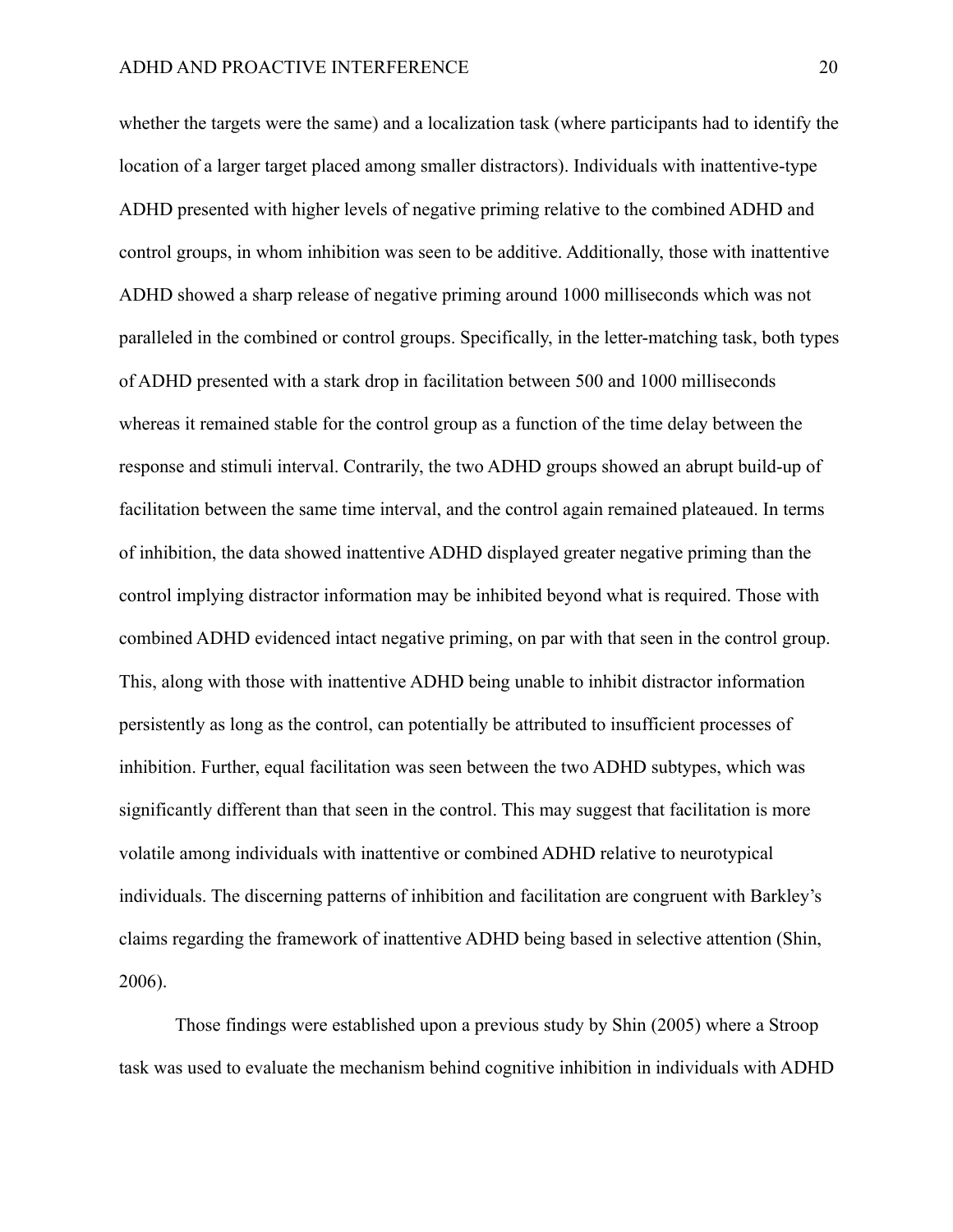(Shin, 2005). The stimuli presentation times were manipulated between 500 milliseconds and 1000 milliseconds. Those in the ADHD group had slower reaction times and lower accuracy than the control group. Additionally, individuals with ADHD showed reduced negative priming compared to the neurotypical participants under the 500 milliseconds time presentation condition (Shin, 2005), again consistent with Barkley's (1997) Model of ADHD. Furthermore, the ADHD group showed greater reaction times in the 500 milliseconds condition relative to the control group. Adversely, the opposite was observed within the 1000 milliseconds condition, wherein the ADHD group displayed a greater, though the difference was very small, level of negative priming compared to the control (Shin, 2005). Overall, the reaction times in the 1000 milliseconds condition were longer and thus greater than the conventional duration of inhibition in neurotypical individuals (Gilden, 2001). It was thus postulated that if children with ADHD are considered to have deficient processing, it can be concluded that they conjointly can be considered to have deficiencies in selective attention (Shin, 2005).

Fundamentally, the aforementioned studies indicate the speculation that the inhibitory theories regarding negative priming may not be a comprehensive enough explanation of the phenomena and its effects. It is possible that the mechanism fundamental to negative priming may also have roots in memory retrieval, favoring the involvement of implicit-retrieval based/selective attention theories.

#### **Proactive Interference**

The suggestion that negative priming may be a consequence of inadequate retrieval from memory in those with ADHD proposes the possibility that said individuals are also abnormally impacted by the effects of proactive interference. Essentially, in the framework of the memory-based theories of negative priming, reduced levels of negative priming for individuals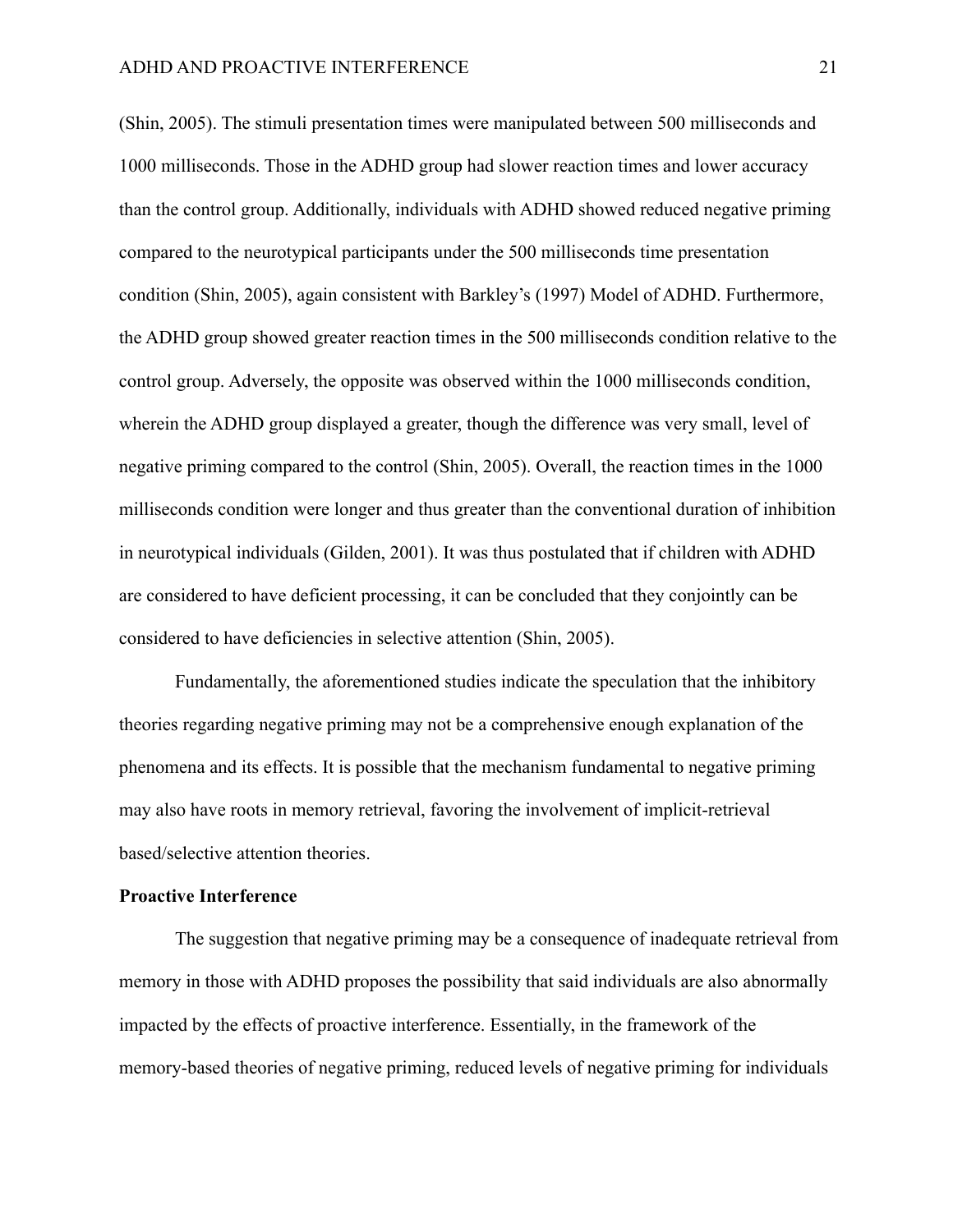with ADHD may indicate that this group of individuals is less likely to retrieve the "do not respond" tag ascribed to distractors from past trials. Following that reasoning, individuals with ADHD may also exhibit different levels of proactive interference, defined as when older information interferes with an individual's memory for current information. Brown (1958) and Peterson and Peterson (1959) were instrumental in developing a task involving the presentation of target stimuli in triads along with some distractor task (such as counting backward), which significantly affects recall within a 20-second time interval. This task has proven to be fundamental in studying cognitive effects such as proactive interference to evaluate the immediate and delayed recall within short-term memory, as well as assess the direction of attention and information processing in working memory and executive function (Brown, 1958; Mertens et al., 2006; Peterson &Peterson, 1959).

Keppel and Underwood (1962) studied proactive interference by looking at performance as a function of how long participants had been in the experiment. They had three trials; in the first trial, participants were given a list of three consonants and then asked to count backward for three, nine, or 18 seconds. In the first trial, participants had perfect recall, there were no mistakes, and the amount of time counting backward had no effect. However, as the trials progressed, performance got worse. This can be attributed to a build-up of proactive interference. Here, the old trials are affecting the ability to remember the material introduced in the recent trial. The similarities between the presented stimuli, in this case, due to all the stimuli being letters, cause information from new and old trials to be muddled and thus cause interference. Keppel and Underwood suggested one possible explanation for this is that people have difficulty discriminating the new from the old in short-term memory, therefore in the first trial, there was no interference from trials before, resulting in the perfect recall. In the later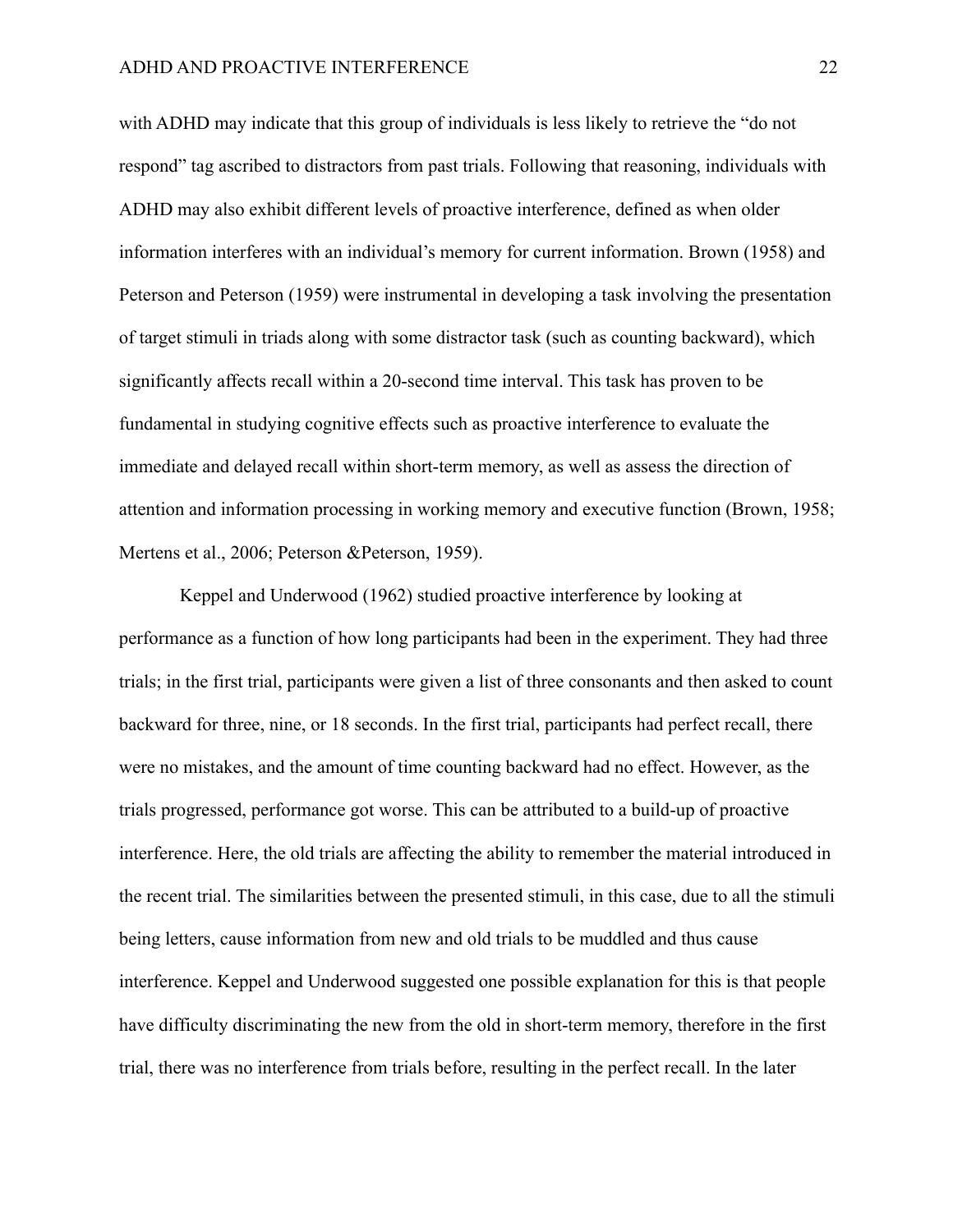trials, when individuals tried to recall letters from the recent trial, they remember letters from previous trials instead, and all the old letters are interfering with remembering the new letters.

Wickens et al. (1963) proposed that triplets of words sharing homologous physical or semantic characteristics are grouped collectively in short-term memory as a single item and even further, a unique psychological class. When successive items are no longer comparative in class, the interference effect dissipates, suggesting the involvement of cognitive organization in the effects of proactive interference. They conducted a study in which there were two classes of words: those that were obviously related, and those with more complicated associations. The words were presented in triplets over sets of three to four trials in which the class of words was varied between each set. Participants showed a decrease in performance as the trials progressed. This provoked the assumption that there is a common thread involving cognitive encoding of stimuli in a certain class which is seen in a steep increase in performance between class switching. This is because there is no longer interference from old stored stimuli similarly stored due to trait congruences causing proactive interference (Wickens et al., 1963). This data indicates that greater similarity among stimuli will lead to greater interference in memory and more difficulty with retrieval from it; this finding is evidenced in the literature as well (Freidman & Reynolds, 1967; McGeoch & McDonald, 1931; Postman, 1965).

In essence, changing the class of words presented leads to a release from the proactive interference effect, indicating that inhibitory effects are a result of semantically similar items being confused in memory (Craig et al., 2013). This was also seen by Wickens and Clark (1968) in their study examining words with acoustic similarities and synonymous words in characteristically similar triplets. They found increased proactive interference (decrease in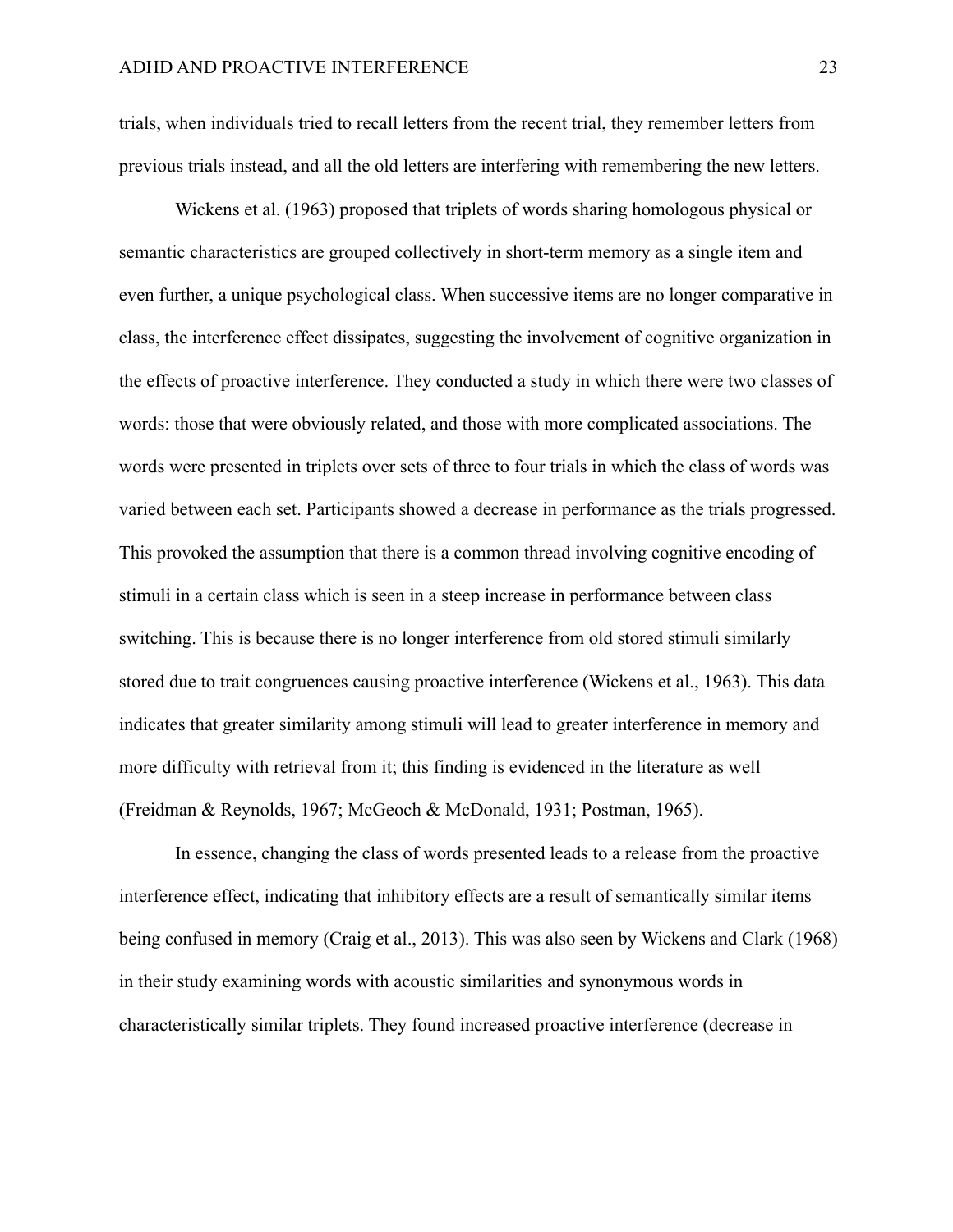performance) over categorically related trials and a striking increase in performance between-group shifts (Craig et al., 2013).

This leads to one plausible theory for why release from proactive interference occurs–the retrieval hypothesis. Evidence for this theory was found in a classic study done by Gardiner et al. (1972). In the study, people were told they needed to remember the information which they would be given. They were given a list of three items to remember and then given ten unrelated backwardly spelled distractor words at a rate of 1.5 seconds per word and asked to read them out loud before recalling the initial list of three words. Then, participants had a subtle category shift in their list of items on their last trial. For example, if the first three trials were cultivated flowers then the last trial would be wildflowers. They had different categories like this where participants had difficulty identifying what had changed unless they were notified of it. In their study, there were three groups of subjects. Group one was not informed of the category shift; they were the control group. In group one, the conductors of the study saw a buildup of proactive interference. Performance was seen to decrease on every single trial. Group two was informed of the change before the start of the experiment. This group showed a release in proactive interference in trial four where their performance increased dramatically. One possible explanation for their responses may be that these individuals encoded the information better, which means they were storing it into memory better as they knew about the change when they got the list of items and therefore it stood out to them. Another possibility is that they were better at the time of retrieval, meaning that the participants had all these flower names floating around in memory, and at the time of retrieval they were able to pick out the wildflowers more easily. Participants in the third group were informed of the category shift after the fourth trial but before the recall. They processed this information in the same manner as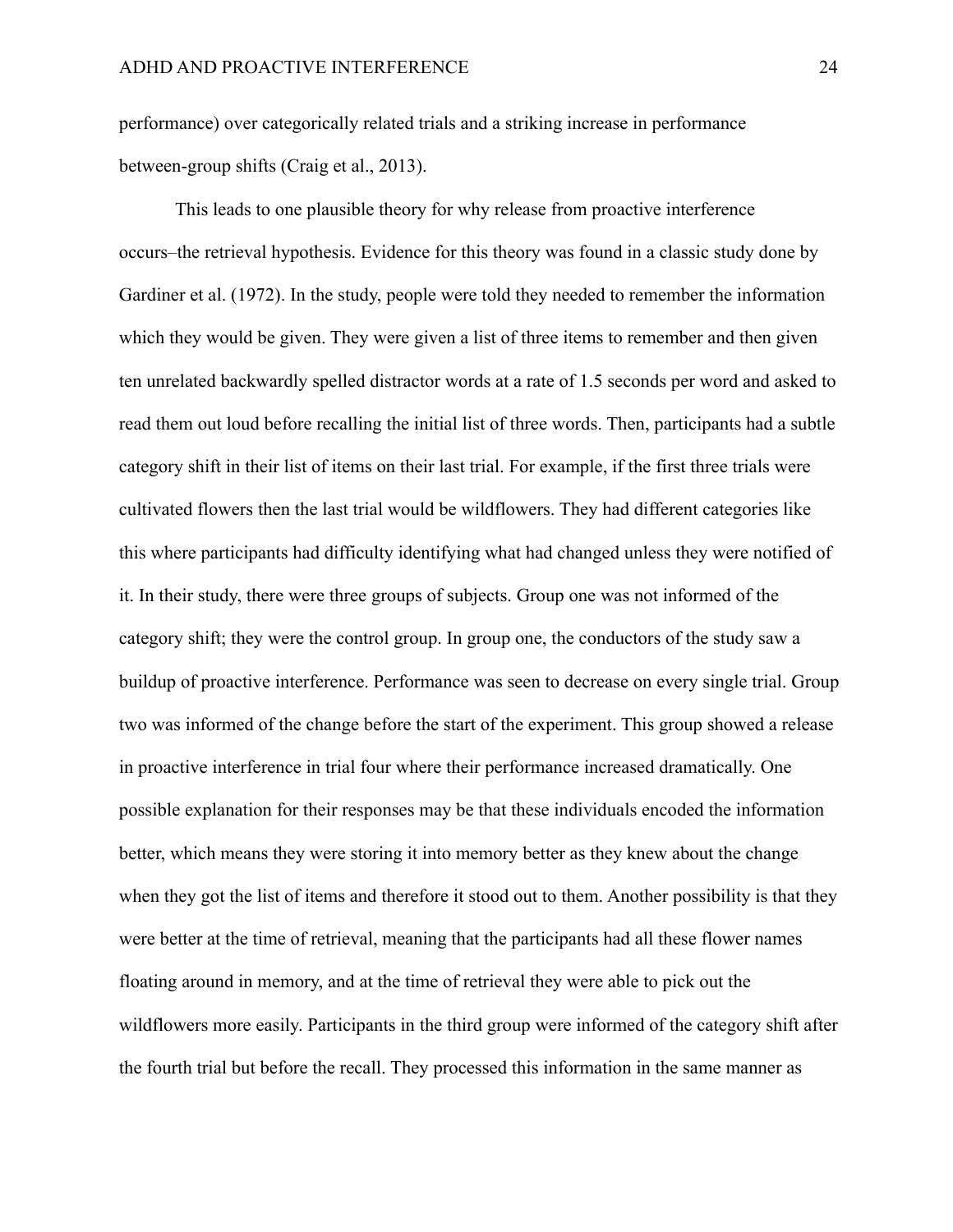group two, demonstrating a release from proactive interference. These results suggest the release from proactive interference is due to a benefit from the time of retrieval since this group had no encoding benefit but they performed equivalently to group two. From their data, Gardner et al. (1972) saw a buildup of proactive interference as performance decreased in over trials, resulting from the semantic similarities of the presented stimuli. It is not that the information is stored better, but rather it is just easier to retrieve.

## *Proactive Interference and Attention-Deficit/Hyperactivity Disorder*

An analysis of the existing literature revealed no conclusive studies comparing proactive interference in neurotypical individuals and those with ADHD. In a study done by Egeland et al. (2010) individuals with different kinds of ADHD were seen to deploy significantly less efficient learning strategies compared to the neurotypical control group which was positively correlated with greater inconsistencies in memory. Participants were presented with two lists of words consisting of four sets of four semantically related words presented so that there were no categorically related items shown in sequence. List A contained four words from four semantically related categories of well-known words presented such that no two words from the same category were sequentially presented, and list B, the distractor list, contained a list of four distractor words. List A was shown over five learning trials, followed by the presentation and oral recall of the distractor list. Then, participants were asked to recall the items from the initially presented list A, once after recalling the distractor list, then again half an hour later. Specifically, proactive interference was assessed using the magnitude of the difference between response accuracy between lists A and B. Individuals with ADHD were shown to have diminished activity in the four assessed paradigms: diminished semantic clustering, retroactive interference, proactive interference, and performance for words presented in the middle of the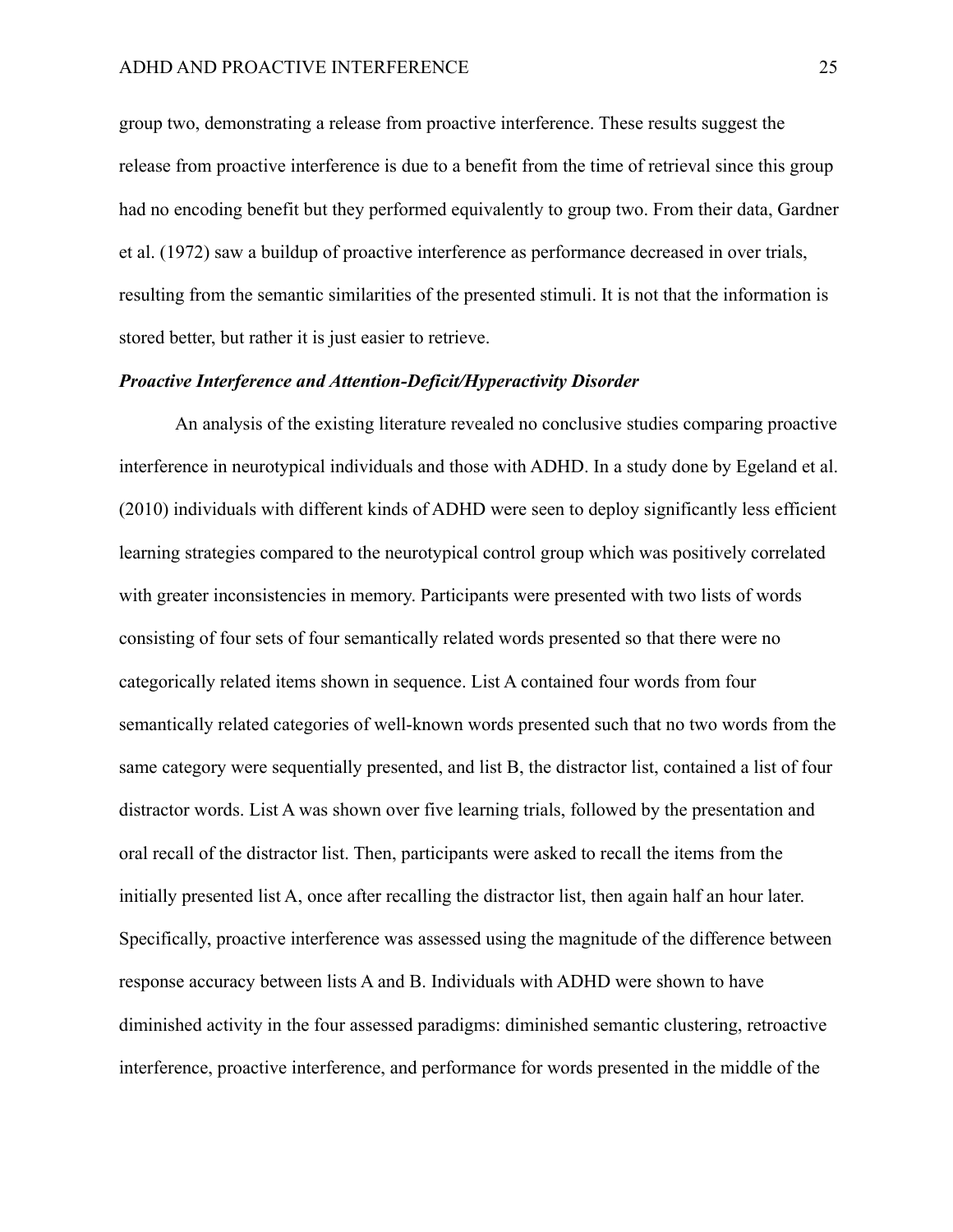list. The results of this study showed decreased proactive interference in the inattentive ADHD group compared to the control, however, facilitation in performance was observed in the combined ADHD group, essentially presenting with no proactive interference. The authors hypothesize that this may be a result of either lower levels of semantic processing or possibly impaired inhibition, though it may potentially also be related to deficiencies in information retrieval (Egeland et al., 2010).

In a study done assessing learning in children with ADHD and the effect of sensory distractors, those with ADHD were found to less accurately recall information for all sections apart from the beginning in short-term memory tasks (Higginbotham & Bartling, 1993). This study employed a mixed factorial design to assess the effects of distractors on short-term memory in children with ADHD. Participants were individually tested on 30 statements of various difficulties and then asked to recite the statements to the proctor. In each trial, auditory, visual, or a combination of auditory and visual distractors were either presented or not presented at variable intervals and were randomly presented over intervals of 10 statements. The number and type of distractors were modulated to assess the sustainment of attention and distractibility. This study found that children with ADHD performed more poorly in terms of short-term recall compared to the control group in the final two blocks of 10, however, distractor presentation seemed to have a minimal effect on response accuracy. That is, those with ADHD only did slightly more poorly than those without. Essentially, as the number of blocks increased, performance in the ADHD group declined proportionally. These results may be attributable to an increase in proactive interference. However, it should be noted that this study takes a novel approach employing a methodology involving measuring the effect of unrelated distractors (such as noise from the hallway) on recollection of learned statements rather than the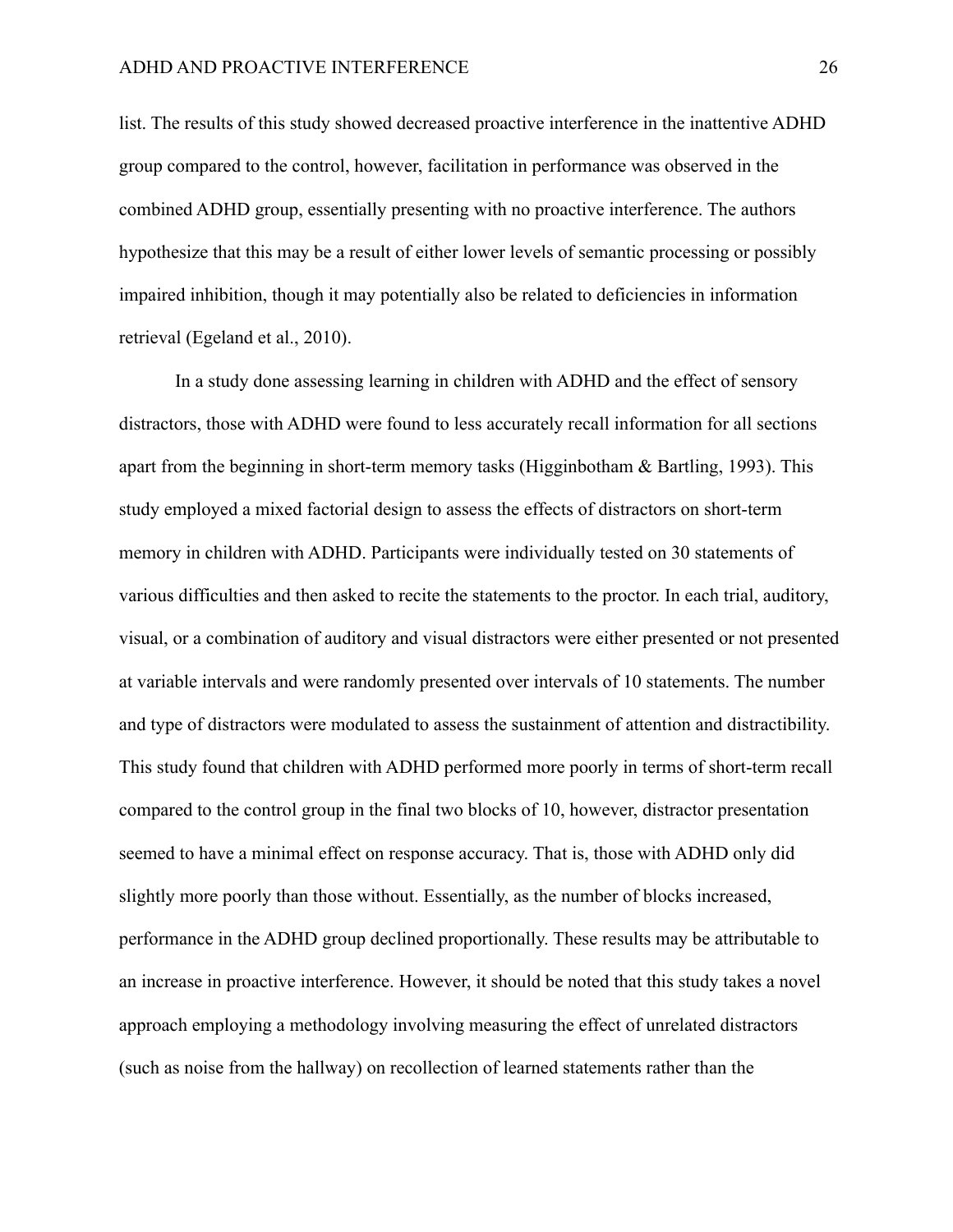Brown-Peterson task typically used in assessing proactive interference. Thus, the unique approach to the proactive interference framework in this study renders a lack of illustration of the effects of semantically similar items on impending recall. The author postulates that depreciating performance accredited to the specific sensory distractors was insignificant compared to the effect of accumulated proactive interference or item difficulty. The number and the growing complexity of the items may prioritize long-term rather than short-term memory processes (Higginbotham & Bartling, 1993).

The two main frameworks in which ADHD is considered are based on abnormalities in either working memory or behavioral inhibition. Further, one of the most prominent discrepancies between individuals with and without ADHD is seen regarding working memory (Martinussen et al., 2005; Willcutt et al., 2005). The dual-component model of working memory posits two independent components of primary (initial/implicit) memory maintenance and secondary (retrieved) memory recall. Free visual and spatial free recall tasks revealed that in individuals with ADHD, primary memory was intact while secondary memory seemed to be deficient, though both types of memory were present for visual and auditory information (Gibson et al., 2009). In replicating these findings, Raiker et al (2012) concluded that while implicit memory is intact in individuals with ADHD, retrieval from memory processes may be inadequate. It is therefore possible that the differences seen in those with ADHD may have attributes in memory, consequently affecting proactive interference and performance (Raiker et al., 2012).

In a study by White (2007), college students with and without ADHD (who had been unmedicated for at least two weeks prior) were recruited to complete spatial and semantic inhibition of return tasks in order to assess the effects of spatial and verbal proactive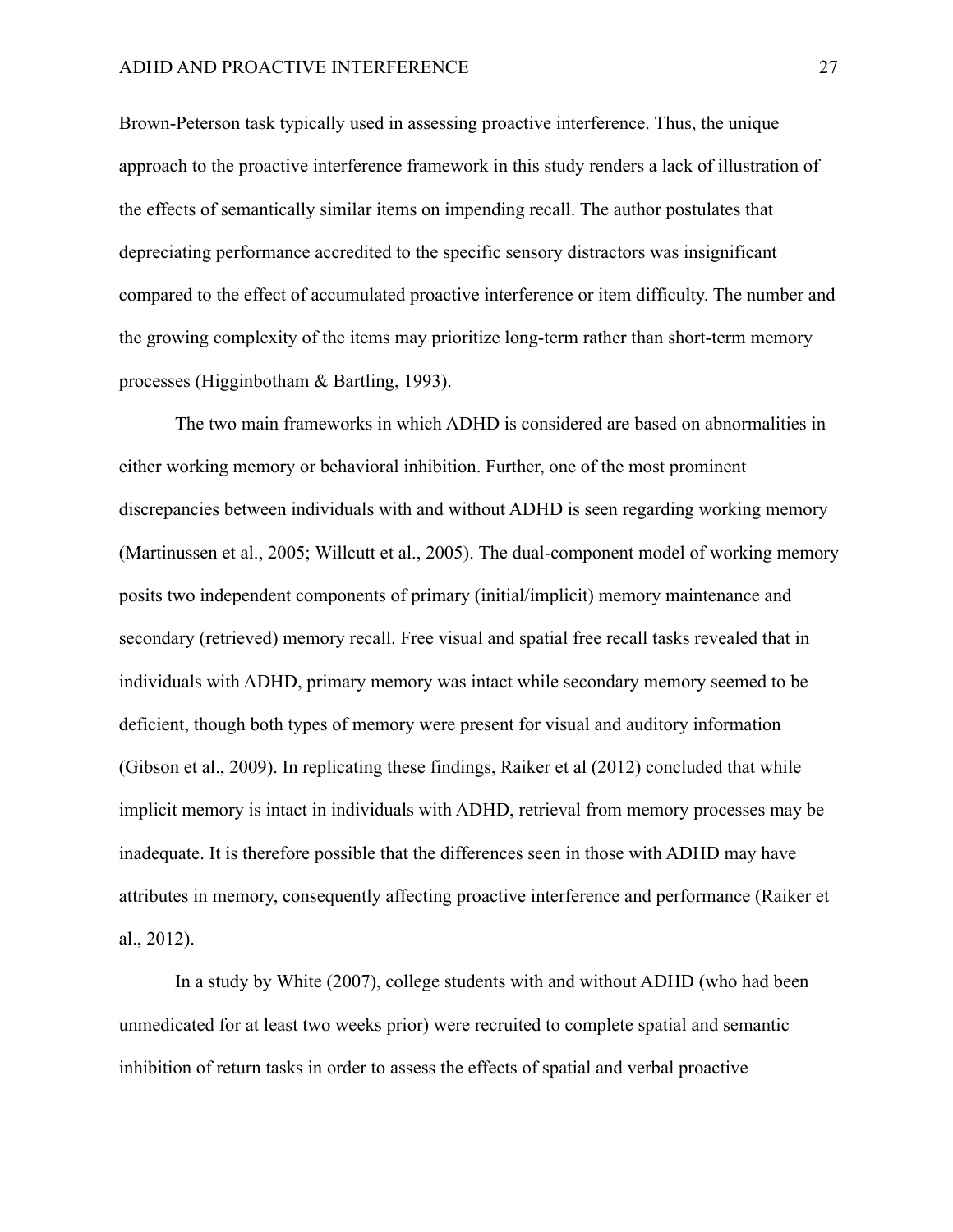interference in individuals with ADHD. In the spatial inhibition of the return task, participants were asked to indicate the target location from three possible locations as quickly and accurately as possible, where one of the locations was primed just before that trial. The semantic inhibition of return task was similarly set up, however, in this task, the prime location was marked by a flashed word, followed by a distractor word that was semantically unrelated to the prime or target. Subsequently, the target, semantically related or unrelated to the prime, was presented in a location either congruent or incongruent to the prime as either a word or a nonword. Participants were asked to indicate whether the stimulus was a word as quickly and accurately as possible. The results showed a reduction in spatial proactive inhibition (i.e. inhibition of return) but an increase in semantic proactive inhibition in those with ADHD (White, 2007). Prior researchers have suggested that locational negative priming and spatial inhibition of return may be one and the same. Both of these effects involve the emergence of inhibition when attention is redirected to an identical stimulus that has previously been attended to (Chao & Yeh, 2006; Neill & Mathis, 1998; Posner et al., 1985). This conclusion indicates that ignoring a distractor is not critical for negative priming to take place–in fact, some studies on negative priming have shown that you can get negative priming when you attend to both targets and distractors (MacDonald et al., 1999). The finding that individuals with ADHD may present reduced proactive interference (i.e. inhibition of return) could potentially suggest that these individuals may, by the same logic, display abnormal negative priming effects compared to neurotypical individuals, however, the literature remains inconclusive. Prior researchers have proposed that, though these paradigms are similar, inhibition of return relies on working memory resources while location negative priming does not (Kahan et al., 2013). Such inscrutability among the literature requires further studies to be done in support of such claims.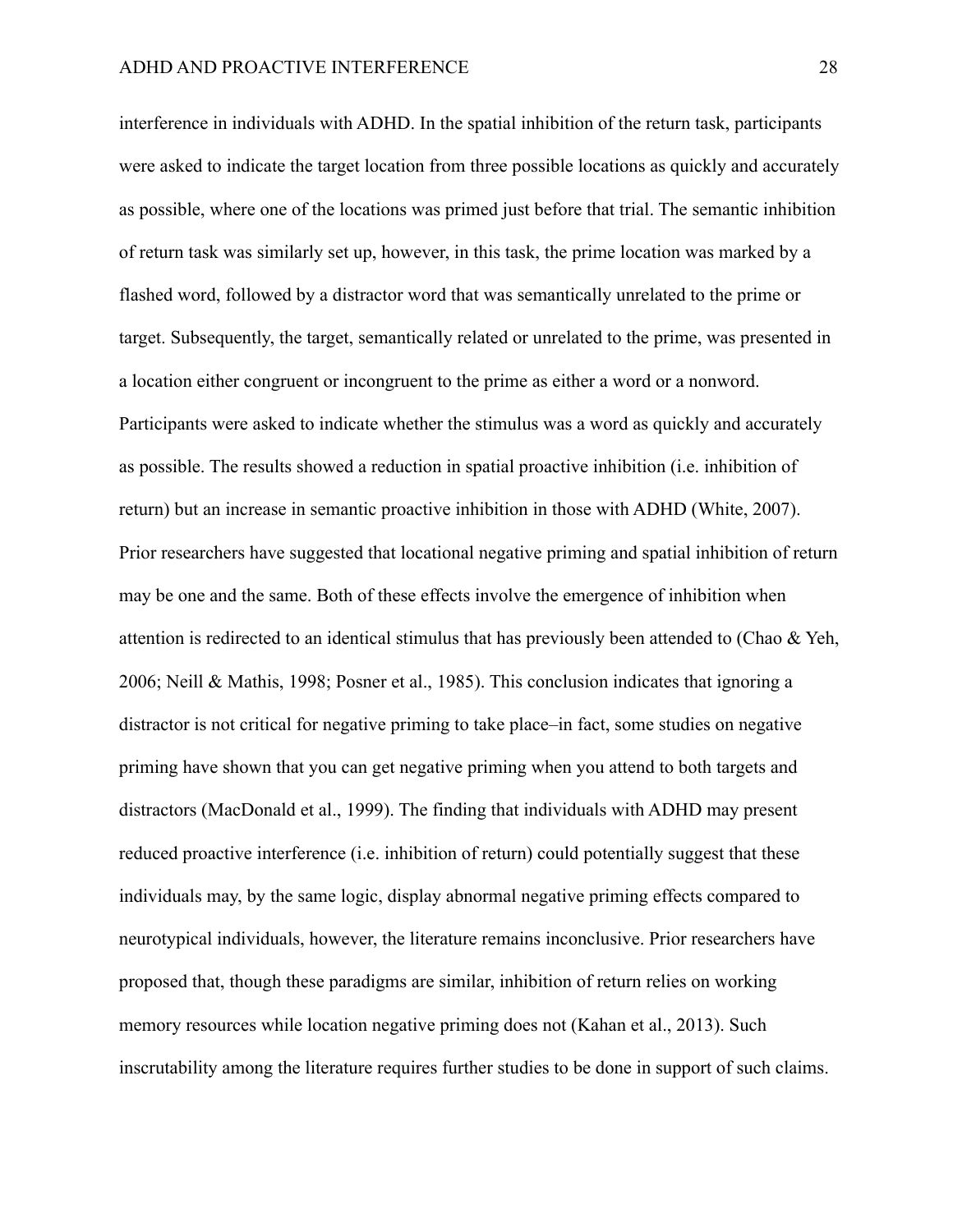## **The Current Study**

The current study examines how memory impacts those with ADHD through assessing the effects of proactive interference on individuals who have been previously diagnosed with attention-deficit/hyperactivity disorder. It is possible that if the reason that individuals with ADHD get less negative priming is due to the fact that they are less likely to retrieve prior episodes (i.e., they do not as readily retrieve the fact that they had ignored the item prior), then it is possible that these individuals may also display differing levels of proactive interference since this too is a memory-based effect that results from recently encountered stimuli. This is because if people have difficulty retrieving items that were previously ignored, ergo past episodes do not interfere as much with the current episodes, this may result in lower levels of proactive interference. To test this hypothesis, participants in the first experiment both with and without ADHD were assessed using a Brown-Peterson Task (Brown, 1958; Peterson & Peterson, 1959) with words from semantically related categories. If those with ADHD have difficulties with retrieving items from memory, it is thus possible that such individuals also display abnormal levels of proactive interference (as that is a cognitive phenomenon based on memory retrieval). Additionally, in the second experiment, a Flanker task was administered to both groups of participants to assess negative priming effects (Eriksen & Eriksen, 1974); in this experiment, negative priming is expected to find deficient negative priming in those with ADHD, and subsequently mirror the conclusions of past studies.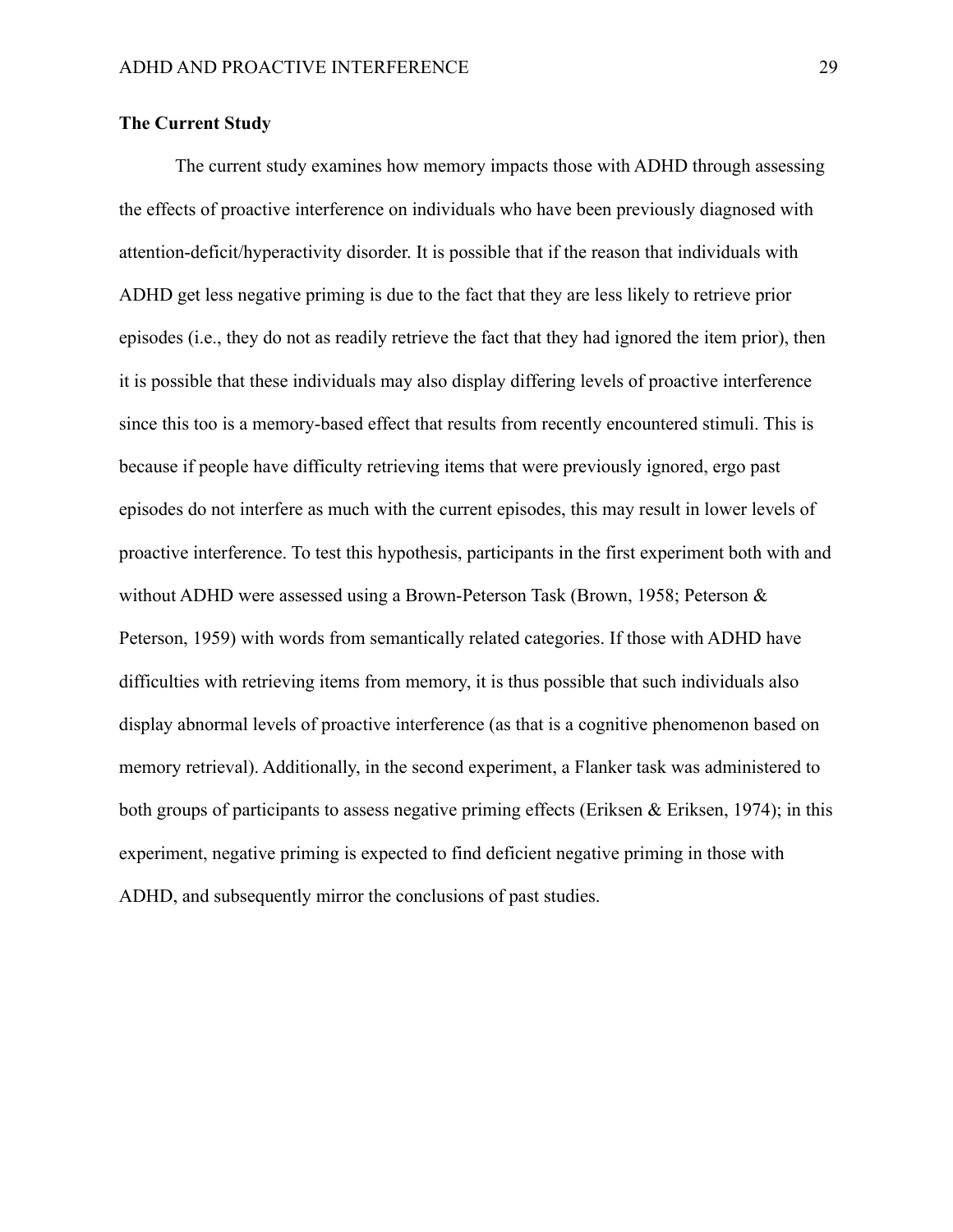## **Experiment 1a**

### **Method**

### *Participants*

Fifty participants were recruited from Bates College, of all genders—female (54.17%), male (41.67%), and nonbinary (4.17%)—between the ages of 18 and 22 with a mean age of 19.52 years old. This study was conducted with two groups of participants. Group one consisted of those with an ADHD diagnosis or who show significant symptoms aligned with ADHD, and group two included those without an ADHD diagnosis and those who do not show significant symptoms. Of the participants, three self-reported that they had been previously diagnosed with ADHD and the remaining 18 individuals were undiagnosed. In terms of CAARS scores, 10 individuals were categorized into the neurotypical group and 11 were assigned to the ADHD group.

#### *Materials*

Necessary instruments for this study included a computer with an attached keyboard to take the test and a quiet space without distractions.

The experimental tasks for all experiments were created and coded using the Open Sesame interface (Mathôt et al., 2012) and distributed on the corresponding OS Web desktop platform (Mathôt et al., 2012), using PsychoPy as the backend (Peirce, 2009). The studies were exported by being embedded into a Qualtrics survey containing the initial consent form and the concluding scales and remarks. The studies were hosted on and data were collected and stored in a Jatos open-source server (Lange et al., 2015), and subsequently analyzed using SPSS statistical analysis software as well as Microsoft Excel.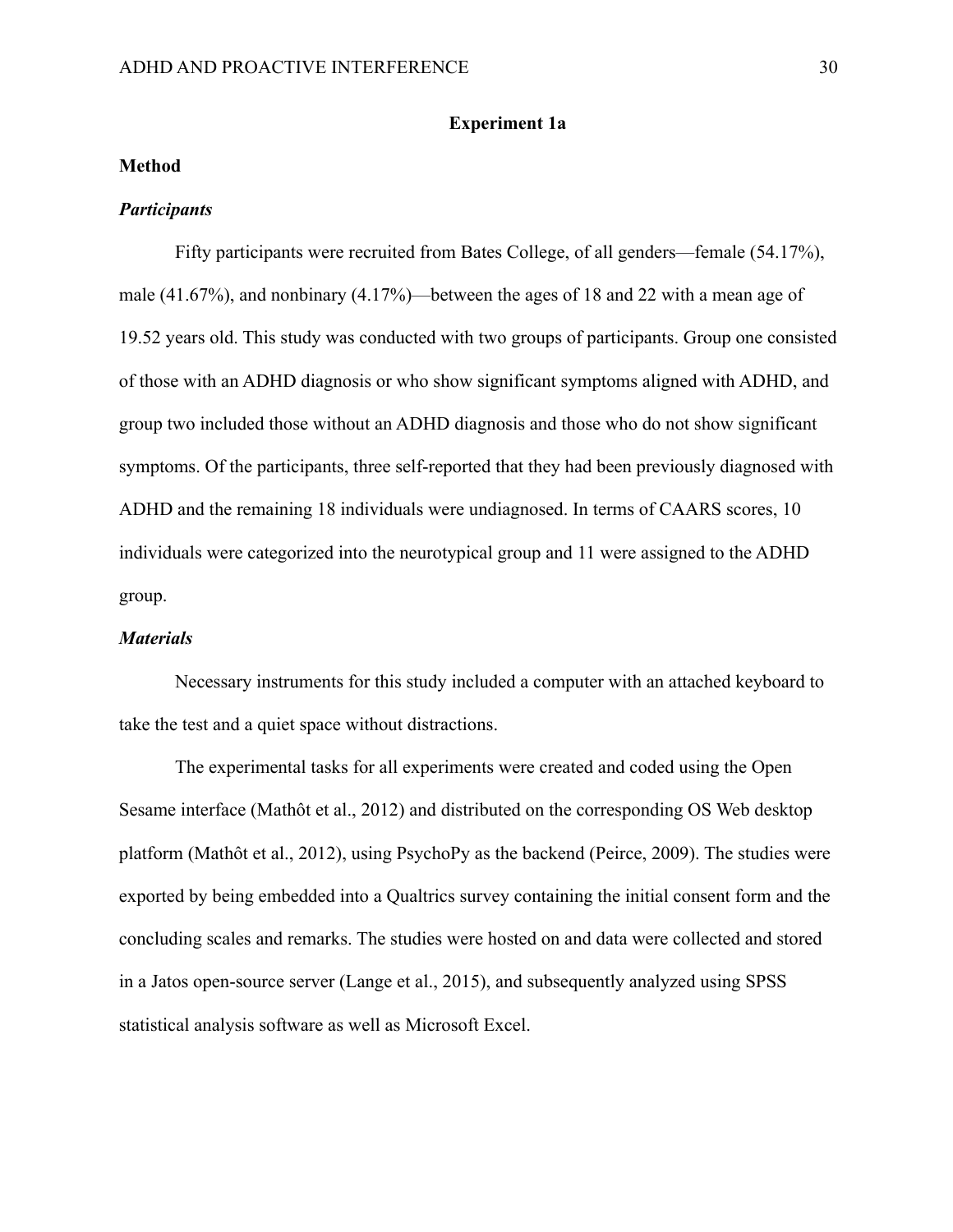A list of semantically related words, which participants were asked to remember and later respond with when completing the experimental task, was obtained from a list of the commonly known English words from 56 common categories of nouns from the literature (Battig & Montague, 1969). The top 12 most common words were chosen from each of the 20 most common categories (see Appendix A).

Additionally, this investigation employed the Generalized Anxiety Disorder Assessment (GAD-7; Omani-Samani et al., 2018; Spitzer et al., 2006) (see Appendix B). Anxiety is seen to be positively correlated with the severity of ADHD symptoms; it is seen to exacerbate aspects of ADHD pathology such as impulsivity and deficits in control (Brooker et al., 2020). The GAD-7 is a seven-item measure of the severity of generalized anxiety disorder in an individual in accordance with DSM-IV criteria. This scale asks participants to rate how often they have been bothered by anxiety-related feelings or symptoms in the past two weeks on a Likert-based scale indicating the frequency of symptoms from 0 *"not at all"* to 3 *"nearly every day."* Scores can range from 0 to 21 and may be interpreted such that scores from 0 to 4 indicate no or minimal anxiety, 5 to 9 indicate mild anxiety, 10 to 14 indicate moderate anxiety, and 15 to 21 indicate severe anxiety.

Individuals were assessed on the presentation of symptoms indicative of ADHD using the Conners'Adult ADHD Rating Scales–Self-Report: Short Version (CAARS S:S; Adams et al., 2020; Conners et al., 1999; see Appendix C). Participants were asked how much or how frequently the following statements regarding behaviors or problems adults sometimes experience described them recently. This measure is a Likert-based 26-item questionnaire with responses ranging from 0 *"not at all, never"* to 3 *"very much, very frequently."* The CAARS S:S scale includes the four subscales of CAARS S:S A-Inattention/Memory Problems, CAARS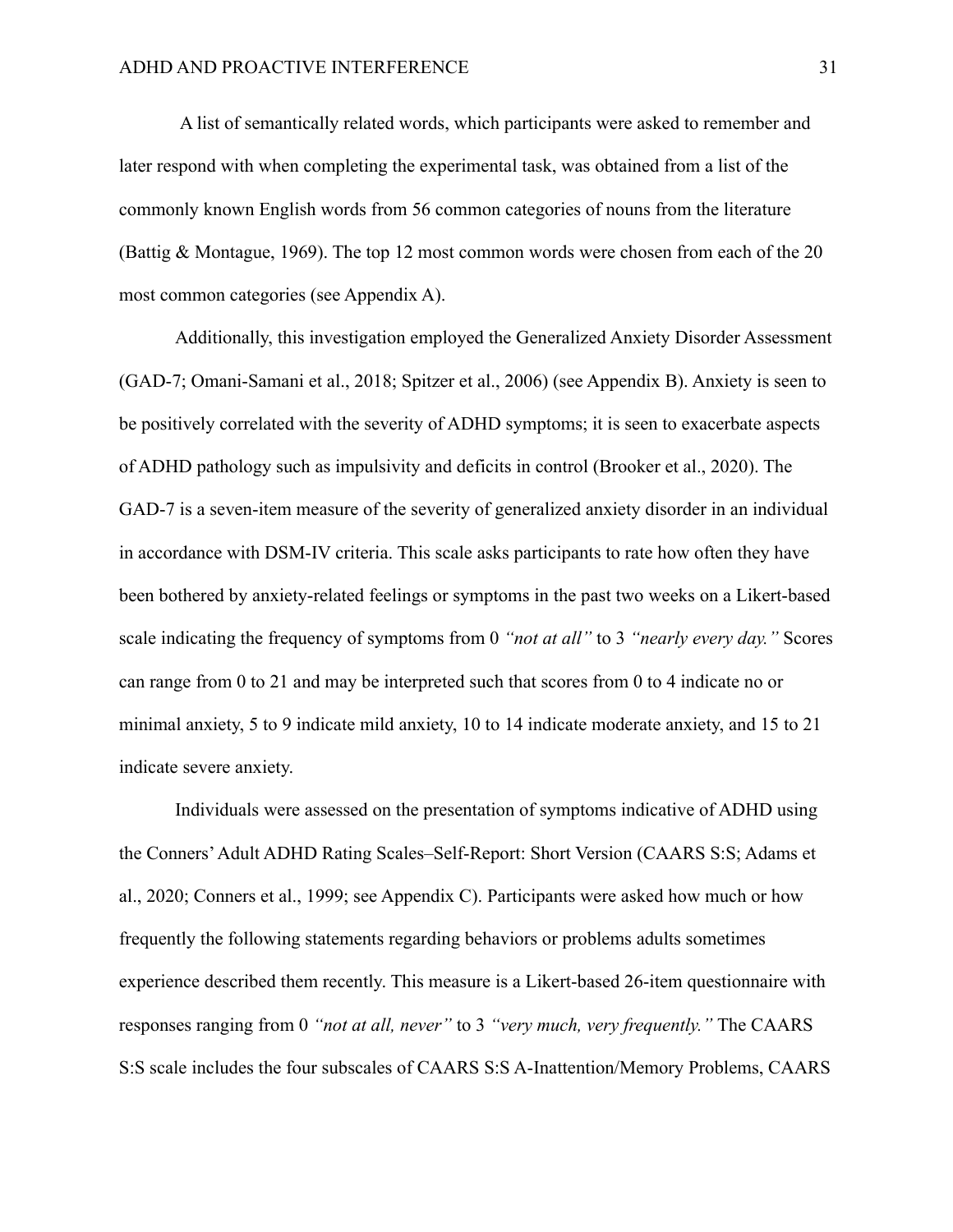S:S B-Hyperactivity/Restlessness, CAARS S:S C-Impulsivity/Emotional Lability, and CAARS S:S D-Problems with Self-Concept, each containing 5 items, as well as a 12-item overall CAARS S:S E ADHD Index.

#### *Procedure*

This study measured the accuracy of recall, as a function of the serial position of the trial, in a list of given semantically related words. Prior to launching the study, participants were presented with a consent form wherein they were informed that individuals with a diagnosis of ADHD along with those who do not have this diagnosis are needed. They were informed that those without an ADHD diagnosis or those who are diagnosed with ADHD but not medicated should participate in the study in the morning before doing other tasks that day to control for the variability of attention and mental fatigue throughout the day as well as to equate the time of testing. Those who are taking medications for ADHD, primarily done in the morning, were asked to participate in the study one hour before the time that they normally take their medication, and then take their medication after. This was to control for the effect of treatment medication which may skew results.

Participants were asked to have a computer with an attached keyboard and to find a quiet space to complete this study. After signing a consent form and watching a brief instructional video, they were then directed to the study which was presented digitally via OSWeb. The experiment began by sequentially displaying three semantically related words at a speed of one word per second. After viewing the words, participants were asked to count backward by threes from a randomly chosen three-digit number four times to prevent rehearsal of the items prior to the recall. Participants typed in the four values they calculated into the displayed text box, separated by commas, and pressed the enter key to continue to the next trial.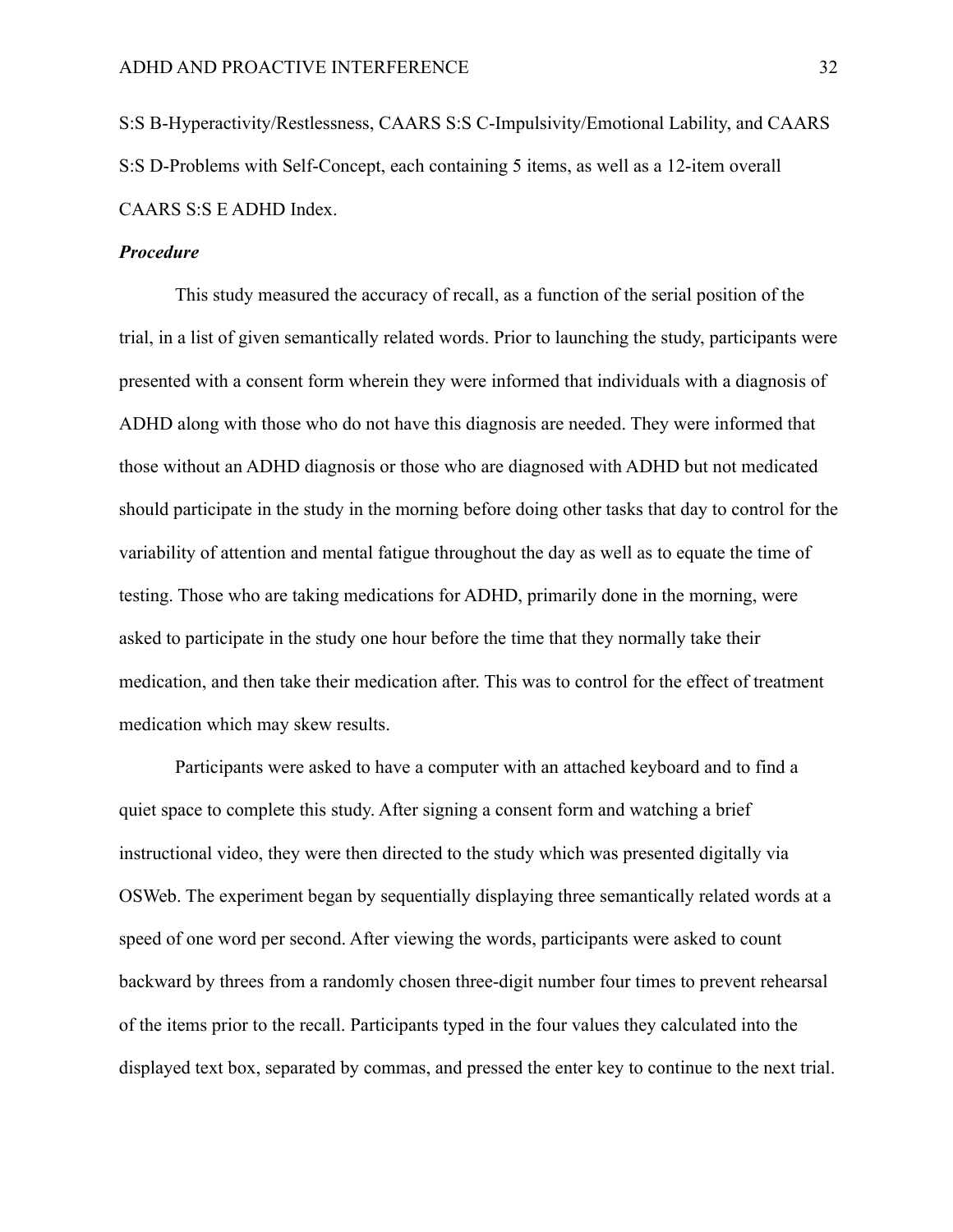Then, the participants were asked to type in the words from the previously presented triplet into a textbox, with commas between each word, and press the enter key when finished. They were directed to spell the word correctly to the best of their ability. The semantically similar triplets of words were presented in a series of four sets each from the same category (i.e., 12 words total from the category). Each participant completed 20 of these series, and both groups of participants were presented with the stimuli in the same order. The percent of words that were accurately recalled were assessed as a function of the set number and participant grouping–ADHD versus neurotypical.

After completing the OSWeb portion of the study, participants were redirected to a Qualtrics survey in which they were given the GAD-7 to assess anxiety levels. Subsequently, as many people may not have been diagnosed with ADHD but still present with manifestations of the condition (Gray et al., 2014), the CAARS S:S was administered and responses were recorded for the 26 items on the scale.

Participants were then asked to report whether they have ever received an ADHD diagnosis. Those with ADHD were also asked to report their prescription and dose, as well as their most recent intake of the medication. This information was not linked with participant names or identificatory information so all information may remain entirely anonymous, in concordance with HIPPA. Those without ADHD were also asked to report the same information regarding whether they ever utilized medications typically used for ADHD recreationally. Demographic information regarding gender, age, their highest level of education, and languages in which they were fluent were also collected.

#### **Results**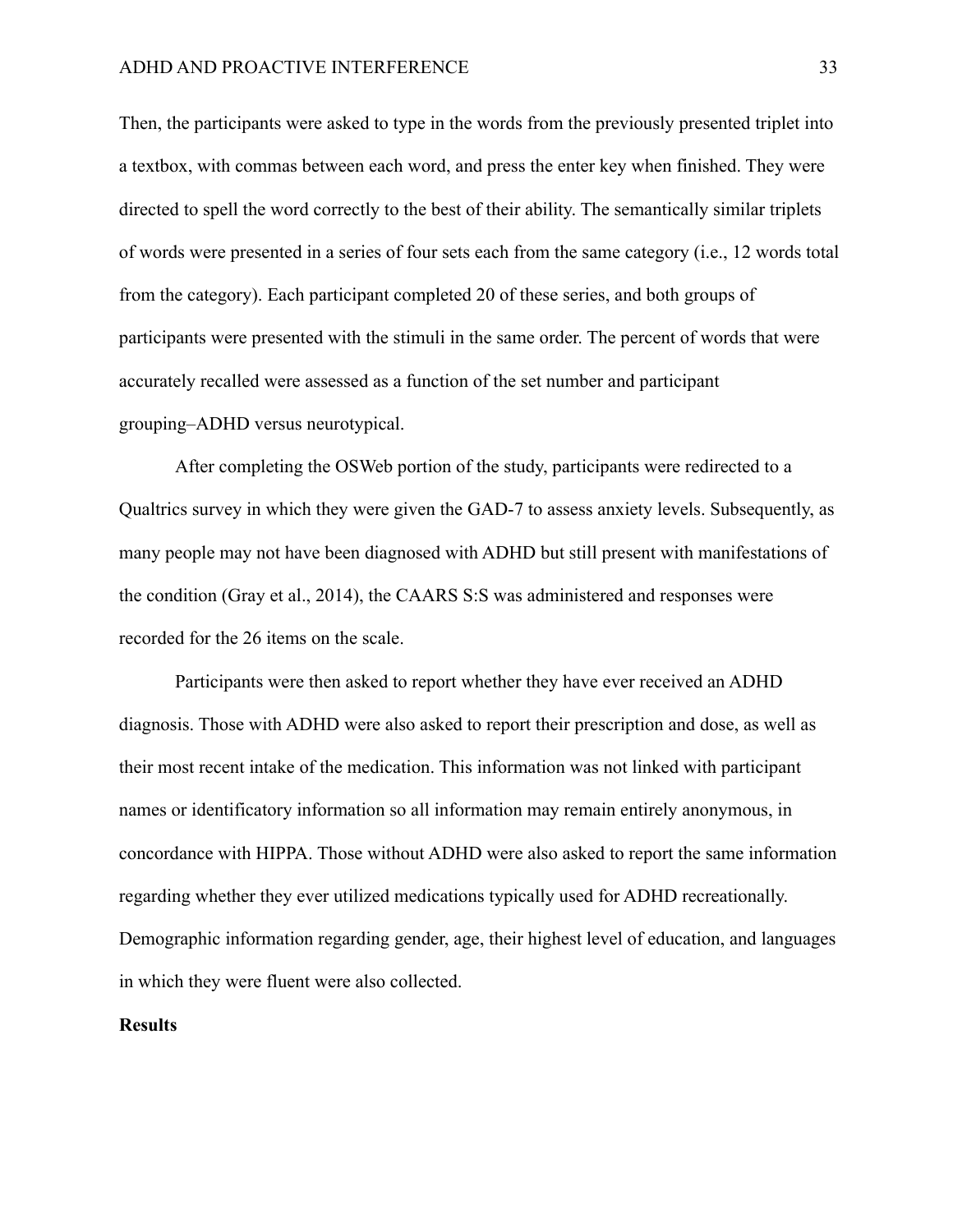Word responses from the proactive interference study were first spell-checked and corrected according to the suggested spelling in Microsoft Excel as well as Google Sheets. They were then graded based on accuracy regardless of the order of the words presented. The percent of correct words of the three words presented in each trial were averaged for each of the four trials in a set for each participant.

CAARS responses from participants from Bates College were first analyzed by calculating the sum of scores of CAARS items corresponding to the five different subscales present within the CAARS ADHD scale. Due to technical difficulties, and the unfortunate recent passing of the author, the scoring information customarily required to grade CAARS responses proved to be quite difficult to obtain. Therefore, responses were assessed based on the five CAARS subscales, which were used to categorize participants into their respective ADHD or neurotypical groups. Of the subscales, the CAARS E ADHD Index was used to assign participants to the ADHD or neurotypical group. A median split ( $Mdn = 51.82$ ) was used to separate the CAARS E scores into two groups where the higher scores were taken to indicate ADHD and the lower scores were grouped as more likely neurotypical. The Cronbach α for scale was .91, indicating high internal consistency.

GAD 7 responses were collected and responses from each item were summed. As mentioned, individuals with scores between 0 and 4 were considered to have minimal anxiety, scores from 5 to 9 indicated mild anxiety, 10 to 14 indicated moderate anxiety, and scores over 15 were seen to indicate severe anxiety. This had a Cronbach  $\alpha$  of .93, indicating high internal consistency.

### *Analyzing Groups by Self-Reported Clinical Diagnosis*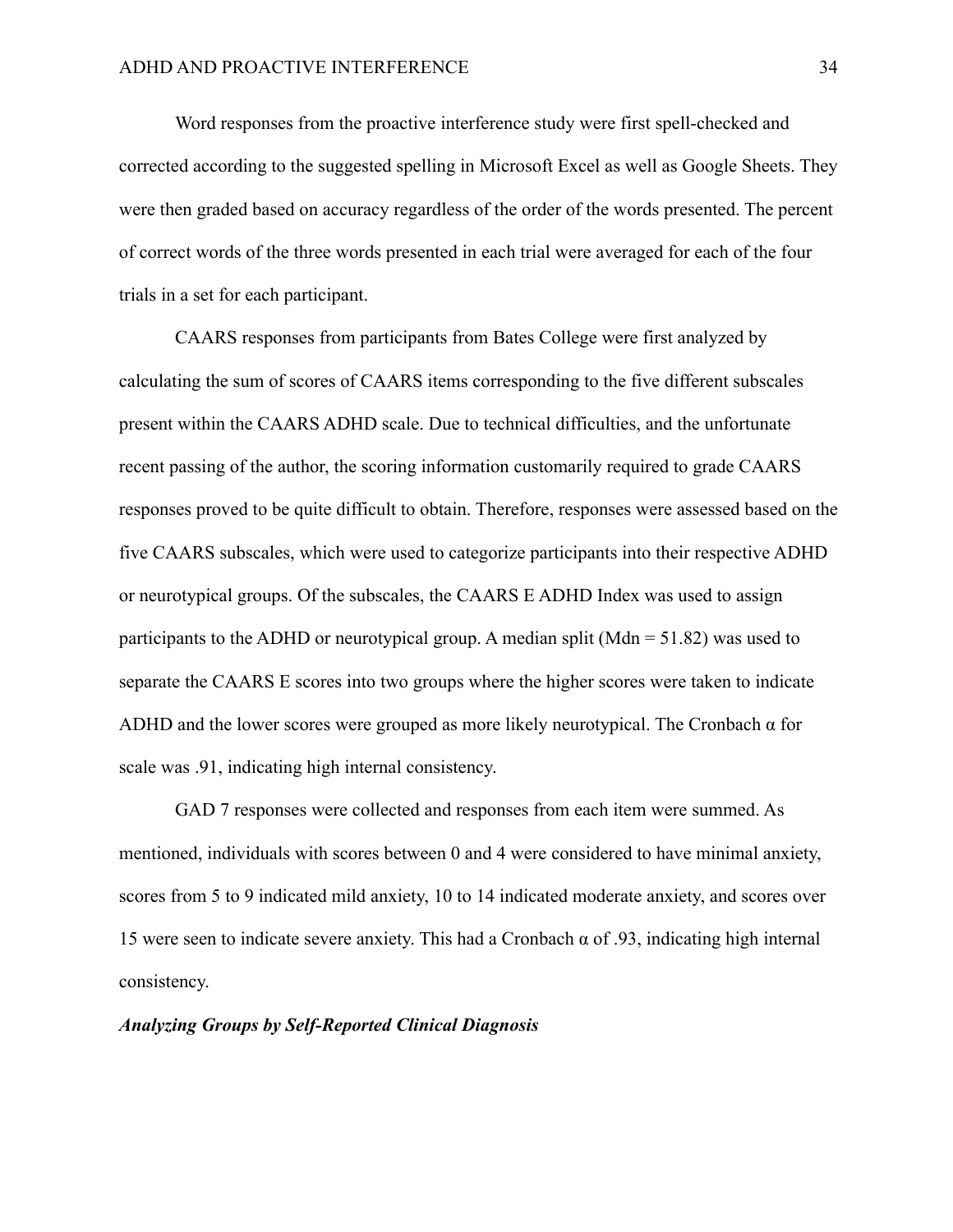The data were initially analyzed by basic group membership on clinical diagnosis of ADHD versus those who identified as neurotypical. A 4 (set number: 1, 2, 3, or 4) x 2 (clinical diagnosis: diagnosed with ADHD or neurotypical) only found a significant main effect of the set on response accuracy  $[F(3,57) = 6.81, p < .001]$ . Follow-up Fisher's LSD tests revealed performance in set 1 ( $M = 78.10\%$ ,  $SD = 2.19$ ) was significantly better than in set 2 ( $M =$ 72.50%,  $SD = 2.10$  or 4 ( $M = 71.20\%$ ,  $SD = 2.44$ ),  $p = .004$  and  $p < .001$ .

## *Analyzing Groups by Assessment on ASRS Survey*

The data were analyzed by basic group membership on CAARS score indicating ADHD versus those who identified as neurotypical. A 4 (set number: 1, 2, 3, or 4) x 2 (CAARS categorization: ADHD or neurotypical) analysis of variance (ANOVA) regarding performance over the four trials showed a main effect of trial number within each set of categorically related four trials  $[F(3,57) = 7.70, p < .001]$ . Follow-up Fisher's LSD tests revealed performance in set 1 (*M* = 77.80%, *SD* = 4.70) was significantly different than in set 2 (*M* = 72.40%, *SD* = 4.60) or 4 ( $M = 70.90$ ,  $SD = 5.30$ ),  $p = .001$  for both, and set 3 ( $M = 75.00\%$ ,  $SD = 4.60$ ) was also significantly different from set 4 ( $M = 70.90\%$ ,  $SD = 5.30$ ),  $p = .010$ . Set 1 and 2 were not significantly different, neither were set 2 and 3 or set 1 and 3. No significant main effect of clinical diagnosis  $[F(1,19) = 1.01, p = .329]$ , or interaction between clinical diagnosis and trial number  $[F(3,57) = 1.79, p = .159]$  was found.

#### **Discussion**

There were several limitations of Experiment 1a which make the interpretation of the findings questionable. After data collection, the CAARS scoring manual was unfortunately unattainable, due to the recent passing of the author and limited time and resources–that is, the official purchasing of the test materials were quite expensive and needed additional resources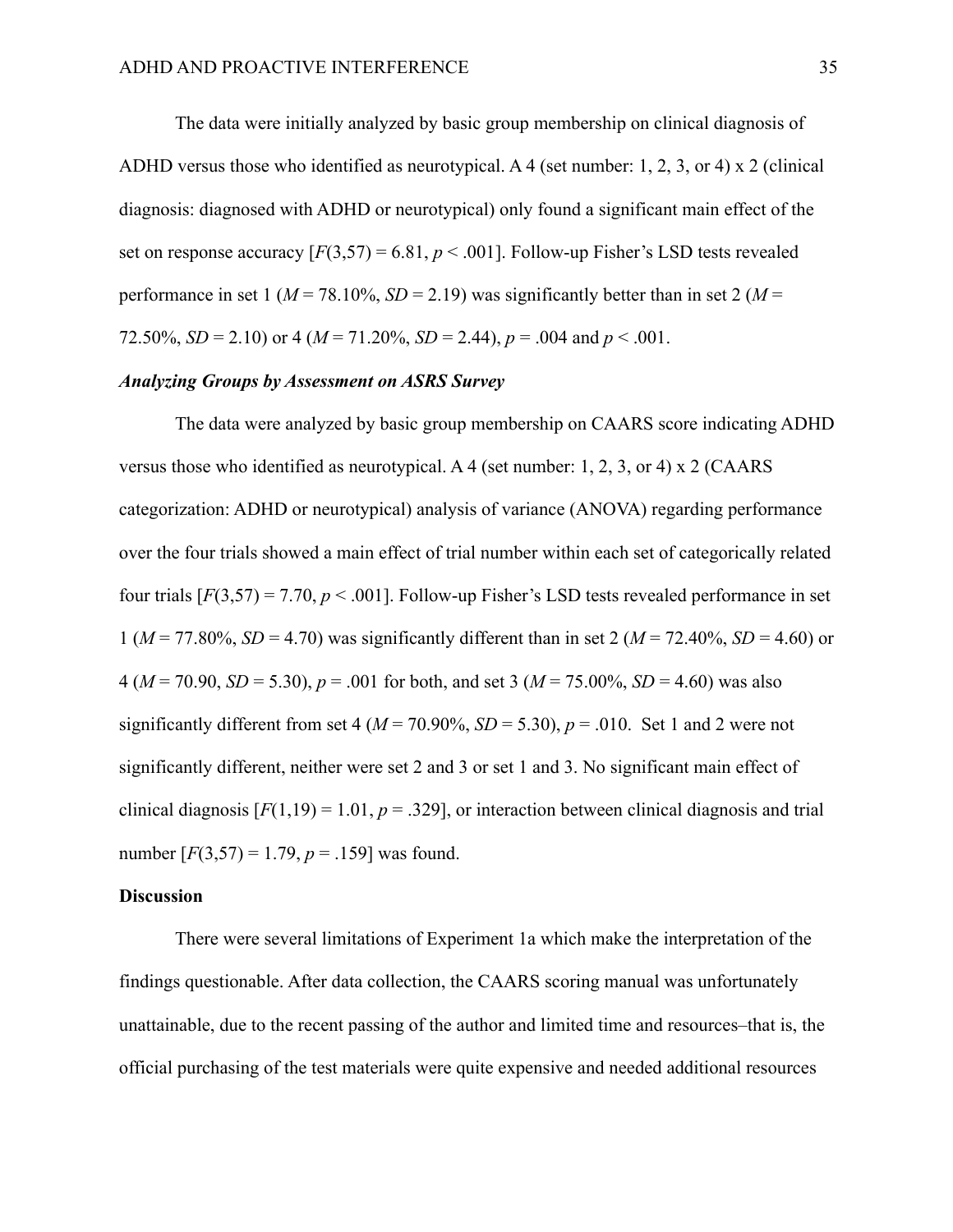for scoring which were not readily available for use or easily obtained. Furthermore, the publication services were not understanding of undergraduate use of said measure and the lack of qualification. Additionally, the order of which words appeared in which set was not random, so perhaps easier words to remember just happened to be shown in the third set, which was shown to have accuracy similar to sets 1 and 2 (i.e., proactive interference did not increase linearly across sets). Finally, the example words in the instructional video were part of the experimental task stimuli, and thus participants saw those items twice during the study. Experiment 1b was conducted to fix the problems of Experiment 1a. Specifically, a more conclusive ADHD assessment was used–the Adult ADHD Self-Report Scale (ASRS) v1.1 (Kessler et al., 2005). This assessment was chosen as it is a comparably efficient assessment of ADHD yet much more simple to analyze than the CAARS. Also, the item sequence within each category, as well as the order of the categories themselves, was randomized across sets, and the words and categories which appeared in the instructional video were replaced with equal common replacements obtained from the same source as before (Battig & Montague, 1969). In other words, the categories of words were randomized in the order in which they were presented, and the words themselves within each category were additionally randomized. Lastly, because it was difficult to obtain enough participants who self-reported an ADHD diagnosis at Bates College, a new sample was obtained from an online crowdsourcing website.

#### **Experiment 1b**

## **Methods**

## *Participants*

In this experiment, 52 participants were recruited from Amazon Mechanical Turk of ages ranging from 21 to 66 ( $M = 34.94$ ,  $SD = 1.32$ ) including 30 women (57.7%), 20 men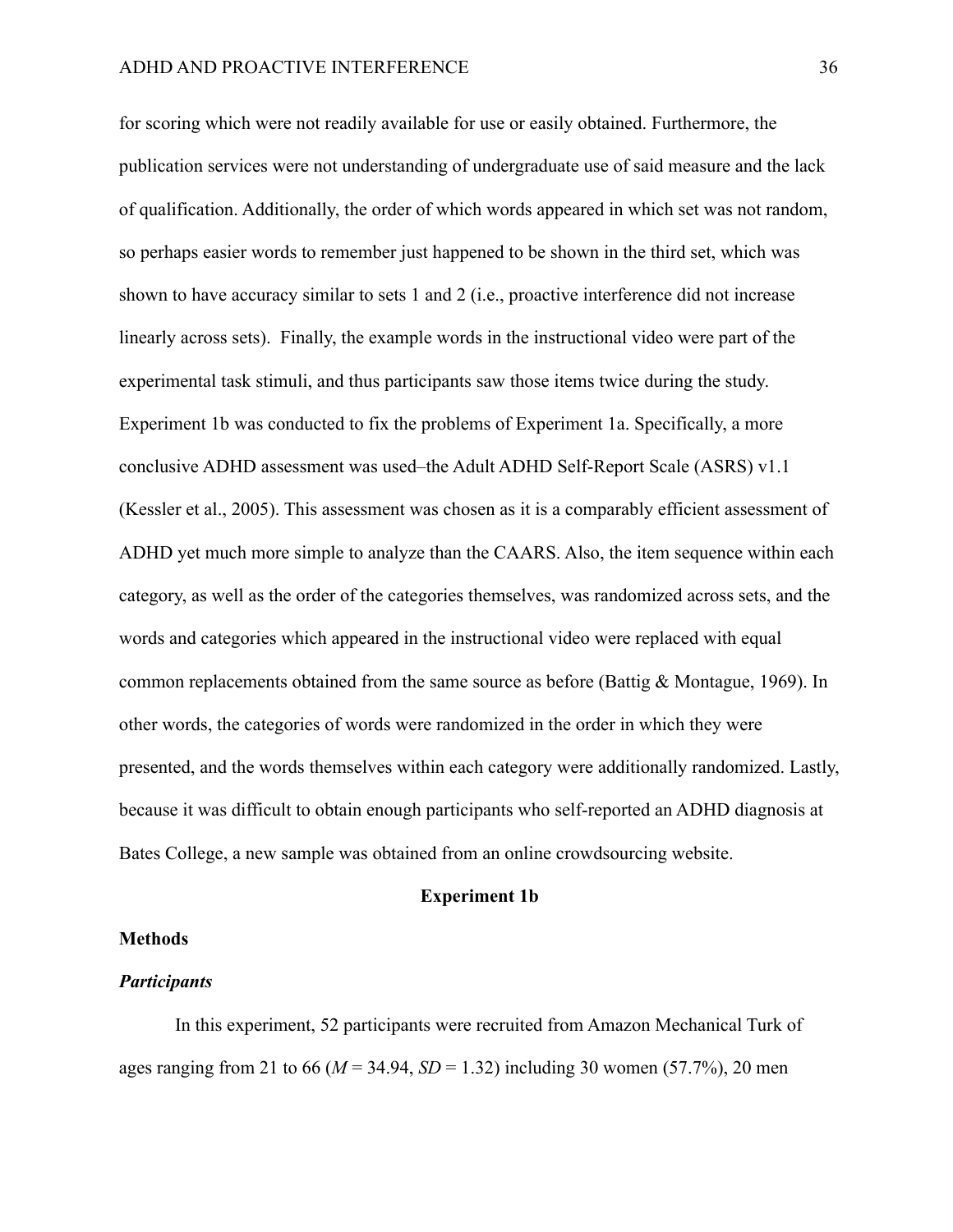(38.5%), and two individuals identifying as non-binary (3.8%). These participants were evenly distributed with 26 participants who self-reported as having been previously diagnosed with ADHD and 26 participants who had never received an ADHD diagnosis. ADHD and neurotypical identifying participants were recruited separately and simultaneously. In addition to reported ADHD diagnoses received, presentation of ADHD symptoms were assessed using the ASRS v1.1. A majority of the participants had completed some level of higher education (56%), with some who completed some college (16%), and most others completing high school or some GED-equivalent (28%). All participants were proficient in English.

### *Materials*

The necessary materials required for this study are the same as that for Experiment 1a, however, the Adult ADHD Self-Report Scale (ASRS) v1.1 (see Appendix D), was used rather than the CAARS ADHD scale to assess the extent of ADHD symptoms displayed by participants.

The ASRS v1.1 is an 18-item scale composed of DSM-IV-TR criteria, six of which are seen to be predictive of symptoms synonymous with ADHD (Kessler et al., 2005). Individuals with four or more shaded boxes (as indicated on the scale) within those six items were considered to have symptoms consistent with ADHD with 68.7% sensitivity and 99.5% accuracy. Additionally, the items are categorized into two subscales indicating a preeminence of hyperactivity and inattention symptoms within an individual which are scored out of a total score of 36 for each respective subscale (Georgiopoulos et al., 2018). The Cronbach  $\alpha$  for scale was .91, indicating high internal consistency.

The experimental task, presented using Open Sesame and Jatos as before, was nearly identical to Experiment 1a. The task was the same except in this portion of the experiment, the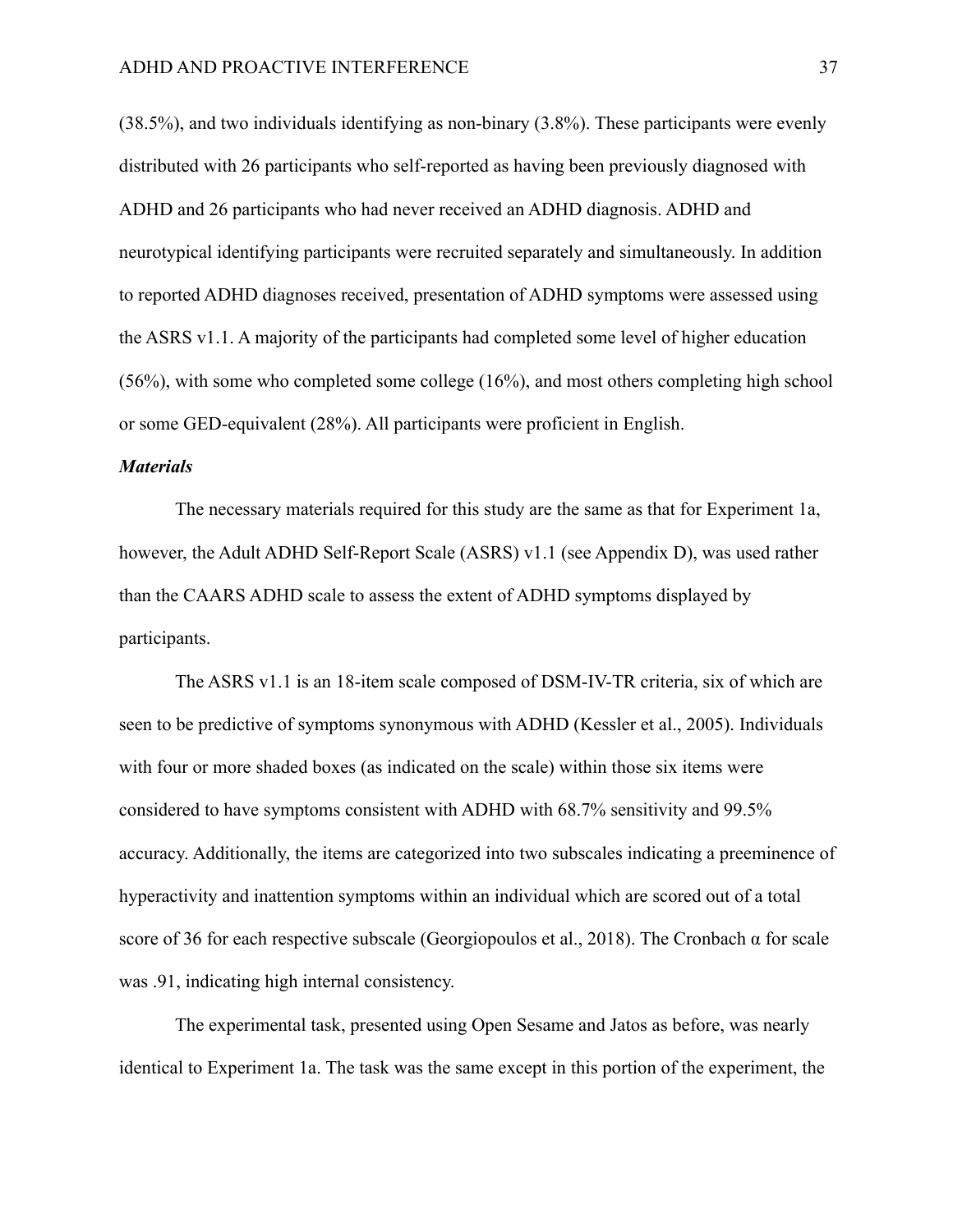order of the words within each category as well as the categories themselves were randomized. This was to ensure that there was no residual effect of word complexity on participants' responses. Additionally, the first category of words, which was briefly shown during an instructional video that the participants were required to watch prior to beginning the experiment, was exchanged for a different category of words obtained from the same list (see Appendix E) which was not in the experimental trials. This was to ensure there was no effect of the word repetition on the collected responses.

#### *Procedure*

The procedure was repeated in the same manner as done in Experiment 1a, except this time the ASRS v1.1 was used to assess ADHD rather than the CAARS.

#### **Results**

Word responses and GAD-7 scores were assessed identically to Experiment 1a. The Cronbach α for scale was .96, indicating high internal consistency. ASRS responses collected from each participant were first quantified for the number of shaded boxes, as indicated on the scale, and were marked in the first six items on the ADHD self-assessment (with a Cronbach  $\alpha$ of .96, indicating high internal consistency). Additionally, the scores from all the items were summed in aggregate and individually based on the two independent ADHD subscales present in the ASRS (attention and hyperactivity).

### *Analyzing Groups by Self-Reported Clinical Diagnosis*

The data were first analyzed by basic group membership on self-reported clinical diagnosis of ADHD versus those who identified as neurotypical. A 4 (serial trial number in a set: 1, 2, 3, or 4) x 2 (clinical diagnosis: diagnosed with ADHD or neurotypical) ANOVA on response accuracy across the four trials in each set revealed no significant interaction between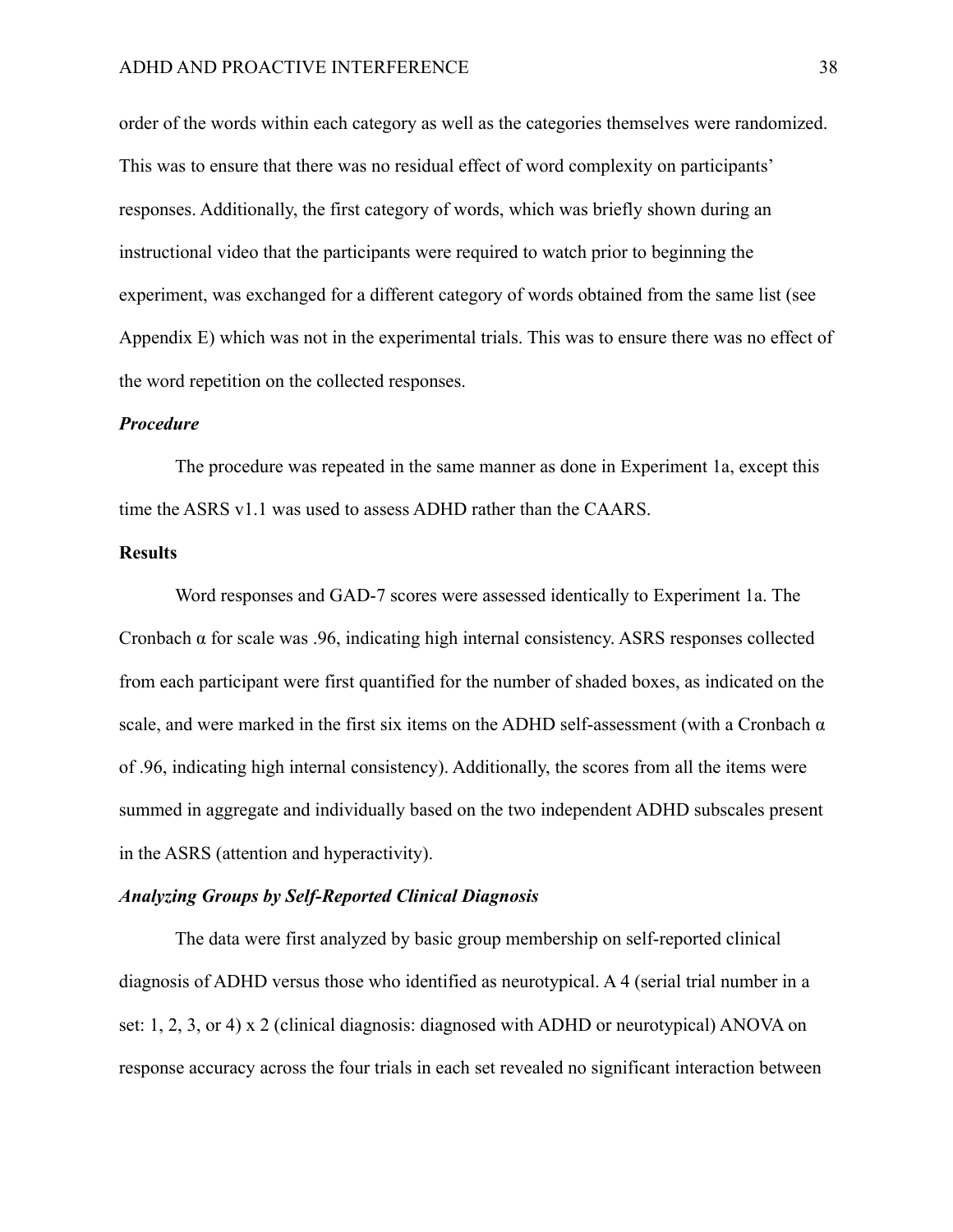trial number and clinical diagnosis  $[F(3, 147), = .403, p = .751]$  and no significant main effect of clinical diagnosis  $[F(3, 147) = .31, p = .580]$ . A significant main effect of trial number within a set was found on response accuracy,  $F(3, 147) = 4.41$ ,  $p = .005$ . Fisher's LSD post hoc tests revealed performance across trial 1 ( $M = 92.96\%$ ,  $SD = 1.60$ ) was significantly higher than in trial 3 ( $M = 91.26\%$ ,  $SD = 1.60$ ;  $p = .045$ ) and 4 ( $M = 90.18\%$ ,  $SD = 1.59$ ;  $p < .001$ ), and accuracy on trials 2 ( $M = 91.92\%$ ,  $SD = 1.37$ ) was significantly higher than trials 3 ( $M =$ 91.26%,  $SD = 1.60$ ;  $p = .022$ ). No significant difference was found between trials 2 and trials 1 or 3.

A Bayesian analysis was calculated to quantify the evidence in favor of the null hypothesis compared to other alternative hypotheses (Jarosz & Wiley, 2014; Masson, 2011; Wagenmakers, 2007). This was conducted using the Jeffreys's Amazing Statistics Program (JASP) software (JASP Team, 2018), according to Wagenmakers et al. (2007) (see Table 1). The  $BF_{10}$  column indicates that the data best supports the model that includes only a main effect of trial number; the data are 5.73 times more likely to result under this model compared to the null hypothesis (BF<sub>10</sub> = 5.73). In addition, a model with two main effects and an interaction is 20.46 times less likely than the model with a main effect of trial number (5.73/.28=20.46).

### *Analyzing Groups by Assessment on ASRS Survey*

The data were then analyzed by basic group membership on ASRS scores indicating ADHD versus those who identified as neurotypical. There was a high overlap between self-reported diagnosis and assessment based on ASRS scores. However, the correspondence was not perfect: 6 of the 26 participants identifying as neurotypical were assigned to the ADHD group by their responses on the ASRS, and 5 of the 26 participants self-reporting being diagnosed with ADHD were categorized as neurotypical based on their ASRS responses. Thus,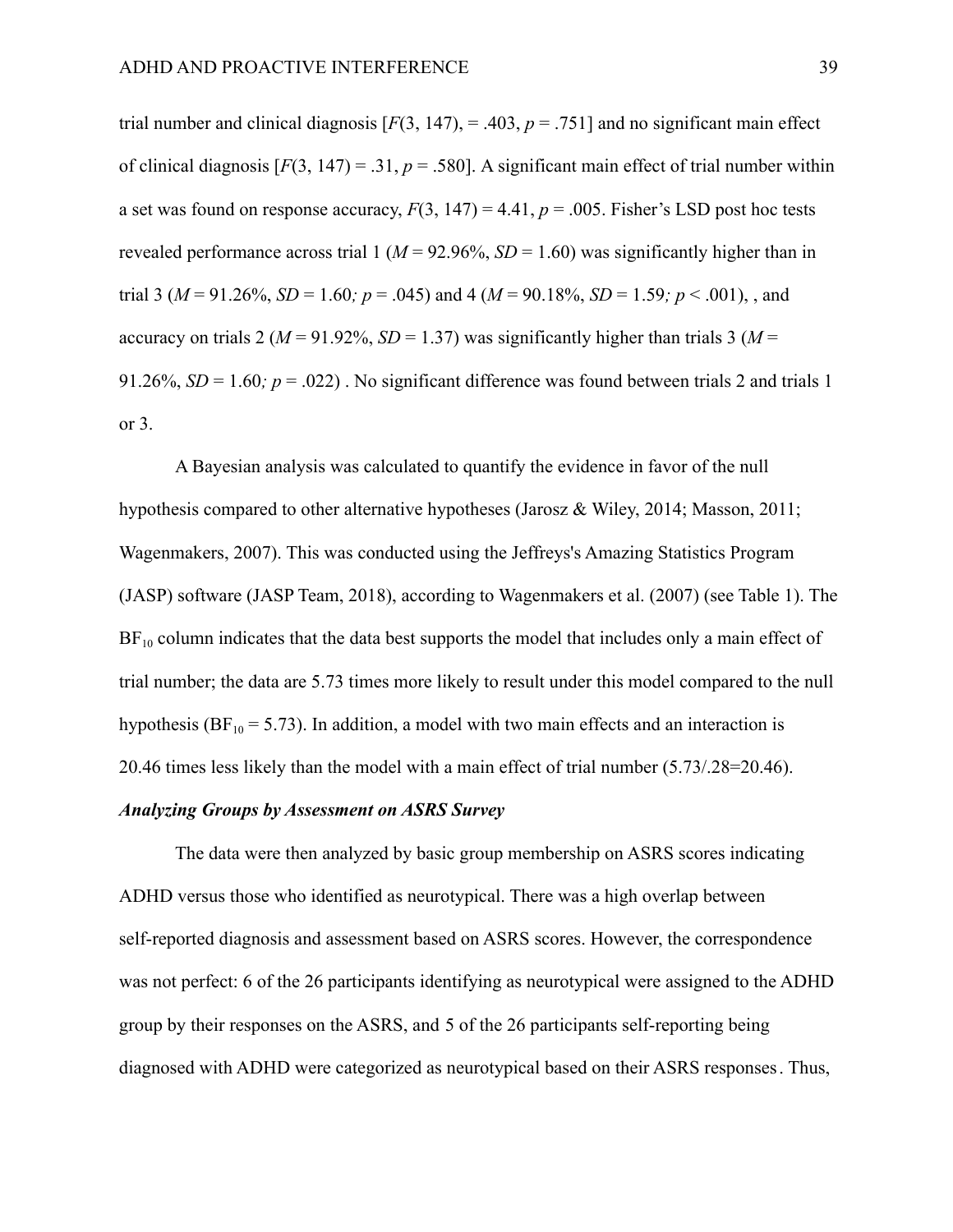in my analysis, there were 27 participants in the ADHD group and 25 participants in the neurotypical group, as per the ASRS. The analyses were recalculated based on the ASRS assessment, which has been shown to be an equivalently valid measure of ADHD (Georgiopoulos et al., 2018; Kessler et al., 2005).

A 4 (serial trial number in a set: 1, 2, 3, or 4) x 2 (ASRS categorization: ADHD, neurotypical) ANOVA showed a significant main effect of set on response accuracy across the four trials,  $F(3,147) = 4.41$ ,  $p = 0.005$  (Figure 1). Pairwise comparisons using Fisher' LSD showed accuracy in both groups in trial  $1 (M = 93.04\%, SD = 1.52)$  was significantly higher than that in trials 3 ( $M = 91.32\%$ ,  $SD = 1.50$ ,  $p = .045$ ) or 4 ( $M = 90.24\%$ ,  $SD = 1.51$ ,  $p < .001$ , and accuracy in trial 2 ( $M = 91.96\%$ ,  $SD = 1.31$ ) was significantly higher than in trial 4 ( $M =$ 90.24%, *SD* = 1.51,  $p = .023$ ). There was also a main effect of diagnosis,  $F(1,49) = 6.49$ , *p* <.001. Those categorized by their ASRS scores showing symptoms of ADHD tended to generally score lower ( $M = 88.13\%$ ,  $SD = 1.93$ ) compared to those categorized as neurotypical  $(M = 95.15\%, SD = 1.97)$ . Parallel to the effects seen with the clinical neurological diagnoses, no interaction was found between set and group,  $F(3,147) = .37$ ,  $p = .776$ .

A Bayesian analysis was again calculated to quantify the evidence in favor of the null hypothesis compared to other alternative hypotheses (Jarosz & Wiley, 2014; Masson, 2011; Wagenmakers, 2007). The  $BF_{10}$  column indicates that the data best supports the model that includes a main effect of trial number and ASRS categorization; the data are 18.59 times more likely to result under this model compared to the null hypothesis ( $BF_{10} = 18.59$ ).

Given this, however, a major determinant of the ambiguity in past studies is proposed to be due to failure to consider the different subtypes of ADHD and the effects of stimulant medications (Shin, 2005). The subtypes of ADHD may entail different mechanisms behind the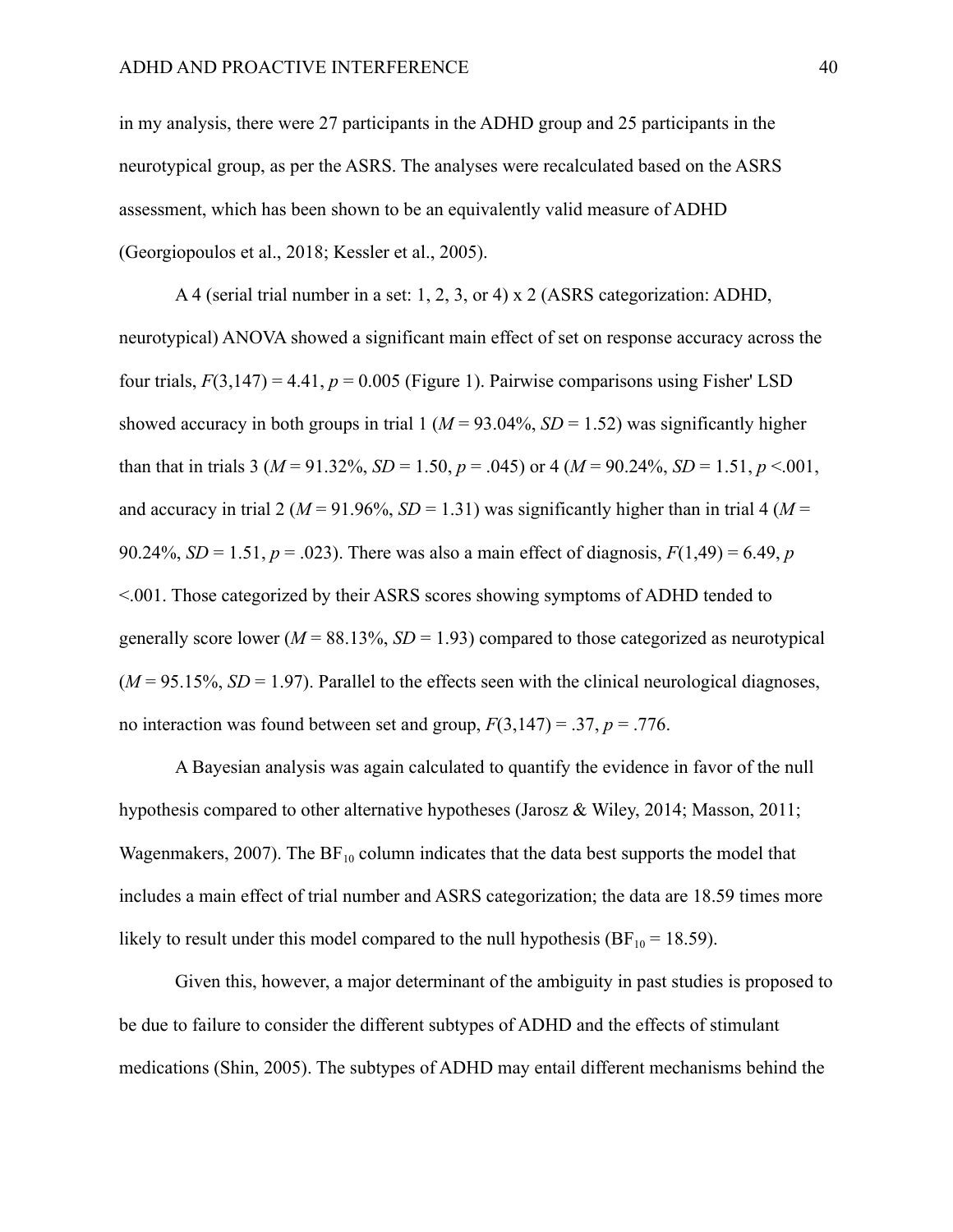cognitive processing deficiencies present in such individuals, therefore, the participant ASRS responses were used to sort participants into four different groups: combined-ADHD, inattentive-ADHD, hyperactive-ADHD, and neurotypical. Additionally, this data were covaried with whether or not the participant had taken stimulant medications as they have been seen to reduce the reaction time variability in those with ADHD (Shahar et al, 2016). Furthermore, comorbidity of ADHD with anxiety symptoms has also been shown to have a significant impact on the performance of individuals with ADHD in such tasks, and thus was additionally assessed as a covariate (Pritchard et al., 2008).

No participants had more than five of the critical boxes marked in the ASRS questions indicating hyperactivity dominant ADHD, however, 21 individuals marked over five of the critical boxes for the ASRS items indicating inattentive ADHD, and 9 individuals showed both indicating combined-ADHD. A 4 (serial trial number in a set: 1, 2, 3, or 4) x 3 (ASRS categorization: neurotypical, inattentive ADHD, combined ADHD) showed main effects of set  $[F(3,144)] = 5.82, p = 0.001]$  and of ASRS categorization  $[F(2,48)] = 3.33, p = .044]$ . Post hoc tests showed accuracy in both groups in trial  $1 (M = 93.04\%, SD = 1.52)$  was significantly higher than that in trials 3 ( $M = 91.32\%$ ,  $SD = 1.50$ ,  $p = .045$ ) or 4 ( $M = 90.24\%$ ,  $SD = 1.51$ ; further, neurotypical individuals were seen to perform the best ( $M = 94.37\%$ ,  $SD = 7.17$ ,  $p =$ .297), followed by those with inattentive ADHD ( $M = 89.27\%$ ,  $SD = 11.12$ ,  $p = .051$ ), with the combined ADHD group doing the worst ( $M = 85.28\%$ ,  $SD = 17.23$ ,  $p = .635$ ). However, there was no interaction found between the set number and ASRS categorization  $[F(3,144)] = 1.36$ , *p*  $=$  .233]. This was maintained when covaried with medication [set:  $F(3,141)$ ,  $=$  4.57,  $p = .004$ ; group:  $F(2,47)$ , = 4.52,  $p = .016$ ;  $F(6,141)$ , = 1.76,  $p = .112$ . However, when covaried with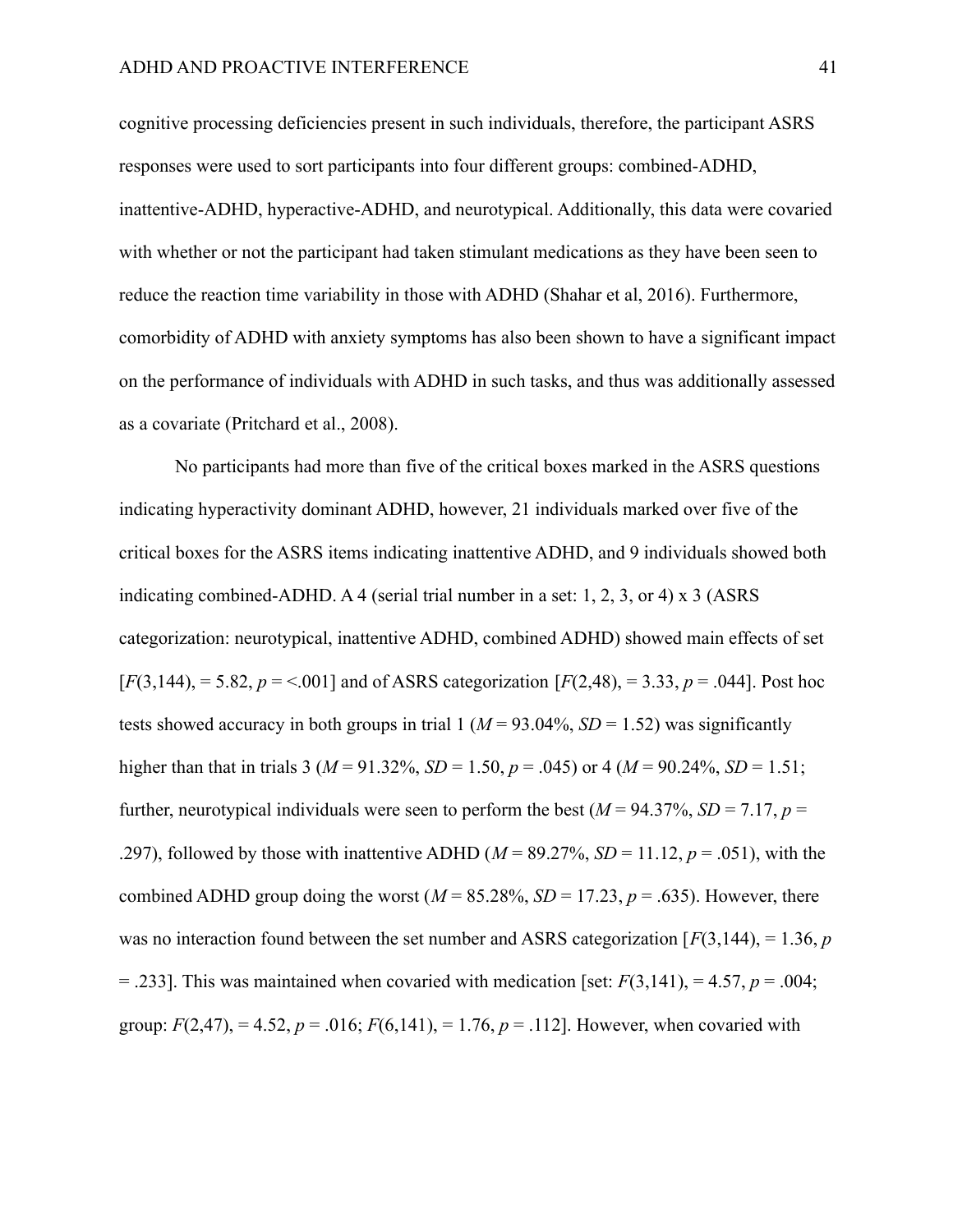anxiety, all significant main effects disappeared [set:  $F(3,141)$ , = 2.05,  $p = .110$ ; group:  $F(2,47)$ , = 1.05, *p* = .356; interaction: *F*(6,141), = 1.14, *p* = .345].

A Pearson's *r* showed that there was a significant negative correlation between average performance over the four trials within a set and GAD-7 scores, indicating anxiety level,  $r(49)$  = -.36, *p* = .01 (two-tailed), as well as with the number of shaded boxes marked in the critical first six items of the ASRS scale  $r(49) = -.34$ ,  $p = .02$  (two-tailed), the number of shaded boxes on ASRS items indicating inattention,  $r(49) = -.37$ ,  $p = .01$  (two-tailed), hyperactivity,  $r(49) = -.35$ ,  $p = .01$  (two-tailed), and aggregate ASRS scores,  $r(49) = -.38$ ,  $p = .01$  (two-tailed).

### **Discussion**

Past research exploring differences in proactive interference and ADHD has presented rather inscrutable findings. This study aimed to investigate the differences in cognitive processing between individuals with and without ADHD specifically regarding differences in negative priming and proactive interference. Supposing that individuals with ADHD exceed neurotypical individuals in retrieving previously ignored items from memory, in this study I evaluated whether those with ADHD may also display abnormal levels of proactive interference–as that may also be attributed to a memory phenomenon. To evaluate this, proactive interference was measured with a Brown-Peterson task, in which I expected to see an interaction where proactive interference differed for the two groups, similarly to findings seen in other studies (Egeland et al., 2010; White, 2007). Additionally, performance was expected to decrease across the trials in each set to indicate effective proactive interference as the initial trials in the set interfere with the recent ones.

In both Experiments 1a and b performance accuracy on the first set of each category was significantly better than that on the last set of each category. The drop in accuracy over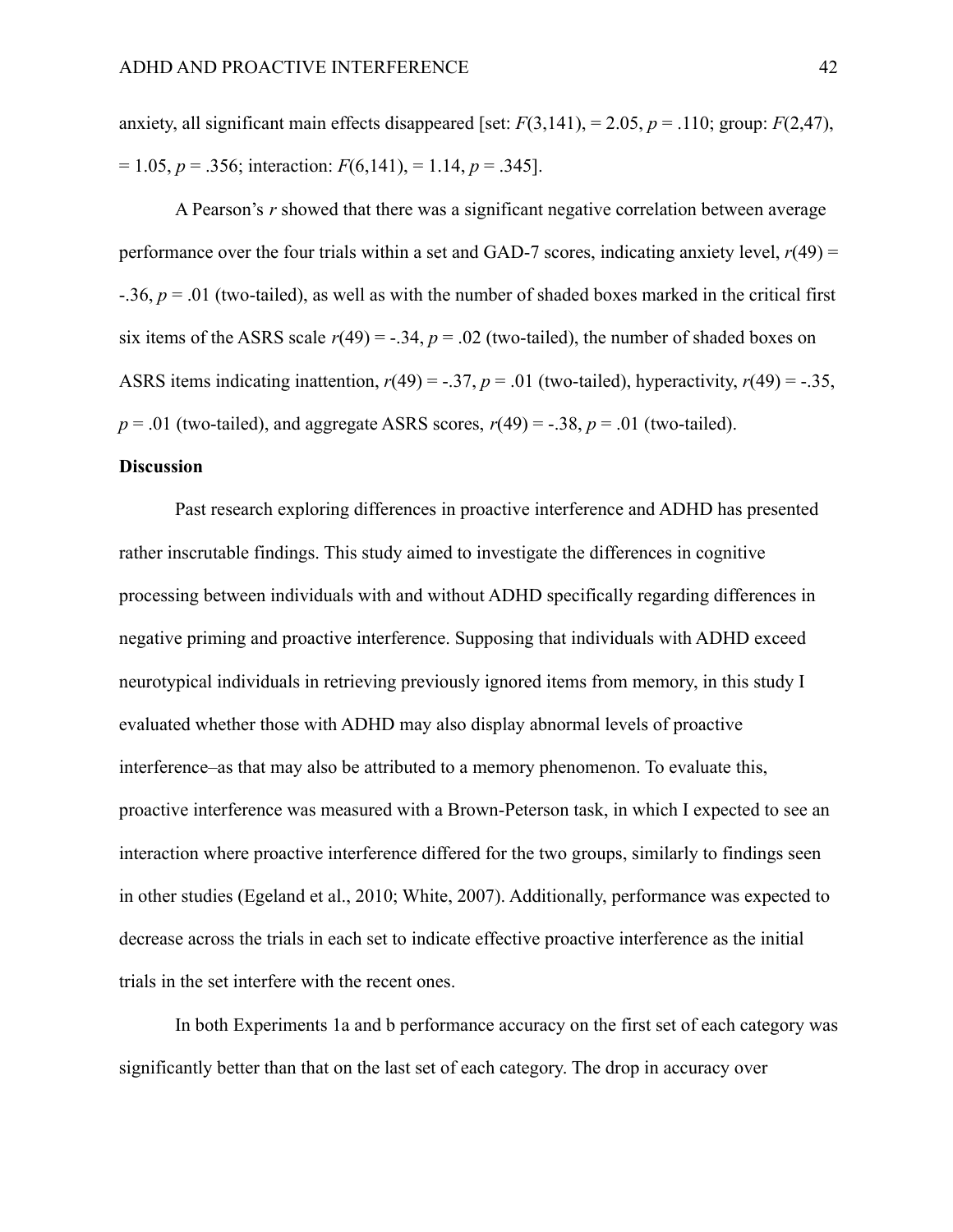subsequent trials suggests an apparent effect of proactive interference, as expected. The semantically related information from the former trials was being confused in memory with more recent information from the later trials, causing decreased recall accuracy as the trials progressed. This ensured that performance in the Brown-Peterson task arrangement in this study effectively reflected proactive interference levels across all individuals. Similarly, performance was also affected by group categorization where those with ADHD generally performed worse than those without, when group categorization was based on the ASRS. In terms of ADHD symptoms, greater indications of ADHD and anxiety were associated with worse performance in terms of response accuracy. This can suggest the deficiencies associated with ADHD and anxiety disorders are related in some capacity to proactive interference or its mechanisms. Contrary to my hypothesis, however, those with ADHD, regardless of where participants were recruited from, did not display a significantly different increase in proactive interference than controls. This finding contradicts the conclusion from past studies, which have found differences in proactive interference (Egeland et al., 2020; White, 2007), though those studies did not measure proactive interference in a traditional Brown-Peterson task.

Conducting a Bayesian analysis showed that a model including a main effect of both set and ADHD category is indeed the best fit for the data collected (being nearly 20 times more likely than the null hypothesis and higher than the likelihood of other potential models). This indicates that performance was seen to be significantly different as a factor of the trial number in each set and the ADHD group of the participant. Contrary to my predictions, participants did not show a difference in proactive interference between the ADHD and control groups

Further, accounting for ADHD again according to the ASRS subscale scores reflected the same pattern of significance. There was no change in significant effects with the additional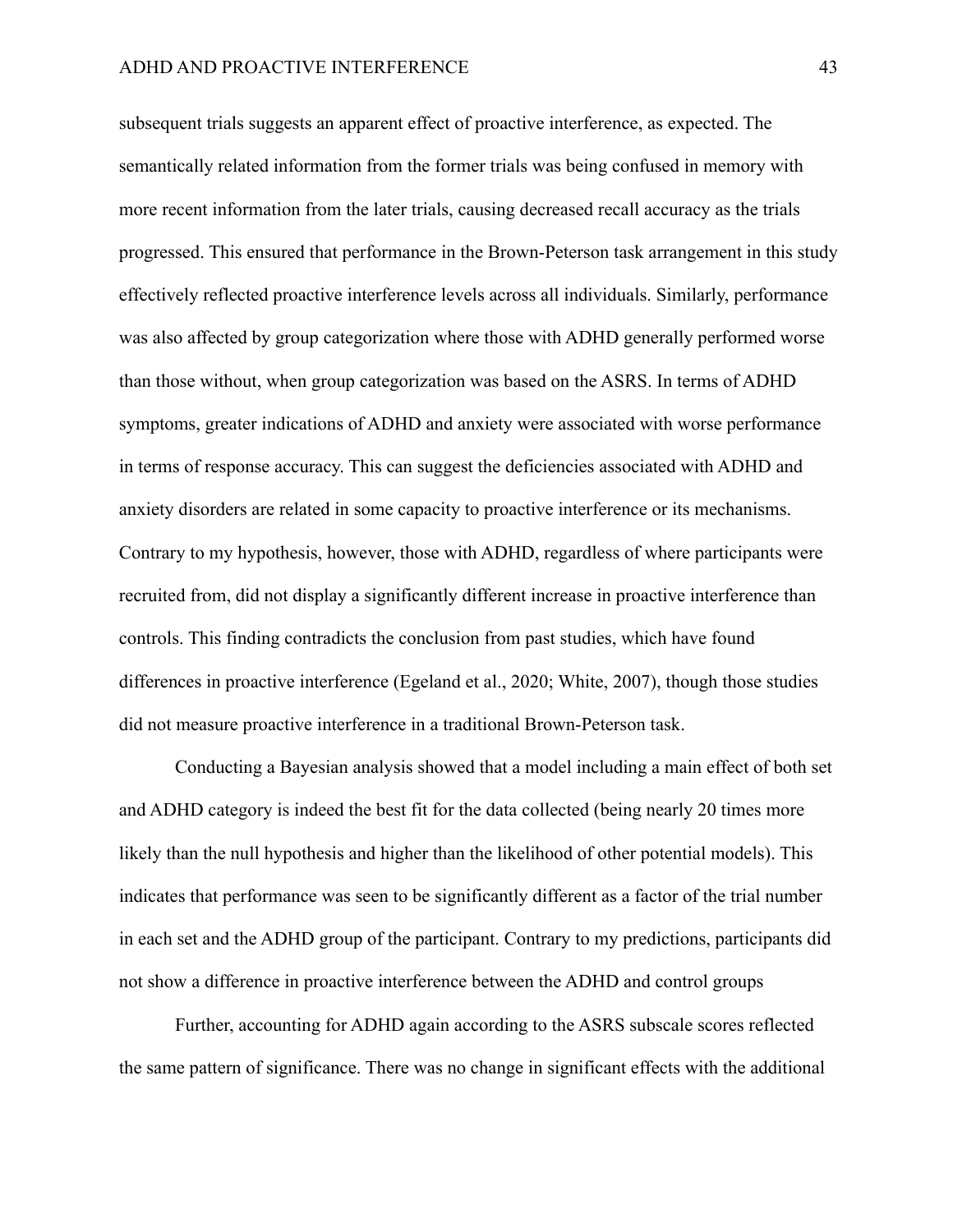covariate of ADHD medication. However, when anxiety was added as a covariate, all significance was lost. This indicates that the difference observed between the groups was an effect of anxiety symptoms rather than reflecting differences due to ADHD symptoms. This further emphasized that the performance differences between the groups may not be due to ADHD deficits but might be due to anxiety symptoms of those who had the additional comorbidity.

In essence, this showed proactive interference was intact among those with and without ADHD deficits–regardless of how the analysis was conducted. As the trials progressed within a set and more semantically similar items were added, performance in both groups declined. These findings, however, contradict past research where those with inattentive ADHD performed worse than the controls, and the combined-ADHD groups showed proactive interference to be nonexistent (Egeland et al., 2020). In my study, those with combined ADHD had the worst performance (i.e., greatest proactive interference). It should be considered that in the study conducted by England et al. (2020) the target recall items were encoded at a far deeper level. The target list of words was rehearsed multiple times prior to the presentation of the distractor and recall task and ergo processed into long-term memory. By contrast, my study only required participants to hold the items in short-term memory prior to recall and were thus cognitively processed at a much lower level. Proactive interference has been considered by some to be the consequence of deep-level encoding (Egeland et al., 2020), and therefore it is possible that the level of encoding evoked in my study was not adequate enough to be sensitive to proactive interference differences in those with and without ADHD. As such, the reasoning behind these oppositional findings continues to remain uncertain, nevertheless, it is possible that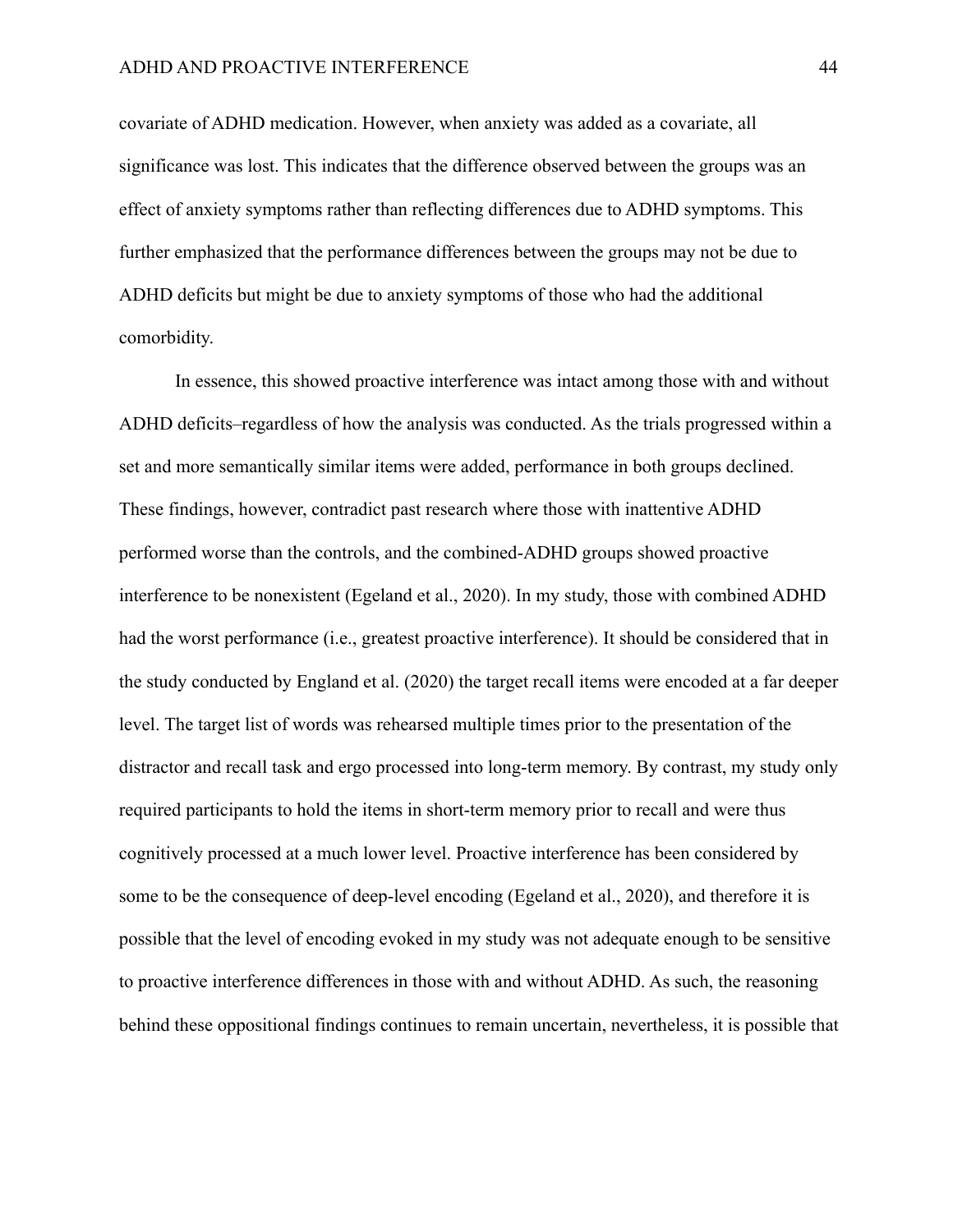the level of processing plays a role in the distinction and will require further investigation before any conclusions may be drawn.

It is also possible, however, that the factors of sensory modality and/or distractor-target congruence are responsible for these contradictions. Studies that concluded negative priming discrepancies among the ADHD and non-ADHD groups also involved other presentation or response modalities which may justify the similarity in proactive interference observed in my study (Egeland et al., 2020; Higginbotham & Bartling, 1993; White, 2007). The study by Egeland et al. (2020) involved oral presentation and rehearsal of the words; Higginbotham and Bartling (1993) presented sentences orally for participants to verbally recall; White (2007) saw a significant decrease in proactive interference in only the spatial domain, and a significant increase in the semantic domain, indicative of the fact that the mechanisms behind proactive interference across the two domains are related but independent of one another. Hence, it is possible that though semantic proactive interference is the same among the two groups, there are significant differences in proactive interference lie in other domains; however, further studies are necessary to examine whether modality affects proactive interference levels in those with ADHD. It should be further noted that these studies employed very different methodologies from my own and therefore are targeting different underlying cognitive mechanisms and producing different results.

It had been predicted that if the reason prior studies found that individuals with ADHD have shown less negative priming is caused by episodic retrieval issues, then these individuals might exhibit less proactive interference since this too is a memory-based effect that results from retrieving prior information. However, the results of Experiment 1 showed that proactive interference, as assessed using a Brown-Peterson task, was not diminished in the ADHD group.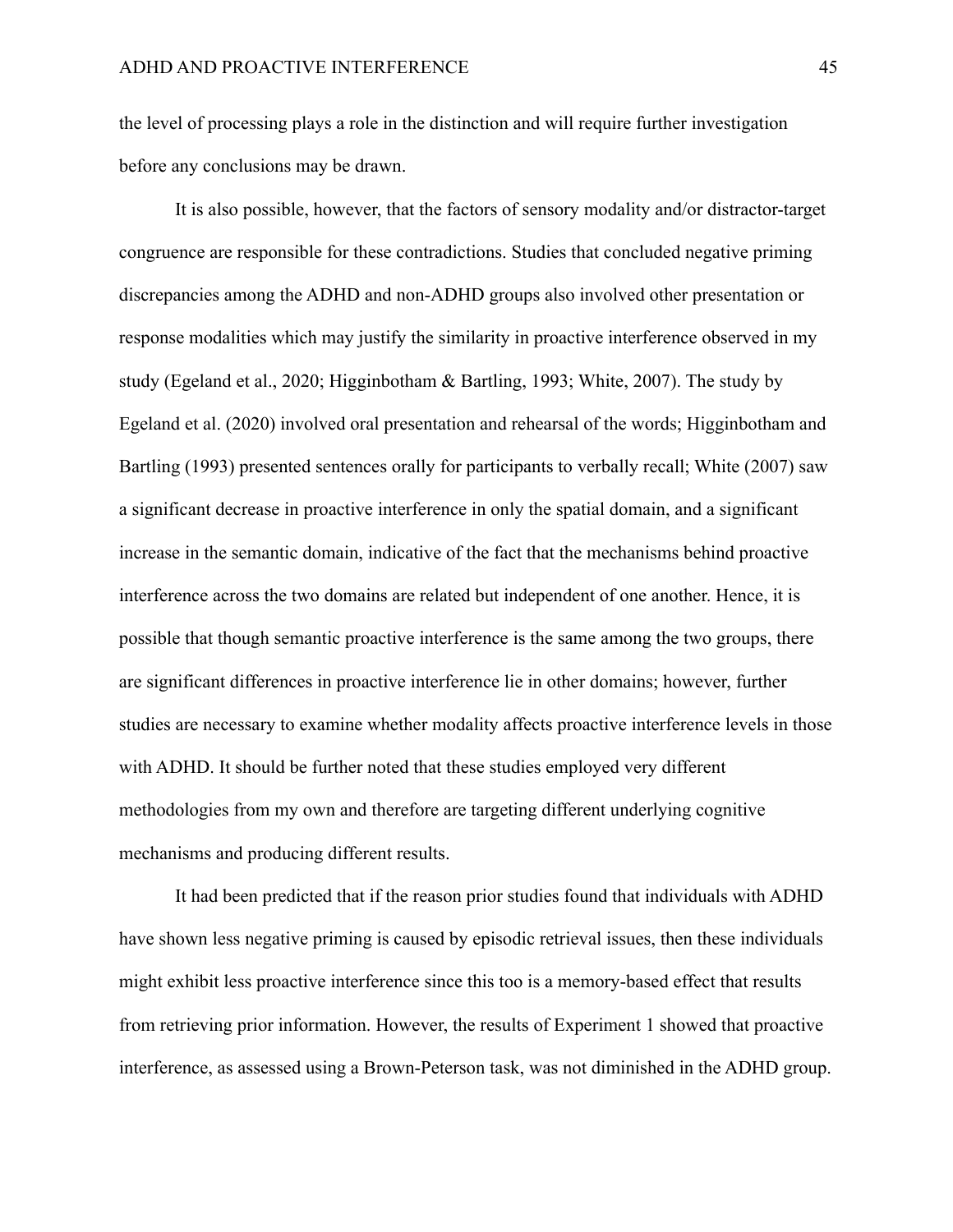Perhaps the reason for this discrepancy is that the reduced negative priming seen in those with ADHD may be dependent on ignoring distracting information (Frings, 2015), whereas distracting information is not part of a Brown-Peterson task. If distraction is important, then participants with ADHD should still exhibit reduced negative priming compared to controls, even if they show the same amount of PI. Because the negative priming findings with a Stroop task have not always shown group differences (Gaultney et al., 1999; Pritchard et al., 2006), Experiment 2 used a flanker (Eriksen & Eriksen, 1974) task modeled after Ossmann and Mulligan's (2003) study with ADHD and control groups, though the task was changed from pronunciation to keypress to facilitate online data collection.

## **Experiment 2**

### **Methods**

### *Participants*

Participants ( $N = 52$ ) were once again recruited from Amazon Mechanical Turk in a congruent manner to Experiment 1b. Participants included 30 men (57.69%), 21 women (40.39%) and 1 nonbinary (1.92%). In terms of clinical diagnosis, 27 participants reported being diagnosed with ADHD, and 25 reported being neurotypical.

#### *Materials*

The required materials for this portion of the experiment were nearly identical to that needed in Experiment 1b. Participants from MTurk were administered the ASRS v1.1 (with a Cronbach  $\alpha$  of .96, indicating high internal consistency) to assess ADHD symptoms and GAD-7 (with a Cronbach  $\alpha$  of .96, indicating high internal consistency) to indicate anxiety levels. The study was presented in Qualtrics with an embedded Open Sesame study, just as before, however, in this case, a flanker task was administered rather than a Brown-Peterson task.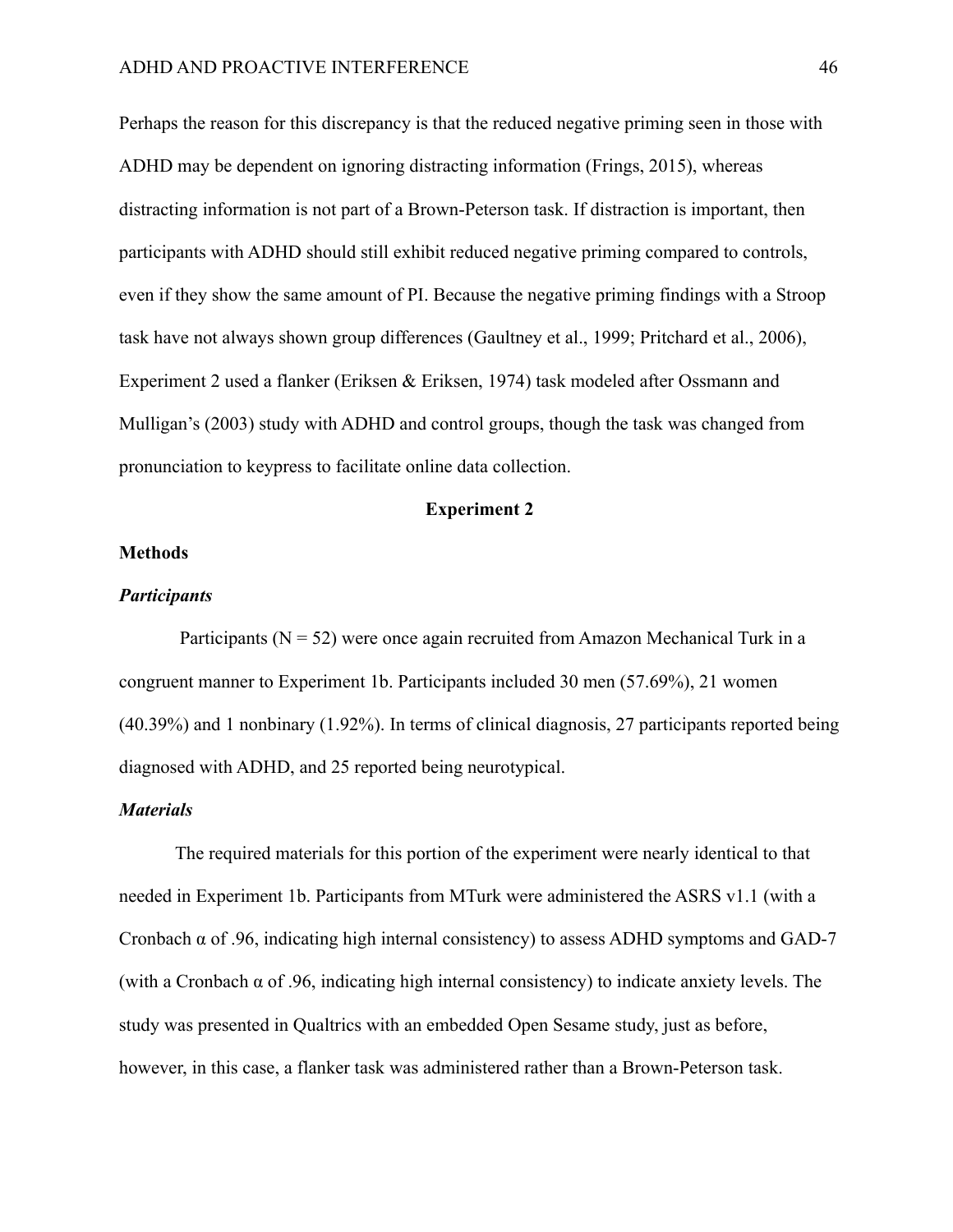# *Procedure*

A flanker task (Eriksen & Eriksen, 1974) was administered in which the words *stone*, *clock*, *match*, and *label* were randomly displayed in 40-point Arial bold font and all capital letters in pairs. One of the words in the pair was presented in red pixels on the display screen and the other was presented in green pixels, centered horizontally with one word placed 20 pixels above the center and the other 20 pixels below. Participants were randomly assigned to one of two conditions where either the green pixels signified a target word and the red pixelated word in the pair signified the distractor word or vice versa (where the red pixel word was the target and the green pixel word was the distractor). Each word was paired equally often with every other word, in each location (top or bottom), and in each color. Participants were asked to respond to the target word by indicating its identity using the S, C, M, or L keyboard keys for *stone*, *clock*, *match*, and *label*, respectively, as quickly and accurately as possible. Participants completed 6 practice trials in addition to 288 experimental trials. After completing the flanker task, participants were directed back to the Qualtrics survey, where they responded to the same questionnaire items as Experiment 1b.

### **Results**

Responses were graded based on accuracy in the control and ignored repetition conditions. Accuracy rates and response times across the ADHD and neurotypical groups were assessed in the two conditions. ADHD and neurotypical categorization according to the ASRS and assessment of anxiety symptoms with the GAD-7 were assessed as done before in part 1 of this study. Geometric means were used to reduce the effects of outliers on the reaction time data.

#### *Analyzing Groups by Self-Reported Clinical Diagnosis*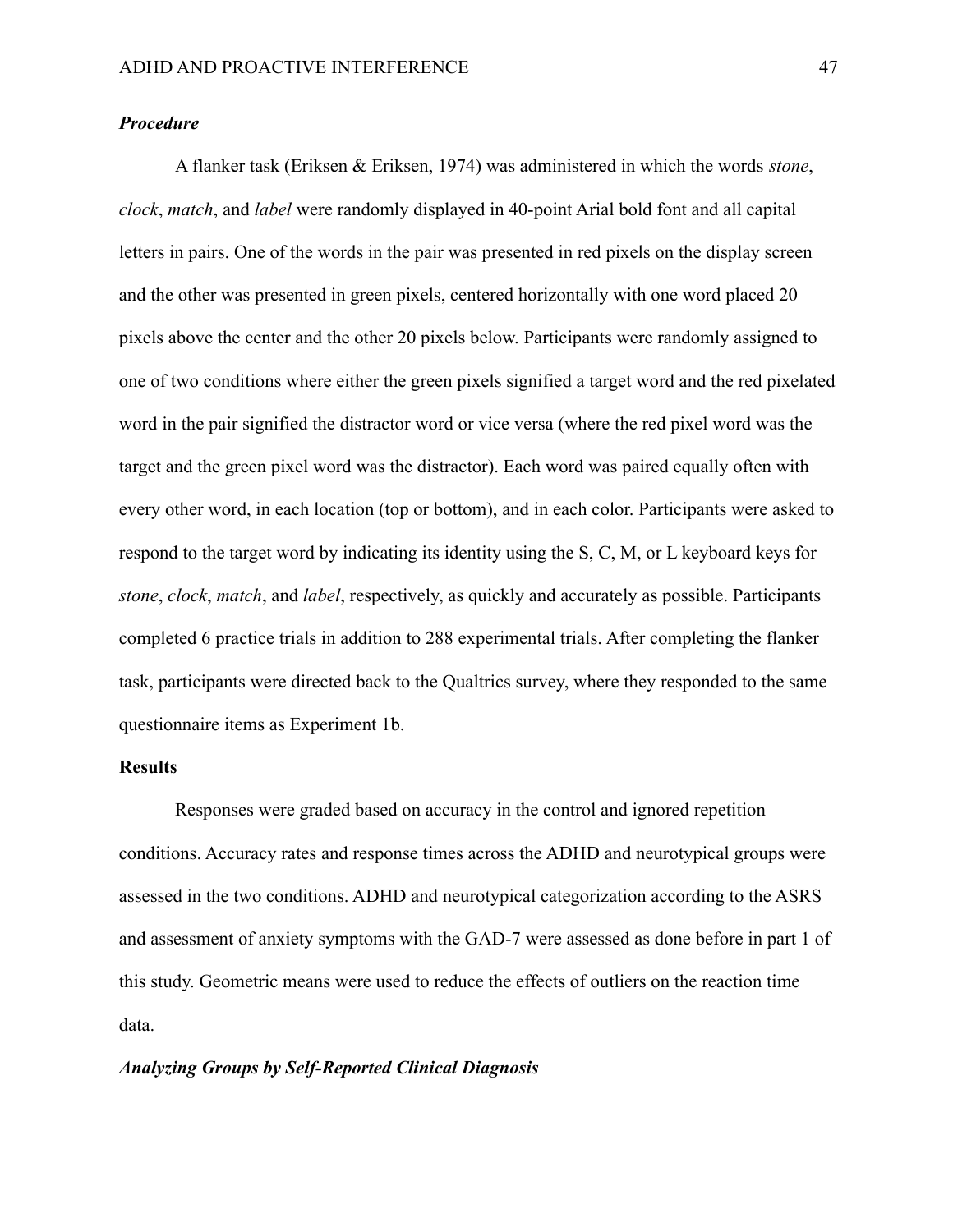The data were initially analyzed by the participant's reported diagnosis indicating ADHD versus those who identified as neurotypical. A 2 (clinical diagnosis: ADHD or neurotypical) x 2 (trial condition: control or ignored repetition) mixed ANOVA conducted on response accuracy showed no significant effect of negative priming  $[F(1,50) = .63, p = .432]$ , diagnosis  $[F(1,50) = 1.75, p = .169]$ , or interaction between the two  $[F(1,50) = .09, p = .771]$ .

For reaction times, a 2 (clinical diagnosis: ADHD, neurotypical) x 2 (trial condition: control, ignored repetition) mixed ANOVA again showed no significant effect of negative priming  $[F(1,50) = 2.94, p = .093]$ , diagnosis  $[F(1,50) = 3.00, p = .089]$ , or interaction  $[F(1,50)$  $= .03, p = .858$ ].

### *Analyzing Groups by Assessment on ASRS Survey*

The data were next analyzed by basic group membership on ASRS scores indicating ADHD versus those who identified as neurotypical. Again, there was an imperfect overlap between self-reported diagnosis and assessment based on ASRS scores: 6 of the 26 participants identifying as neurotypical were also assigned to the ADHD group based on ASRS responses, and 5 of 26 participants identifying as having ADHD were assigned to the neurotypical group based on ASRS responses. As such, in my analysis, there were 18 participants in the ADHD group and 34 participants in the neurotypical group. A 2 (ASRS categorization: ADHD or neurotypical) x 2 (trial condition: control or ignored repetition) mixed ANOVA conducted on response accuracy showed no significant interaction between negative priming displayed and ASRS categorization  $[F(1,50) = .62, p = .435]$ , and no significant main effect of negative priming  $[F(1,50) = 1.02, p = .317]$ . However, there was a significant main effect of ASRS categorization  $[F(1,50) = 12.15, p = .001]$ . The means are displayed in Figure 2. When covaried with GAD-7 anxiety scores no change in significance was seen. There was still no significant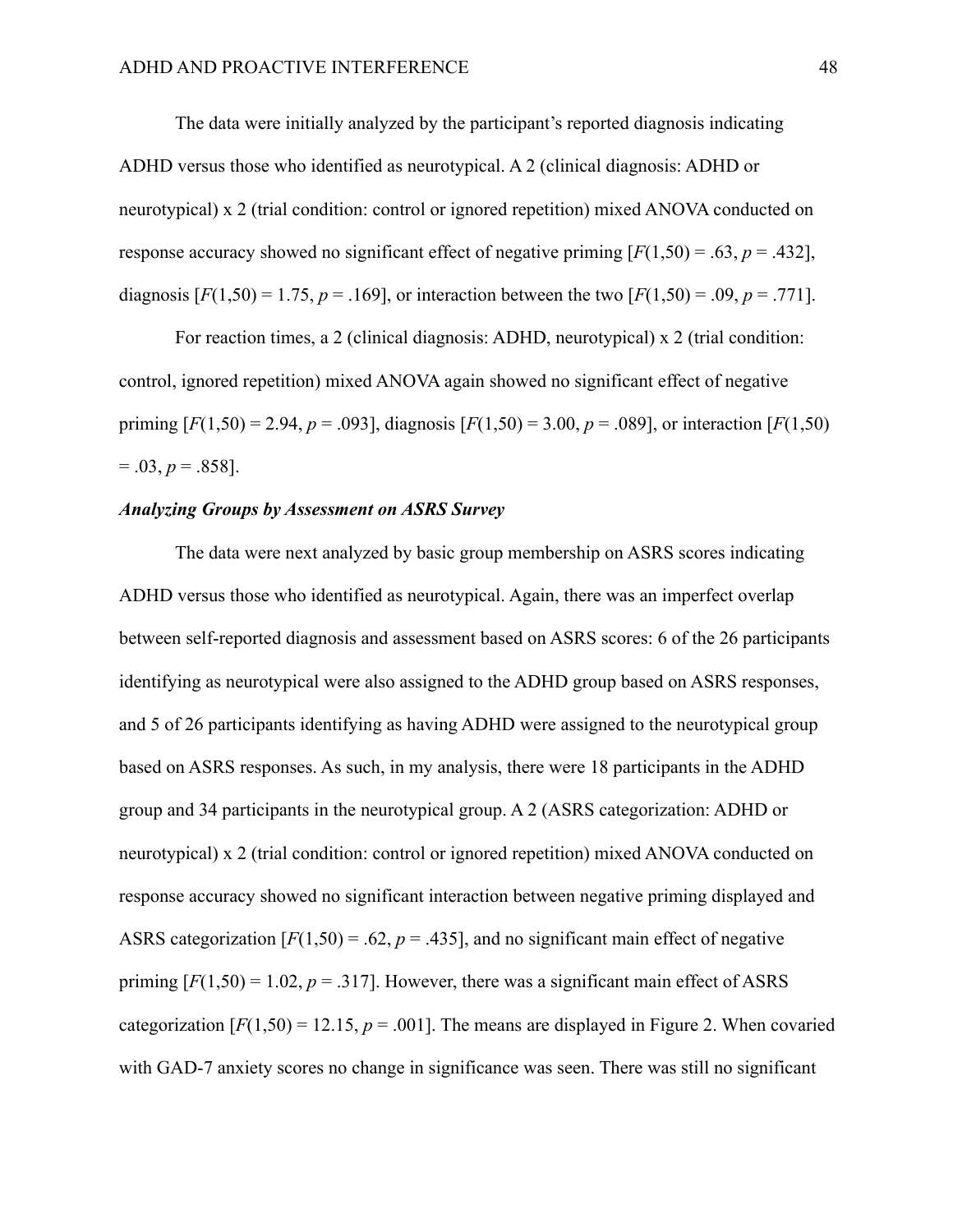interaction,  $[F(1,50) = 1.86, p = .178]$ , or main effect of negative priming,  $[F(1,50) = 2.79, p = .178]$ .101] and there was a significant main effect of ASRS categorization,  $[F(1,50) = 11.04, p =$ .002].

A 2 (ASRS categorization: ADHD or neurotypical) x 2 (trial condition: control or ignored repetition) mixed ANOVA conducted on reaction times similarly showed no significant interaction between ASRS categorization and negative priming  $[F(1,50) = .17, p = .683]$ , and no significant main effect of negative priming  $[F(1,50) = 2.29, p = .136]$ , though there was a marginally significant main effect of ASRS categorization,  $[F(1,50) = 3.76, p = .058]$ . The means are displayed in Figure 3. When covaried with GAD-7 scores, all significance was eradicated; that is, there was no significant main effect of negative priming  $[F(1,49) = .08, p =$ .778], or ASRS categorization  $[F(1,49) = .13, p = .725]$ , and there was no significant interaction between the two,  $[F(1,49) = .53, p = .470]$ .

As my predictions for this study specifically related to negative priming being apparent in the neurotypical group but not the ADHD group, even though no significant interaction was seen, separate *t*-tests were conducted on each respective group to independently observe the effects of negative priming. A paired samples *t*-test revealed that reaction times for neurotypical individuals was significantly lower in the control condition ( $M = 718$ ,  $SD = 143.08$ ) as compared to the ignored repetition condition ( $M = 729$ ,  $SD = 154.29$ ),  $t(33) = -2.10$ ,  $p = .043$ (two-tailed). However, a paired samples *t*-test revealed for individuals with ADHD revealed reaction times for the controlled condition ( $M = 816$ ,  $SD = 214.46$ ) were not significantly different from the ignored repetition condition ( $M = 823$ ,  $SD = 199.02$ ),  $t(17) = -.51$ ,  $p = .307$ (two-tailed).

#### **Discussion**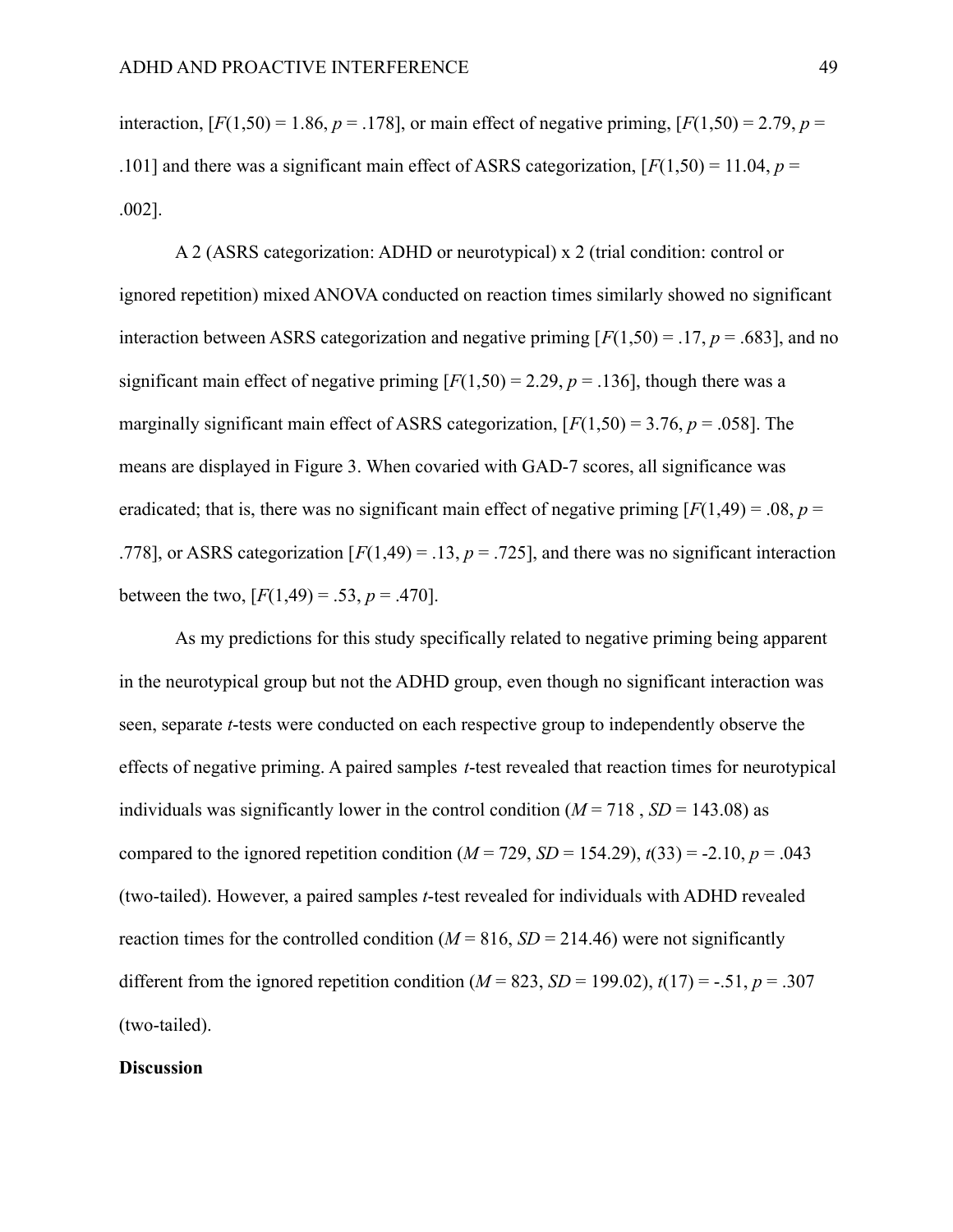Past studies have shown individuals with ADHD may display reduced negative priming (Christiansen & Oades, 2010; Curatolo et al., 2010; Gaultney et al., 1999; Gilden, 2001; Keppel & Underwood, 1962; Marriott, 1998; Mclaughlin, 2003; Ossman & Mulligan, 2003; Pritchard et al., 2006; Pritchard et al., 2008; Shin, 2005; Shin, 2006; Storm & White 2010; White, 2007). As such, in my study, individuals with ADHD were expected to present lower levels of negative priming relative to the neurotypical controls.

Results from the negative priming task in terms of response accuracy showed there was no effect of the negative priming condition and there was a significant difference in performance based on participant group categorized by ASRS scores. This means that though I did not see a significant negative priming effect in the ANOVA, neurotypical individuals still had significantly more accurate responses overall compared to those with ADHD. This effect maintained significance even when anxiety was added as a covariate, supporting the conclusion that these results were indeed a result of ADHD symptoms rather than a confounding effect from anxiety. Opposingly, when reaction times were assessed, again only ASRS group had a significant effect, however, this significance was eradicated when anxiety was added as a covariate. This suggests that the disparity in reaction times between the two groups may be attributable to anxiety rather than being an effect of ADHD.

Even though no significant interaction was observed between ASRS categorization and negative priming, further investigation into this relationship showed that when the two groups are analyzed independently, neurotypical individuals do display a significant negative priming effect while those with ADHD do not. It is possible that this juxtaposition in findings is a power issue within the statistical analysis itself. Essentially this shows that negative priming differences between those with and without ADHD remain elusive.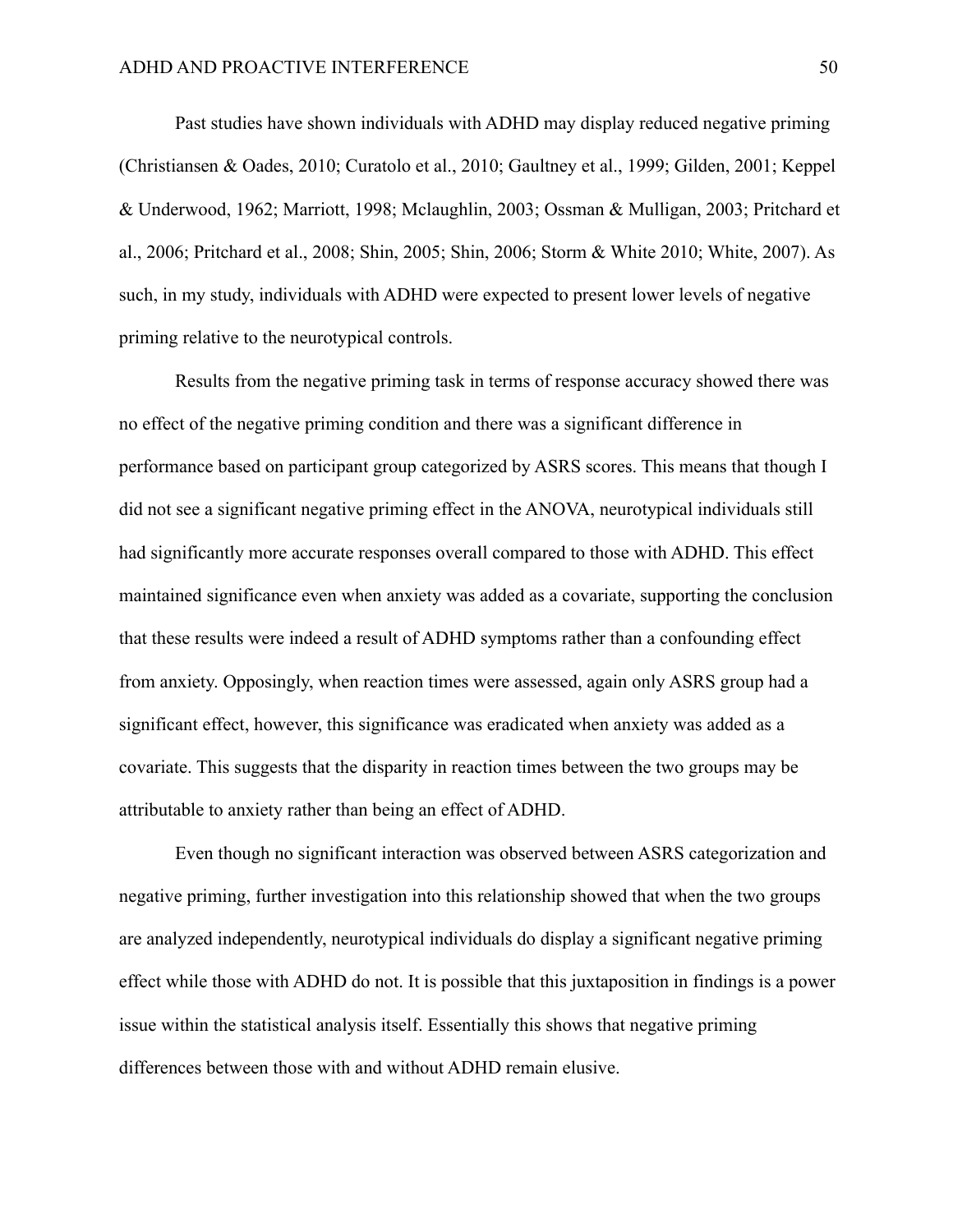### **General Discussion**

Results from Experiment 1 clearly demonstrate that the ASRS was effective in identifying individuals who differ on ADHD symptomatology, as evidenced by the fact that the two groups differed on overall accuracy levels. In addition, the methodological design used here allowed me to replicate proactive interference as both groups performed significantly worse on later trials within a semantic category compared to earlier trials. However, the data also clearly indicate that the amount of proactive interference does not differ significantly across these two groups of participants. Equivalence in proactive interference was supported by a Bayesian analysis. As such, if there is a difference in the amount of negative priming exhibited by these two groups, as some prior studies have found, then the mechanism responsible for that is not the same mechanism that causes proactive interference. This possibility is consistent with the idea that negative priming is caused by inhibition rather than memory retrieval, or if it is caused by memory retrieval, it is caused by a different memory mechanism. However, another possibility is that prior reports of differences in negative priming are spurious and not replicable. Data from Experiment 2 are inconclusive on this point. On the one hand, the interaction between negative priming and group failed to reach significance. On the other hand, the pattern of data is going in the right direction, and the individual *t*-tests support the idea that the reduction in negative priming might replicate. Future research should continue to examine negative priming in ADHD. I would recommend using a flanker task with a pronunciation task rather than keypress, and a larger sample size. Overall, what has been learned is that these two groups do not differ on proactive interference.

One interesting finding regarding the classification of ADHD across all three studies was the reasoning behind the differing effects among the analyses conducted with the ASRS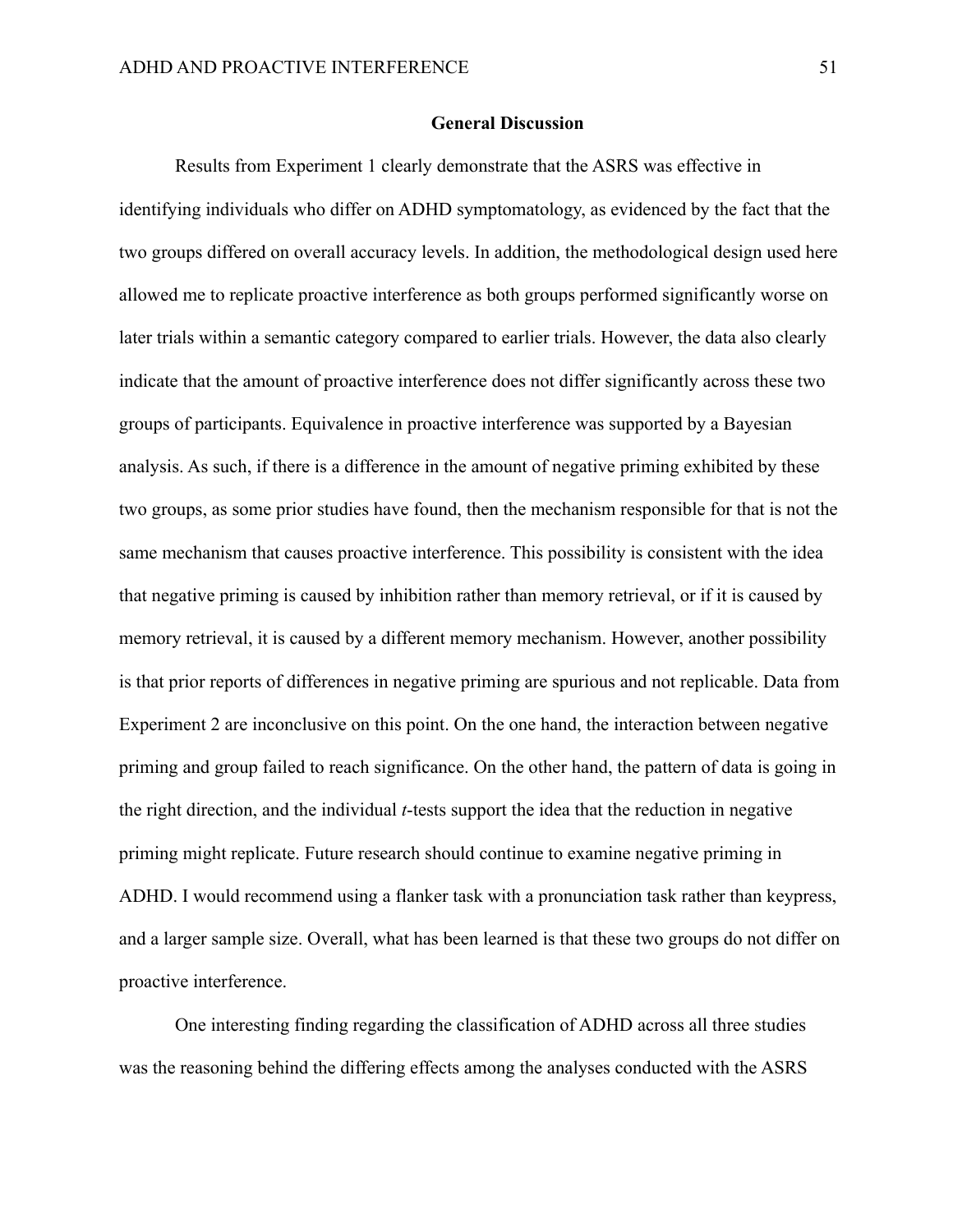categories vs. those with a self-identified diagnosis is uncertain. It is possible that those who have been diagnosed with ADHD may no longer exhibit symptoms as they might have prior to receiving any treatment (such as therapy or medication), ergo leading them to no longer be characterized as having ADHD by the ASRS assessment. Similarly, it is likely that some of those who identified as neurotypical yet are characterized as having ADHD by the ASRS have simply not been officially diagnosed. Therefore, perhaps the ASRS categorization more aptly captures those who currently have symptoms of ADHD and those who do not, though further investigation into this difference is needed before any conclusions may be reached.

This statistical pattern of effects is mirrored in multiple studies in the past regarding negative priming and ADHD (Hasher et al., 1991; Ossmann & Mulligan, 2003). The current study tenuously found a reduction in negative priming for individuals with ADHD using a flanker task. Given that prior experiments have not always found this reduction in negative priming, and the marginal nature of the results found here, the current study further adds to the elusive nature of this group difference. Future research should examine whether these inconsistent results are affected by the interstimulus interval during the negative priming task (see Shin, 2006; Tipper 1987) or ADHD subtypes (see Shin, 2005).

These findings may be considered as support towards Barkley's (1997) Inhibition Theory of ADHD. In the proactive interference study, though I saw no difference in proactive interference effects, those with ADHD showed worse performance on the short-term recall task overall. According to the Inhibition Theory, those with ADHD display insufficient inhibitory processes, which would suggest perhaps that those with ADHD are worse at inhibiting other distractors unrelated to the task (such as environmental distractors or wandering thoughts). This in turn may cause a decrease in accuracy overall compared to a neurotypical group. Similarly, in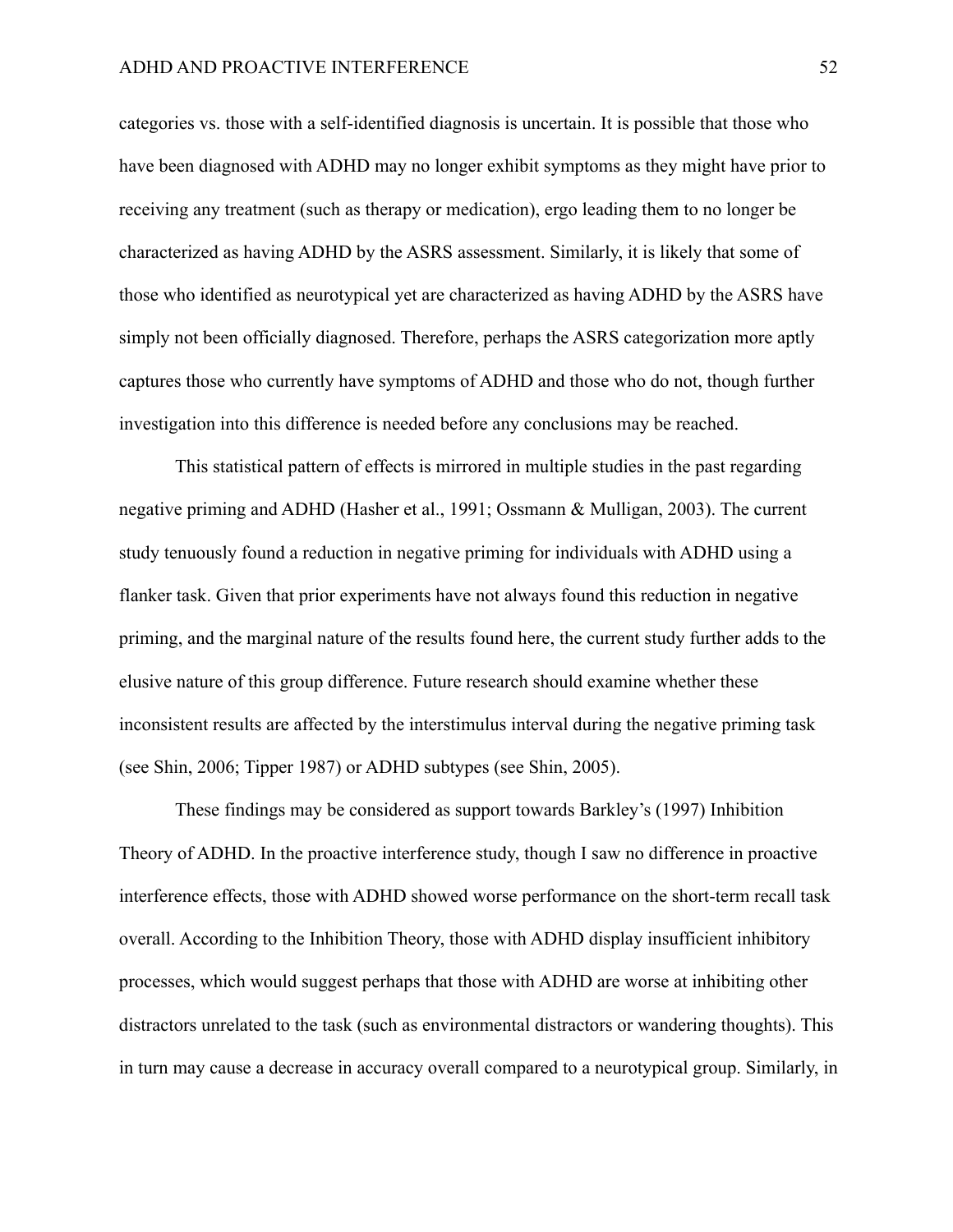the negative priming study, if those with ADHD are insufficient at inhibiting, they may have an easier time responding to the ignored repetition trials. The tenuous lack of negative priming in those with ADHD may be because the mental representation of the previously ignored distractor is not being adequately inhibited in the current trial which means that those with ADHD can respond to them quicker, as opposed to neurotypical individuals who are inhibiting the distractor interfering with them executing the appropriate response as efficiently as the ADHD group. If inhibition is the problem, the findings of the current study suggest that ADHD deficits may be a consequence of inadequate inhibitory processes, supporting Barkley's Theory of ADHD. Of course there's still the possibility that the marginal reduction in negative priming for the ADHD group is due to memory retrieval issues that are operating differently when effort is put into retrieving something, like in the proactive interference study, as opposed to the negative priming study where the aim is not to retrieve the distractor identity. This explanation doesn't seem related to Barkley's theory.

The current study adds to the growing literature regarding the underlying mechanism of negative priming and illustrates the specificities involved with ADHD. Going forward, this area of study will of course require more research as psychologists continue to learn more about the field and how memory works. Further research may involve investigating things like cognitive differences in individuals with ADHD on and off stimulant medications, the effects of task selection on negative priming levels (such as using the Stroop task versus the flanker task), as well as the suggestions mentioned earlier in this thesis. Additionally, further studies involving the addition of physiological assessments (such as EEG or fMRI data) can help provide a more comprehensive picture of the differences in those with ADHD, especially as many of the theories behind ADHD as well as the cognitive effects examined (i.e., proactive interference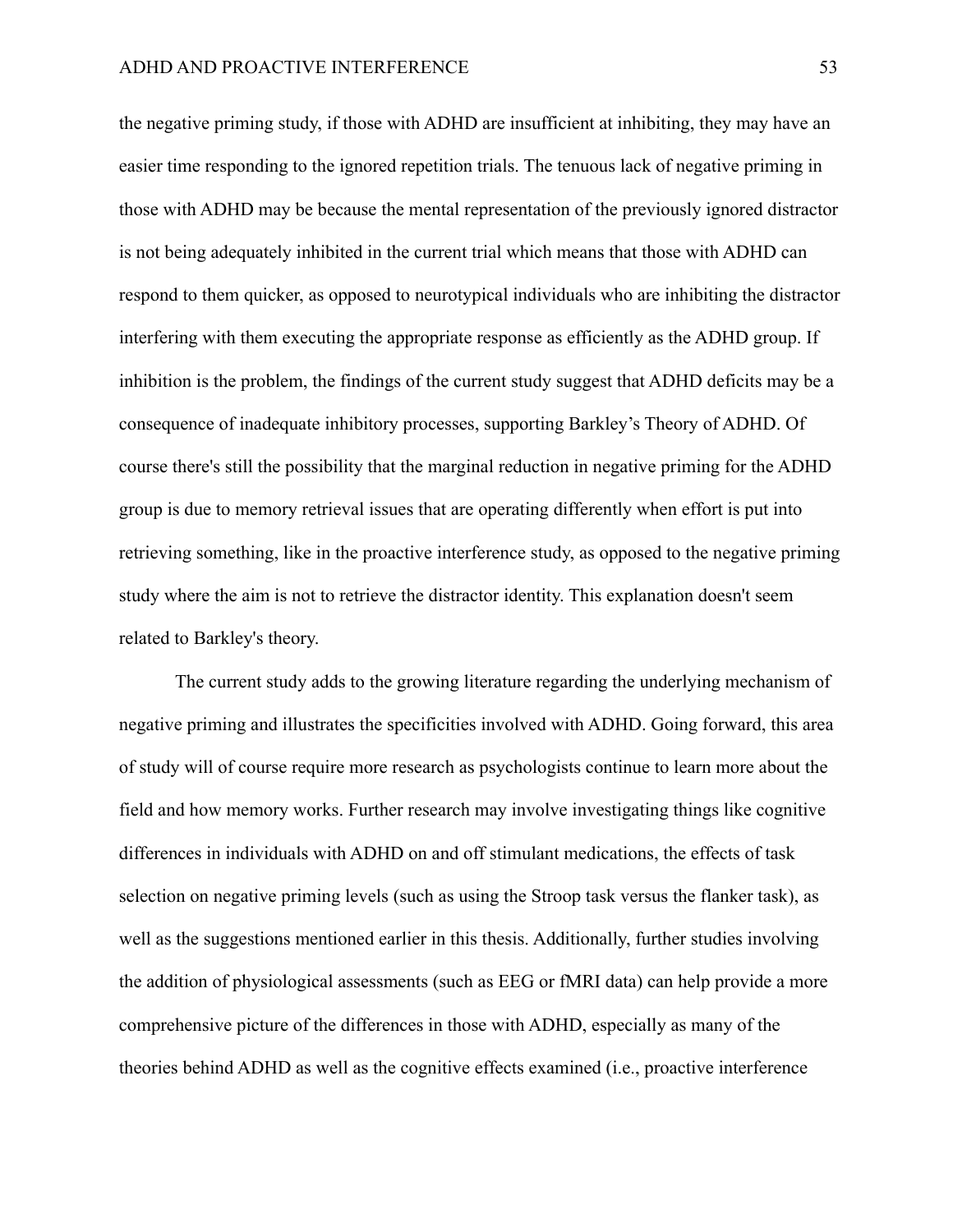and negative priming) are associated with brain regions. It would also be of interest to study whether there are any parallel effects seen regarding proactive interference levels in other populations implicated to have reduced negative priming, namely: schizophrenics (Park et al., 1996), schizotypals (Albertella et al., 2016), individuals with high cognitive failures (Tipper & Baylis, 1987), individuals with low Tellegen absorption (Campbell & Raz, 2012), individuals with low working memory (Ortells et al., 2016), children (Viarouge et al., 2019), elderly not tested in the morning (Hsu et al., 1997), and regular marijuana users (Albertella et al., 2016).

### **Limitations**

One limitation of this study is the method of data collection. As the data were all collected online, participants were required to respond to the task via keypress. This meant that participants were not able to pronounce task items; a method that has been employed in past studies (Egeland et al., 2020; Higginbotham & Bartling, 1993). It is possible that this leads to greater variability within the results than would be in vocal response times in a lab. This may lead to the unreliability within the data and thus inaccuracies in the results.

Another potential limitation of this study was the lack of assessment of working memory. Though working memory deficits are not intrinsic to ADHD impairments, it has been postulated that those with ADHD have many deficits in working memory, particularly in terms of the central executive function (Kofler et al., 2020). Working memory also seems to be responsible for many of the cognitive abnormalities of individuals with ADHD (Bunge et al., 2001; Kane & Engle, 2000; Kasper et al., 2012; Postle & Brush, 2004). Further, those with greater working memory capacities are seen to be more susceptible to the effects of proactive interference (Rosen & Engle, 1997); individual differences in working memory load and capacity are seen to be modulators of negative priming effects (Pritchard et al., 2008). As such,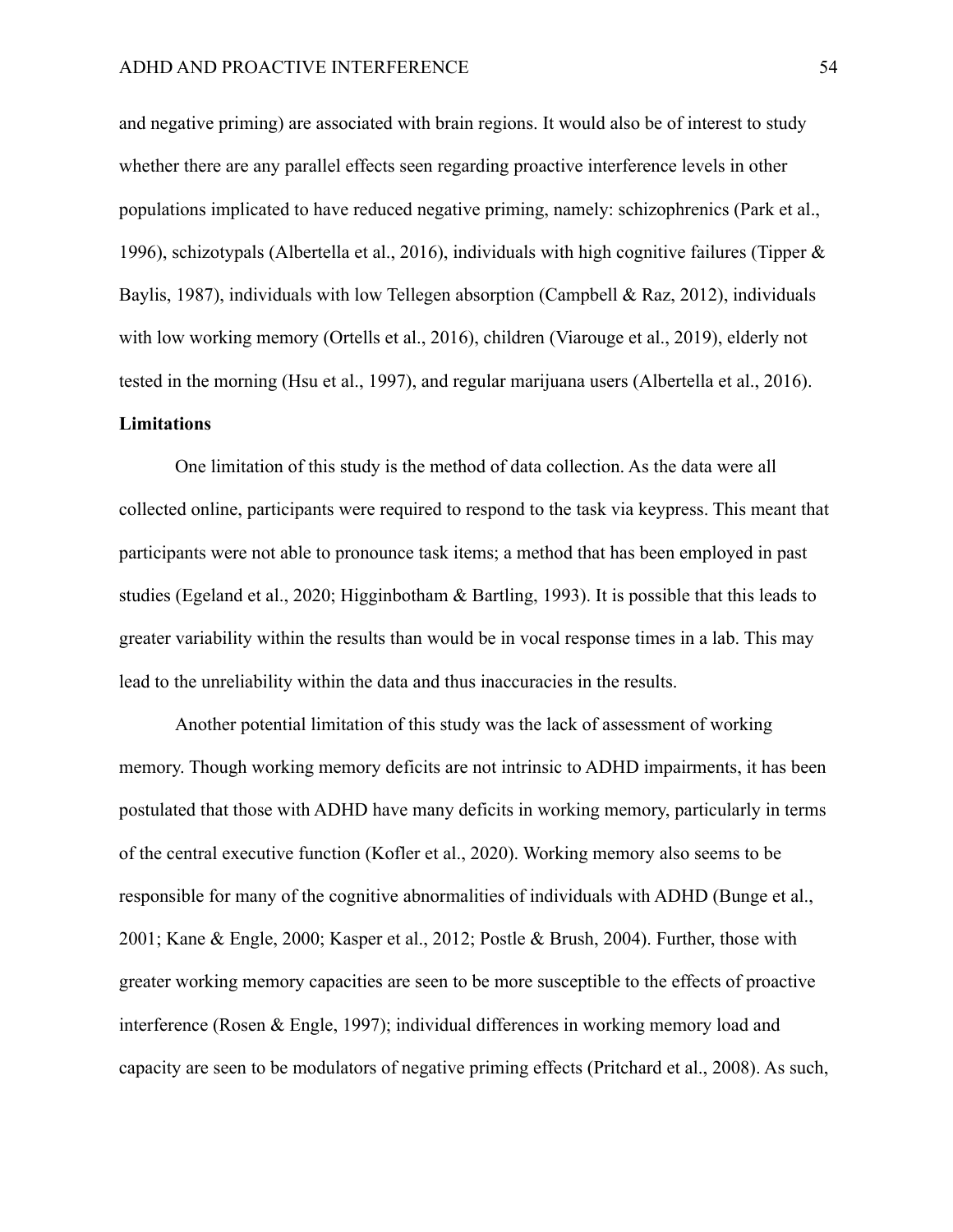it is possible that the decreased accuracy of the ADHD group observed in the current study may be an effect of individual differences in working memory among these individuals rather than fully being a retrieval or inhibition issue. Given this, future research regarding differences in proactive interference and negative priming in those with ADHD should be conducted with the added consideration of working memory capacity.

Intelligence has also been seen to have a wide range of effects on multiple aspects of cognition such as recall, inhibition, and working memory capacity (Egeland et al., 2010). Disparities in IQ and working memory, therefore, may lead to findings that do not independently reflect ADHD deficits. Learning disabilities were also unaccounted for in this study and may have consequences on the ability of participants to rapidly read and store the stimuli information. This can in turn skew response accuracy in tasks such as the Brown-Petterson task. And lastly, age was inadvertently not assessed among participants who were recruited from Amazon Mechanical Turk in experiment 2, which can also have an effect on baseline cognitive performance. Given this, it is recommended that future research controls for IQ, participant age, and learning disorders in order to more clearly understand the potential cognitive differences in memory in those with ADHD.

#### **Conclusion**

Though the specific mechanisms remain inconclusive, those with ADHD do indeed exhibit differences in memory in some capacity compared to neurotypical people. The current study proposes that the cognitive mechanisms behind proactive interference and negative priming are indeed distinct. This possibly suggests that negative priming may not be a complication with memory retrieval, or if it is caused by memory retrieval, it is caused by a different memory mechanism, though further evidence is necessary before any such claims can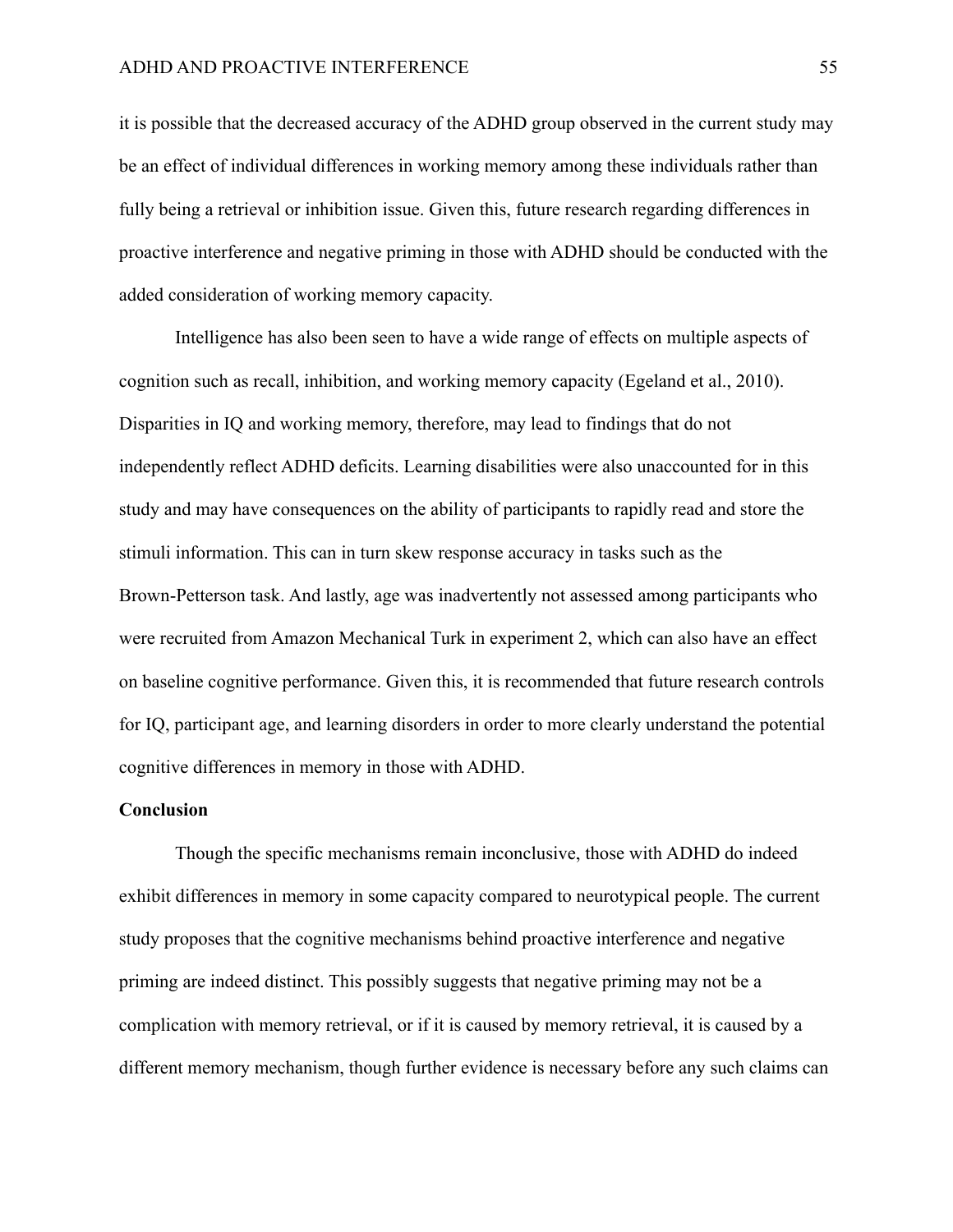be made. It is recommended that future research be conducted while controlling for individual differences in working memory, IQ, age, and other potential disabilities as well as assessing additional factors like presentation modalities and different interstimulus intervals. The current study and future research give psychologists a better understanding of the inner workings of memory and attention-deficit/hyperactivity disorders. This research will provide a deeper understanding of inhibition and recall processes in memory, and how they may differ among individuals.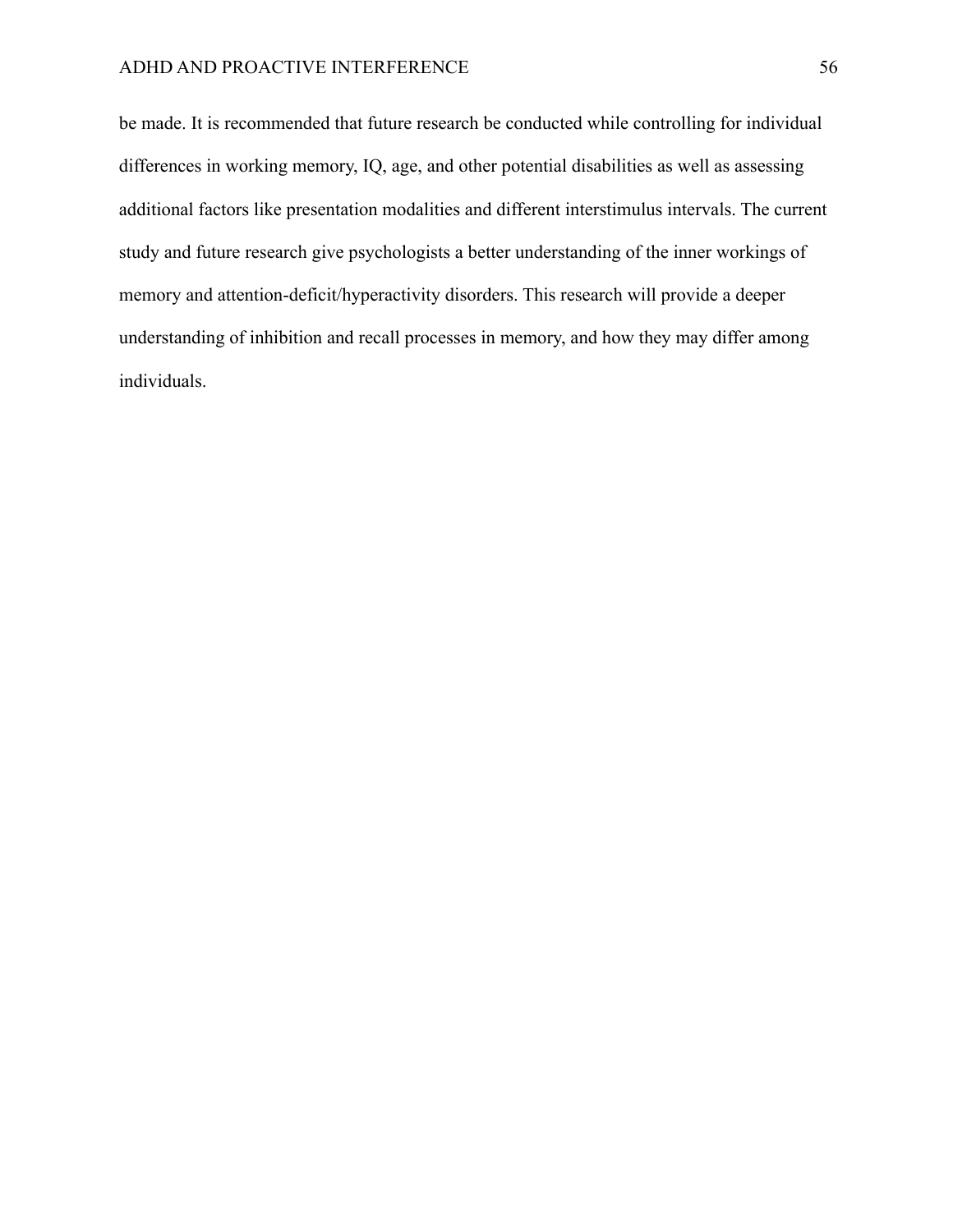### **References**

- Adams, Z., Adams, T., Stauffacher, K., Mandel, H., & Wang, Z. (2020). The effects of inattentiveness and hyperactivity on posttraumatic stress symptoms: Does a diagnosis of posttraumatic stress disorder matter? *Journal of Attention Disorders, 24*(9), 1246–1254. <https://doi.org/10.1177/1087054715580846>
- Albertella, L., Le Pelley, M. E., & Copeland, J. (2016). Frequent cannabis use is associated with reduced negative priming among females. *Experimental and Clinical Psychopharmacology*, *24*(5), 313–319. <https://doi.org/10.1037/pha0000085>
- Aman, C. J., Roberts Jr, R. J., & Pennington, B. F. (1998). A neuropsychological examination of the underlying deficit in attention deficit hyperactivity disorder: Frontal lobe versus right parietal lobe theories. *Developmental Psychology*, *34*(5), 956.
- American Psychiatric Association: Diagnostic and Statistical Manual of Mental Disorders, 5th edition. Arlington, VA., *American Psychiatric Association*, 2013.
- Arnsten, A. F., Steere, J. C., & Hunt, R. D. (1996). The contribution of alpha 2-noradrenergic mechanisms of prefrontal cortical cognitive function. Potential significance for attention-deficit hyperactivity disorder. *Archives of General Psychiatry*, *53*(5), 448–455. <https://doi.org/10.1001/archpsyc.1996.01830050084013>
- Baddeley, A. (1992). Working memory. *Science*, *255*(5044), 556-559.
- Barkley, R. A. (1997). Behavioral inhibition, sustained attention, and executive functions: Constructing a unifying theory of ADHD. *Psychological Bulletin, 121*(1), 65–94. [https://doi.org/10.1037/0033-2909.121.1.65](https://psycnet.apa.org/doi/10.1037/0033-2909.121.1.65)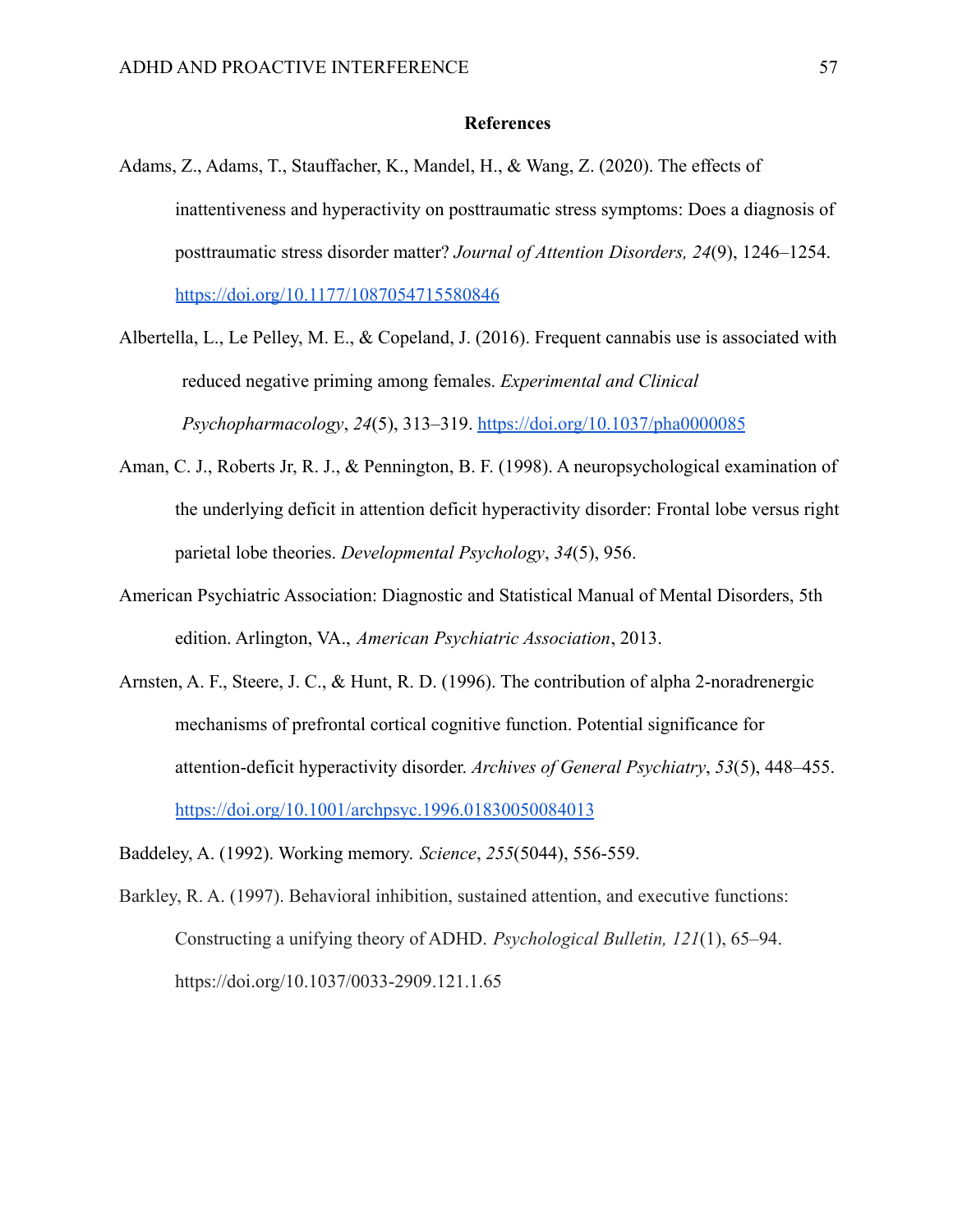- Barkley, R. A., Grodzinsky, G., & DuPaul, G. J. (1992). Frontal lobe functions in attention deficit disorder with and without hyperactivity: A review and research report. *Journal of Abnormal Child Psychology*, *20*(2), 163-188.
- Barnett, R., Maruff, P., Vance, A., Luk, E. S., Costin, J., Wood, C., & Pantelis, C. (2001). Abnormal executive function in attention deficit hyperactivity disorder: The effect of stimulant medication and age on spatial working memory. *Psychological Medicine*, *31*(6), 1107-1115.
- Battig, W. F., & Montague, W. E. (1969). Category norms of verbal items in 56 categories a replication and extension of the Connecticut category norms. *Journal of Experimental Psychology*, *80*(3, Pt.2), 1–46. https://doi.org/10.1037/h0027577
- Biederman, J. (2005). Attention-deficit/hyperactivity disorder: A selective overview. *Biological Psychiatry, 57*, 1215-1220.
- Bledsoe, J. C., Semrud-Clikeman, M., & Pliszka, S. R. (2013). Anterior cingulate cortex and symptom severity in attention-deficit/hyperactivity disorder. *Journal of Abnormal Psychology*, *122*(2), 558–565. <https://doi.org/10.1037/a0032390>
- Brooker, R. J., Moore, M. N., Van Hulle, C. A., Beekman, C. R., Begnoche, J. P., Lemery-Chalfant, K., & Goldsmith, H. H. (2020). Attentional control explains covariation between symptoms of attention-deficit/hyperactivity disorder and anxiety during adolescence. *Journal of Research on Adolescence: The Official Journal of the Society for Research on Adolescence*, *30*(1), 126–141. https://doi.org/10.1111/jora.12506
- Booth, J. R., Burman, D. D., Meyer, J. R., Lei, Z., Trommer, B. L., Davenport, N. D., ... & Marsel Mesulam, M. (2005). Larger deficits in brain networks for response inhibition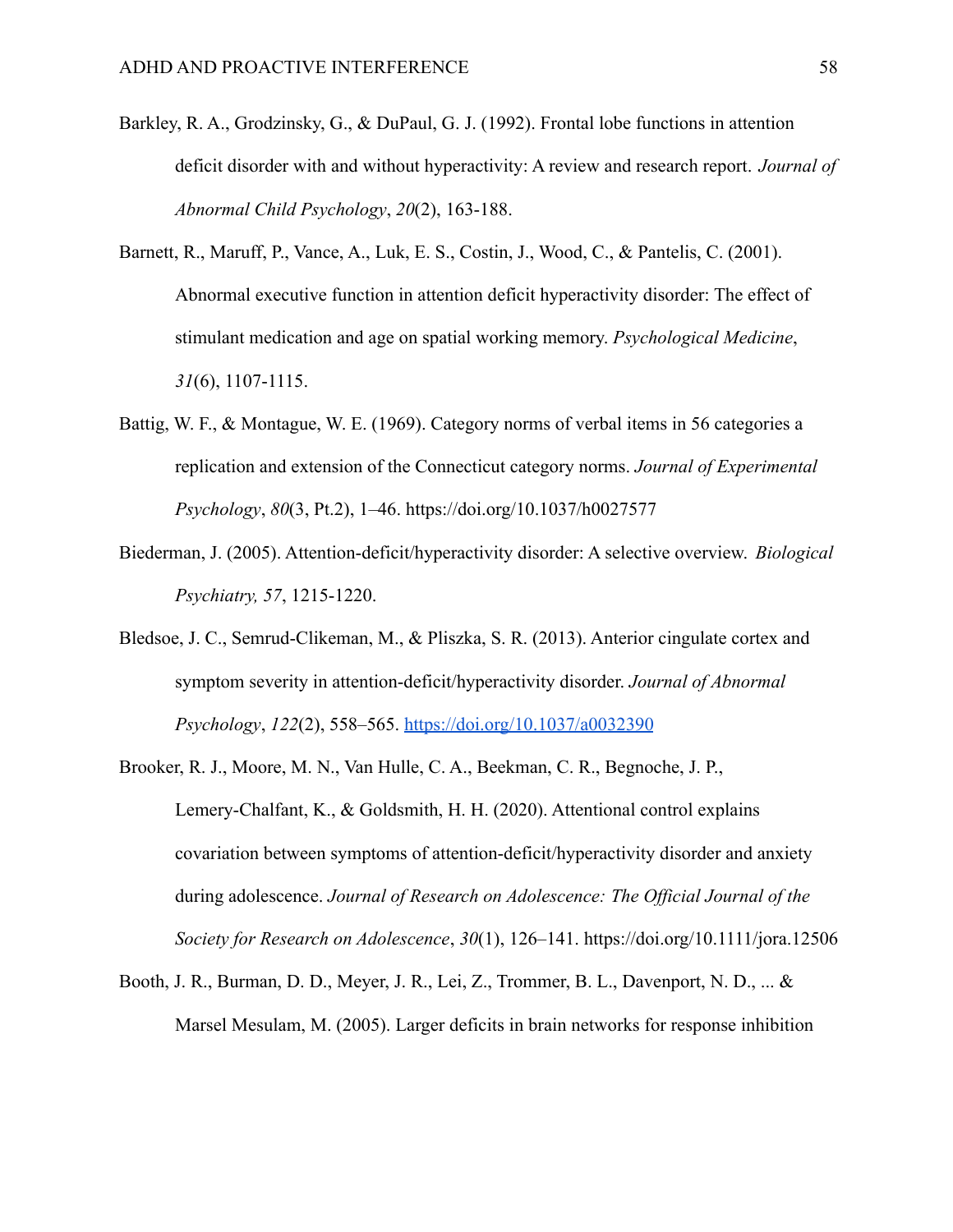than for visual selective attention in attention deficit hyperactivity disorder (ADHD). *Journal of Child Psychology and Psychiatry*, *46*(1), 94-111.

- Breen, M. J. (1989). Cognitive and behavioral differences in ADHD boys and girls. *Journal of Child Psychology and Psychiatry*, *30*(5), 711-716.
- Brown, J. (1958). Some tests of the decay theory of immediate memory. *Quarterly Journal of Experimental Psychology*, *10*(1), 12-21.
- Bunge, S. A., Ochsner, K. N., Desmond, J. E., Glover, G. H., & Gabrieli, J. D. (2001). Prefrontal regions involved in keeping information in and out of mind. *Brain*, *124*(10), 2074-2086.
- Bush, G., Valera, E. M., & Seidman, L. J. (2005). Functional neuroimaging of attention-deficit/hyperactivity disorder: A review and suggested future directions. *Biological Psychiatry, 57*, 1273-1284.
- Cairney, S., Maruff, P., Vance, A., Barnett, R., Luk, E., & Currie, J. (2001). Contextual abnormalities of saccadic inhibition in children with attention deficit hyperactivity disorder. *Experimental Brain Research, 141(4)*, 507-518.
- Campbell, N. K., & Raz, A. (2012). Subsidiary analysis of different Stroop-embedded negative priming trials. *Consciousness and Cognition*, *21*(3), 1586–1590. <https://doi.org/10.1016/j.concog.2012.05.009>
- Carter, C. S., Krener, P., Chaderjian, M., Northcutt, C., & Wolfe, V. (1995). Abnormal processing of irrelevant information in attention deficit hyperactivity disorder. *Psychiatry Research*, *56*(1), 59-70.
- Castellanos, F. X. (1997). Toward a pathophysiology of attention-deficit/hyperactivity disorder. *Clinical Pediatrics, 36*(7), 381-393.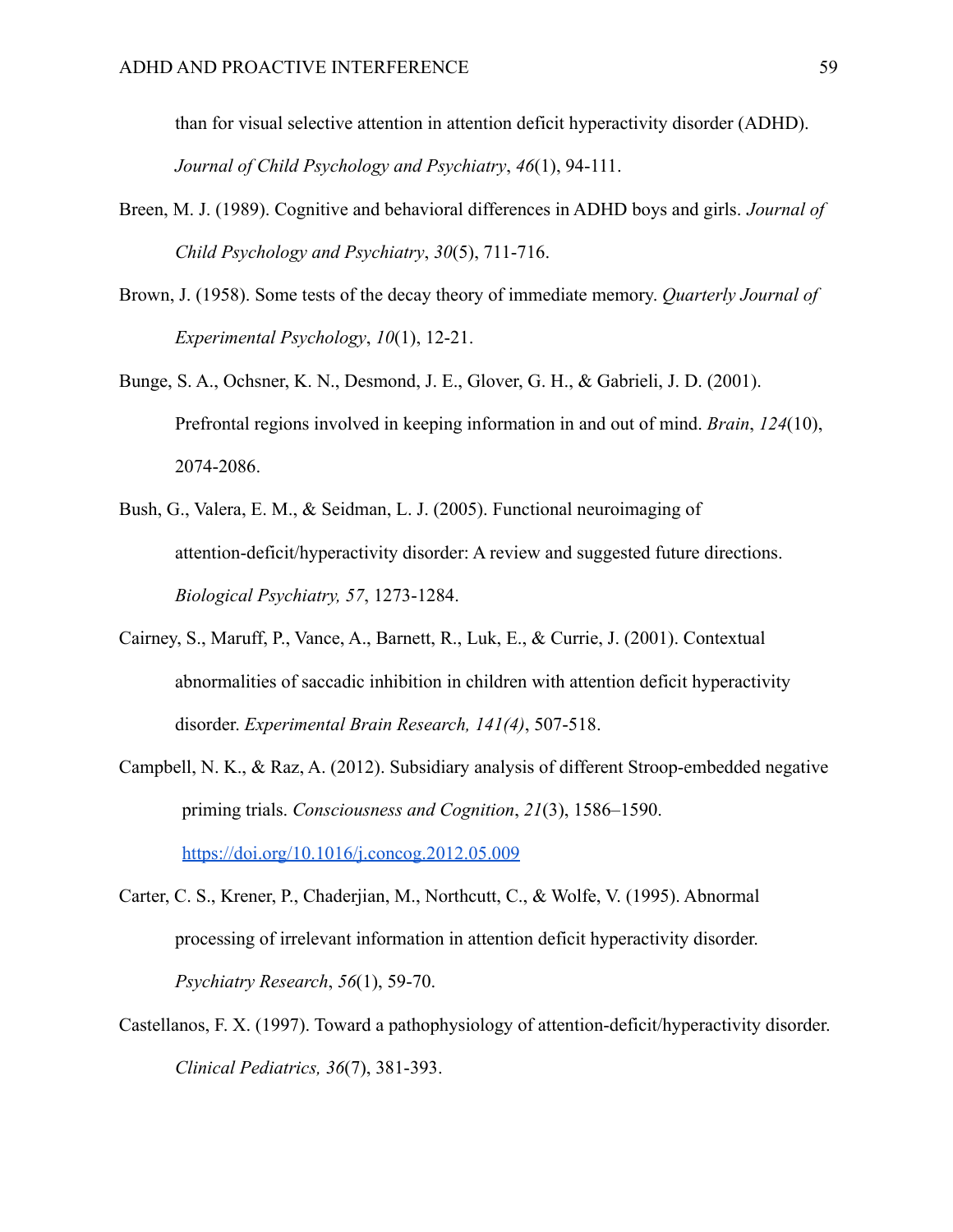- Chao, H.-F., & Yeh, Y.-Y. (2006). Inhibition of return lasts longer at repeatedly stimulated locations than at novel locations. *Psychonomic Bulletin & Review*, *13*(5), 896–901. https://doi.org/10.3758/BF03194016
- Christiansen, H., & Oades, R. D. (2010). Negative priming within a stroop task in children and adolescents with attention-deficit hyperactivity disorder, their siblings, and independent controls. *Journal of Attention Disorders, 13*(5), 497-504. doi:10.1177/1087054708325974
- Conners, C. K., Erhardt, D., & Sparrow, E. (1999). *CAARS: Conners'Adult ADHD Rating Scale.* North Tonawanda, NY: Multi-Health Systems.
- Craig, K. S., Berman, M. G., Jonides, J., & Lustig, C. (2013). Escaping the recent past: which stimulus dimensions influence proactive interference?. *Memory & Cognition, 41*(5), 650–670. <https://doi.org/10.3758/s13421-012-0287-0>
- Curatolo, P., D'Agati, E., & Moavero, R. (2010). The neurobiological basis of ADHD. *Italian Journal of Pediatrics*, *36*(1), 79. <https://doi.org/10.1186/1824-7288-36-79>
- D'Agati, E., Casarelli, L., Pitzianti, M. B., & Pasini, A. (2010). Overflow movements and white matter abnormalities in ADHD. *Progress in Neuro-Psychopharmacology & Biological Psychiatry*, *34*(3), 441–445. <https://doi.org/10.1016/j.pnpbp.2010.01.013>
- Dalen, L., Sonuga-Barke, E. J., Hall, M., & Remington, B. (2004). Inhibitory deficits, delay aversion and preschool AD/HD: Implications for the dual pathway model. *Neural Plasticity, 11*(1-2), 1-11.
- Durston, S., Tottenham, N. T., Thomas, K. M., Davidson, M. C., Eigsti, I. M., Yang, Y., Ulug, A. M., & Casey, B. J. (2003). Differential patterns of striatal activation in young children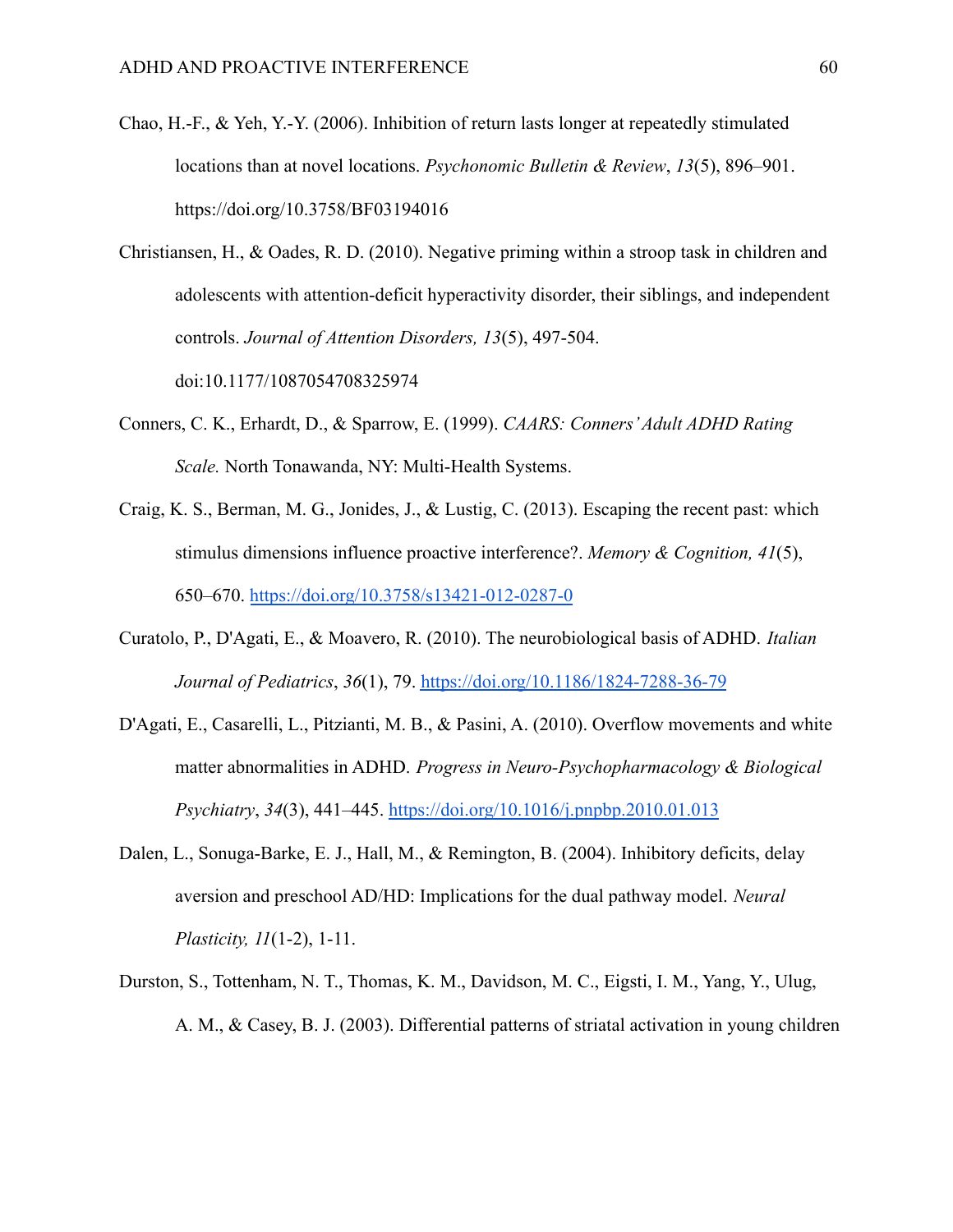with and without ADHD. *Biological Psychiatry, 53(10)*, 871–878. https://doi.org/10.1016/s0006-3223(02)01904-2

- Egeland, J., Nordby Johansen, S., & Ueland, T. (2010). Do low-effort learning strategies mediate impaired memory in ADHD? *Journal of Learning Disabilities*, *43*(5), 430–440. https://doi.org/10.1177/0022219409355473
- Emond, V., Joyal, C., & Poissant, H. (2009). Neuroanatomie structurelle et fonctionnelle du trouble déficitaire d'attention avec ou sans hyperactivité (TDAH) [Structural and functional neuroanatomy of attention-deficit hyperactivity disorder (ADHD)]. *L'Encephale, 35*(2), 107–114. <https://doi.org/10.1016/j.encep.2008.01.00>
- Eriksen, B. A., & Eriksen, C. W. (1974). Effects of noise letters upon the identification of a target letter in a nonsearch task. *Perception & Psychophysics, 16*(1), 143–149. [https://doi.org/10.3758/BF03203267](https://psycnet.apa.org/doi/10.3758/BF03203267)
- Fox, E. (1995). Negative priming from ignored distractors in visual selection: A review. *Psychonomic Bulletin & Review, 2*(2), 145–173. [https://doi.org/10.3758/BF03210958](https://psycnet.apa.org/doi/10.3758/BF03210958)
- Fox, E., & de Fockert, J.W. (1998). Negative priming depends on prime-probe similarity: Evidence for episodic retrieval. *Psychonomic Bulletin and Review, 5*, 107–113.
- Friedman, M. J., & Reynolds, J. H. (1967). Retroactive inhibition as a function of response-class similarity. *Journal of Experimental Psychology, 74*(3), 351–355. [https://doi.org/10.1037/h0024714](https://psycnet.apa.org/doi/10.1037/h0024714)
- Frings, C., Hommel, B., Koch, I., Rothermund, K., Dignath, D., Giesen, C., Kiesel, A., Kunde, W., Mayr, S., Moeller, B., Möller, M., Pfister, R., & Philipp, A. (2020). Binding and retrieval in action control (BRAC). *Trends in Cognitive Sciences, 24*(5), 375–387. <https://doi.org/10.1016/j.tics.2020.02.004>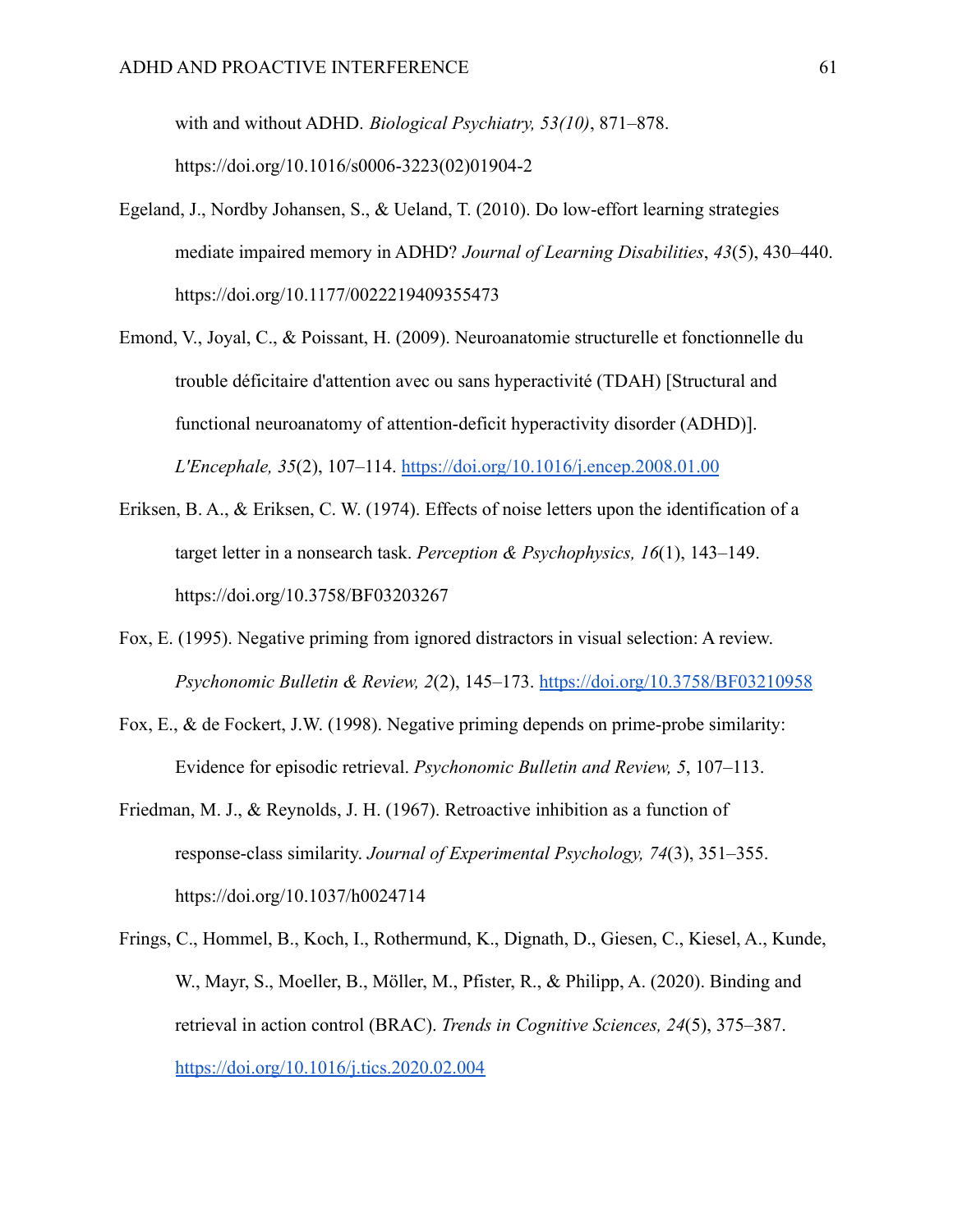- Frings, C., Rothermund, K., & Wentura, D. (2007). Distractor repetitions retrieve previous responses to targets. *The Quarterly Journal of Experimental Psychology, 60*, 1367–1377.
- Frings, C., Schneider, K.K. & Fox, E. (2015). The negative priming paradigm: An update and implications for selective attention. *Psychonomic Bulletin and Review, 22*, 1577–1597 . <https://doi.org/10.3758/s13423-015-0841-4>
- Gardiner, J. M., Craik, F. I., & Birtwistle, J. (1972). Retrieval cues and release from proactive inhibition. *Journal of Verbal Learning & Verbal Behavior, 11*(6), 778–783. [https://doi.org/10.1016/S0022-5371\(72\)80012-4](https://doi.org/10.1016/S0022-5371(72)80012-4)
- Gaultney, J. F., Kipp, K., Weinstein, J. A., & McNeill, J. (1999). Inhibition and mental effort in attention deficit hyperactive disorder. *Journal of Developmental and Physical Disabilities*, *11*(2), 105–114. https://doi.org/10.1023/a:1021890919601
- Gaynes, B. N., Magruder, K. M., Burns, B. J., Wagner, H. R., Yarnall, K. S., & Broadhead, W. E. (1999). Does a coexisting anxiety disorder predict persistence of depressive illness in primary care patients with major depression?. *General Hospital Psychiatry, 21*(3), 158–167. [https://doi.org/10.1016/s0163-8343\(99\)00005-5](https://doi.org/10.1016/s0163-8343(99)00005-5)
- Giedd, J. N., Blumenthal, J., Molloy, E., & Castellanos, F. X. (2001). Brain imaging of attention deficit/hyperactivity disorder. *Annals of the New York Academy of Sciences*, *931*, 33–49. <https://doi.org/10.1111/j.1749-6632.2001.tb05772.x>

Georgiopoulos, A. M., Friedman, D., Porter, E. A., Krasner, A., Kakarala, S. P., Glaeser, B. K., Napoleon, S. C., & Wozniak, J. (2018). Screening for ADHD in adults with cystic fibrosis: Prevalence, health-related quality of life, and adherence. *Journal of Cystic Fibrosis*, *17*(2), 276–280. https://doi.org/10.1016/j.jcf.2017.08.011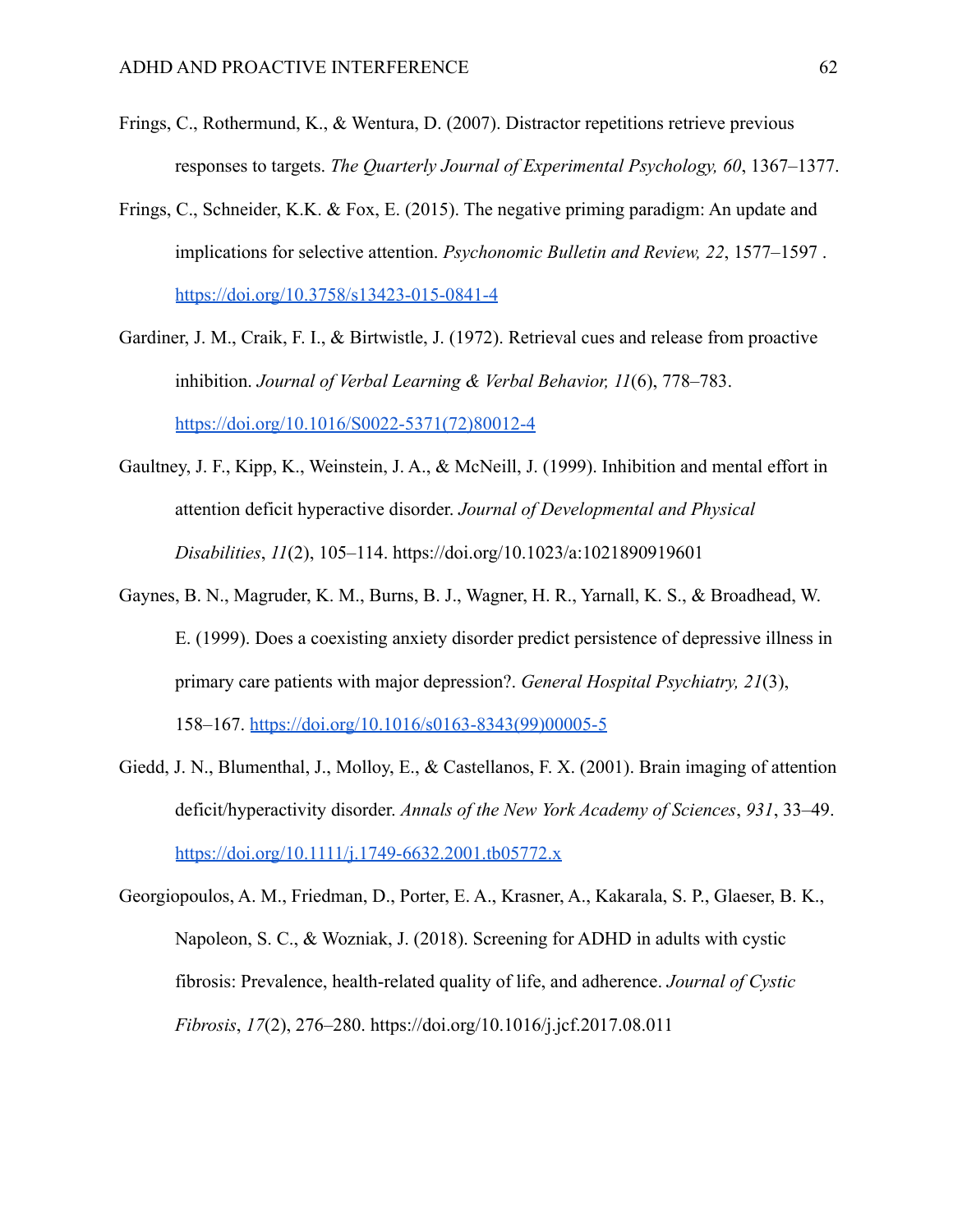Gibson, B. S., Gondoli, D. M., Flies, A. C., Dobrzenski, B. A., & Unsworth, N. (2009). Application of the dual-component model of working memory to ADHD. *Child Neuropsychology*, *16*(1), 60–79. https://doi.org/10.1080/09297040903146958

Gilden, D. (2002) Cognitive emissions of 1/f noise. *Psychological Review, 108*, 33–56.

- Gray, S., Woltering, S., Mawjee, K., & Tannock, R. (2014). The Adult ADHD Self-Report Scale (ASRS): Utility in college students with attention-deficit/hyperactivity disorder. *PeerJ, 2, e324*. <https://doi.org/10.7717/peerj.324>
- Hallowell, E. (2021, January 12). *The downside of undiagnosed adult ADHD*. ADDitude. Retrieved February 27, 2022, from

https://www.additudemag.com/undiagnosed-adult-adhd-diagnosis-symptoms/

- Hasher, L., Stoltzfus, E. R., Zacks, R. T., & Rypma, B. (1991). Age and inhibition. *Journal of Experimental Psychology Learning, Memory, and Cognition*, *17*(1), 163–169. https://doi.org/10.1037//0278-7393.17.1.163
- Hensley, L., & Varela, R. E. (2008). PTSD symptoms and somatic complaints following Hurricane Katrina: the roles of trait anxiety and anxiety sensitivity. *Journal of Clinical Child and Adolescent Psychology : The Official Journal for the Society of Clinical Child and Adolescent Psychology, American Psychological Association, Division 53*, *37*(3), 542–552. https://doi.org/10.1080/15374410802148186
- Higginbotham, P., & Bartling, C. (1993). The effects of sensory distractions on short-term recall of children with attention deficit-hyperactivity disorder versus normally achieving children. *Bulletin of the Psychonomic Society*, *31*(6), 507–510. https://doi.org/10.3758/bf03337337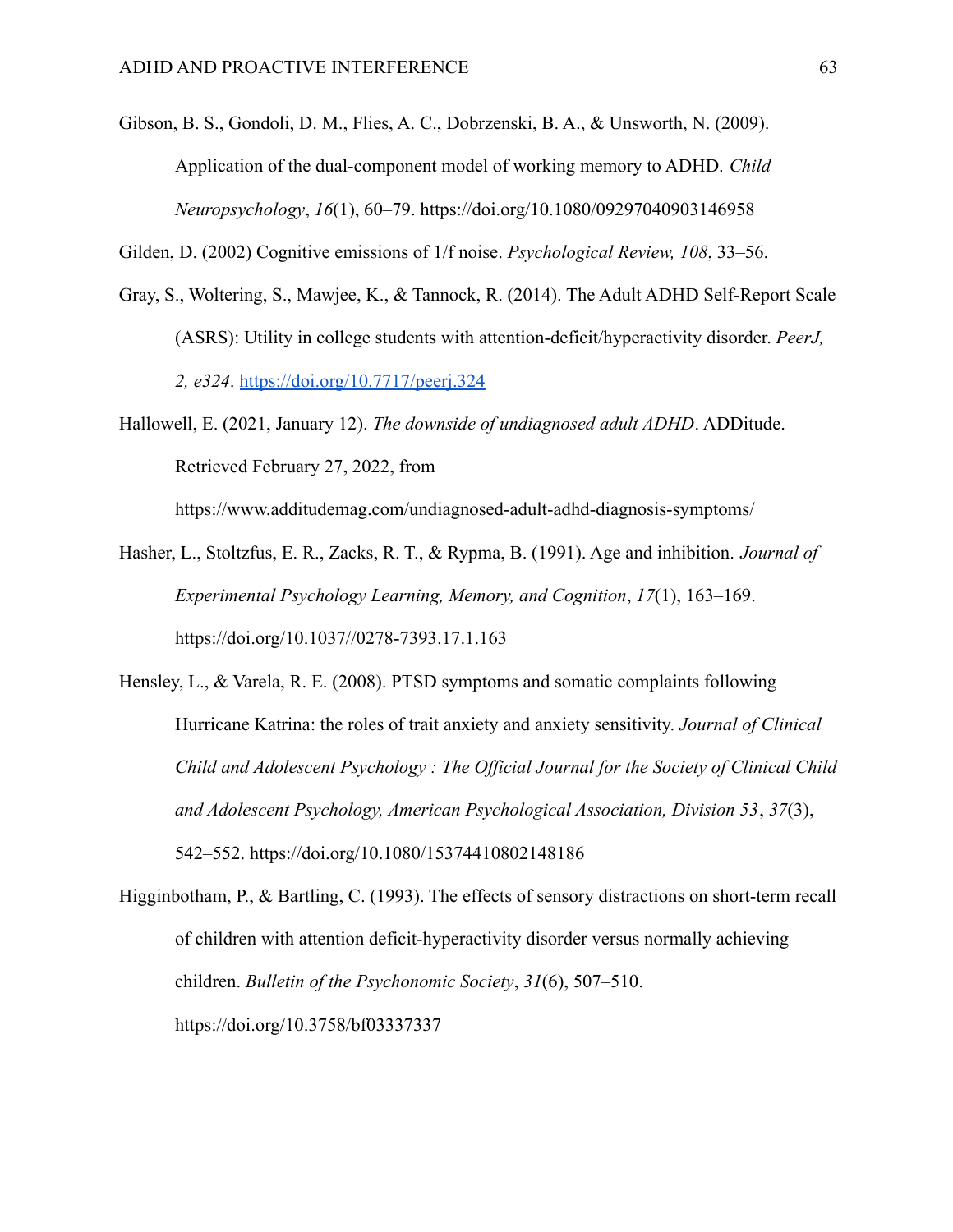- Hommel, B. (1998). Event files: Evidence for automatic integration of stimulus–response episodes. *Visual Cognition, 5*(1-2), 183–216. [https://doi.org/10.1080/713756773](https://psycnet.apa.org/doi/10.1080/713756773)
- Hommel B. (2004). Event files: feature binding in and across perception and action. *Trends in Cognitive sciences*, *8*(11), 494–500. <https://doi.org/10.1016/j.tics.2004.08.007>
- Hsu, J. Y., Tzeng, O. J. L., & Hung, D. L. (1997). Repetition facilitation, but not suppression of ignored stimulus during selective attention: Evidence from negative priming task in old adults. *Chinese Journal of Psychology, 39*(2), 139–156.
- Jarosz, A. F., Wiley, J. (2014). What are the odds? A practical guide to computing and reporting Bayes factors. *Journal of Problem Solving, 71*(1), 2–9. <https://doi.org/10.7771/1932-6246.1167>
- JASP Team (2022). JASP (Version 0.16.1)[Computer software].
- Johnson, K.A., Wiersema, J.R. & Kuntsi, J. (2009). What would Karl Popper say? Are current psychological theories of ADHD falsifiable? *Behavior and Brain Function, 5, 15* <https://doi.org/10.1186/1744-9081-5-15>
- Kahan, T. A., Oldak, V. A., & Lichtman, A. S. (2013). Working memory loads affect location-based negative priming differently than inhibition of return. *Journal of Cognitive Psychology*, *25*(4), 473–492. https://doi.org/10.1080/20445911.2013.789855
- Kane, M. J., & Engle, R. W. (2000). Working-memory capacity, proactive interference, and divided attention: limits on long-term memory retrieval. *Journal of Experimental Psychology: Learning, Memory, and Cognition*, *26*(2), 336.
- Kasper, L. J., Alderson, R. M., & Hudec, K. L. (2012). Moderators of working memory deficits in children with attention-deficit/hyperactivity disorder (ADHD): A meta-analytic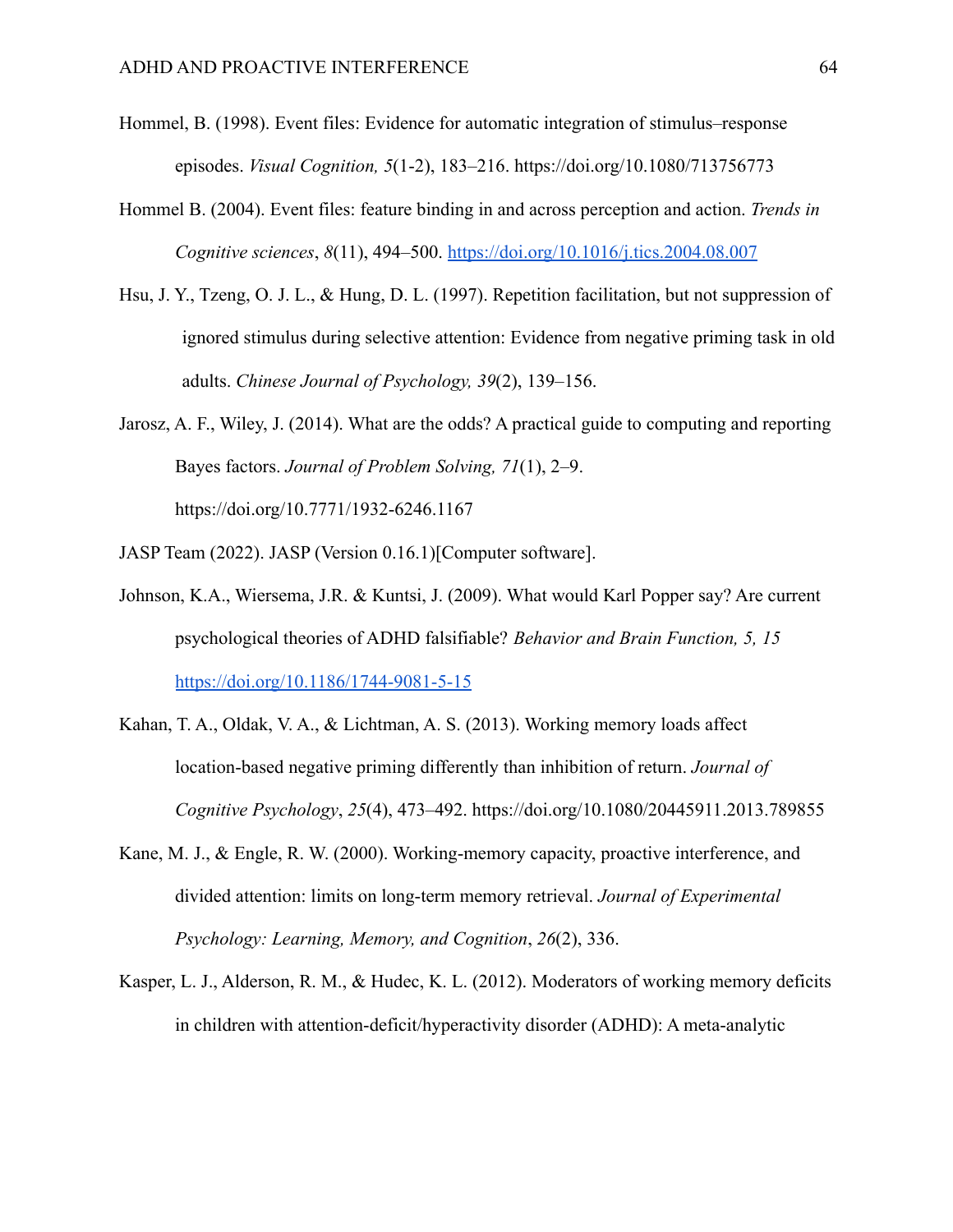review. *Clinical Psychology Review*, *32*(7), 605–617.

https://doi.org/10.1016/j.cpr.2012.07.001

- Keppel, G., & Underwood, B. (1962). Proactive inhibition in short-term retention of single items. *Journal of Verbal Learning and Verbal Behavior*, *1*(3), 153-161. [https://doi.org/10.1016/S0022-5371\(62\)80023-1](https://doi.org/10.1016/S0022-5371(62)80023-1)
- Kessler, R. C., Adler, L., Ames, M., Demler, O., Faraone, S., Hiripi, E., Howes, M. J., Jin, R., Secnik, K., Spencer, T., Ustun, T. B., & Walters, E. E. (2005). The World Health Organization ADULT ADHD self-report scale (ASRS): A short screening scale for use in the general population. *Psychological Medicine*, *35*(2), 245–256. <https://doi.org/10.1017/s0033291704002892>
- Kofler, M. J., Singh, L. J., Soto, E. F., Chan, E., Miller, C. E., Harmon, S. L., & Spiegel, J. A. (2020). Working memory and short-term memory deficits in ADHD: A bifactor modeling approach. *Neuropsychology*, *34*(6), 686–698. https://doi.org/10.1037/neu0000641
- Kroenke, K., Outcalt, S., Krebs, E., Bair, M. J., Wu, J., Chumbler, N., & Yu, Z. (2013). Association between anxiety, health-related quality of life and functional impairment in primary care patients with chronic pain. *General Hospital Psychiatry*, *35*(4), 359–365. <https://doi.org/10.1016/j.genhosppsych.2013.03.020>
- Lange, K., Kühn, S., & Filevich, E. (2015). "Just Another Tool for Online Studies" (JATOS): An easy solution for setup and management of web servers supporting online studies. *PLoS ONE 10*(6), e0130834. <https://doi.org/10.1371/journal.pone.0130834>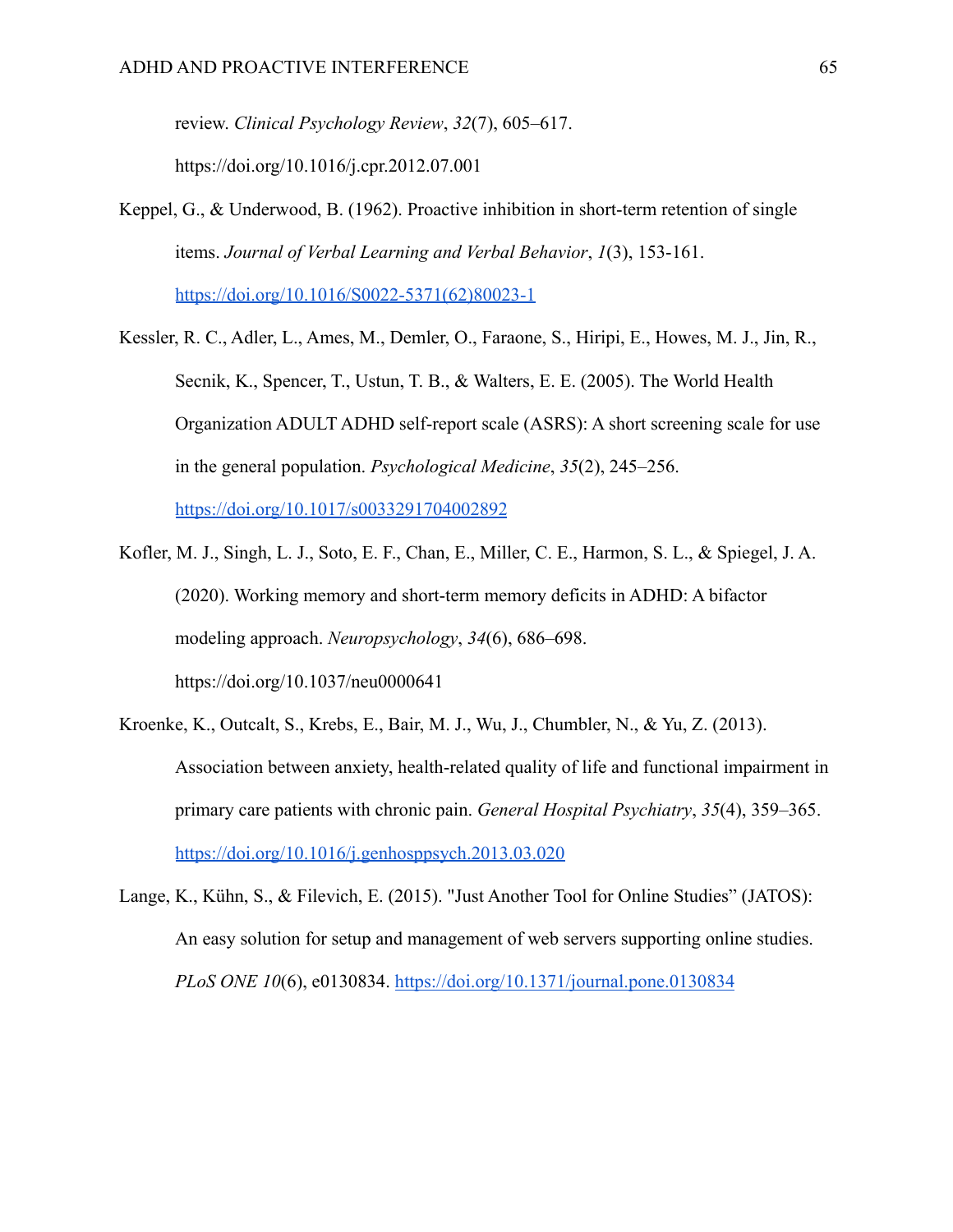- Lou, H. C., Henriksen, L., Bruhn, P., Børner, H., & Nielsen, J. B. (1989). Striatal dysfunction in attention deficit and hyperkinetic disorder. *Archives of Neurology, 46*(1), 48–52. <https://doi.org/10.1001/archneur.1989.00520370050018>
- Low, K. (2021, May 30). *Why ADHD awareness is important*. Verywell Mind. Retrieved May 3, 2022, from https://www.verywellmind.com/the-importance-of-adhd-awareness-20474
- Lowe, D. G. (1979). Strategies, context, and the mechanism of response inhibition. *Memory & Cognition*, *7*(5), 382–389. <https://doi.org/10.3758/bf03196943>
- MacDonald, P.A., Joordens, S., & Seergobin, K.N. (1999). Negative priming effects that are bigger than a breadbox: Attention to distractors does not eliminate negative priming, it enhances it. *Memory & Cognition, 27*, 197-207.
- Makris, N., Buka, S. L., Biederman, J., Papadimitriou, G. M., Hodge, S. M., Valera, E. M., Brown, A. B., Bush, G., Monuteaux, M. C., Caviness, V. S., Kennedy, D. N., & Seidman, L. J. (2008). Attention and executive systems abnormalities in adults with childhood ADHD: A DT-MRI study of connections. *Cerebral cortex (New York, N.Y. : 1991)*, *18*(5), 1210–1220. <https://doi.org/10.1093/cercor/bhm156>
- Marriott, J. M. (1998). *Selective attention, negative priming, and hyperactivity: Investigating the 'AD' in ADHD* (Doctoral dissertation).
- Martinussen, R., Hayden, J., Hogg-Johnson, S., & Tannock, R. (2005). A meta-analysis of working memory impairments in children with attention-deficit/hyperactivity disorder. *Journal of the American Academy of Child and Adolescent Psychiatry*, *44*(4), 377–384. https://doi.org/10.1097/01.chi.0000153228.72591.73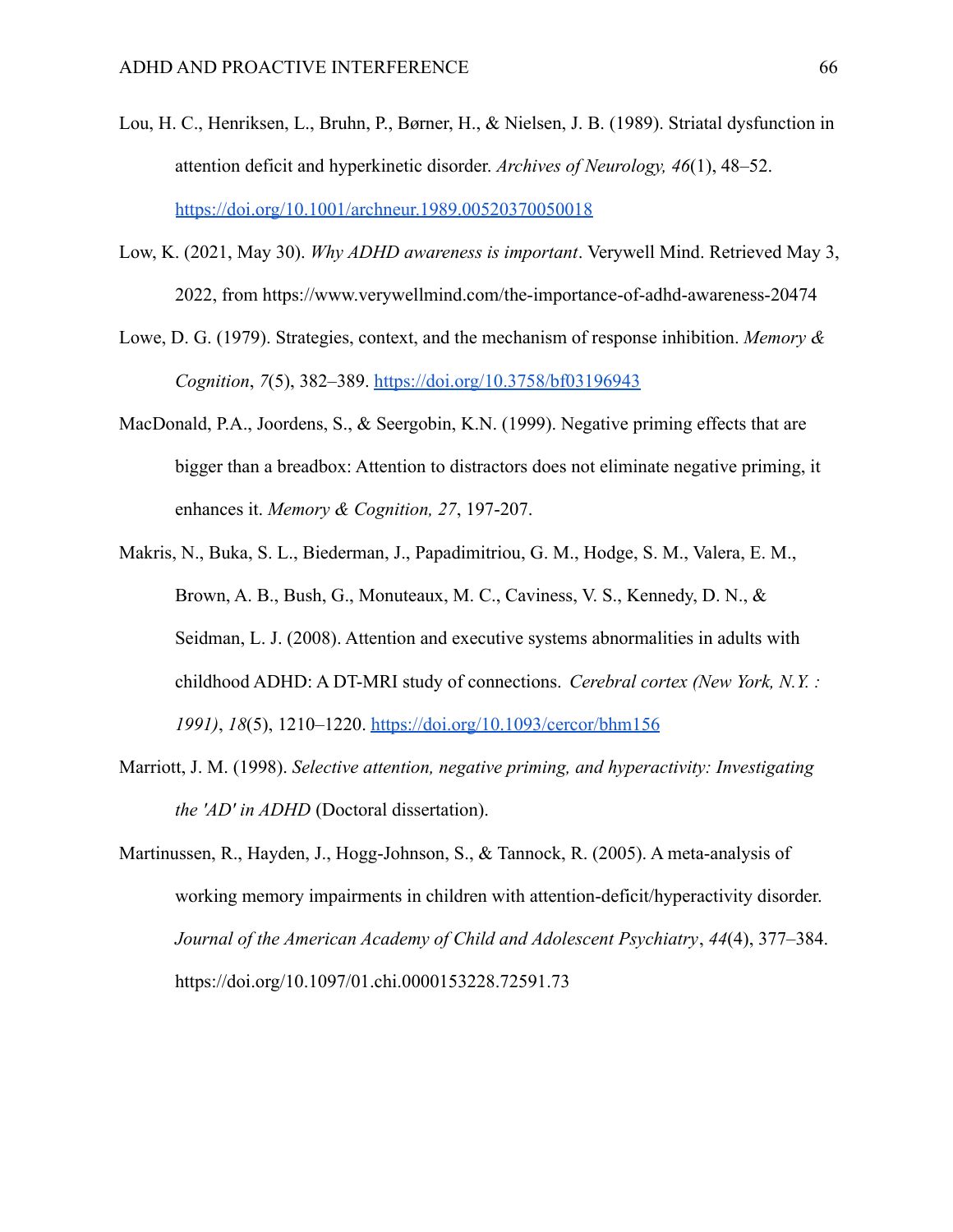- Masson, M. J. (2011). A tutorial on a practical Bayesian alternative to null-hypothesis significance testing. *Behavior Research Methods, 433*(3), 679–690. <https://doi.org/10.3758/s13428-010-0049-5>
- Mathôt, S., Schreij, D., & Theeuwes, J. (2012). OpenSesame: An open-source, graphical experiment builder for the social sciences. *Behavior Research Methods, 44*(2), 314-324. doi:10.3758/s13428-011-0168-7
- Mayr, S., & Buchner, A. (2007). Negative priming as a memory phenomenon: A review of 20 years of negative priming research. *Journal of Psychology, 215*(1), 35-51.
- McGeoch, J. A., & McDonald, W. (1931). Meaningful relation and retroactive inhibition. *The American Journal of Psychology, 43*(4), 579–588. doi:10.2307/1415159
- Mclaughlin, E. N. (2003). Cognitive inhibition in children with Attention Deficit Hyperactivity Disorder [ProQuest Information & Learning]. *In Dissertation Abstracts International: Section B: The Sciences and Engineering* (*Vol. 64*, Issue 1–B, p. 426).
- Mertens, V., Gagnon, M., Coulombe, D., & Messier, C. (2006). Exploratory factor analysis of neuropsychological tests and their relationship to the brown–peterson task. *Archives of Clinical Neuropsychology*, *21*(7), 733–739. https://doi.org/10.1016/j.acn.2006.08.005
- Meyer, H. R., & Lasky, S. K. (2021, February 27). *Harold Robert Meyer MBA SCAC and Susan Karyn Lasky Ma Scac*. ADD Resource Center. Retrieved February 26, 2022, from https://www.addrc.org/disorder-105-tips-for-teachers/
- Milliken, B., & Joordens, S. (1996). Negative priming without overt prime selection. *Canadian Journal of Experimental Psychology, 50*, 333–346.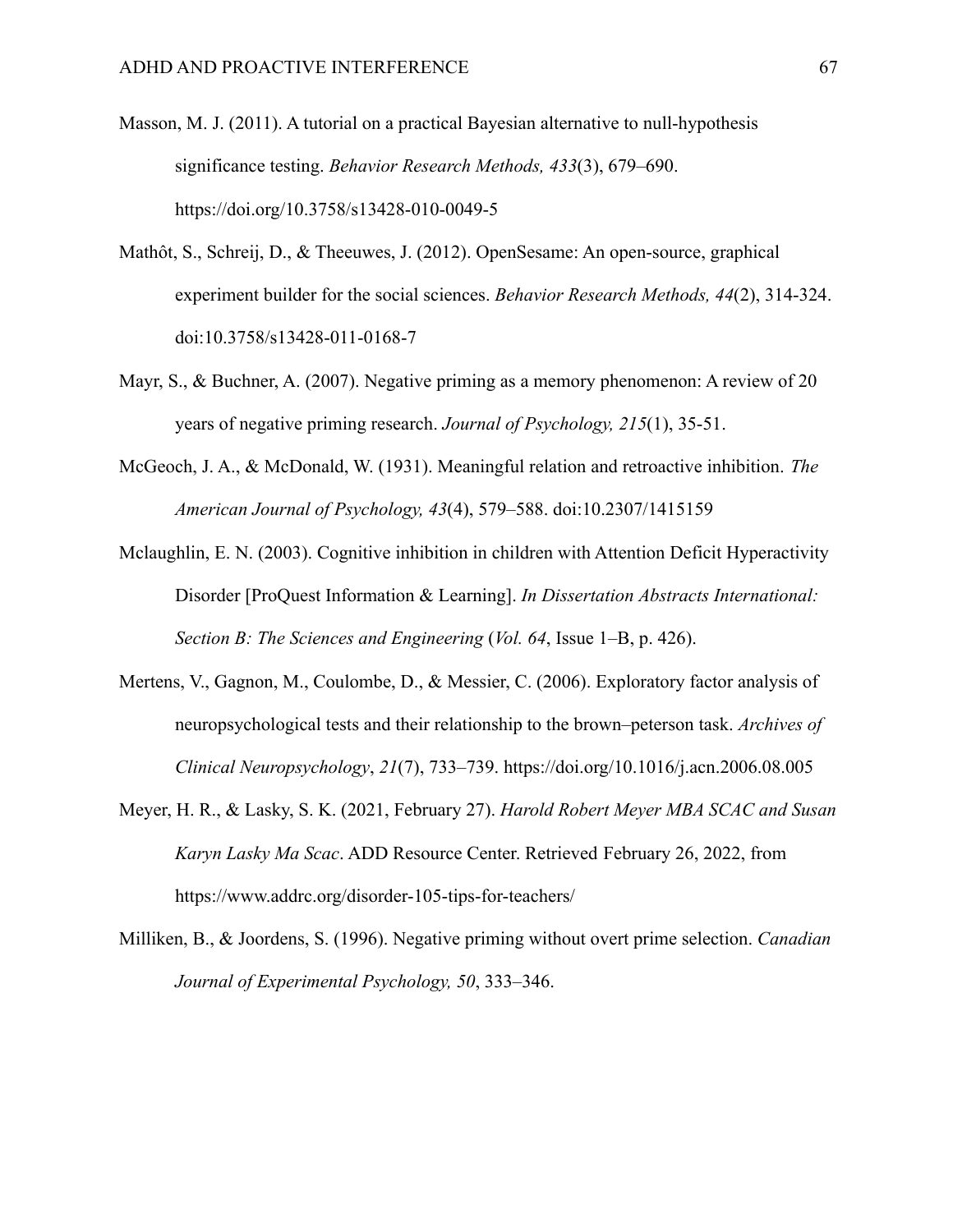- Milliken, B., Joordens, S., Merikle, P. M., & Seiffert, A. E. (1998). Selective attention: A reevaluation of the implications of negative priming. *Psychological Review, 105*, 203–229.
- National Institute of Mental Health. (2019). *Attention-deficit/Hyperactivity disorder*. NIMH » Home.
- [https://www.nimh.nih.gov/health/topics/attention-deficit-hyperactivity-disorder-adhd/index.sht](https://www.nimh.nih.gov/health/topics/attention-deficit-hyperactivity-disorder-adhd/index.shtml) [ml](https://www.nimh.nih.gov/health/topics/attention-deficit-hyperactivity-disorder-adhd/index.shtml)
- Neill, W.T. (1997). Episodic retrieval in negative priming and repetition priming. *Journal of Experimental Psychology: Learning, Memory, and Cognition, 23*, 1291–3105.
- Neill, W. T., & Mathis, K. M. (1998). Transfer-inappropriate processing: Negative priming and related phenomena. In D. L. Medin (Ed.), *The psychology of learning and motivation: Advances in research and theory, Vol. 38*, pp. 1–44). Academic Press.
- Neill, W. T., Valdes, L. A., Terry, K. M., & Gorfein, D. S. (1992). Persistence of negative priming: II Evidence for episodic trace retrieval. *Journal of Experimental Psychology: Learning, Memory, and Cognition, 18*(5), 993–1000.

<https://doi.org/10.1037/0278-7393.18.5.993>

- Nima, A. A., Rosenberg, P., Archer, T., & Garcia, D. (2013). Anxiety, affect, self-esteem, and stress: mediation and moderation effects on depression. *PloS One*, *8*(9), e73265. https://doi.org/10.1371/journal.pone.0073265
- Oh, Y., Yoon, H. J., Kim, J.-H., & Joung, Y. S. (2018). Trait anxiety as a mediator of the association between attention deficit hyperactivity disorder symptom severity and functional impairment. *Clinical Psychopharmacology and Neuroscience*, *16*(4), 407–414. <https://doi.org/10.9758/cpn.2018.16.4.407>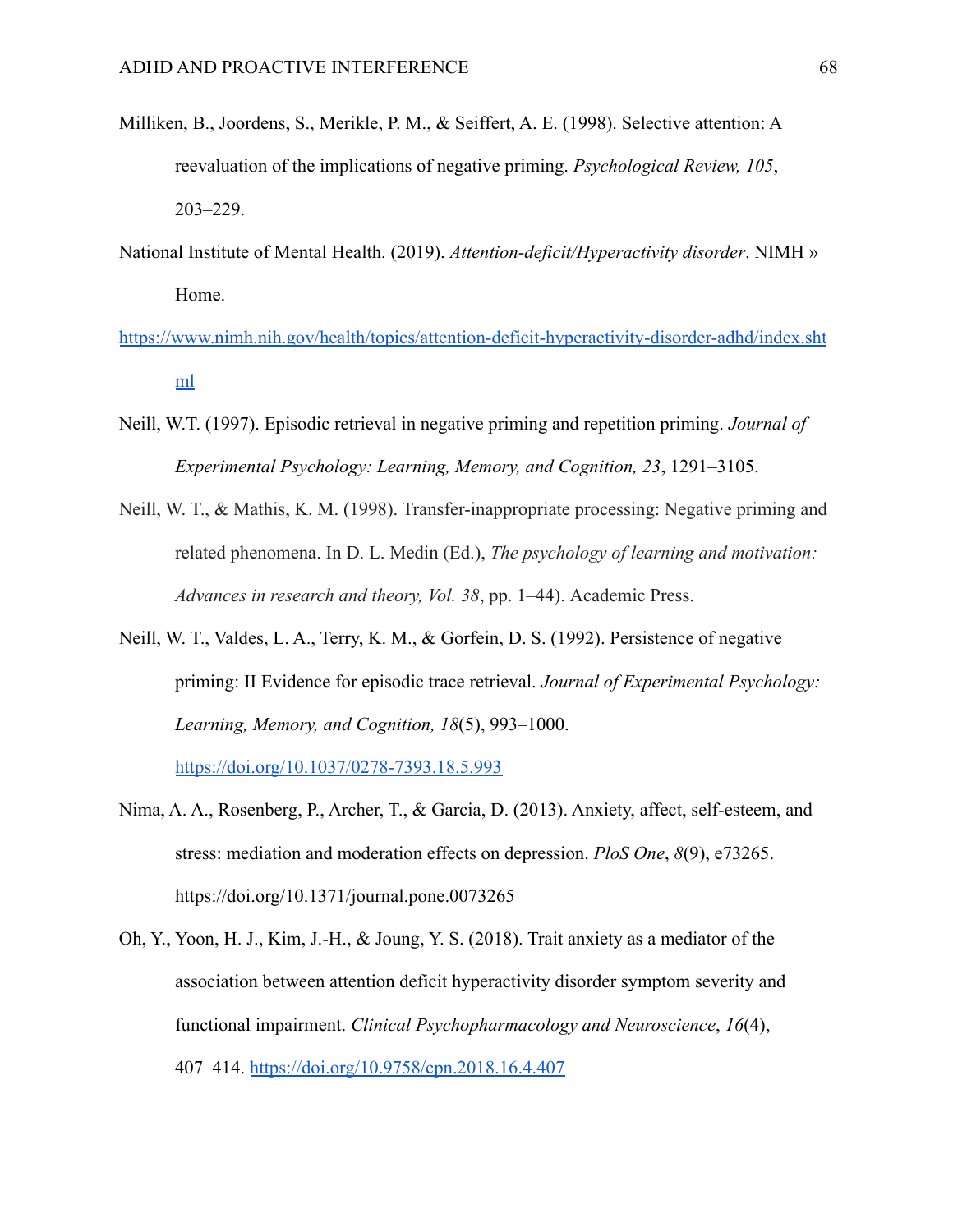- Omani-Samani, R., Maroufizadeh, S., Ghaheri, A., & Navid, B. (2018). Generalized anxiety disorder-7 (GAD-7) in people with infertility: A reliability and validity study. *Middle East Fertility Society Journal*, *23*(4), 446–449. https://doi.org/10.1016/j.mefs.2018.01.013
- Ortells, J. J., Noguera, C., Álvarez, D., Carmona, E., & Houghton, G. (2016). Individual differences in working memory capacity modulates semantic negative priming from single prime words. *Frontiers in Psychology, 7*.
	- Ossmann, J. M., & Mulligan, N. W. (2003). Inhibition and attention deficit hyperactivity disorder in adults. *The American Journal of Psychology*, *116*(1), 35. https://doi.org/10.2307/1423334
	- Parekh, R. (2017, July). *What Is ADHD?* What is ADHD? Retrieved March 15, 2022, from https://www.psychiatry.org/patients-families/adhd/what-is-adhd
	- Park, S., Lenzenweger, M. F., Püschel, J., & Holzman, P. S. (1996). Attentional inhibition in schizophrenia and schizotypy: A spatial negative priming study. *Cognitive Neuropsychiatry, 1*(2), 125–149.

<https://doi-org.lprx.bates.edu/10.1080/135468096396596>

- Peirce, J. W. (2009). Generating stimuli for neuroscience using PsychoPy. *Frontiers in Neuroinformatics, 2* (10), 1-8. doi:10.3389/neuro.11.010.2008
- Peterson, L., & Peterson, M. J. (1959). Short-term retention of individual verbal items. *Journal of experimental psychology*, *58*(3), 193.
- Posner, M. I., Rafal, R. D., Choate, L. S., & Vaughan, J. (1985). Inhibition of return: Neural basis and function. *Cognitive Neuropsychology*, *2*(3), 211–228. https://doi.org/10.1080/02643298508252866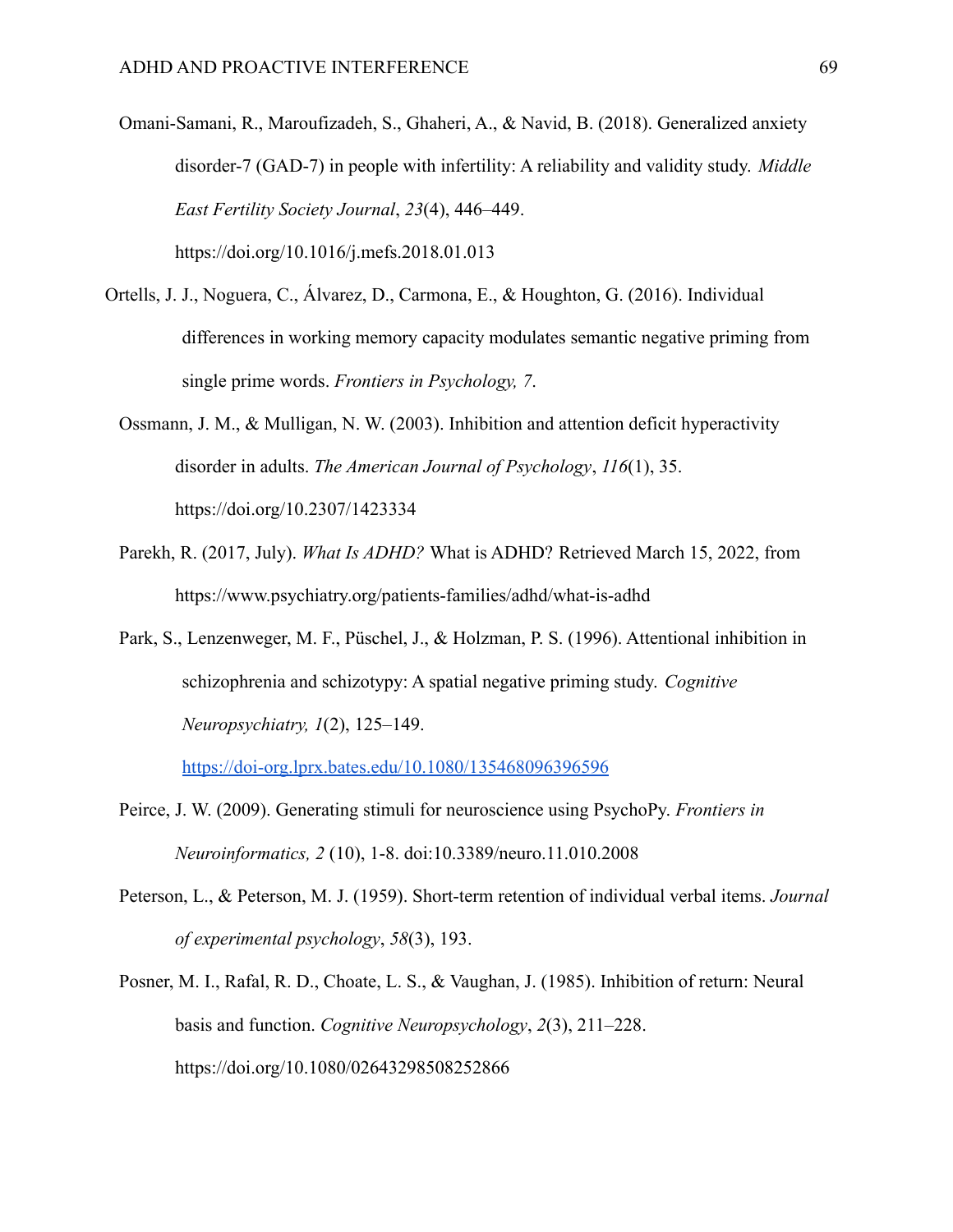- Postle, B. R., Brush, L. N., & Nick, A. M. (2004). Prefrontal cortex and the mediation of proactive interference in working memory. *Cognitive, Affective & Behavioral Neuroscience*, *4*(4), 600–608. https://doi.org/10.3758/cabn.4.4.600
- Postman, L. (1965). Unlearning under conditions of successive interpolation. *Journal of Experimental Psychology*, *70*(3), 237.
- Pritchard, V. E., Healey, D., & Neumann, E. (2006). Assessing selective attention in ADHD, highly creative, and normal young children via Stroop negative priming effects. *Cognition and language: Perspectives From New Zealand*, 207-22
- Pritchard, V. E., Neumann, E., & Rucklidge, J. J. (2008). Selective attention and inhibitory deficits in ADHD: Does subtype or comorbidity modulate negative priming effects? *Brain and Cognition, 67*(3), 324–339. <https://doi.org/10.1016/j.bandc.2008.02.002>
- Raiker, J. S., Rapport, M. D., Kofler, M. J., & Sarver, D. E. (2012). Objectively-measured impulsivity and attention-deficit/hyperactivity disorder (ADHD): Testing competing predictions from the working memory and behavioral inhibition models of ADHD. *Journal of Abnormal Child Psychology*, *40*(5), 699–713.
	- https://doi.org/10.1007/s10802-011-9607-2
- Richardson, M., Abraham, C., & Bond, R. (2012). Psychological correlates of university students' academic performance: A systematic review and meta-analysis. *Psychological Bulletin*, *138*(2), 353–387. https://doi.org/10.1037/a0026838
- Rosen, V. M., & Engle, R. W. (1997). The role of working memory capacity in retrieval. *Journal of Experimental Psychology: General, 126*(3), 211–227. [https://doi.org/10.1037/0096-3445.126.3.211](https://psycnet.apa.org/doi/10.1037/0096-3445.126.3.211)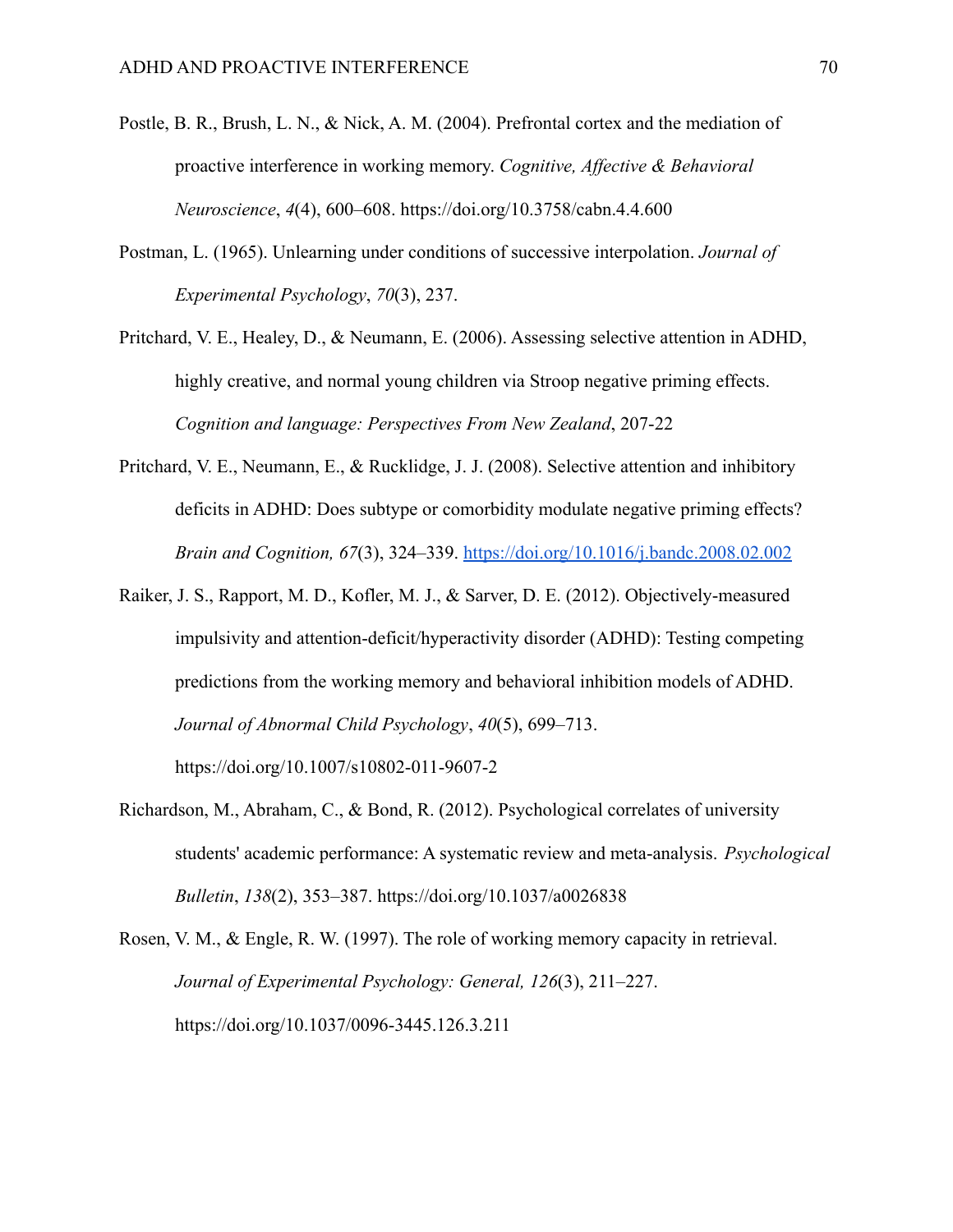- Sagvolden, T., Johansen, E. B., Aase, H., & Russell, V. A. (2005). A dynamic developmental theory of attention-deficit/hyperactivity disorder (ADHD) predominantly hyperactive/impulsive and combined subtypes. *The Behavioral and Brain Sciences*, *28*(3), 397–468. https://doi.org/10.1017/S0140525X05000075
- Schmidt, N. B., Buckner, J. D., & Keough, M. E. (2007). Anxiety sensitivity as a prospective predictor of alcohol use disorders. *Behavior modification*, *31*(2), 202–219. <https://doi.org/10.1177/0145445506297019>
- Seidman, L. J., Valera, E. M., & Makris, N. (2005). Structural brain imaging of attention-deficit/hyperactivity disorder. *Biological psychiatry*, *57*(11), 1263–1272. <https://doi.org/10.1016/j.biopsych.2004.11.019>
- Shahar, N., Teodorescu, A. R., Karmon-Presser, A., Anholt, G. E., & Meiran, N. (2016). Memory for action rules and reaction time variability in attention-deficit/hyperactivity disorder. *Biological Psychiatry: Cognitive Neuroscience and Neuroimaging*, *1*(2), 132–140. https://doi.org/10.1016/j.bpsc.2016.01.003
- Shiels, K., & Hawk Jr, L. W. (2010). Self-regulation in ADHD: The role of error processing. *Clinical psychology review*, *30*(8), 951-961.
- Shin, M. (2005). Interference and cognitive inhibition in children with ADHD using Stroop task. *Psychologia: An International Journal of Psychology in the Orient, 48*(3), 171–181. https://doi.org/10.2117/psysoc.2005.171
- Shin, M. (2006). Different time course of negative priming in the subtypes of ADHD [ProQuest Information & Learning]. In *Dissertation Abstracts International: Section B: The Sciences and Engineering* (Vol. 67, Issue 4–B, p. 2244).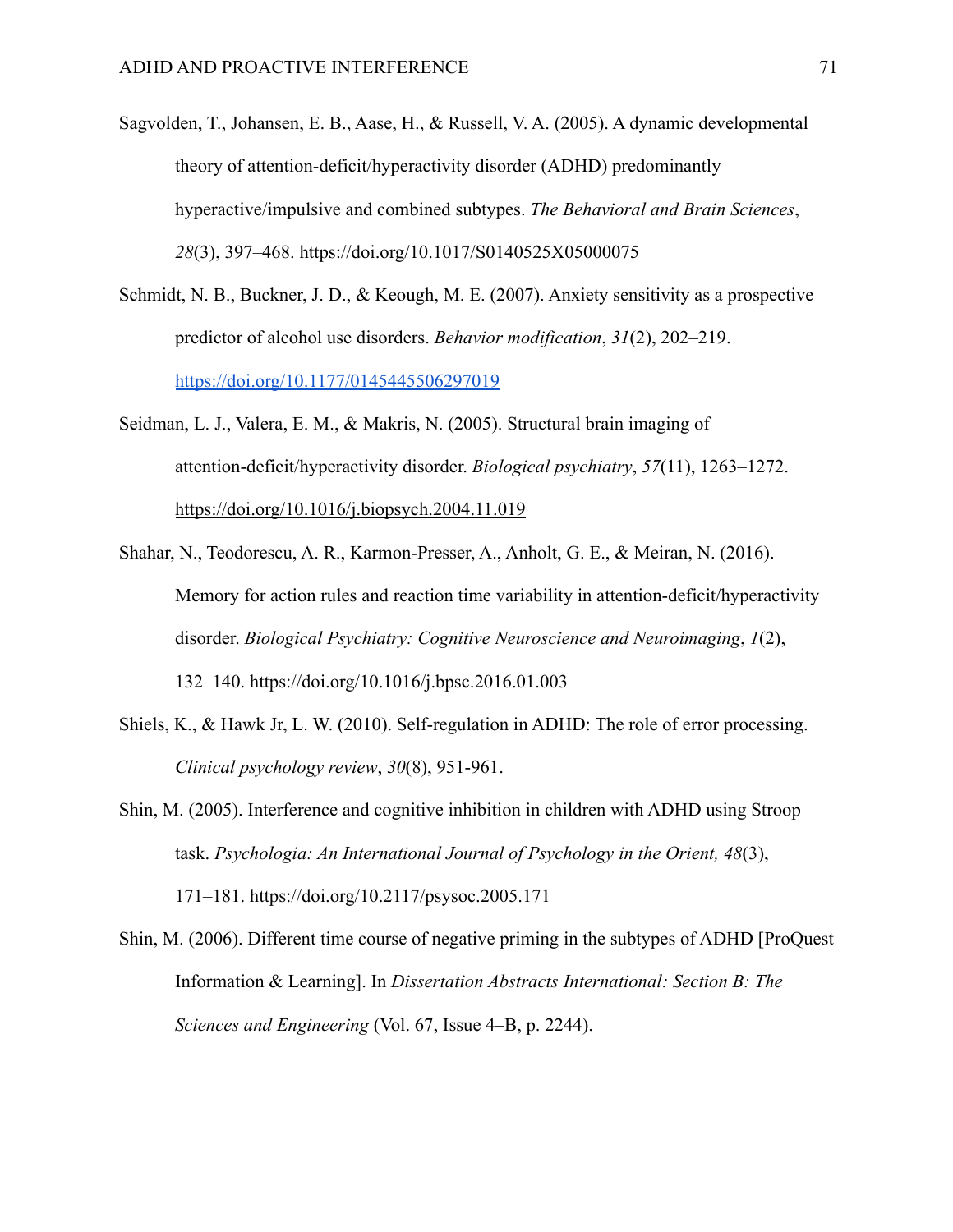- Sobanski, E., Brüggemann, D., Alm, B., Kern, S., Deschner, M., Schubert, T., Philipsen, A., & Rietschel, M. (2007). Psychiatric comorbidity and functional impairment in a clinically referred sample of adults with attention-deficit/hyperactivity disorder (ADHD). *European archives of psychiatry and clinical neuroscience, 257*(7), 371–377. https://doi.org/10.1007/s00406-007-0712-8
- Sonuga-Barke, E. J., Dalen, L., & Remington, B. (2003). Do executive deficits and delay aversion make independent contributions to preschool attention-deficit/hyperactivity disorder symptoms? *Journal of the American Academy of Child & Adolescent Psychiatry, 42*(11), 1335-1342.
- Spitzer, R. L., Kroenke, K., Williams, J. B., & Löwe, B. (2006). A brief measure for assessing generalized anxiety disorder. *Archives of Internal Medicine*, *166*(10), 1092. https://doi.org/10.1001/archinte.166.10.1092
- Stolz, J.A., & Neely, J.H. (2001). Taking a bright view of negative priming in the light of dim stimuli: Further evidence for memory confusion during episodic retrieval. *Canadian Journal of Experimental Psychology, 55*, 219–230.
- Storm, B. C., & White, H. A. (2010). ADHD and retrieval-induced forgetting: Evidence for a deficit in the inhibitory control of memory. *Memory, 18*(3), 265–271. <https://doi.org/10.1080/09658210903547884>
- Stroop, J. R. (1935). Studies of interference in serial verbal reactions. *Journal of Experimental Psychology, 18*(6), 643–662. [https://doi.org/10.1037/h0054651](https://psycnet.apa.org/doi/10.1037/h0054651)
- Stuss, D. T., Toth, J. P., Franchi, D., Alexander, M. P., Tipper, S., & Craik, F. I. M. (1999). Dissociation of attentional processes in patients with focal frontal and posterior lesions. *Neuropsychologia, 37*, 1005-1027.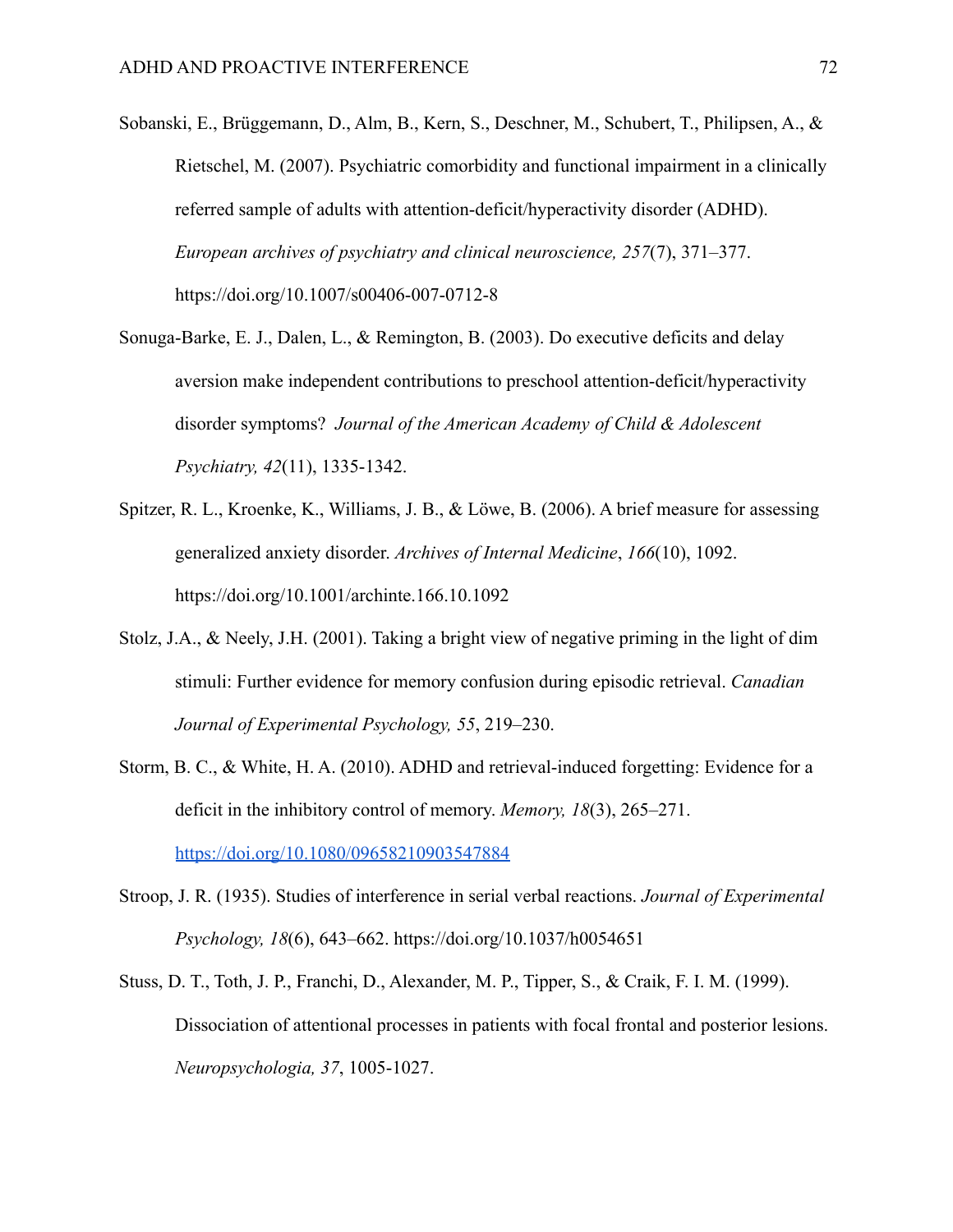- Tipper, S. P. (1985). The negative priming effect: Inhibitory priming by ignored objects. *The Quarterly Journal of Experimental Psychology A: Human Experimental Psychology, 37A*(4), 571–590. [https://doi.org/10.1080/14640748508400920](https://psycnet.apa.org/doi/10.1080/14640748508400920)
- Tipper, S. P., & Baylis, G. C. (1987). Individual differences in selective attention: The relation of 18 priming and interference to cognitive failure. *Personality and Individual Differences, 8*(5), 667– 19 675.
- Tipper, S. P., Weaver, B., & Houghton, G. (1994). Behavioural goals determine inhibitory mechanisms of selective attention. *The Quarterly Journal of Experimental Psychology A: Human Experimental Psychology, 47A*(4), 809–840.

[https://doi.org/10.1080/14640749408401098](https://psycnet.apa.org/doi/10.1080/14640749408401098)

- Uchida, M., Spencer, T. J., Faraone, S. V., & Biederman, J. (2018). Adult Outcome of ADHD: An overview of results from the MGH longitudinal family studies of pediatrically and psychiatrically referred youth with and without ADHD of both sexes. *Journal of Attention Disorders*, *22*(6), 523–534. https://doi.org/10.1177/1087054715604360
- van Hulst, B. M., de Zeeuw, P., Vlaskamp, C., Rijks, Y., Zandbelt, B. B., & Durston, S. (2018). Children with ADHD symptoms show deficits in reactive but not proactive inhibition, irrespective of their formal diagnosis. *Psychological Medicine*, *48*(15), 2515–2521. <https://doi.org/10.1017/S0033291718000107>

Viarouge, A., Houdé, O., & Borst, G. (2019). Evidence for the role of inhibition in numerical comparison: A negative priming study in 7- to 8-year-olds and adults. *Journal of Experimental Child Psychology*, *186*, 131–141. https://doi-org.lprx.bates.edu/10.1016/j.jecp.2019.05.011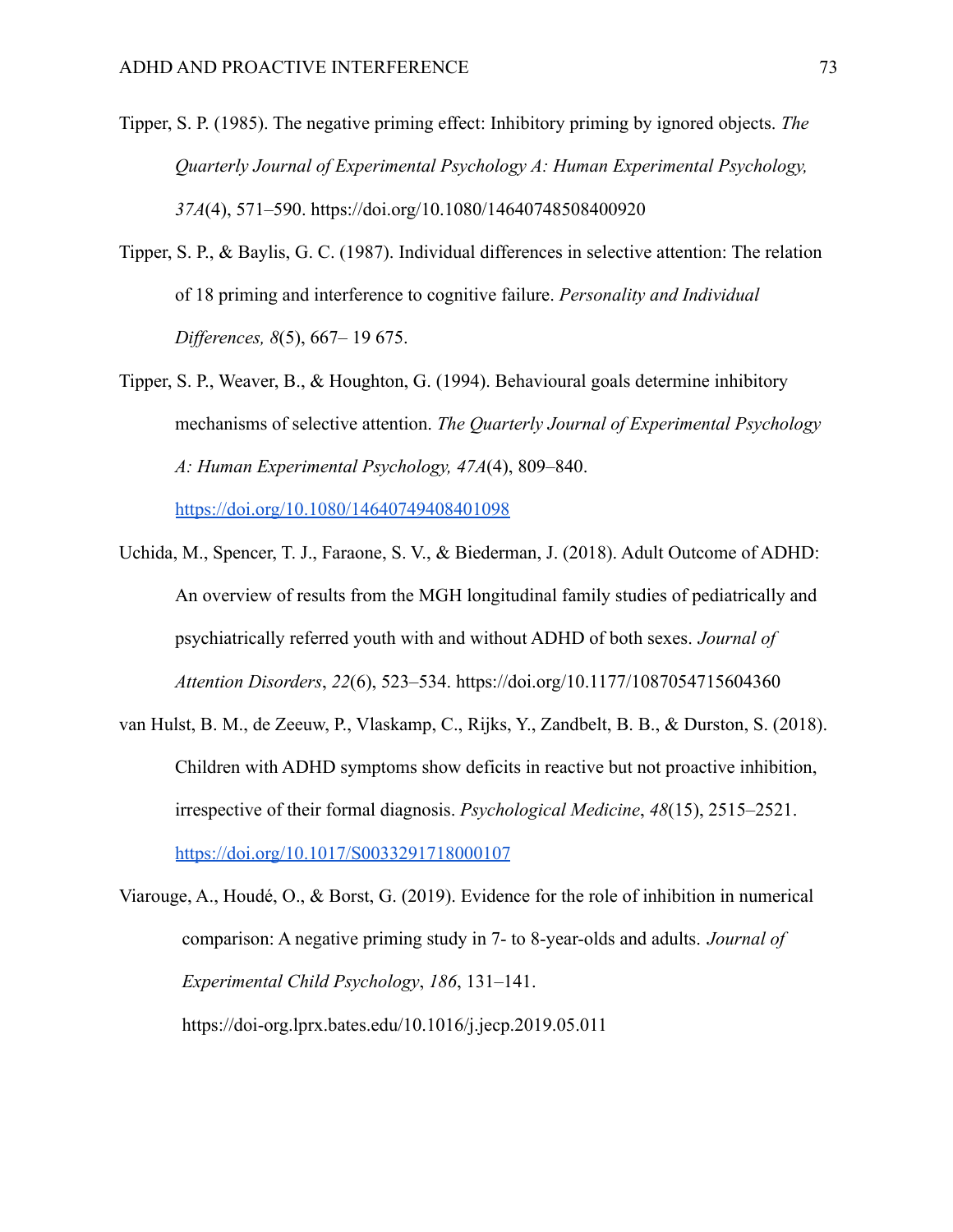Wagenmakers, E. (2007). A practical solution to the pervasive problems of *p* values.

*Psychonomic Bulletin & Review, 145*(5), 779–804. <https://doi.org/10.3758/BF03194105>

- White, H. A. (2007). Inhibitory control of proactive interference in adults with ADHD. *Journal of Attention Disorders, 11*(2), 141–149. <https://doi.org/10.1177/1087054706295604>
- Wickens, D. D., Born, D. G., & Allen, C. K. (1963). Proactive inhibition and item similarity in short-term memory. *Journal of Verbal Learning and Verbal Behavior, 2*, 440 – 445. doi:10.1016/S0022-5371(63)80045-6 (1).

Wickens, D. D., & Clark, S. (1968). Osgood dimensions as an encoding class in short-term memory. *Journal of Experimental Psychology, 78*(4, Pt.1), 580–584. [https://doi.org/10.1037/h0026643](https://psycnet.apa.org/doi/10.1037/h0026643)

- Willcutt, E. G., Doyle, A. E., Nigg, J. T., Faraone, S. V., & Pennington, B. F. (2005). Validity of the executive function theory of attention-deficit/hyperactivity disorder: A meta-analytic review. *Biological Psychiatry*, *57*(11), 1336–1346. <https://doi.org/10.1016/j.biopsych.2005.02.006>
- Wong, K.F.E. (2000). Dissociative prime-probe contextual similarity effects on negative priming and repetition priming: A challenge to episodic retrieval as a unified account of negative priming. *Journal of Experimental Psychology: Learning, Memory, and Cognition, 26*, 1411–1422.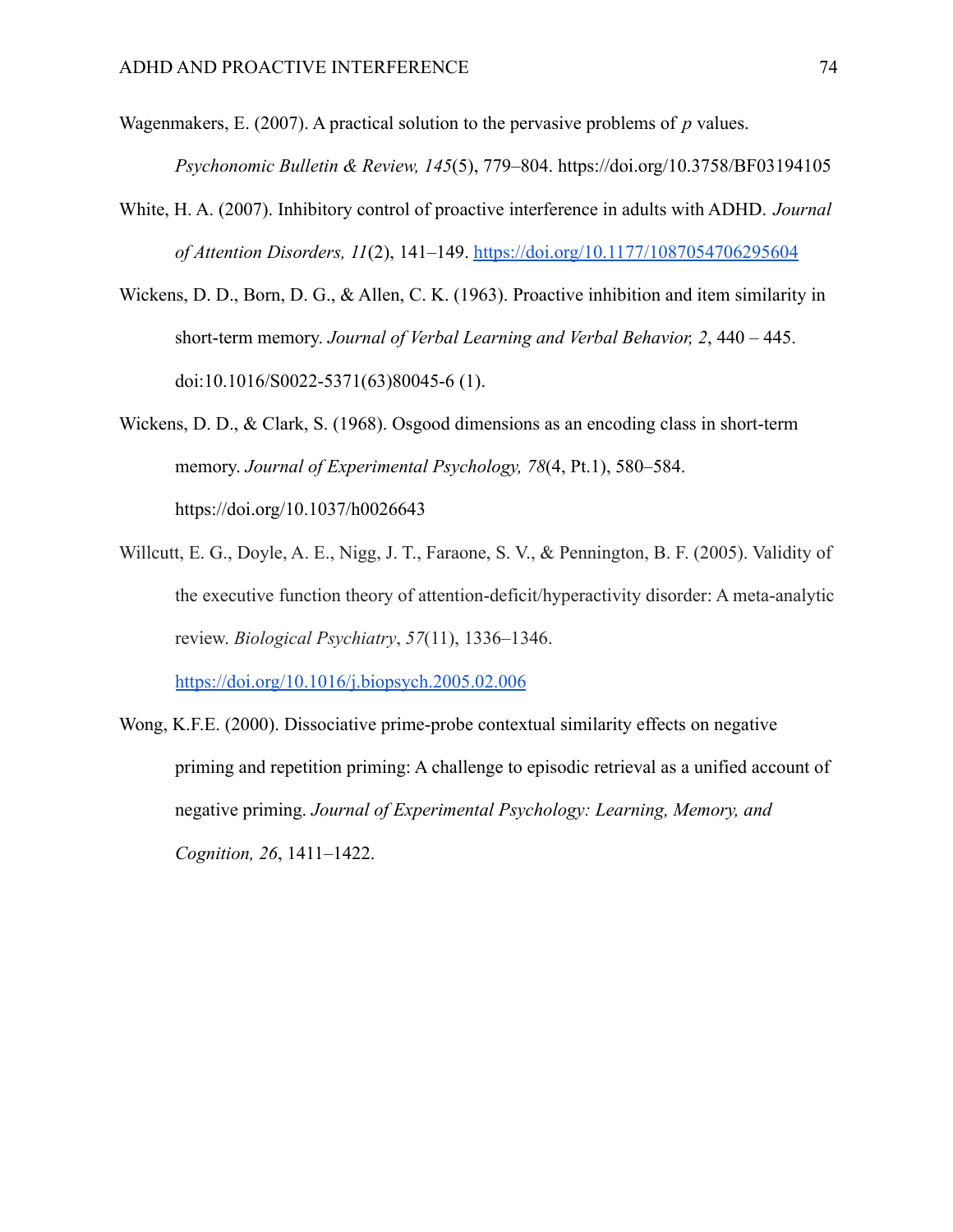# **Table 1**

JASP Output for the Bayesian ANOVA for Proactive Interference Grouped by ASRS Scores for Experiment 1b.

| <b>Model Comparison</b> |
|-------------------------|
|-------------------------|

| <b>Models</b>                                                                            | P(M)  | P(M data) | $BF_M$ | $BF_{10}$ | error $\%$ |
|------------------------------------------------------------------------------------------|-------|-----------|--------|-----------|------------|
| Null model (incl. subject)                                                               | 0.200 | 0.033     | 0.138  | 1.000     |            |
| Set Number + Grouping Based on<br><b>ASRS</b>                                            | 0.200 | 0.619     | 6.489  | 18.587    | 6.609      |
| Set Number                                                                               | 0.200 | 0.188     | 0.927  | 5.654     | 0.755      |
| Grouping Based on ASRS                                                                   | 0.200 | 0.115     | 0.520  | 3.455     | 6.833      |
| Set Number + Grouping Based on<br>$ASRS + Set Number * Grouping$<br><b>Based on ASRS</b> | 0.200 | 0.045     | 0.188  | 1.348     | 2.742      |

*Note.* All models include subject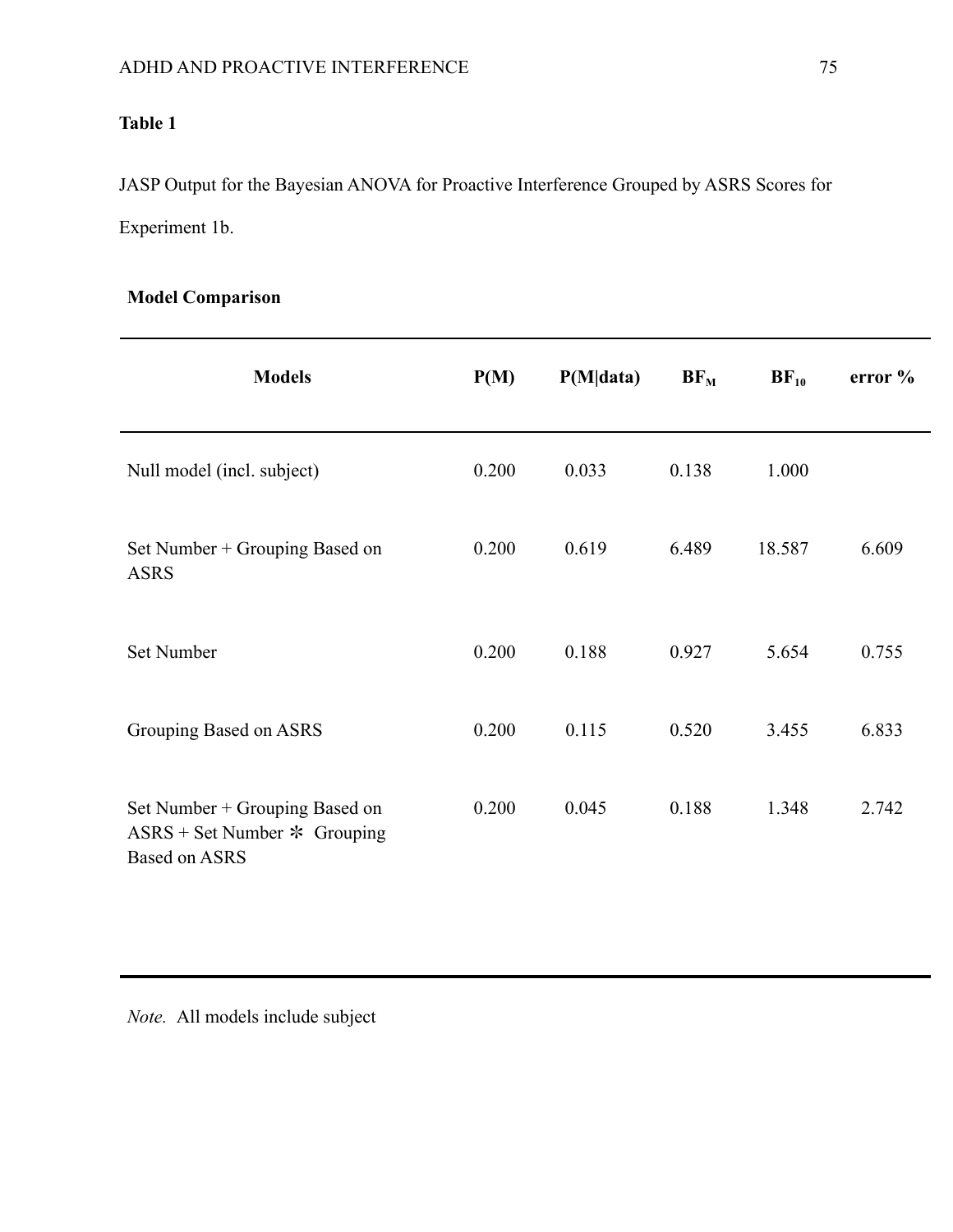### **Figure 1**

*Accuracy Rates Across the Four Sets within each Trial of Semantically Related Items for Individuals with ADHD and Neurotypical Individuals as Designated with the ASRS in Experiment 1a. Error Bars Represent 95% Confidence Intervals.*

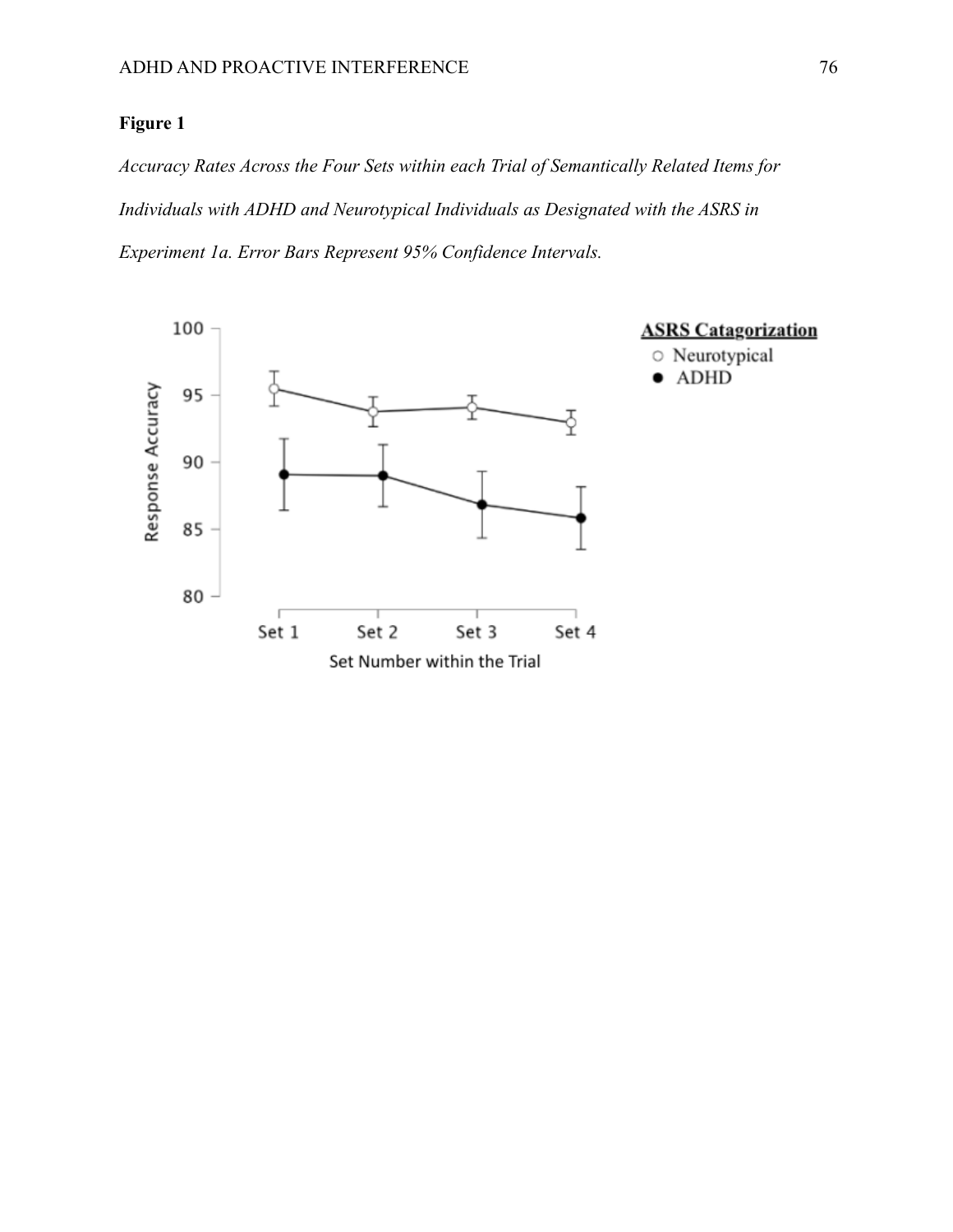## **Figure 2**

*Accuracy Rates in the Control Condition and Ignored Repetition (IR) Condition for Individuals with ADHD and Neurotypical Individuals as Designated with the ASRS in Experiment 2. Error Bars Represent 95% Confidence Intervals.*

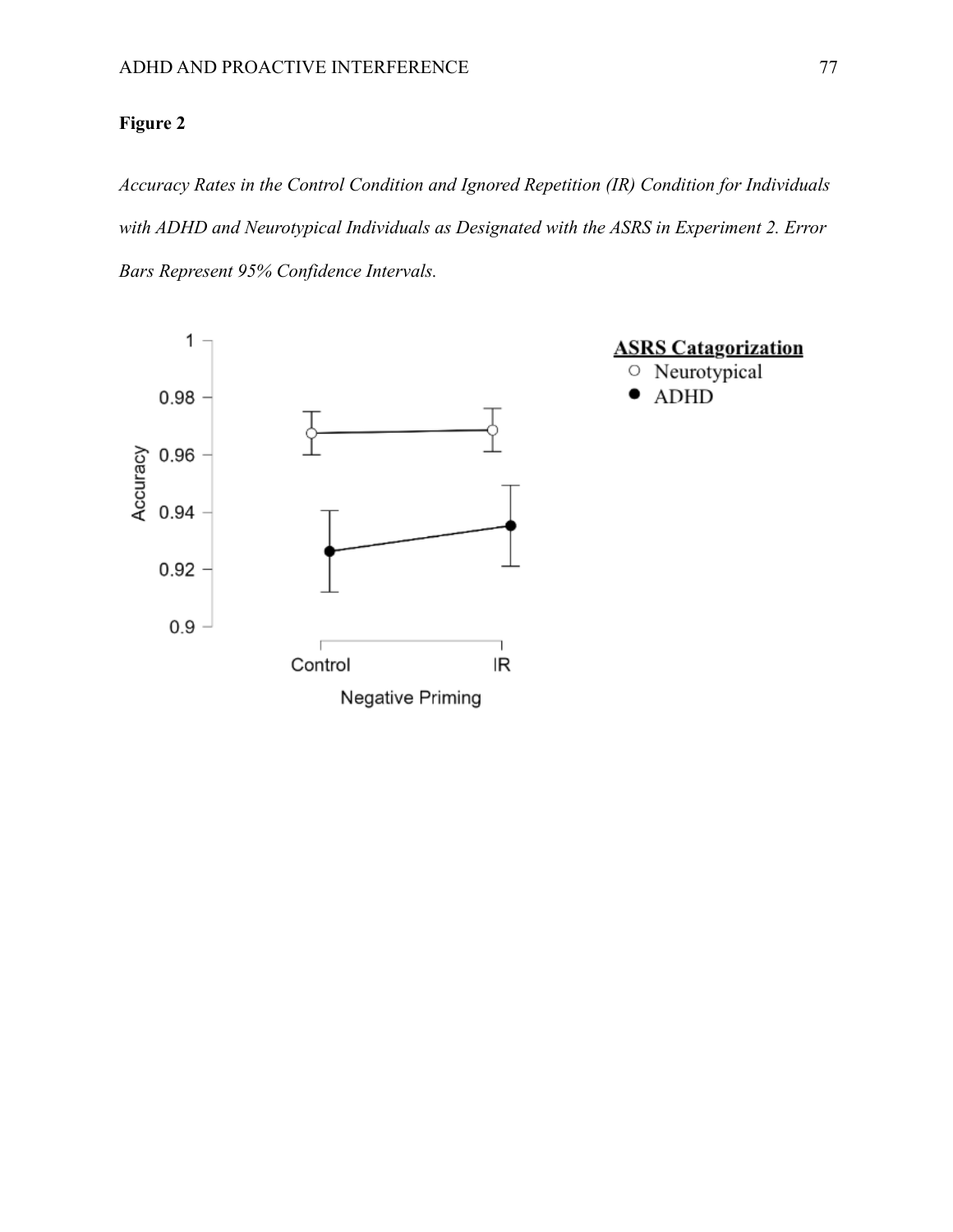### **Figure 3**

*Response Times in the Control Condition and Ignored Repetition (IR) Condition for Individuals with ADHD and Neurotypical Individuals as Designated with the ASRS in Experiment 2. Error Bars Represent 95% Confidence Intervals.*

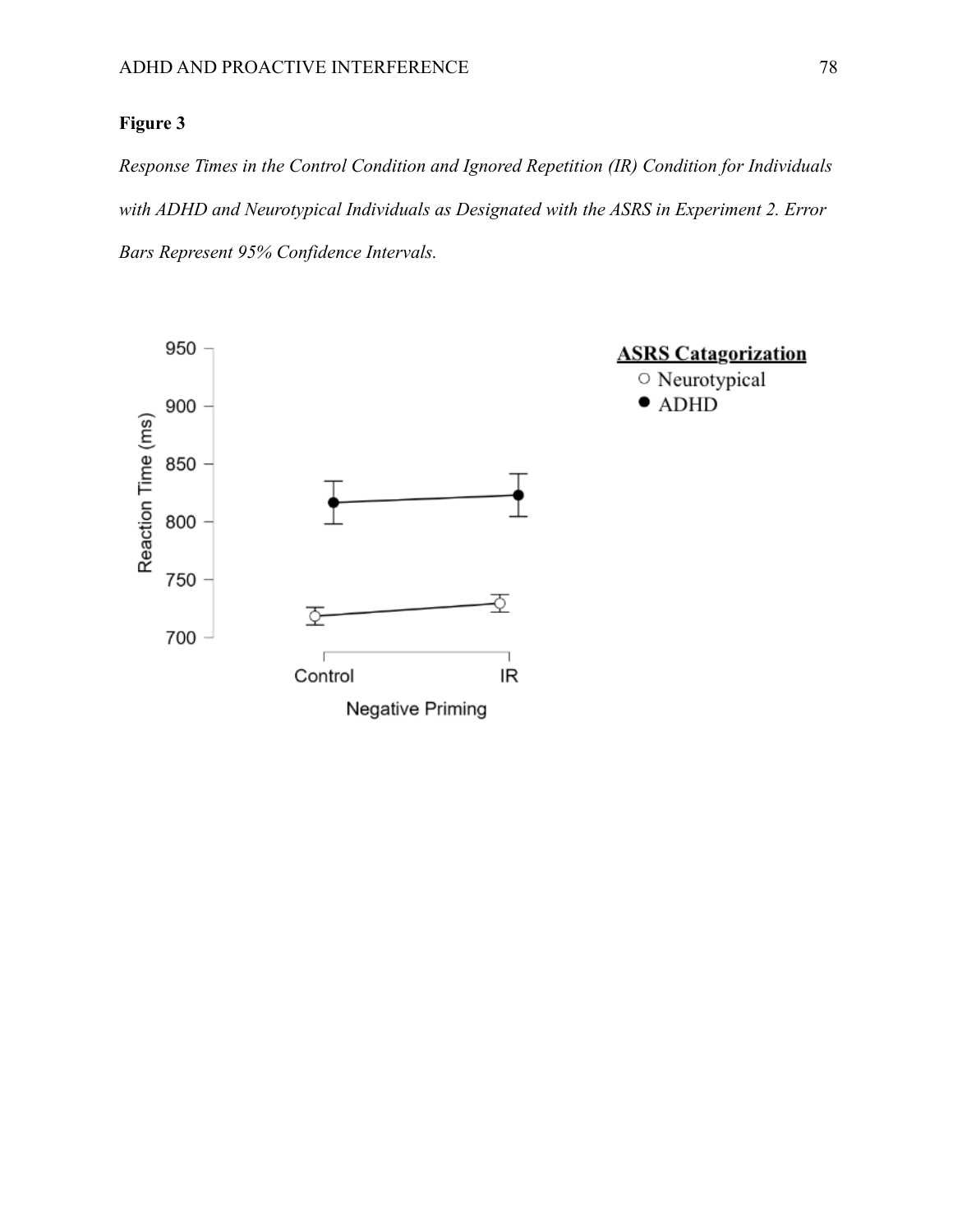#### **Appendix A**

Stimuli presented in Brown-Peterson Task in Experiment 1a

A precious stone: diamond, ruby, emerald, sapphire, pearl, opal, jade, topaz, amethyst, onyx, garnet, turquoise

A unit of time: hour, minute, second, year, day, century, month, decade, week, millisecond, eon, era

A relative: aunt, uncle, father, mother, brother, sister, cousin, grandmother, grandfather, nephew, niece, husband

A unit of distance: mile, foot, inch, yard, meter, centimeter, kilometer, millimeter, rod, light-year, decimeter, block

A metal: iron, copper, steel, gold, aluminum, silver, tin, zinc, brass, lead, bronze, magnesium A type of reading material: magazine, book, newspaper, pamphlet, novel, textbook, paper, comic book, short story, journal, brochure, letter

A military title: lieutenant, general, sergeant, private, captain, colonel, major, corporal, admiral, commander, ensign, colonel

A four-footed animal: dog, cat, horse, cow, lion, tiger, elephant, pig, bear, mouse, rat, deer A kind of cloth: cotton, wool, silk, rayon, nylon, dacron, linen, satin, orlon, madras, velvet, burlap

A color: blue, red, green, yellow, cyan, black, purple, white, pink, brown, violet, gray

A kitchen utensil: knife, spoon, fork, pan, pot, spatula, can-opener, stove, bowl, mixer, cup, dish A building for religious services: church, synagogue, temple, chapel, cathedral, mosque, shrine, monastery, tabernacle, pagoda, sanctuary, basilica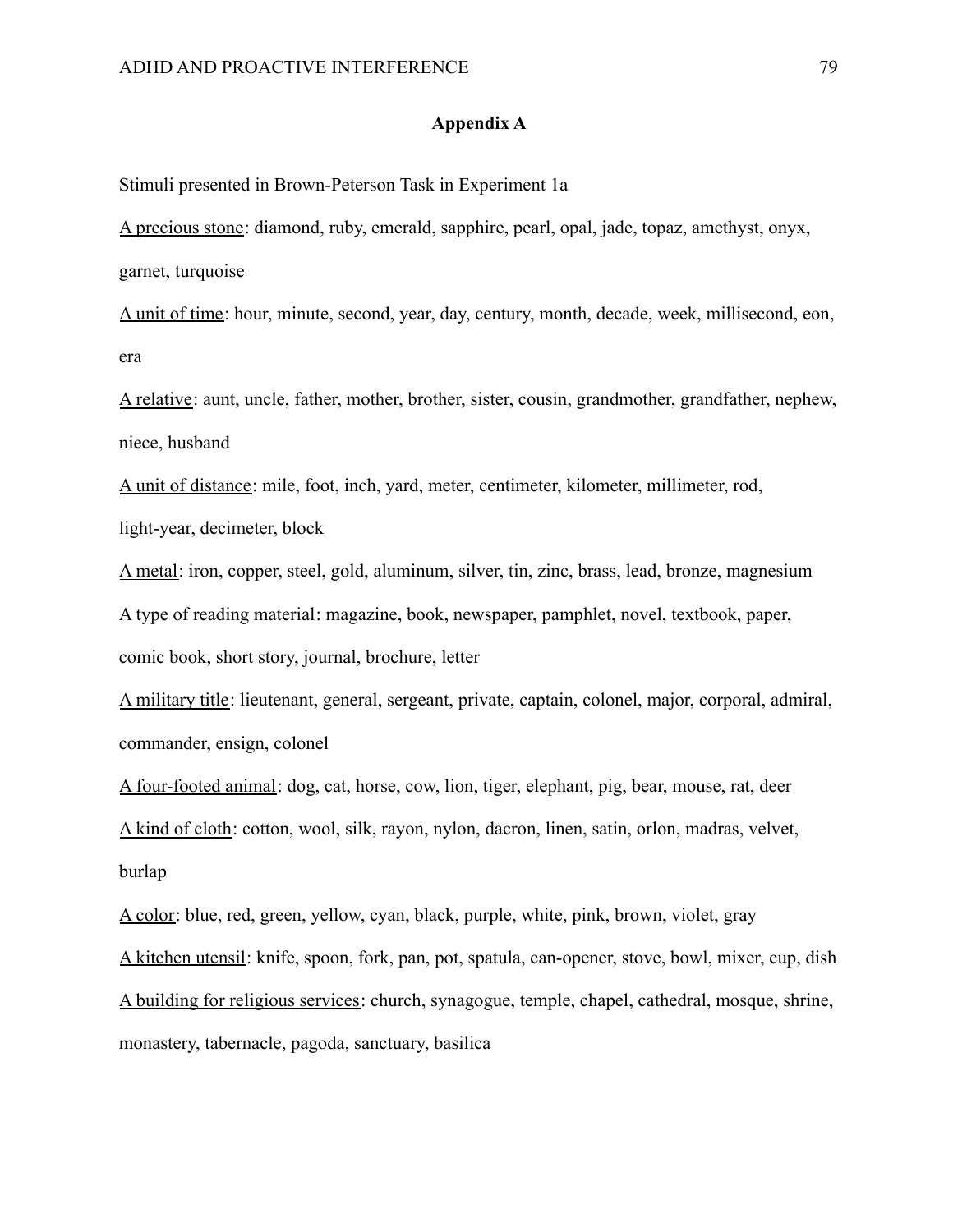A part of speech: noun, adjective, pronoun, verb, adverb, conjunction, preposition, interjection, participle, gerund, words, article

An article of furniture: chair, table, bed, sofa, desk, lamp, couch, dresser, television, stool, bureau, rug

A part of the human body: legs, arms, head, eye, chin, nose, finger, ear, hand, toe, mouth, stomach

A fruit: apple, orange, pear, banana, peach, grape, cherry, plum, grapefruit, lemon, tangerine, apricot

A weapon: bayonet, gun, rifle, bomb, club, sword, arrow, pistol, rope, cannon, spear, fists An elective office: president, vice-president, senator, mayor, treasurer, secretary, governor, representative, congressman, councilman, chairman, sheriff

A type of human dwelling: house, apartment, tent, cave, hut, hotel, trailer, home, motel, shack, mansion, cottage

An alcoholic beverage: beer, whiskey, gin, wine, vodka, bourbon, scotch, rum, brandy, rye, champagne, vermouth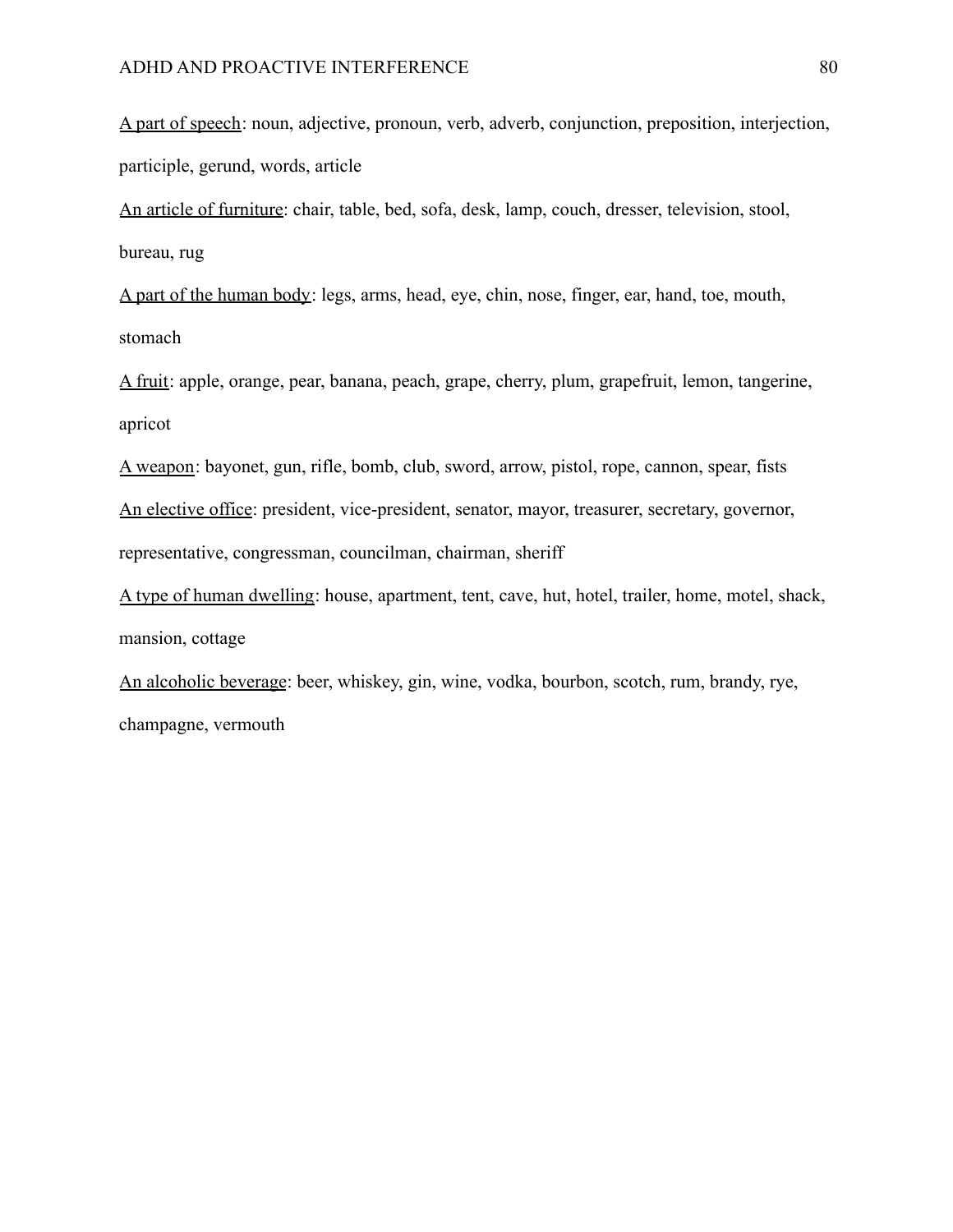### **Appendix B**

GAD-7 assessment items

Over the last two weeks, how often have you been bothered by the following problems? (0 - *not at all*, 1 - *several days*, 2 - *more than half the days*, 3 - *nearly every day*)

- 1. Feeling nervous, anxious, or on edge
- 2. Not being able to stop or control worrying
- 3. Worrying too much about different things
- 4. Trouble relaxing
- 5. Being so restless that it is hard to sit still
- 6. Becoming easily annoyed or irritable
- 7. Feeling afraid, as if something awful
- 8. might happen

If you checked any problems, how difficult have they made it for you to do your work, take care of things at home, or get along with other people?

- $\Box$  Not difficult at all
- $\Box$  Somewhat difficult
- $\Box$  Very difficult
- $\Box$  Extremely difficult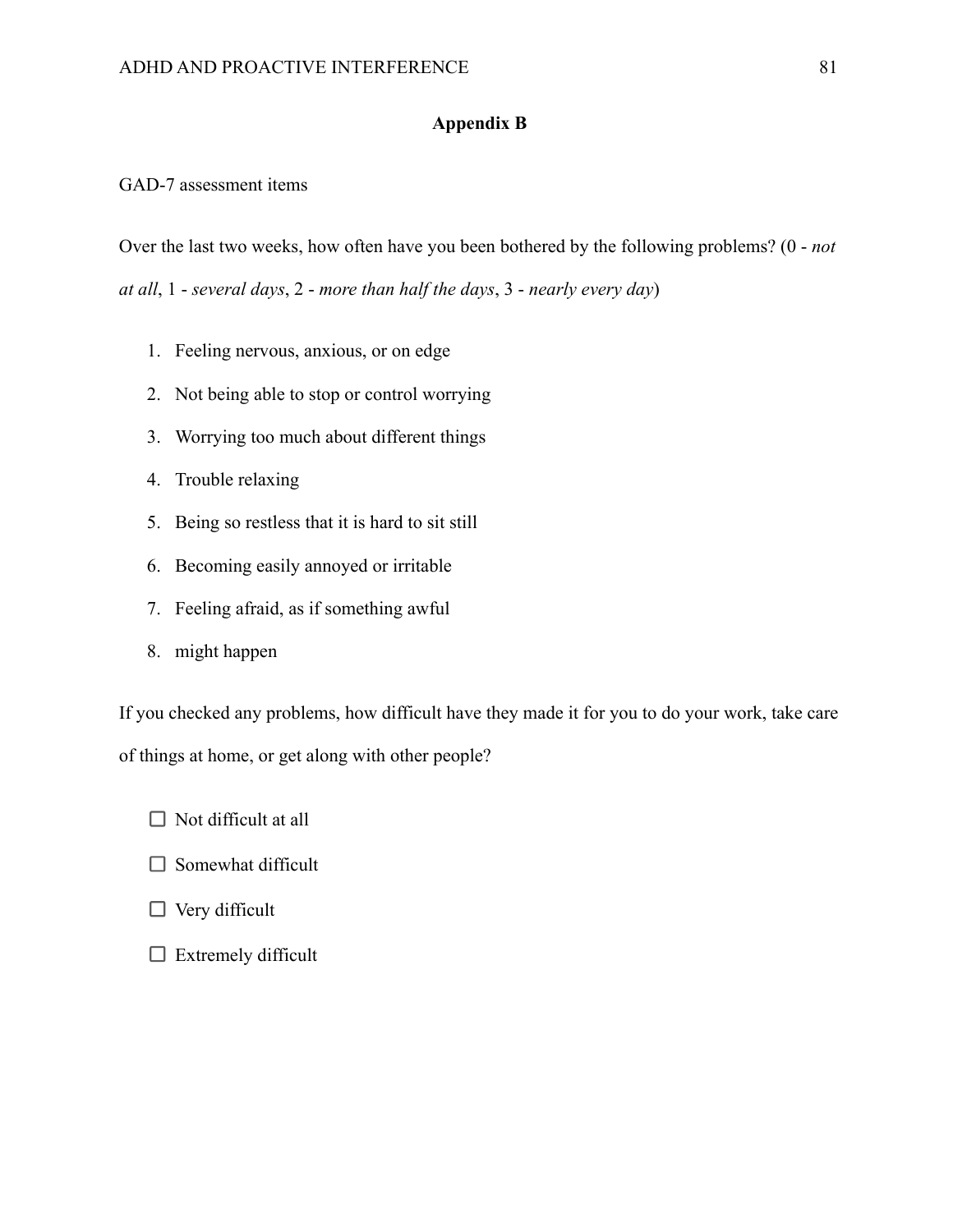#### **Appendix C**

CAARS S:S assessment items

Listed below are items concerning behaviors or problems sometimes experienced by adults. Read each item carefully and decide how much or how frequently each item describes you recently. Indicate your response for each item by clicking the circle that corresponds to your choice. (0 - *not at all, never*; 1 - , 2 - *just a little, once in a while*; 3 - *pretty much, often*; 4 - *very much, very frequently*)

- 1. I interrupt others while talking.
- 2. I am always on the go as if driven by a motor.
- 3. I'm disorganized.
- 4. It's hard for me to stay in one place for very long.
- 5. It's hard for me to keep track of several things at once.
- 6. I'm bored easily.
- 7. I have a short fuse/ hot temper.
- 8. I still throw tantrums.
- 9. I avoid new challenges because I lack faith in my abilities.
- 10. I seek out fast paced, exciting activities.
- 11. I feel restless inside even if I am sitting still.
- 12. Things I see or hear distract me from what I am doing.
- 13. Many things set me off easily.
- 14. I am an underachiever.
- 15. I get down on myself.
- 16. I act okay on the outside, but inside I am unsure of myself.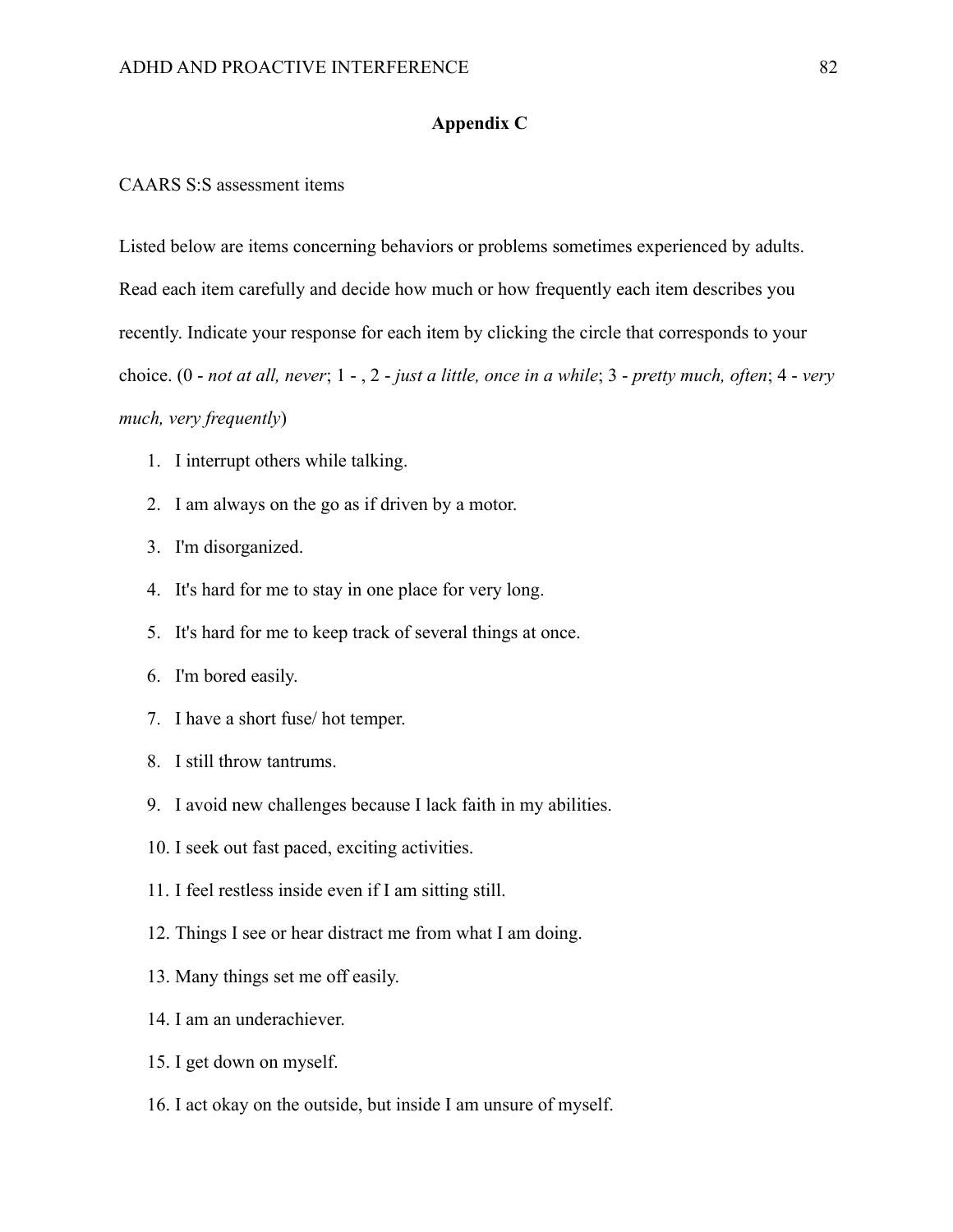- 17. I can't get things done unless there is an absolute deadline.
- 18. I have trouble getting started on a task.
- 19. I intrude on others' activities.
- 20. My moods are unpredictable.
- 21. I'm absent minded in daily activities.
- 22. Sometimes my attention narrows so much that I'm oblivious to everything else; other times it's so broad that everything distracts me.
- 23. I tend to squirm or fidget.
- 24. I can't keep my mind on something else unless it's really interesting.
- 25. I wish I had greater confidence in my abilities.
- 26. My past failures make it hard for me to believe in myself.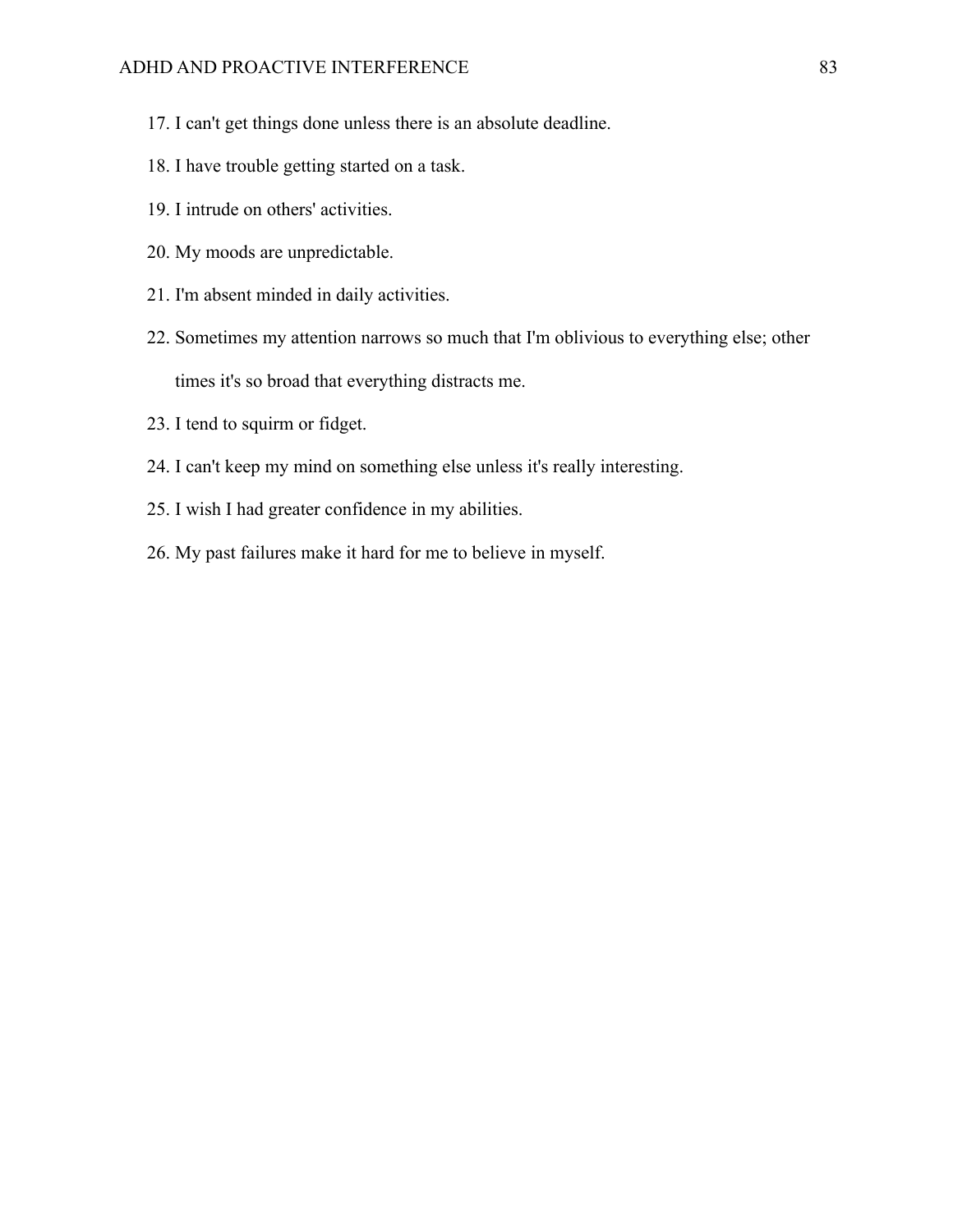#### **Appendix D**

#### ASRS assessment items

Please answer the questions below. As you answer each question, click on the circle indicating the correct number that best describes how you have felt and conducted yourself over the past 6 months. (0 - *never*, 1 - *rarely*, 2 - *sometimes*, 3 - *often*, 4 - *always*)

- 1. How often do you have trouble wrapping up the final details of a project, once the challenging parts have been done?
- 2. How often do you have difficulty getting things in order when you have to do a task that requires organization?
- 3. How often do you have trouble wrapping up the final details of a project, once the challenging parts have been done?
- 4. When you have a task that requires a lot of thought, how often do you avoid or delay getting started?
- 5. How often do you fidget or squirm with your hands or feet when you have to sit down for a long time?
- 6. How often do you feel overly active and compelled to do things, like you were driven by a motor?
- 7. How often do you make careless mistakes when you have to work on a boring or difficult project?
- 8. How often do you have difficulty keeping your attention when you are doing boring or repetitive work?
- 9. How often do you have difficulty concentrating on what people say to you, even when they are speaking to you directly?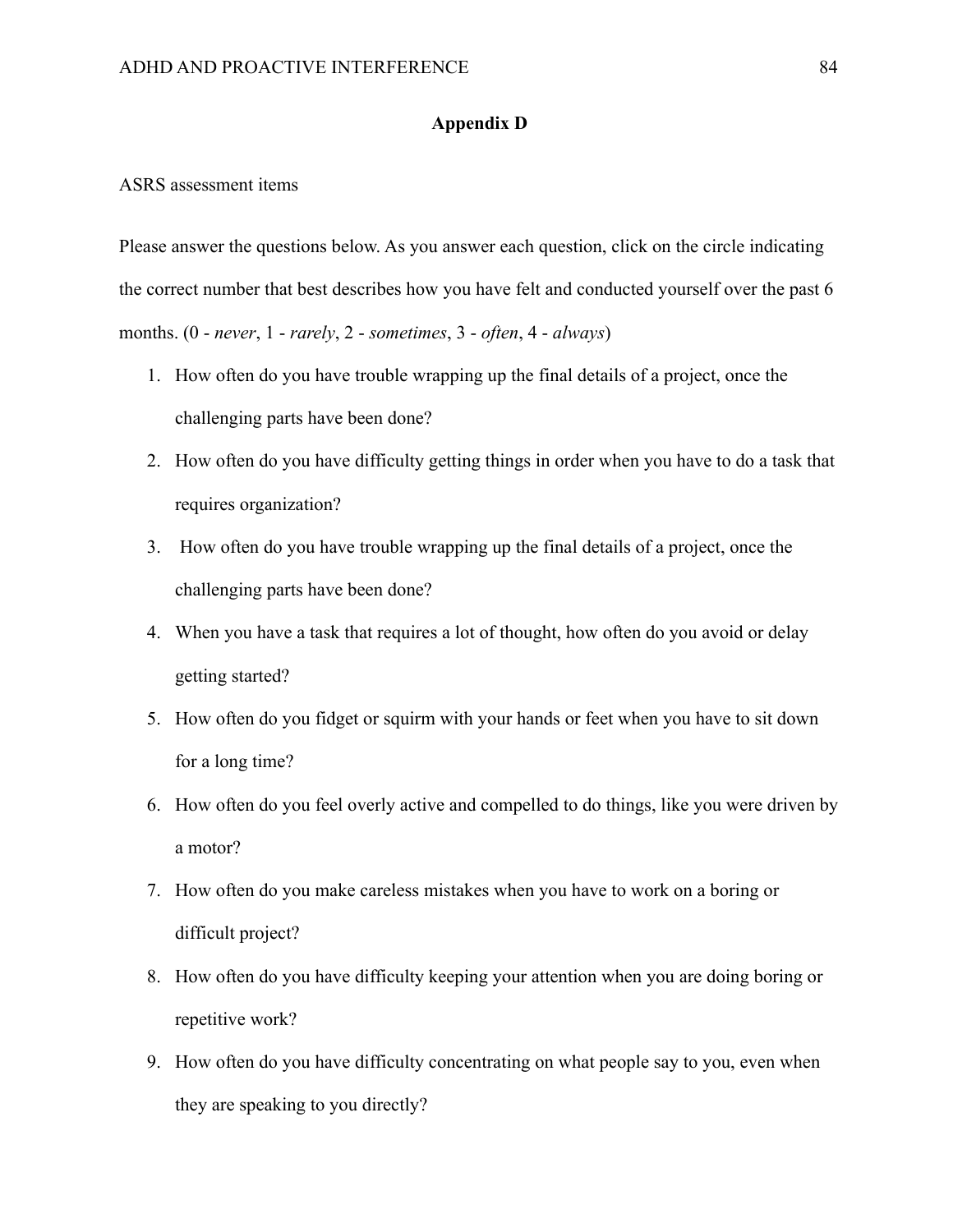- 10. How often do you misplace or have difficulty finding things at home or at work?
- 11. How often are you distracted by activity or noise around you?
- 12. How often do you leave your seat in meetings or other situations in which you are expected to remain seated?
- 13. How often do you feel restless or fidgety?
- 14. How often do you have difficulty unwinding and relaxing when you have time to yourself?
- 15. How often do you find yourself talking too much when you are in social situations?
- 16. When you're in a conversation, how often do you find yourself finishing the sentences of the people you are talking to, before they can finish them themselves?
- 17. How often do you have difficulty waiting your turn in situations when turn taking is required?
- 18. How often do you interrupt others when they are busy?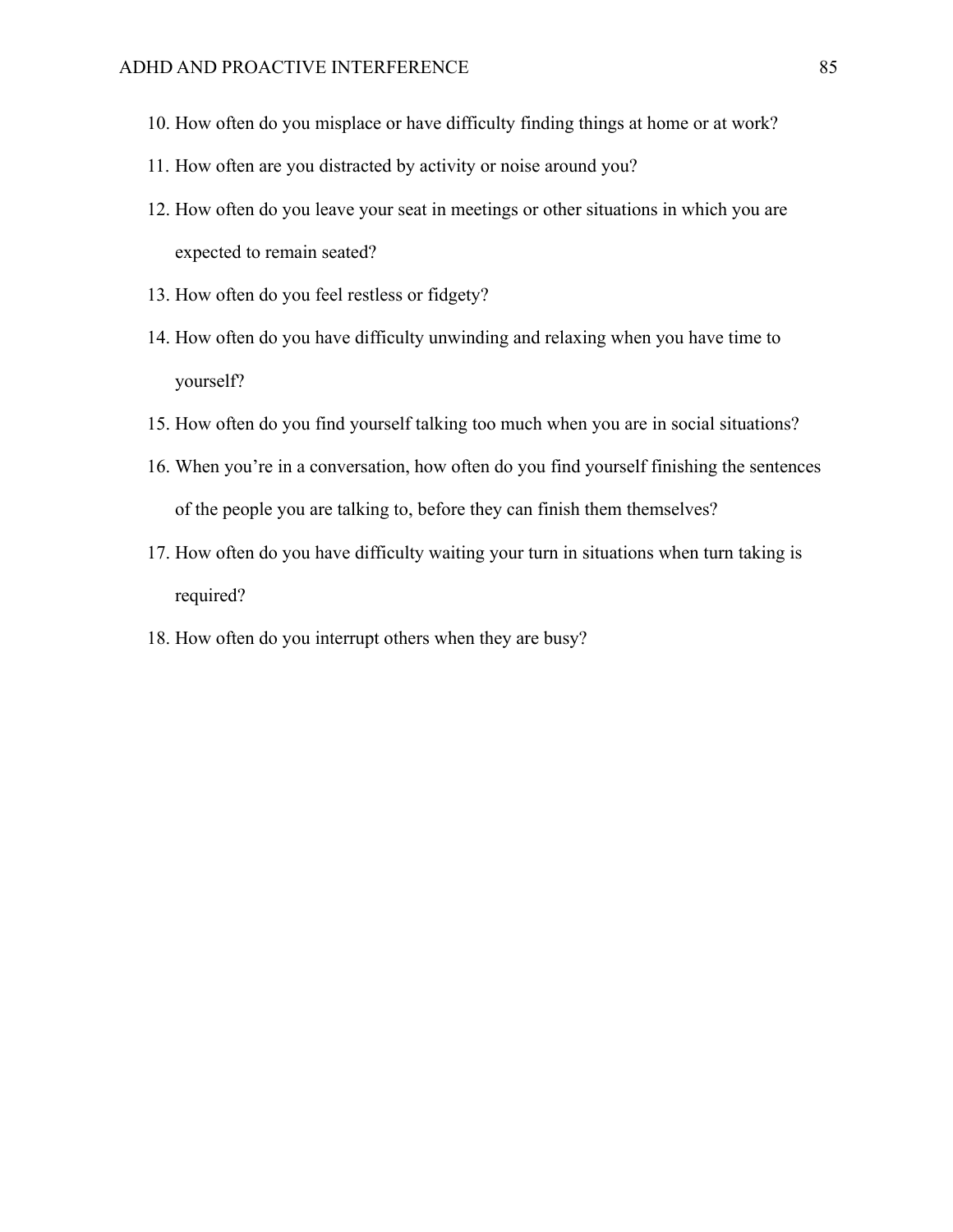#### **Appendix E**

Stimuli presented in Brown-Peterson Task in Experiment 1b

A country: France, United States, Russia (USSR), England, Germany, Canada, Italy, Spain,

Mexico, China, Japan, Sweden

A unit of time: hour, minute, second, year, day, century, month, decade, week, millisecond, eon, era

A relative: aunt, uncle, father, mother, brother, sister, cousin, grandmother, grandfather, nephew, niece, husband

A unit of distance: mile, foot, inch, yard, meter, centimeter, kilometer, millimeter, rod, light-year, decimeter, block

A metal: iron, copper, steel, gold, aluminum, silver, tin, zinc, brass, lead, bronze, magnesium A type of reading material: magazine, book, newspaper, pamphlet, novel, text (book), paper, comic book, short story, journal, brochure, letter

A military title: lieutenant, general, sergeant, private, captain, colonel, major, corporal, admiral, commander, ensign, lieutenant colonel

A four-footed animal: dog, cat, horse, cow, lion, tiger, elephant, pig, bear, mouse, rat, deer A kind of cloth: cotton, wool, silk, rayon, nylon, dacron, linen, satin, orlon, madras, velvet, burlap

A color: blue, red, green, yellow, cyan, black, purple, white, pink, brown, violet, gray

A kitchen utensil: knife, spoon, fork, pan, pot, spatula, can opener, stove, bowl, mixer, cup, dish

A building for religious service: church, synagogue, temple, chapel, cathedral, mosque, shrine,

monastery, tabernacle, pagoda, sanctuary, basilica